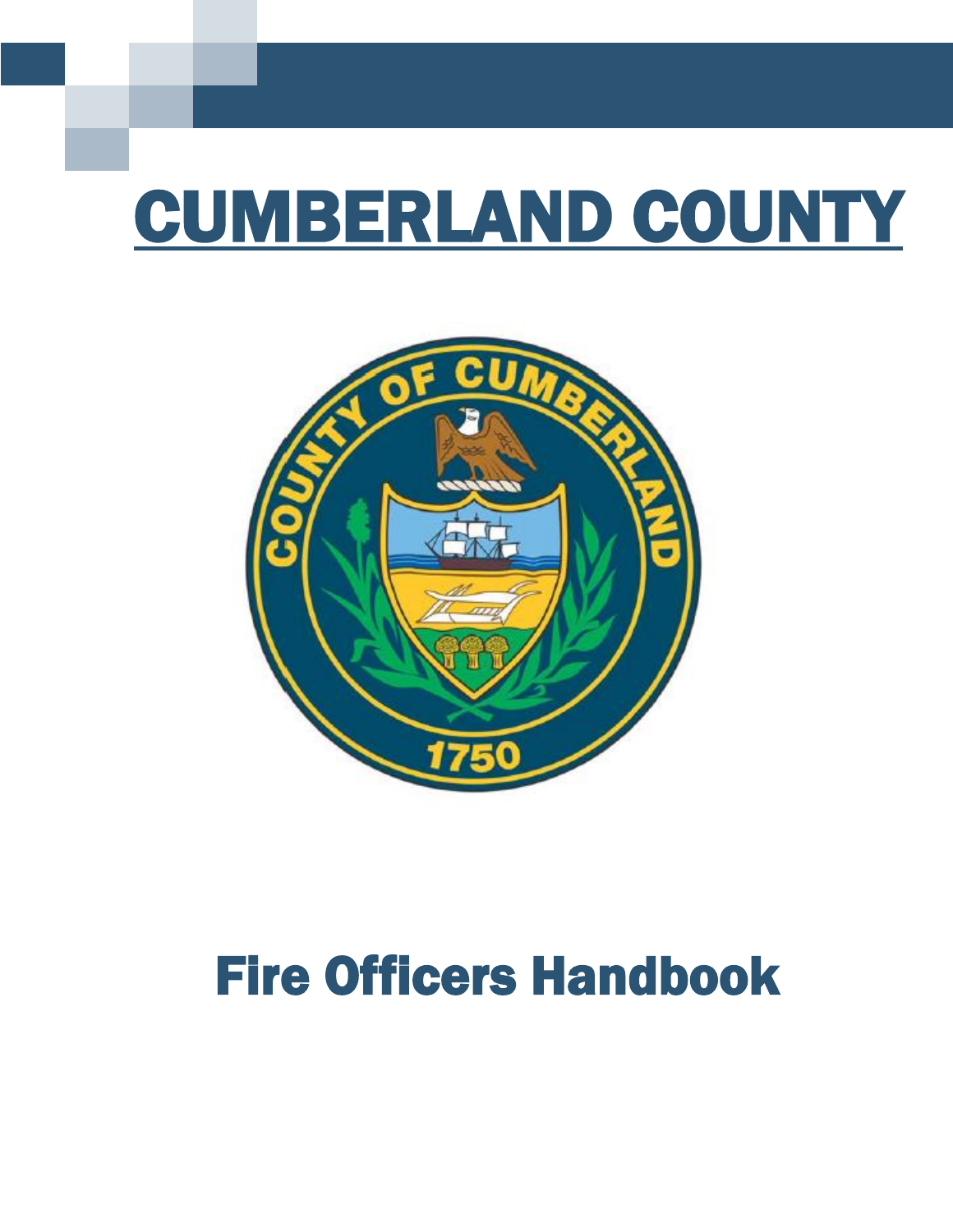## **A. Response Teams – Support Resources**

- 1. Special Service Guidelines/Basic Ops/Mission
	- 1.1 County Services
		- 1.1.1 New Cumberland River Rescue (NCRR)- Company 100
		- 1.1.2 Special Hazards Operations Team (SHOT)- Team 200
		- 1.1.3 Mass Casualty Incident Response Team (MCRIT)- Team 300
		- 1.1.4 Search and Rescue (SAR)- Team 400
		- 1.1.5 Technical Rescue Operations Team (TROT)- Team 500
		- 1.1.6 County Animal Rescue Team (CART)- Team 600
		- 1.1.7 Special Response Team (SRT)- Team 700
		- 1.1.8 Special Police Emergency Response Team (SPERT)- Team 800
		- 1.1.9 Public Safety Information Team (PSIT)- Team 900
		- 1.1.10 Cumberland County Critical Incident Stress Management/Peer Support Team (CISM)-Team 1000
		- 1.1.11 Cumberland County Coroner- Car 99
	- 1.2 Strike Teams
		- 1.2.1 Company Resources
	- 1.3 Other Services
		- 1.3.1 State Police Fire Marshals Office
		- 1.3.2 Pennsylvania Task Force 1- Urban SAR Team
		- 1.3.3 Civil Air Patrol (CAP)
		- 1.3.4 Salvation Army Disaster Services
		- 1.3.5 American Red Cross Services
		- 1.3.6 Transportation Assets
- 2. Mobile Unit SOP
	- 2.1 General
	- 2.2 Incident Operations
- 3. Training
	- 3.1 Training Manual
	- 3.2 Training Facility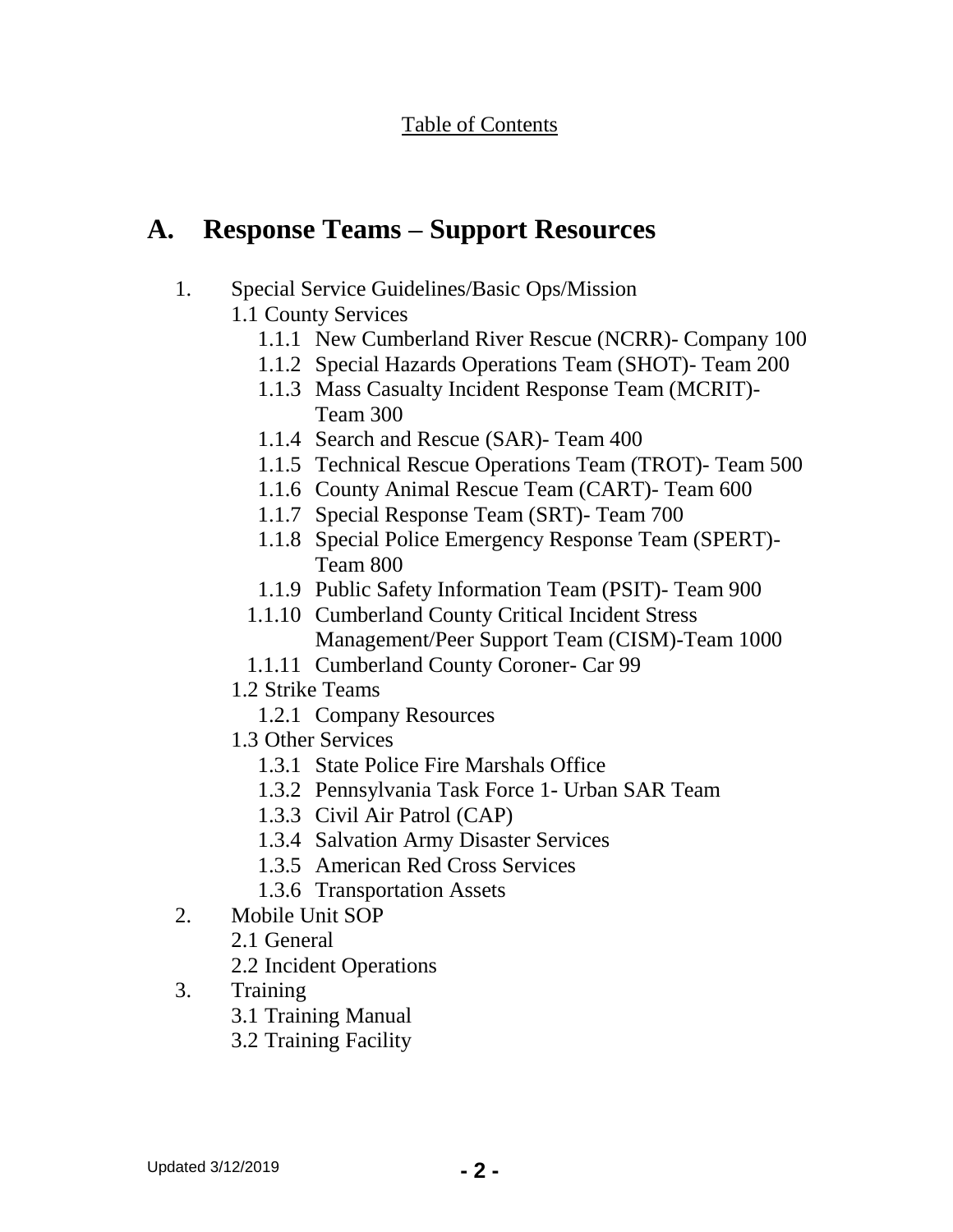## **B. Operational Procedures**

- 1. Staging Levels/Apparatus Requests
	- 1.1 Staging Level Assignments
	- 1.2 Additional Alarm/Apparatus Requests
	- 1.3 Transfer Requests
	- 1.4 Standardized Response Mode Announcements Fire & EMS
	- 1.5 EMS Response Modes
- 2. Incident Command
	- 2.1 Chain of Command
	- 2.2 Establishment of Command Talkgroups
	- 2.3 Assignment of Multiple Support Functions
	- 2.4 Fire Ground Structure Identification System
- 3. Bomb Procedures
	- 3.1 Bomb Threat Situations
- 4. Personnel Accountability Guidelines (PAR)
	- 4.1 Emergency Incident Accountability
	- 4.2 General Guidelines
	- 4.3 Accountability Levels
	- 4.4 Responsibilities
	- 4.5 PAR Communications Procedures
- 5. MAY DAY Procedures
	- 5.1 Alerting Personnel of Hazardous Conditions
	- 5.2 Terminology
	- 5.3 Firefighter Down / Distress Communication Procedures
	- 5.4 Transmission and Response
- 6. Rapid Intervention Teams
- 7. Building Evacuation Procedures
- 8. General Notifications / Requests for Notification

## **C. Administrative Guidelines**

- 1. Municipal Response Plan (Box System)
	- 1.1 Numbering System
	- 1.2 Submitting Procedures
	- 1.3 Definition of Incidents
- 2. KNOX Guidelines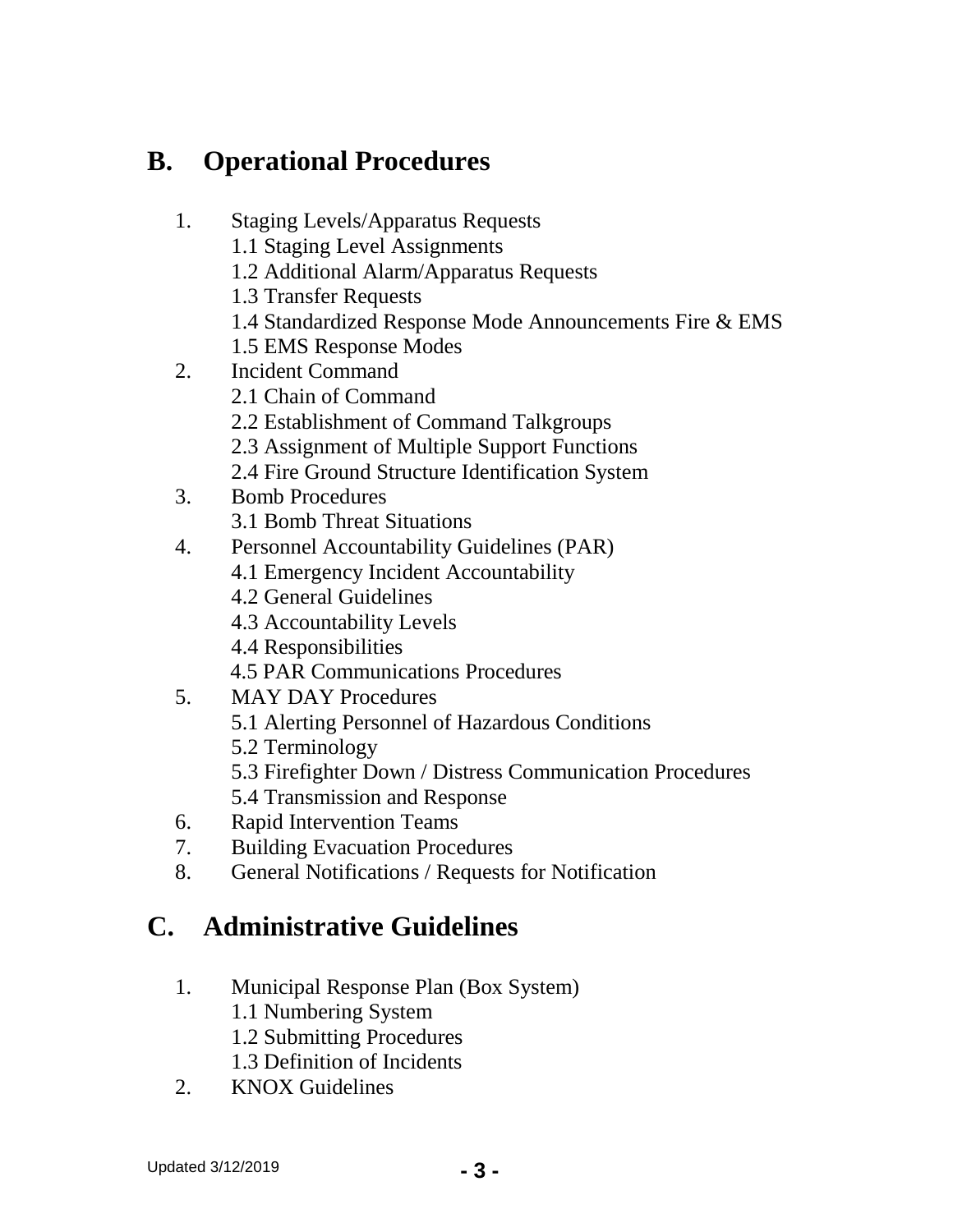3. County Insurance Coverage

## **D. PEIRS/PennFIRS Reporting**

- 1. Pennsylvania Emergency Incident Reporting System (PEIRS)
- 2. Pennsylvania Fire Information Reporting System (PennFIRS)

## **E. Internal Department Operations & Policies**

- 1. Mission Statement
- 2. Rules of Engagement
- 3. Insurance
- 4. Infection Control Program
- 5. Sexual Harassment/Discrimination
- 6. Junior Firefighter Program
- 7. Mentor Program
- 8. Personal Protective Equipment
- 9. Disciplinary Policy
- 10. Accountability Policy
- 11. Alcohol and Drug Policy
- 12. Firefighter Qualifications
- 13. Driver/Operator Qualifications
- 14. Press and News Release Policy
- 15. P.O.V. Policy
- 16. Red and Blue Light Policy
- 17. Standard Operations Procedures
- 18. Uniform Policy
- 19. L.O.D.D. Policy

## **F. Cumberland County's Incident Management Plan**

1. Cumberland County's Incident management Plan (NIMS SOG)

## **G. Other**

- 1. Legislation
- 2. Wildfire Strike Teams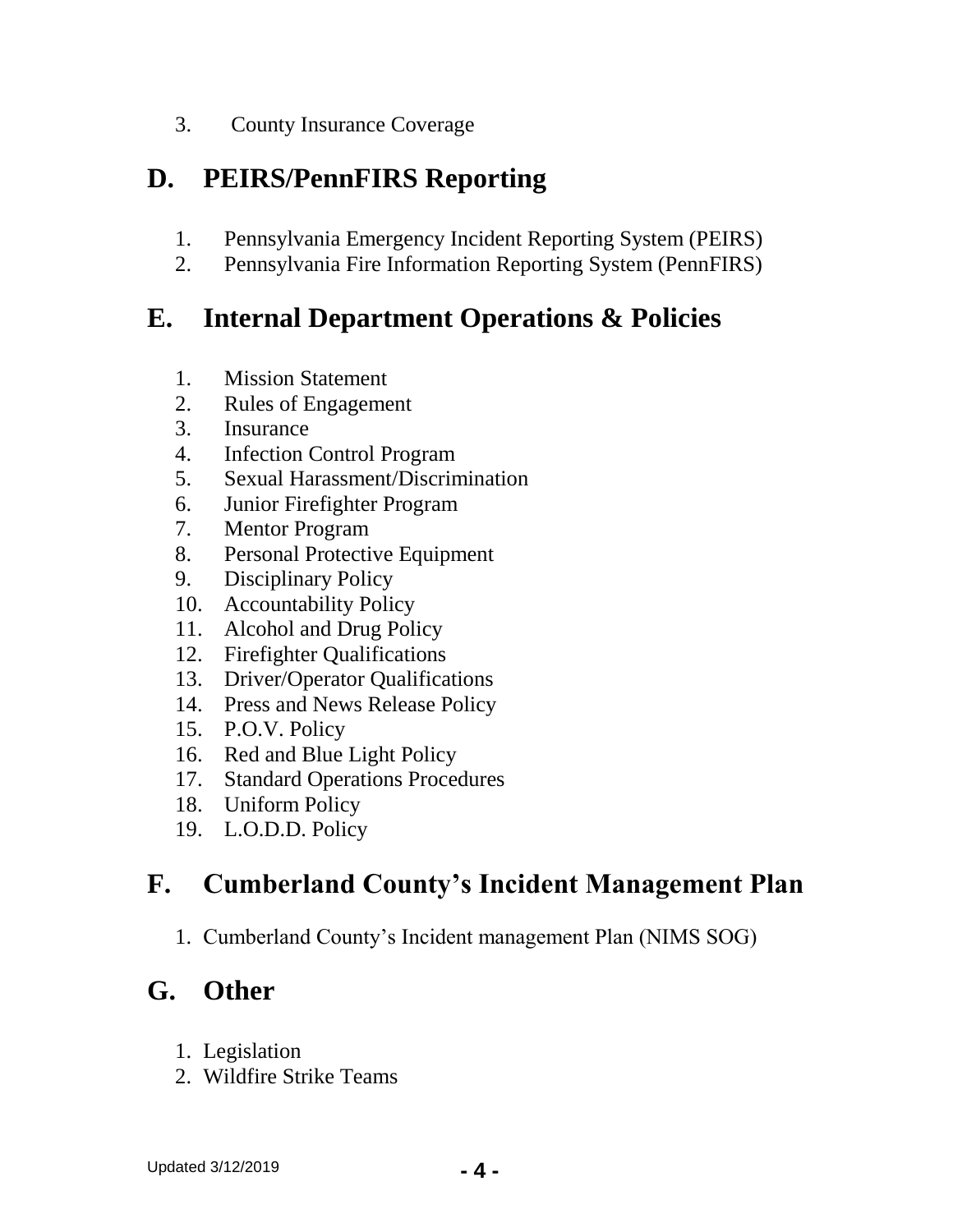## **A. Response Teams – Support Resources**

## **\*To request any of these resources, contact Cumberland County Communications Center. It should be noted that all response times are average. Actual response times may vary.\***

1. Special Services/Guidelines/Basic Ops/Mission

1.1 County Services

## 1.1.1 **New Cumberland River Rescue (NCRR) (Company 100)**

| Mission                    | To effect water rescues                                              |
|----------------------------|----------------------------------------------------------------------|
| Method of Dispatch         | County Communications Center                                         |
| Response Time              | 10 minutes for Chief, 15 minutes for QRS                             |
| <b>Available Resources</b> | Six rescue boats, 4 QRS vehicles, 1 rehab utility trailer, 6 x 6 UTV |

New Cumberland River Rescue (NCRR) is one of eight water rescue companies in the state that has a Level II accreditation. NCRR provides services for water rescue emergencies utilizing six boats, four Quick Response Squad (QRS) vehicles and a 6 x 6 UTV.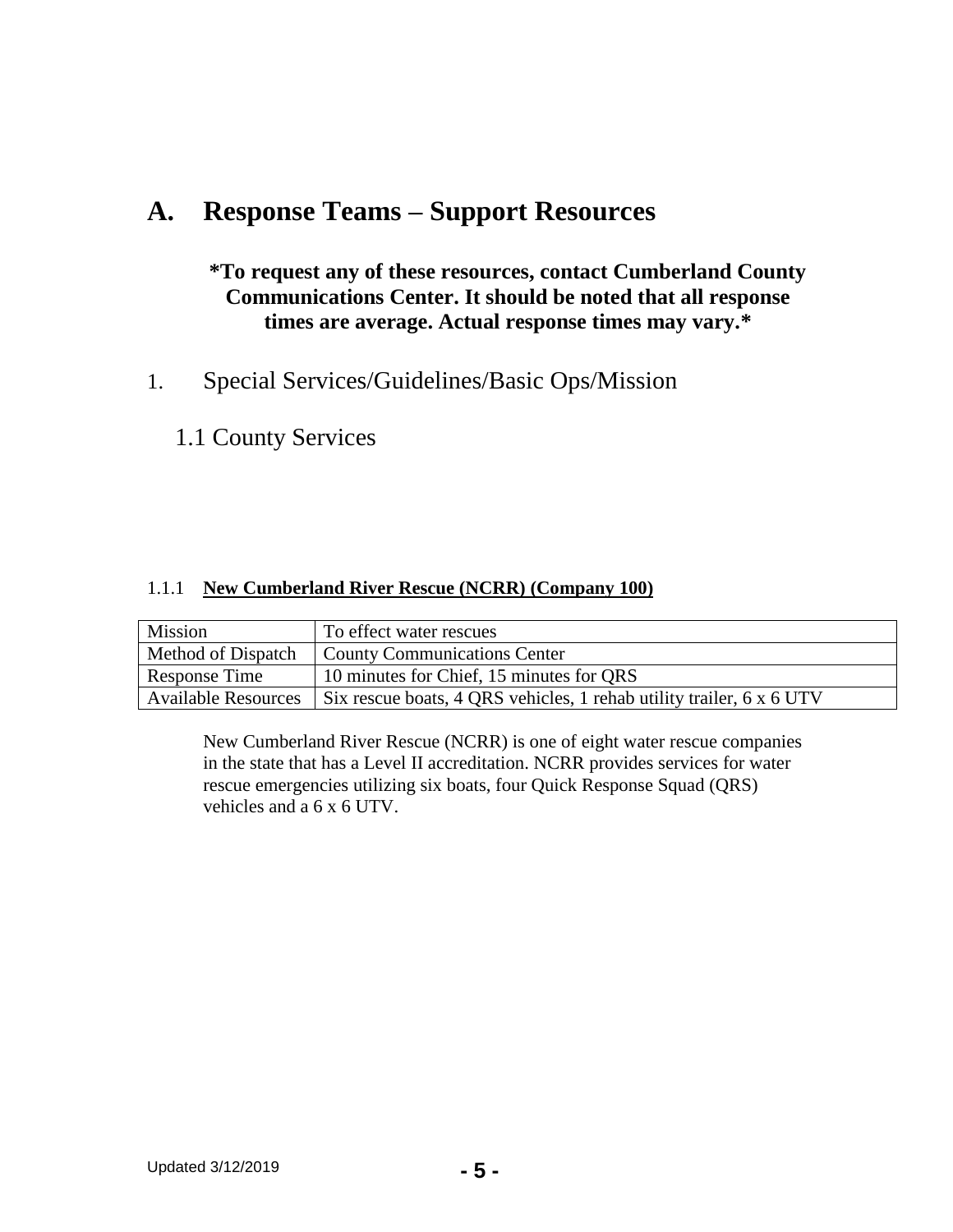| 1.1.2 Special Hazard Operations Team (SHOT) (Team 200) |  |
|--------------------------------------------------------|--|
|                                                        |  |

| Mission                    | Provide capability to identify materials and risk; downwind plume;            |
|----------------------------|-------------------------------------------------------------------------------|
|                            | immediate mitigation and containment; coordinate consequence                  |
|                            | management                                                                    |
| Method of Dispatch         | <b>County Communications Center</b>                                           |
| Response Time              | Technical Support Officer: 15 minutes; Team: 30-45 min                        |
| <b>Available Resources</b> | HM-201- West Shore Area, HM-202- Carlisle Area                                |
| Miscellaneous              | Team 200 is available to split in order to handle multiple incidents at once. |
|                            | The average manpower response to a call is 15 persons. Decontamination        |
|                            | trailer is also available by request*.                                        |

The Special Hazards Operations Team (SHOT) is a State certified, countywide hazardous materials response team. The SHOT concept focuses on an integrated multi-agency response capability of volunteers to provide adequate response to reported emergencies involving hazardous materials.

This concept ensures that adequately trained personnel and specialized equipment are available to respond with technical assistance, containment, control and decontamination equipment and personnel as a unified team reporting directly with initial response and incident command units.

SHOT provides hazardous materials response coverage to Adams, Cumberland, Franklin, Fulton and Perry Counties.

Team 200 Locations:

Haz-Mat 201- County Garage, Lemoyne

Haz-Mat 202- Emergency Services Training Academy, Middlesex Twp.

Decon Trailer- County Garage, Lemoyne

Prime Mover- County DPS, Middlesex Twp.

\*When requesting the Decontamination Trailer, the nearest available tanker must also be dispatched to establish a water supply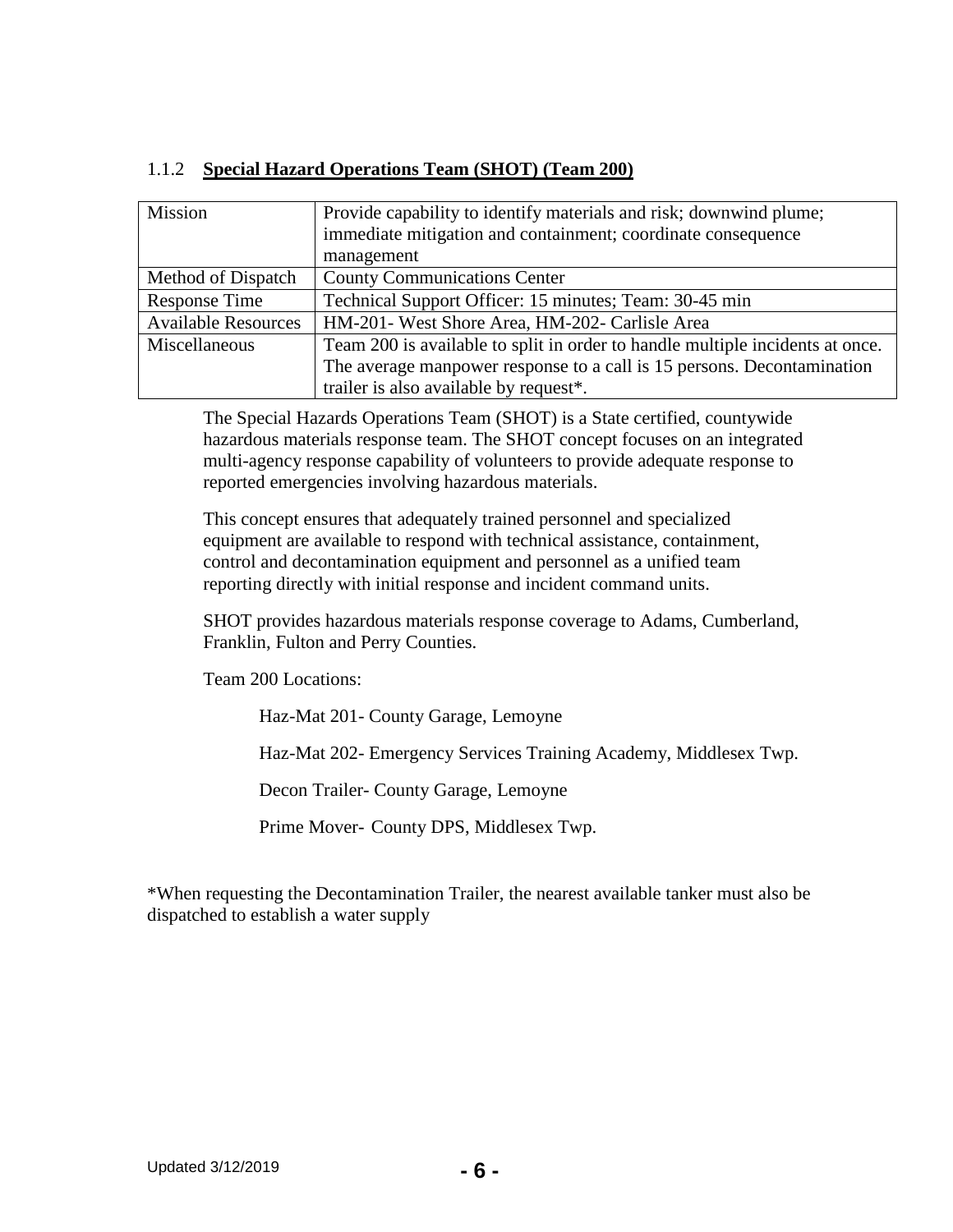## 1.1.3 **Mass Casualty Incident Response Team (MCIRT) (Team 300)**

| Mission                    | Provide EMS ICS; coordinate triage and transport; patient accountability |
|----------------------------|--------------------------------------------------------------------------|
| Method of Dispatch         | <b>County Communications Center</b>                                      |
| Response Time              | Liaison Officer: 15 min; Team: 30-45 min                                 |
| <b>Available Resources</b> | 18 members, one trailer; internal communications assets                  |

The Cumberland County Mass Casualty Incident Response Team (MCIRT) provides Incident Command with technical assistance and guidance to control a mass casualty incident. The team's involvement may include situation analysis, triage and treatment, transportation, communications, and enhancement of existing incident management. DPS is responsible for management of the team as well as selection and training of team members. The trailer is at the Emergency Services Training Academy in Middlesex Twp. and is to be towed by a DPS vehicle.

## 1.1.4 **Search and Rescue Team (SAR) (Team 400)**

| Mission                    | Provide assistance in locating missing, or lost persons, non-criminal in    |
|----------------------------|-----------------------------------------------------------------------------|
|                            | nature.                                                                     |
| Method of Dispatch         | <b>County Communications Center</b>                                         |
| Response Time              | Team Leader: 15-20 minutes. Entire team: 45-60 minutes.                     |
| <b>Available Resources</b> | Management team, search dogs, search equipment, generator, lighting         |
|                            | cords, tables, chairs, hand held GPS units, Talk-About radios. There are 10 |
|                            | active members with a six member average response.                          |

The management of Search and Rescue (SAR) operations must be implemented at the onset of any situation where specialized services or personnel need to be activated to respond to preserve the scene and any evidence that would assist specialized units.

Search and Rescue operations will vary in scope and circumstance. The incident could range from a deliberate runaway to a mentally impaired lost or a dangerous person. With these complexities, a management team must be assembled to insure the effective management of the entire operation.

The Cumberland County Search and Rescue Team is a group of individuals, services, and resources that will be assembled as needed. These resources and services include dog teams, vertical and underground rescue teams, grid search and command units with specialized training in search and rescue operations.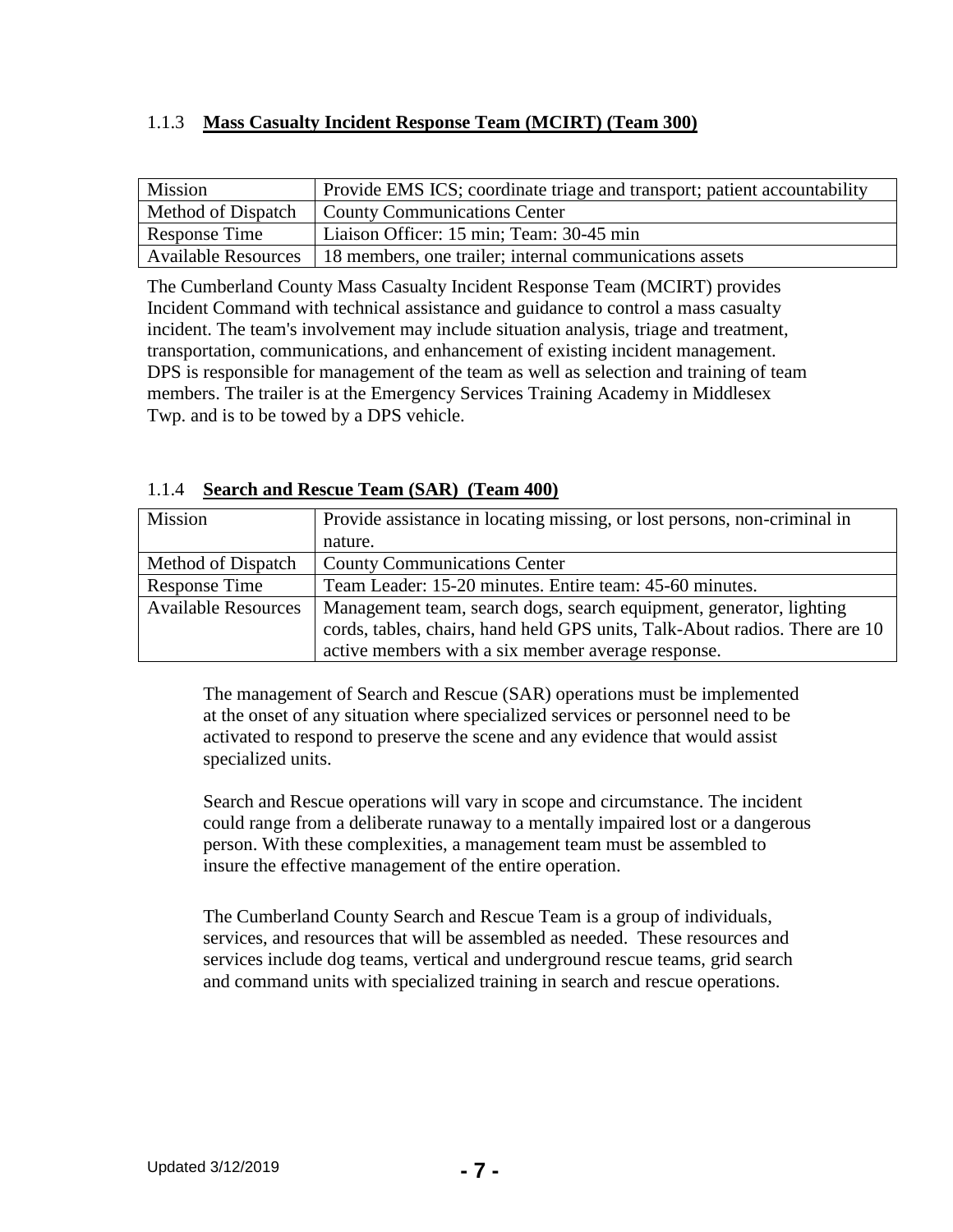| Mission                    | Provide rescues in case of Trench or Excavation Collapse, Building       |
|----------------------------|--------------------------------------------------------------------------|
|                            | Collapse or Instability, Rope or High Angle Incidents and Confined Space |
|                            | Emergencies                                                              |
| Method of Dispatch         | <b>County Communications Center</b>                                      |
| Response Time              | Team Chief or Technical Support Officer: 15 minutes; Team: 2 hours       |
| <b>Available Resources</b> | 30-60 members, specialized rescue apparatus containing cave-in support   |
|                            | and specialized rescue equipment.                                        |

#### 1.1.5 **Technical Rescue Operations Team (TROT) (Team 500)**

The Cumberland County Technical Rescue Operations Team (Team 500) is a county based technical rescue team that is capable of regional response within South-Central Pennsylvania, and is trained, equipped, and capable of conducting operations and technician level rescue activities (as outlined in NFPA 1670) in the following disciplines:

-Trench/Excavation Collapse and Emergencies

-Building Collapse or Instability

-Rope/High Angle Incidents

-Confined Space Emergencies

When requested, the team functions under the authority of the local Incident Commander or authority having jurisdiction (AHJ) to provide information, guidance, and support of specialized rescue operations.

Team 500 is available 24 hours a day, 365 days a year and can be requested directly through County Communications by any local Incident Commander responding to, or operating on the scene of an incident where it is believed that the capabilities of the team may be beneficial. Personnel requesting the team via radio should specifically request Company 500 and specify the level of request (i.e.- advisory, technical assistance, stand-by or response/activation).

When requesting Team 500, the IC must provide the following information:

-Nature of Incident

-Exact Location

-Rescue or Body Recovery

-Number of Victims/Patients

- Special Resource Needs (personnel, equipment, etc.)

- Contact Information for Requesting Agency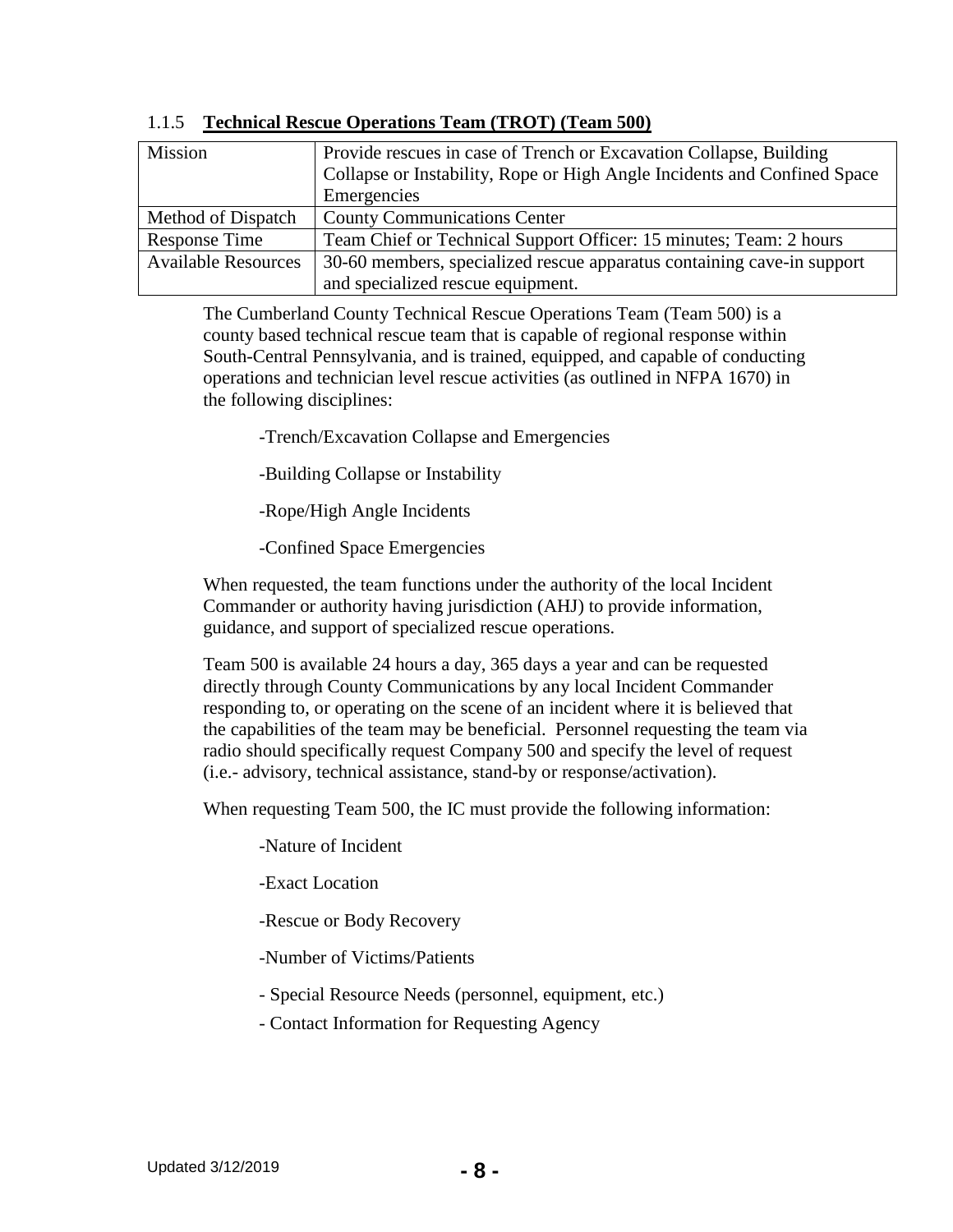Team 500 is comprised of the following participating agencies:

Northeast Fire and Rescue, Summerdale (Co. 20) Citizens Fire Company, Mechanicsburg (Co. 27) Washington Fire Company, Mechanicsburg (Co. 28) Hampden Twp. Vol. Fire Co., Mechanicsburg (Co. 30) West End Fire and Rescue, Shippensburg (Co. 54) West Shore Emergency Medical Services (Co. 80)

#### 1.1.6 **County Animal Rescue Team (CART ) (Team 600)**

| Mission                    | Provide support in situations involving animals both large and small; from<br>house pets to livestock and poultry. Provide sheltering and medical aid to<br>animals. Assist in the control and collection of domestic animals. |
|----------------------------|--------------------------------------------------------------------------------------------------------------------------------------------------------------------------------------------------------------------------------|
| Method of Dispatch         | <b>County Communications Center</b>                                                                                                                                                                                            |
| Response Time              | CART Coordinator or Animal Team Chief: 20 min. Team: 45-60 minutes                                                                                                                                                             |
| <b>Available Resources</b> | 50 members including a Veterinarian, Vet techs; animal trailers, animal                                                                                                                                                        |
|                            | carriers, herding equipment, and other animal control equipment                                                                                                                                                                |

The Cumberland County Animal Rescue Team is available to assist in any incidents involving animals. Their services can include anything from a single domesticated cat or dog at an auto accident to a tractor trailer stock truck loaded with livestock.

## 1.1.7 **Special Response Team (SRT) (Team 700)**

| Mission                    | Provide law enforcement capability for dealing with special situations.<br>Operates under the direction and control of the District Attorney. |
|----------------------------|-----------------------------------------------------------------------------------------------------------------------------------------------|
| Method of Dispatch         | <b>County Communications Center</b>                                                                                                           |
| Response Time              | 45-min for partial response; 90 min for full response                                                                                         |
| <b>Available Resources</b> | 14-18 personnel; 2 vehicles; less than lethal gas; special weapons and<br>equipment                                                           |

The Special Response Team is available to provide advanced policing methods and tactics in the event of a barricaded suspect, hostage situation or any other occurrence where members of local police departments do not have the ability to control a situation themselves.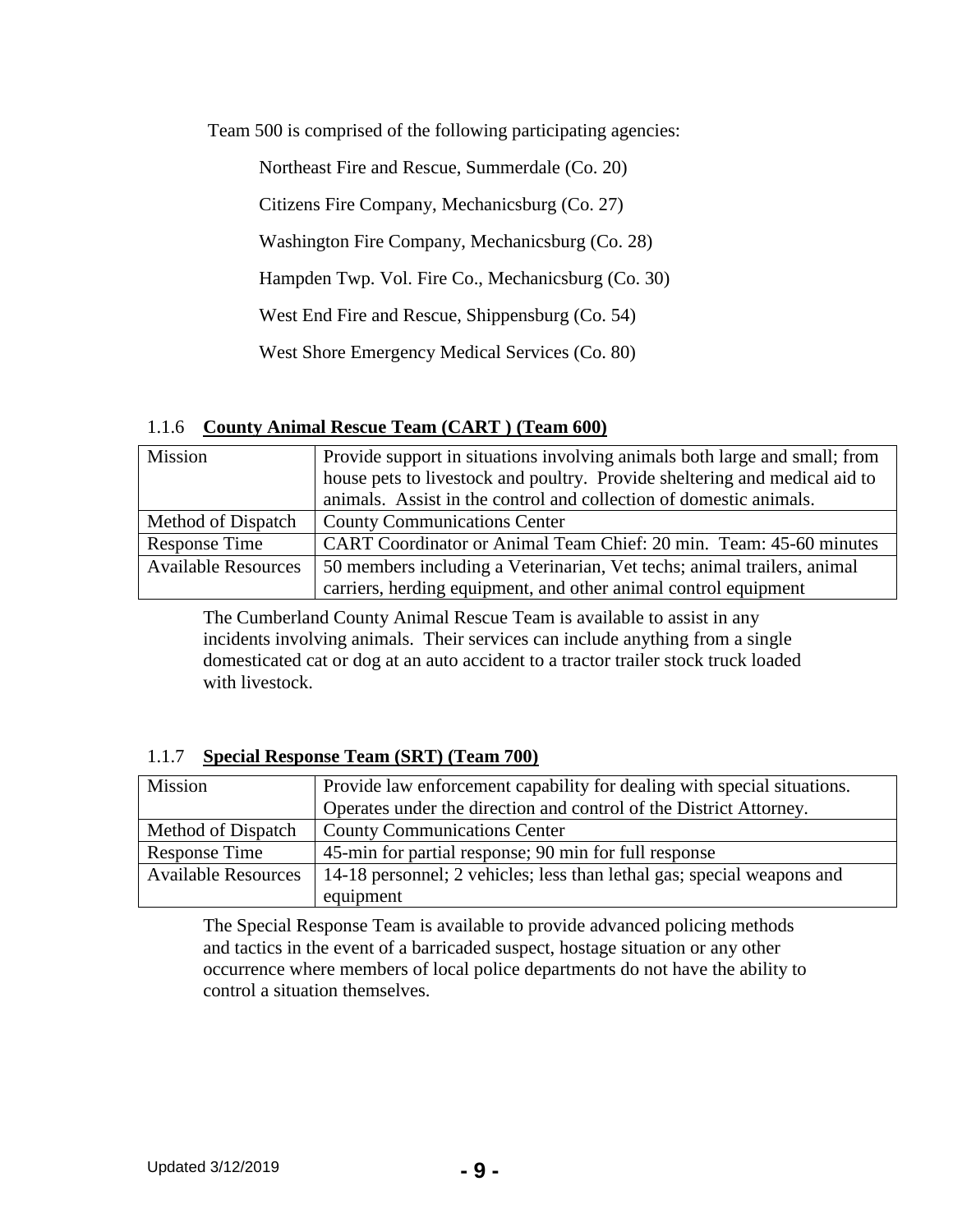| <b>Mission</b>             | Provide traffic or crowd control and security at disaster incidents.  |
|----------------------------|-----------------------------------------------------------------------|
| Method of Dispatch         | <b>County Communications Center</b>                                   |
| Response Time              | Local commander within 5 minutes; 60 min for full response.           |
| <b>Available Resources</b> | 64 personnel; privately owned vehicles; company affiliated equipment, |
|                            | traffic control equipment                                             |

#### 1.1.8 **Special Police Emergency Response Team (SPERT) (Team 800)**

The Special Police Emergency Response Team is made up of members of various Fire Police organizations from throughout the county. This team is available for large emergencies or disasters.

The team will provide assistance when traffic and/or crowd control is beyond the capability of available resources or for extended incidents.

| Mission                    | To provide the public, through the media, accurate information about |
|----------------------------|----------------------------------------------------------------------|
|                            | emergency incidents within the county                                |
| Method of Dispatch         | <b>County Communications Center</b>                                  |
| Response Time              | 15 to 30 minutes, 45-60 for the entire team                          |
| <b>Available Resources</b> | Specially trained personnel and media staging equipment              |

## 1.1.9 **Public Safety Information Team (PSIT) (Team 900)**

The Cumberland County Public Safety Information Team (PSIT) is comprised of volunteers with advanced training skilled in dealing with the media. In the event of a major incident the PSIT will identify themselves to the Incident Commander (IC). They will then establish a media staging area and release available information provided by the IC to the media and public. The PSIT will also be responsible for providing press releases.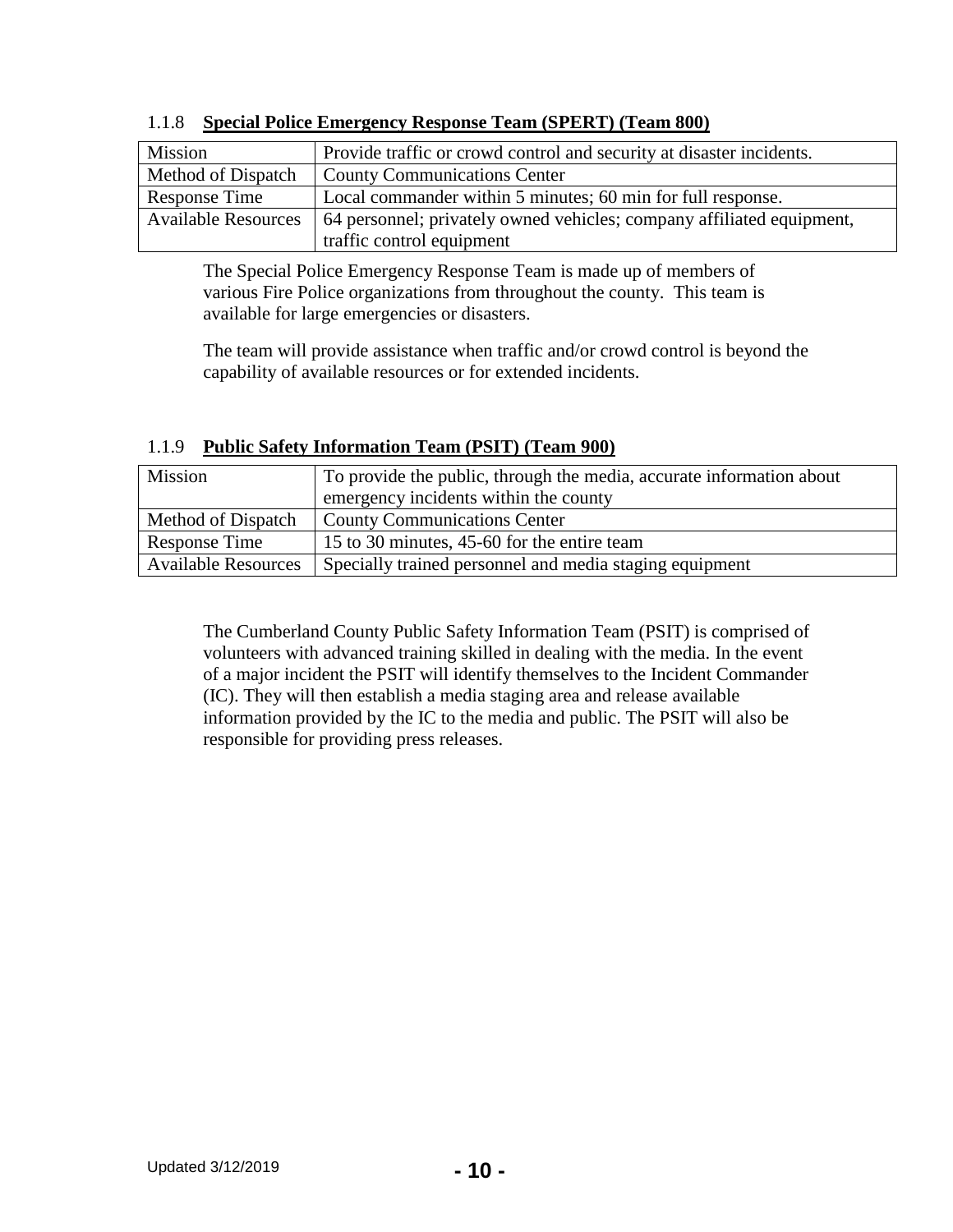| Team (CISNI) (Team Toon)   |                                                                    |
|----------------------------|--------------------------------------------------------------------|
| Mission                    | To support emergency responder mental health through peer support, |
|                            | critical incident debriefing $\&$ stress management techniques.    |
| Method of Dispatch         | <b>County Communications Center</b>                                |
| Response Time              | 15 to 30 minutes, 60 for the entire team                           |
| <b>Available Resources</b> | Specially trained personnel                                        |

## 1.1.10 **Cumberland County Critical Incident Stress Management/Peer Support Team (CISM) (Team 1000)**

The Cumberland County CISM/Peer Support Team provides specialized training to team members in first responder mental health care. Team members provide one on one peer to peer support for individuals or group sessions after critical incidents. Examples of critical incidents may include but are not limited to: child deaths, multiple fatalities, line of duty deaths, officer involved shootings or any incident that is believed to have significantly impacted first responders.

## 1.1.11 **Cumberland County Coroner (Car 99)**

| Mission                    | To identify unknown causes of death and to make notification to the family |
|----------------------------|----------------------------------------------------------------------------|
|                            | of the deceased and to manage estate matters as required                   |
| Method of Dispatch         | <b>County Communications Center</b>                                        |
| Response Time              | Dependent on location of coroner on duty and location of the call          |
| <b>Available Resources</b> | 1 Coroner, 7 full-time Deputy Coroners, 7 part-time Deputy Coroner         |

The County Coroner's Office shall be immediately notified of any incident in which a death has occurred. The only exception is when a death has occurred as a result of natural causes and the victim's attending physician is willing to sign the appropriate death certifications.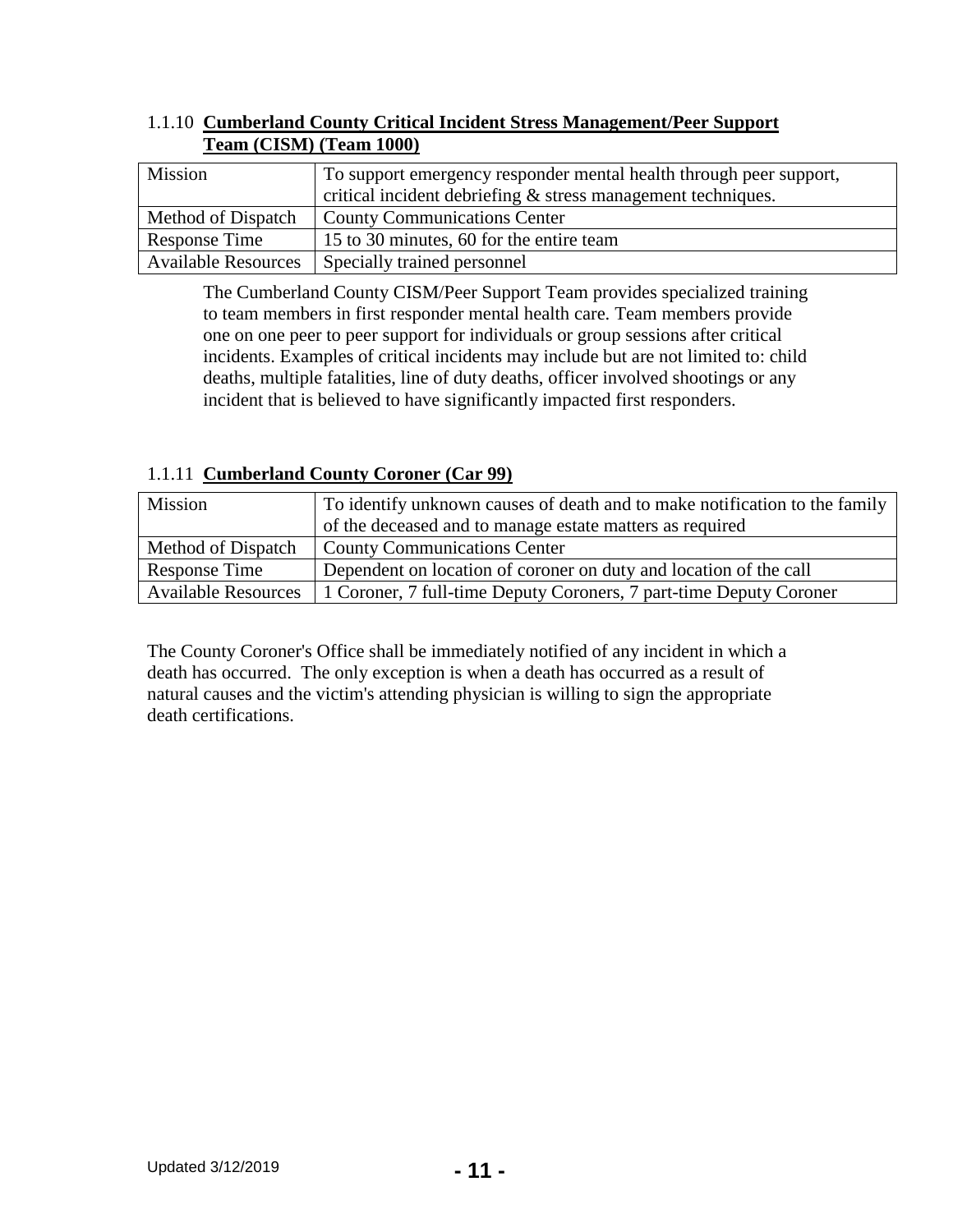## 1.2 Strike Teams

1.2.1 Company Resources - Strike teams are operated by individual companies and are available by request of the incident commander

## 1.2.1.1 **Cumberland/Perry Mass Decontamination Strike Team:**

| <b>Mission</b>             | To assist Incident Command and Team 200 with mass decontamination at<br>Haz-Mat incidents |  |
|----------------------------|-------------------------------------------------------------------------------------------|--|
| Method of Dispatch         | <b>County Communications Center</b>                                                       |  |
| Response Time              | Technical Support Officer: 15 minutes; Team: 30-45 min                                    |  |
| <b>Available Resources</b> | E21, E30, PCE9                                                                            |  |

Decontamination Engine 21- Co. 21- Creekside Volunteer Fire Co.

Decontamination Engine 30- Co. 30- Hampden Twp. Vol. Fire Co.

Decontamination Engine PC9- PC Co. 9- New Buffalo Fire Co.

Decontamination Trailer Also Available\*

\*When requesting the Decontamination Trailer, the nearest available tanker must also be dispatched to establish a water supply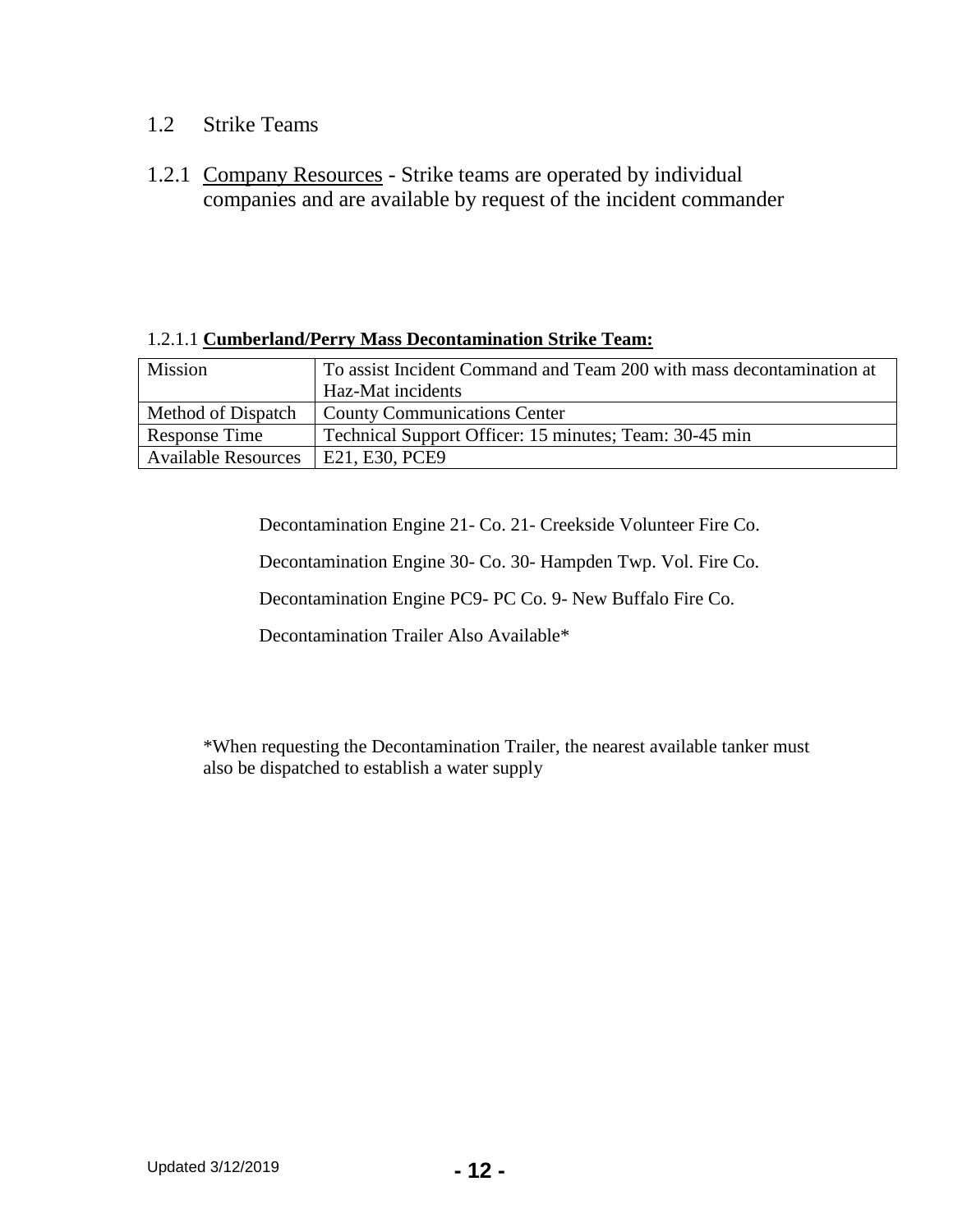| Mission                    | Provide EMS assistance in the event of a Mass Casualty incident           |
|----------------------------|---------------------------------------------------------------------------|
| Method of Dispatch         | <b>County Communications Center</b>                                       |
| Response Time              | Dependent on location of call                                             |
| <b>Available Resources</b> | Minimum of 3 BLS Units, 2 MICUs, all with staffing of at least 3,         |
|                            | minimum certification of EMT. Decontamination trailer and prime mover     |
|                            | with a staffing of 1, also at least with an EMT certification. Task Force |
|                            | must comprise of at least 16 personnel at an incident                     |

#### 1.2.1.2 **Cumberland EMS Task Force:**

EMS Task Force Company 80 - Co. 80- West Shore ALS – Cumberland and Franklin Counties

EMS Task Force Company 40 - Co. 40- Cumberland-Goodwill BLS

Dauphin County can provide up to six MICUs with a staffing of up to 28 total along with two BLS units with a staffing of three each. Lebanon County can provide one MICU with a staffing of five. York County can provide up to two MICUs with a staffing of three each, 2 BLS units with a total of 12 EMTs along with one ALS unit with two paramedics. Adams County can provide one ALS unit with two paramedics. Lancaster County can provide five MICUs with a total staffing of 20 and one BLS unit with a staffing of four.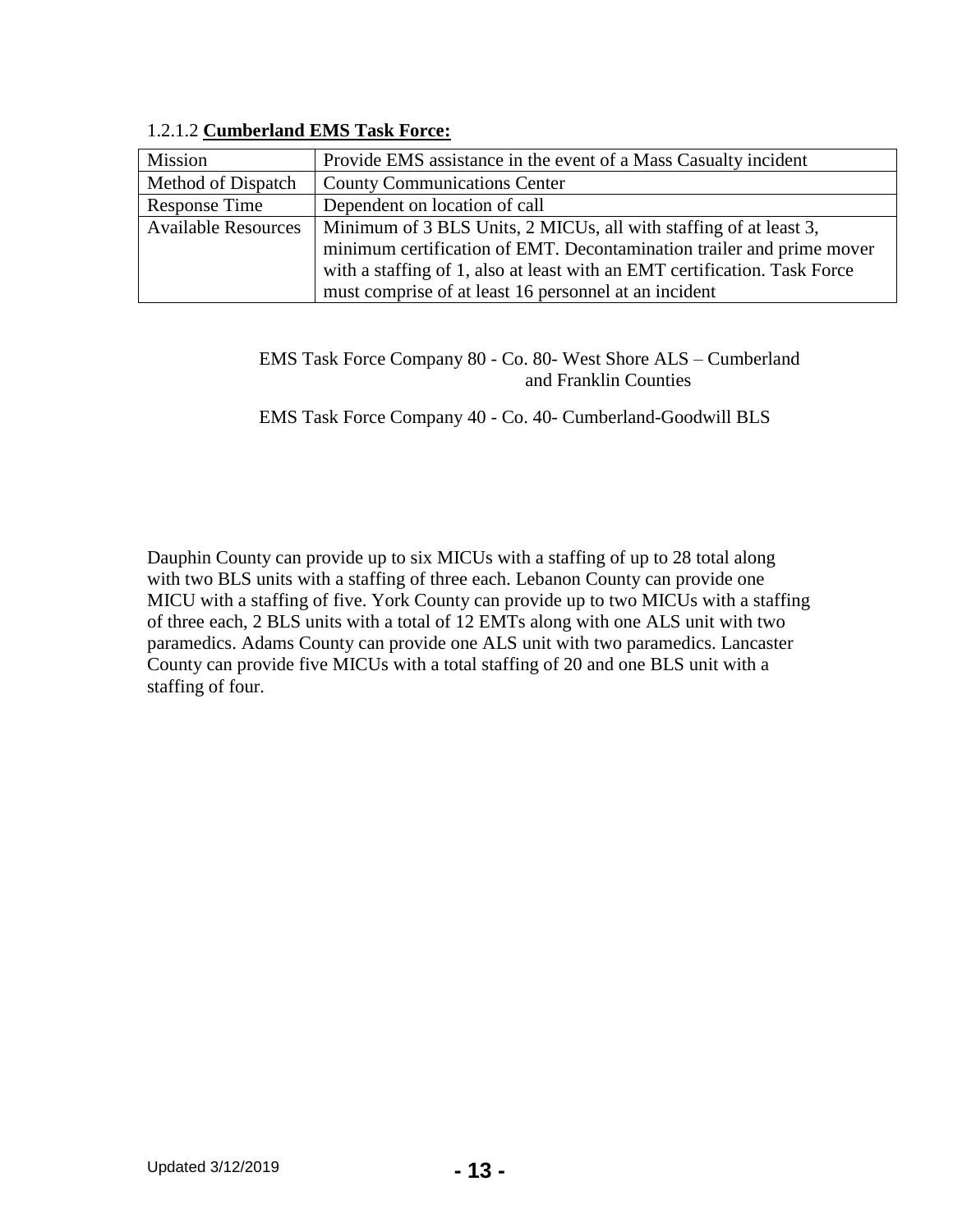| Mission                    | To provide fire and vapor suppression for Class B type incidents                                                                                   |
|----------------------------|----------------------------------------------------------------------------------------------------------------------------------------------------|
| Method of Dispatch         | <b>County Communications Center</b>                                                                                                                |
| Response Time              | 10-20 minutes depending on location                                                                                                                |
| <b>Available Resources</b> | E145, E20, Foam Wagon 20 (towed by Br20) & Team 200. Large quantity<br>of Class B foam and appliances necessary to effectively apply foam for fire |
|                            | and vapor suppression.                                                                                                                             |

1.2.1.3. **Cumberland Foam Task Force (Foam 200):**

E145 – Co. 45 – Carlisle Fire and Rescue Services

T20 – Co. 20 – Northeast Fire and Rescue

Foam Wagon 20 – Co. 20 – Northeast Fire and Rescue

Foam Wagon 20 is an 18' enclosed trailer with 775 gallons of AR-AFFF 3%-6% foam. It has 2-roof mounted deck guns capable of 2500 GPM water and 1500 GPM foam total. It also has various mitigation capabilities including oil dry, absorbent pigs, and portable pumps for over & under flow dams.

\*Team 200 will be dispatched on all incidents that Foam 200 is requested on.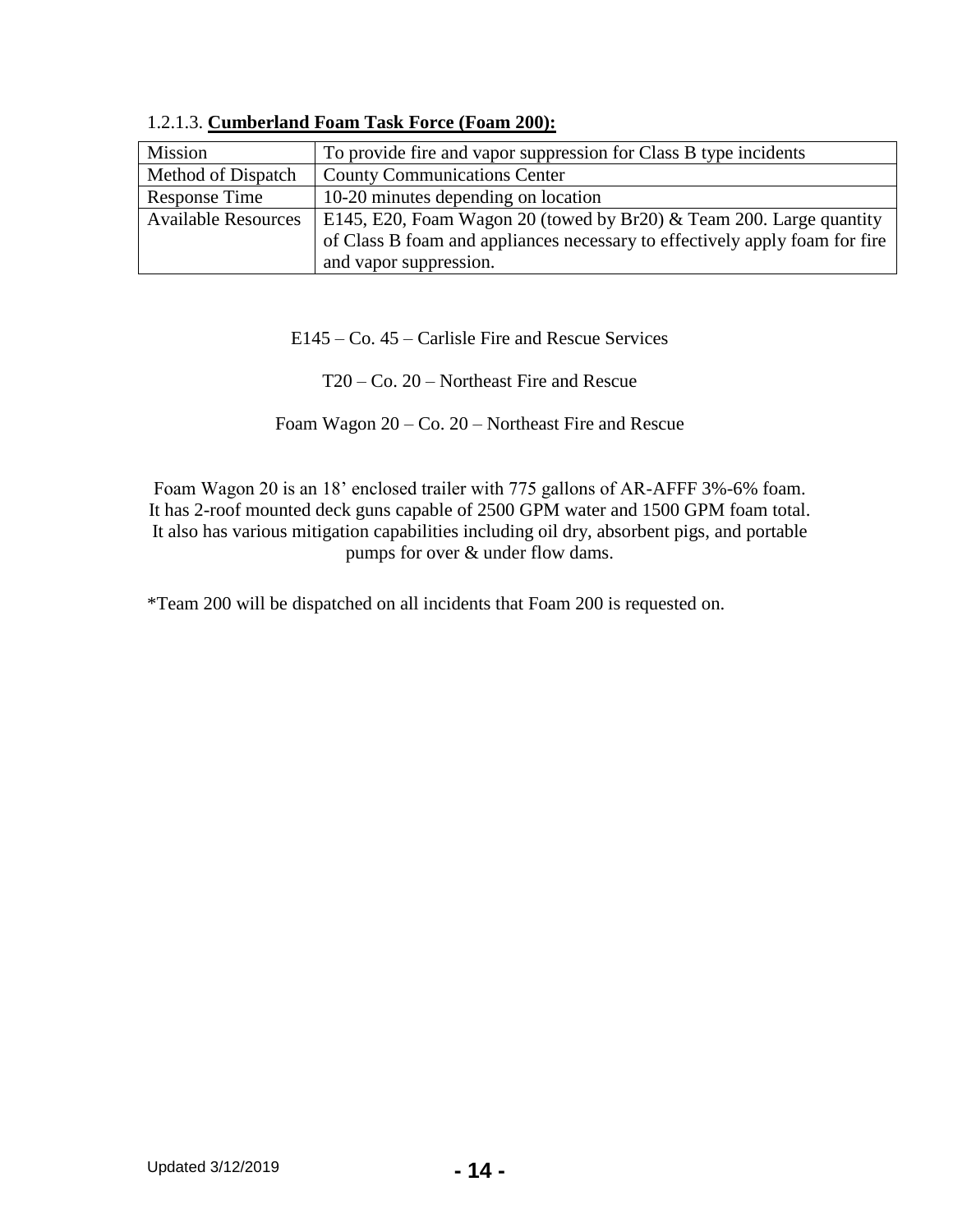## 1.3 Other Services

#### 1.3.1 **State Police Fire Marshals Office-**

The Communications Center shall notify, at the request of incident command, the State Police Fire Marshal, on priority incidents. Priority incidents are defined as follows:

- 1. ALL incendiary/arson fires.
- 2. When the Operations Command or a Fire Chief is unable to determine the fire cause.
- 3. ALL fatal fires.
- 4. All significant fire related injuries to civilians or firefighters, regardless of the fire cause.
- 5. Vehicle fires that are suspicious or cause damage to a near-by structure.
- 6. Vehicle accidents involving fire and the occupants are burned and deceased on arrival (DOA) to a hospital or burn unit.
- 7. Fire caused by any juvenile, regardless of amount of damage or what burned.
- 8. Any incident caused by an explosion or bombing.
- 9. All fires involving places of worship, no matter what the suspected cause.

Requests for a State Police Fire Marshal which are not of a priority nature will be made by the incident commander directly to the Pennsylvania State Police.

As a Fire Officer, you are responsible for securing the entire fire scene and ensuring that the cause of the fire is determined. If you believe that a criminal investigation will be instituted, chain of custody and proper handling of evidence MUST be followed. If they are not, you jeopardize the investigation and may be charged criminally. BE CAREFUL with your scenes.

## 1.3.2 **PA Task Force 1 Urban SAR Team-**

PA Task Force 1 Urban SAR Team is the FEMA SAR Task Force for the region. This team is available for very large incidents and can be self sufficient for extended periods of time.

Requests for Task Force 1 should go through County Communications to the State Emergency Operations Center.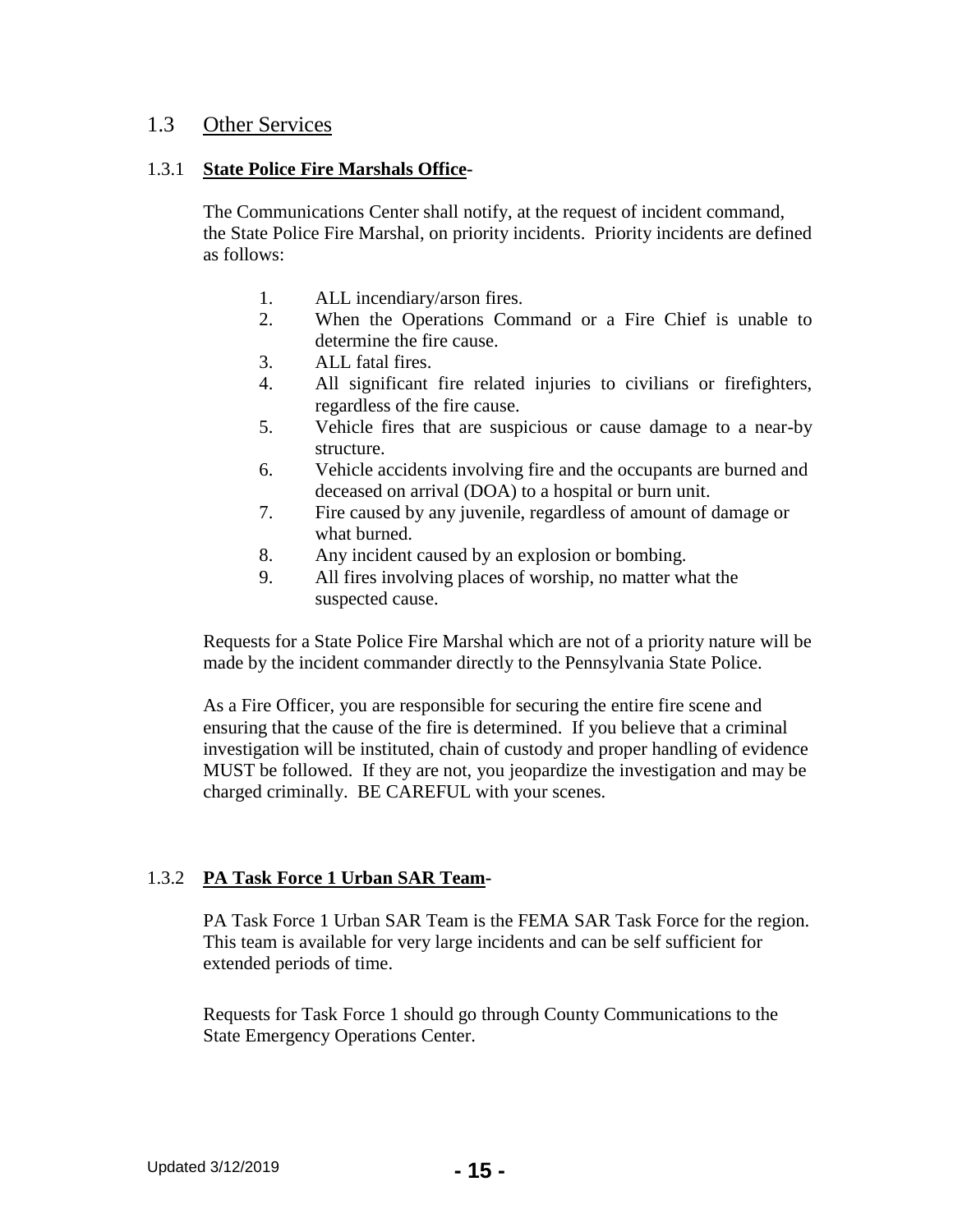## 1.3.3 **Civil Air Patrol (CAP)-**

CAP is available out of Capital City Airport in New Cumberland. CAP is capable of providing an array of services during search and rescue operations. CAP can be assigned to the following missions:

- a. Aircraft search and rescue
- b. Missing persons
- c. Non-presidential declared disaster search and rescue
- d. Catastrophic disaster search and rescue
- e. Locating Emergency Locator Transmitter (ELT) signals
- f. Aerial and ground radiological monitoring

Requests for CAP should be made to the state EOC through the county emergency management agency or 9-1-1 Center.

## 1.3.4 **Salvation Army Disaster Services-**

Salvation Army Disaster Services will be contacted at the request of Incident Command to provide for emergency placement needs.

#### 1.3.5 **American Red Cross Services-**

The American Red Cross will be immediately notified by the Communications Center of any fire in which families or residents could be displaced. Incident Command should assess the situation at hand and inform the Communications Center of the type of need for Red Cross services. The Red Cross is also available to provide assistance in setting up care centers for both the first responders rehabilitation and for the victims of incidents.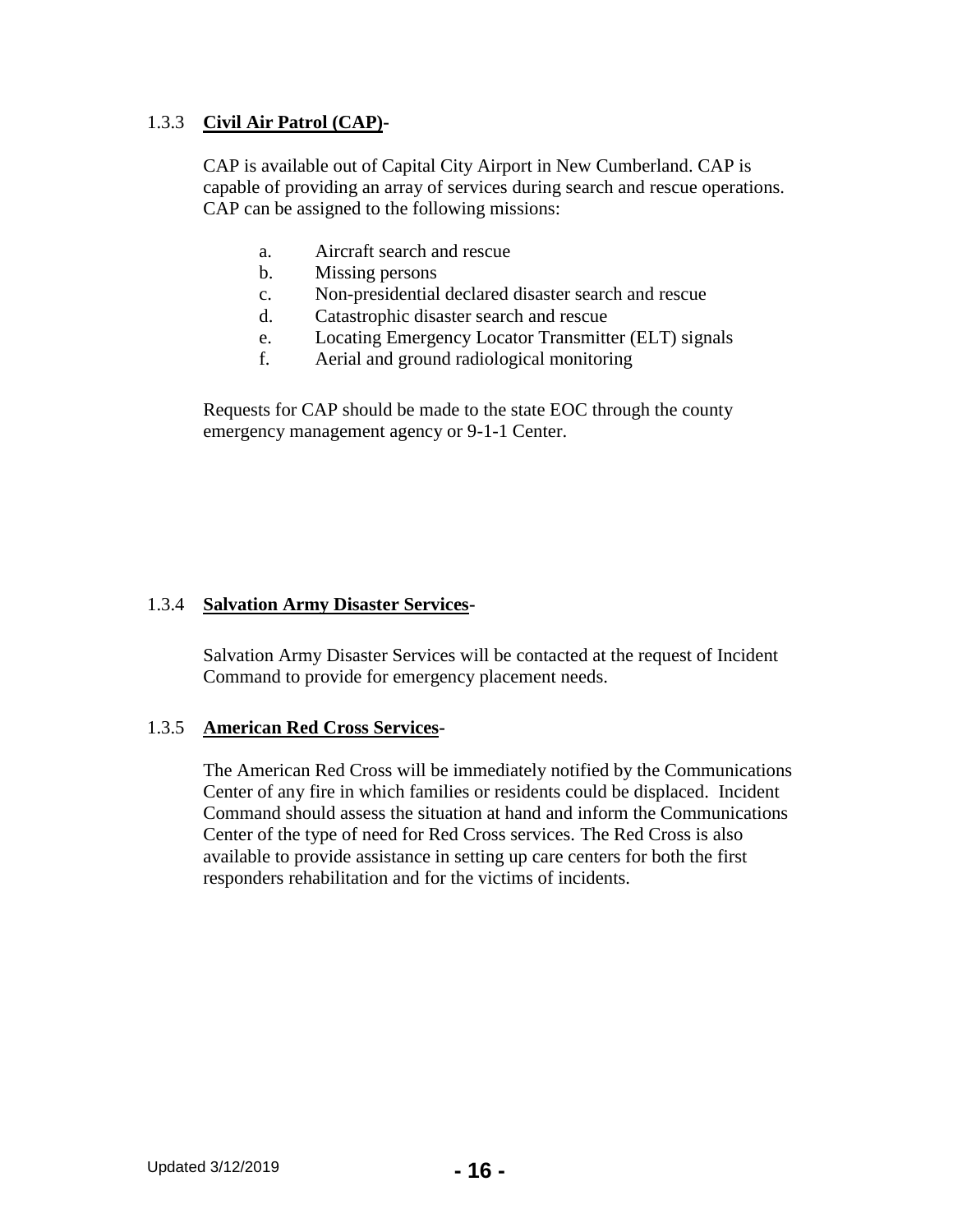## 1.3.6 **Transportation Assets**

Cumberland County maintains a fleet of buses which are available for use by Emergency Personnel. The County Transportation department can be contacted by the Communications Center at the request of the Incident Command to provide buses for climate controlled rehabilitation, rotating out emergency crews from the scene of extended operations, and to assist with the evacuation of civilians. Also at the request of the Incident Commander, County Communications and the DPS can request buses from the area school districts for the same purposes.

## 2. Mobile Communications Unit (MCU) Standard Operating **Procedures**

## 2.1 General

The Cumberland County MCU's primary mission is to provide the residents and public safety providers of Cumberland County an alternate 9-1-1 Public Safety Communications Center. The secondary mission of the MCU is to provide support services during field operations at an incident. The unit is normally staffed by DPS employees with support from public safety personnel during field operations. When not in use the unit is housed at Cumberland County DPS in Middlesex Twp.

The unit is designated as Communications One.

## 2.2 Incident Operations

## **2.2.1 Responses**

Field requested responses to any of the following events occurring in Cumberland County are approved and will be initiated immediately by the Communications Center:

| 2.2.1.1 | Third alarm or greater fire responses to commercial, institutional,<br>industrial, or multiple residential facilities that involve multiple<br>command functions and channel use. |
|---------|-----------------------------------------------------------------------------------------------------------------------------------------------------------------------------------|
| 2.2.1.2 | Hazardous materials incidents involving multiple hazardous                                                                                                                        |
|         | material response teams.                                                                                                                                                          |
| 2.2.1.3 | Hazardous materials incidents which may result in possible                                                                                                                        |
|         | evacuations.                                                                                                                                                                      |
| 2.2.1.4 | Police emergencies involving hostage or barricaded subjects that                                                                                                                  |
|         | result in a multiple police agency response.                                                                                                                                      |
| 2.2.1.5 | Police events involving Special Response Teams.                                                                                                                                   |
| 2.2.1.6 | Any public safety event that is causing an extreme demand on the                                                                                                                  |
|         | 9-1-1 center and the use of the mobile unit will reduce the load.                                                                                                                 |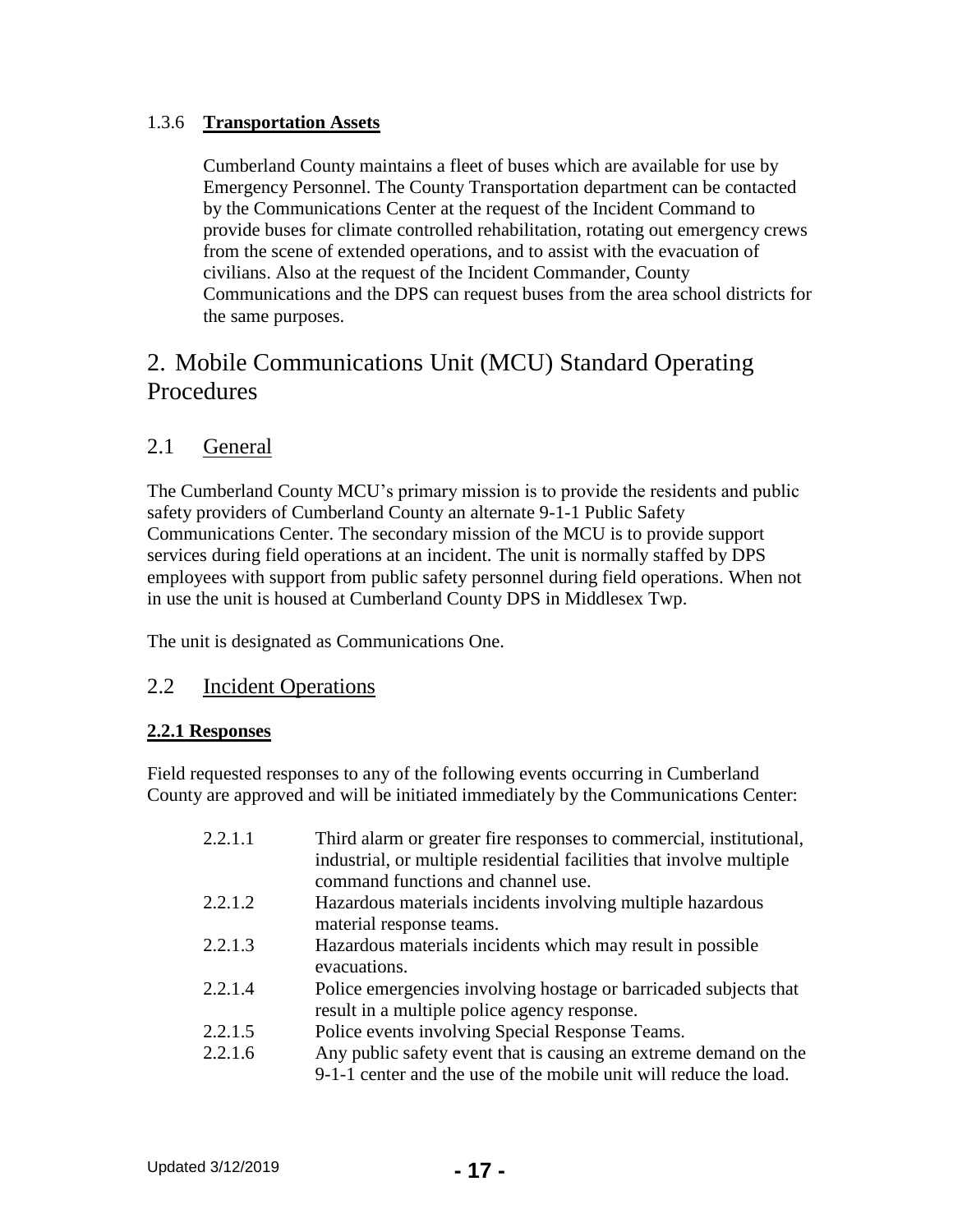| 2.2.1.6.1 | Any other field request must be authorized or requested by |
|-----------|------------------------------------------------------------|
|           | the Public Safety Director or 9-1-1 Operations Manager.    |
| 2.2.1.6.2 | The MCU may not be available during winter weather         |
|           | occurrences. The unit will be placed out of service for    |
|           | responses whenever applicable. Any questionable incident   |
|           | responses will be determined at the time of the call.      |

## **2.2.2 Staffing**

| 2.2.2.1 | The initial deployment of the MCU will require a driver and one<br>support person.                                                                                                                                                                                                                                                                                                                                                                                                                                                                      |
|---------|---------------------------------------------------------------------------------------------------------------------------------------------------------------------------------------------------------------------------------------------------------------------------------------------------------------------------------------------------------------------------------------------------------------------------------------------------------------------------------------------------------------------------------------------------------|
| 2.2.2.2 | Staffing will be provided by DPS employees.                                                                                                                                                                                                                                                                                                                                                                                                                                                                                                             |
| 2.2.2.3 | Additional DPS staff may be deployed as requirements dictate.                                                                                                                                                                                                                                                                                                                                                                                                                                                                                           |
| 2.2.2.4 | The Communications Center will deploy on duty staffing from the<br>center if available. If no on-duty staff is available, off-duty staff<br>will be paged in accordance with the Communications One<br>dispatch checklist. If a situation occurs that staffing is not<br>available, the Communications Center will contact the 9-1-1<br>Operations Manager. Staffing of radio / phone positions will be<br>the responsibility of the involved field users. Staffing of field<br>operations and command radios by DPS personnel is not to be<br>assumed. |

## **2.2.3 Response Operations**

| 2.2.3.1 | The MCU will respond non-emergency to all events. Altering of                                                                    |
|---------|----------------------------------------------------------------------------------------------------------------------------------|
| 2.2.3.2 | this procedure will be the responsibility of the unit OIC.                                                                       |
|         | The MCU will be deployed on the scene of the event in a safe<br>location. The parking area must be a solid and level surface and |
|         | free of overhead obstructions.                                                                                                   |
| 2.2.3.3 | The MCU must be parked so that it may exit the scene in a timely                                                                 |
|         | manner in the event of a communications center evacuation or                                                                     |
|         | problem.                                                                                                                         |
| 2.2.3.4 | Response to any communications center events will be under                                                                       |
|         | emergency conditions.                                                                                                            |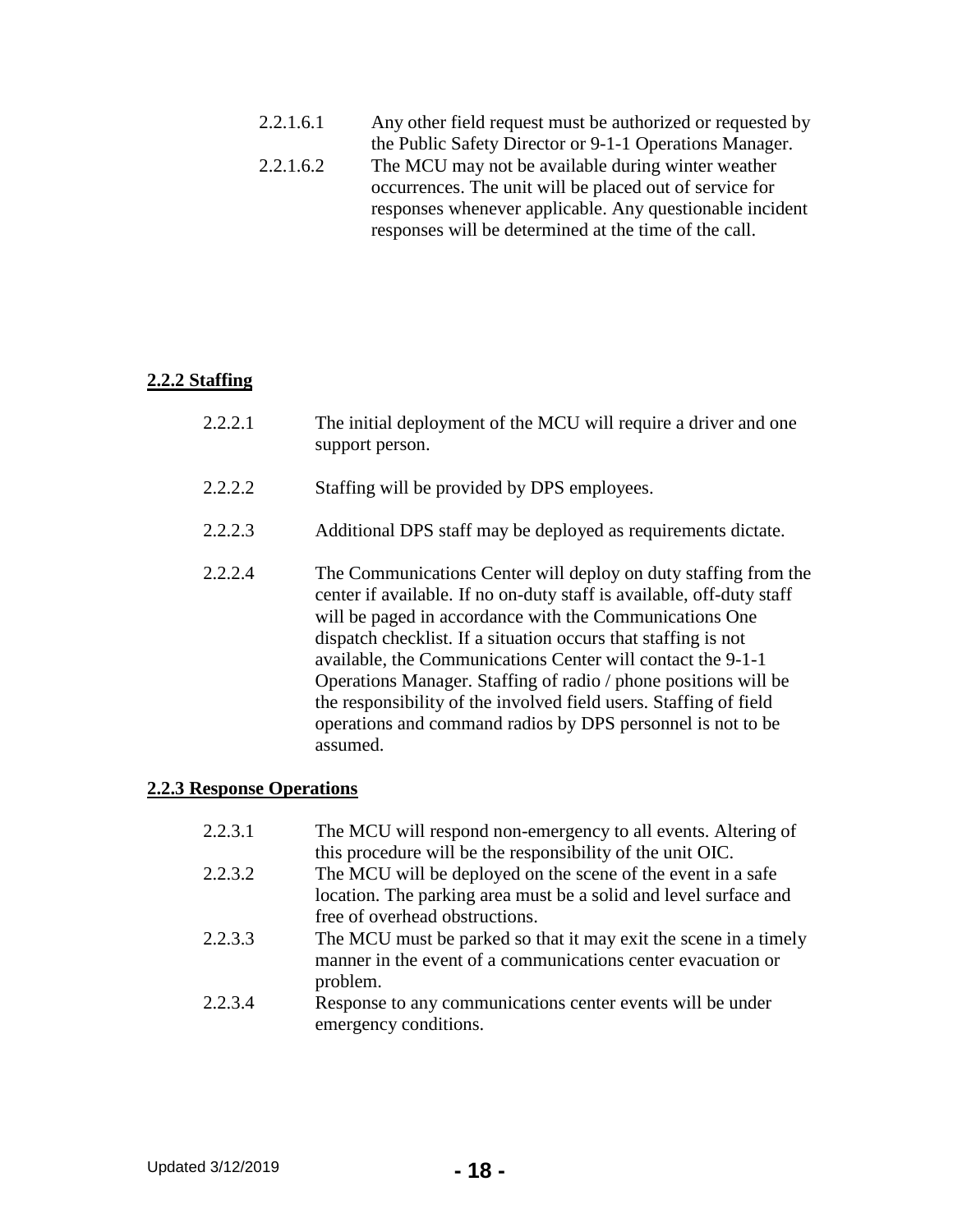#### **2.2.4 Scene Operations**

- 2.2.4.1 The MCU will be under the control of the unit OIC.
- 2.2.4.2 MCU Chain of Command:
	- 1. Director of Public Safety
	- 2. 9-1-1 Operations Manager
	- 3. Emergency Operations Manager
	- 4. Communications Supervisor
	- 5. Driver
- 2.2.4.3 Upon arrival at the scene of an event, the MCU OIC will do the following:
	- 1. Contact Incident Command and determine the set up location for the MCU.
	- 2. Coordinate with the Communications Center and Incident Command and determine the appropriate communications plan.
	- 3. Complete the seating assignment chart and MCU access list.
	- 4. Meet the needs of the personnel assigned to the MCU. A. Briefing on radio and telephone usage.
		- B. Briefing on basic MCU capability and limitations.
	- 5. Provide ongoing guidance and support throughout the event in regard to support equipment needed within the MCU.
	- 6. Control access to the MCU. Only DPS, and designated field personnel will be permitted in the MCU.
		- A. Designate a security person (Special Police, Police, etc.) to monitor the access.
		- B. Provide the monitor with an access list for the MCU.
		- C. Access to the MCU will be only via the rear door.

## **2.2.5 Public Display/Educational Events**

| 2.2.5.1. | The MCU is available for public safety related displays and 9-1-1<br>related displays within Cumberland County.          |
|----------|--------------------------------------------------------------------------------------------------------------------------|
| 2.2.5.2  | The MCU will not be used to provide support functions at fund<br>raising or other community events.                      |
| 2.2.5.3  | The MCU will remain available at all times for potential<br>responses.                                                   |
| 2.2.5.4  | The MCU will be staffed at all times during the event. The MCU<br>will be locked and alarmed whenever it is not staffed. |
| 2.2.5.5  | Any requests for the MCU must be forwarded to the 9-1-1<br>Operations Manager for approval.                              |
| 2.2.5.6  | If the MCU involvement is for an extended period of time, an<br>auxiliary power source may be required.                  |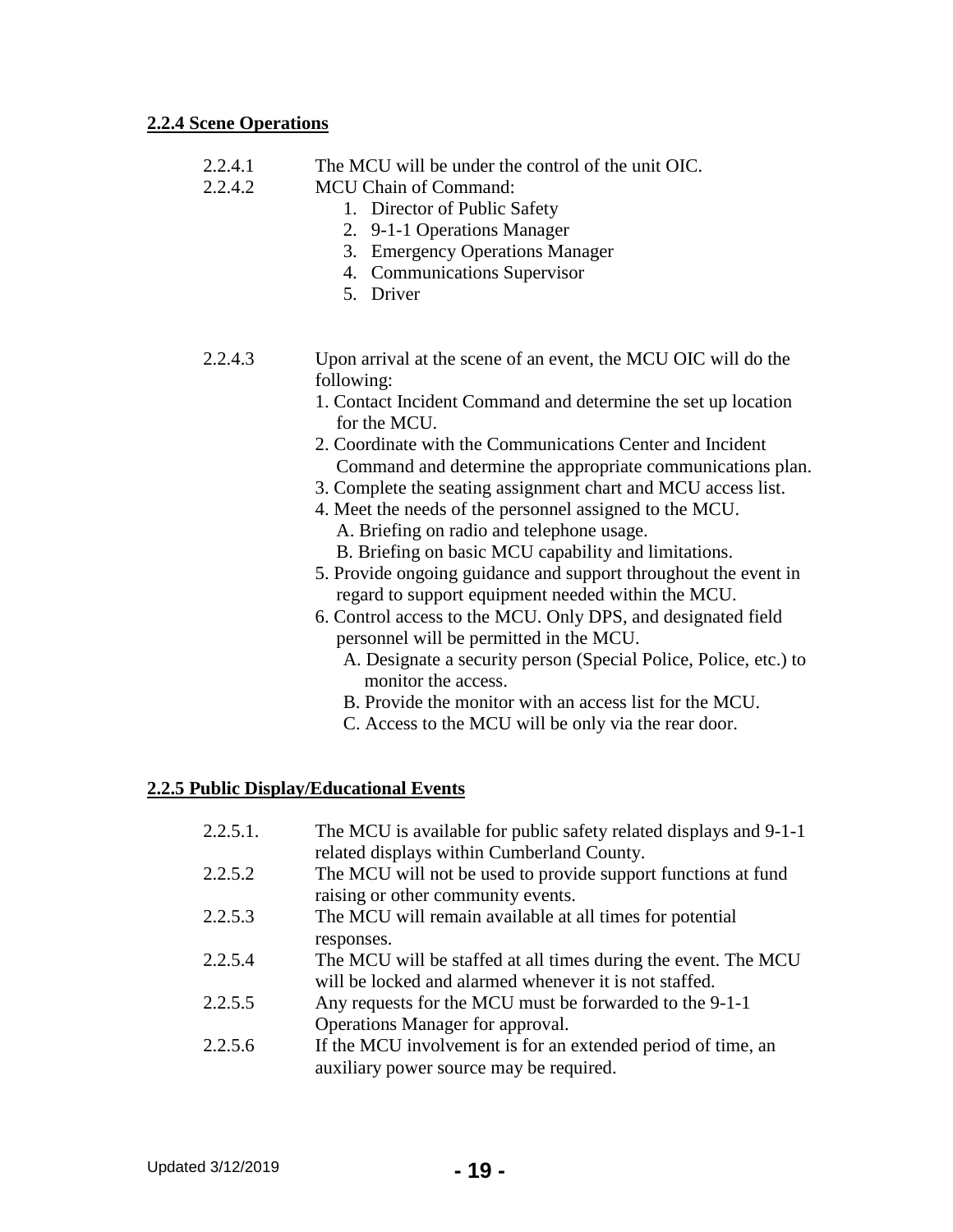## **2.2.6 Long Term Operational Requirements**

If a long term commitment arises during the deployment of the MCU, certain requirements may become necessary. These needs will need to be coordinated by incident command and DPS.

| 2.2.6.1 | Water will be provided as soon as it is available.                                                                                     |  |  |  |
|---------|----------------------------------------------------------------------------------------------------------------------------------------|--|--|--|
| 2.2.6.2 | Crew refreshments will be provided after 4 hours.                                                                                      |  |  |  |
| 2.2.6.3 | After 8 hours portable restroom facilities will be brought in, if<br>available.                                                        |  |  |  |
| 2.2.6.4 | After extended generator use, or more than 48 hours, diesel fuel<br>will be needed along with an alternate power source. The alternate |  |  |  |
|         | power sources must be a direct connection from a field power                                                                           |  |  |  |
|         | source. They include:                                                                                                                  |  |  |  |
|         | 1. Marine twist lock 50 AMP, $125/250$ volt 3 pole $-4$ wire                                                                           |  |  |  |
|         | ship to shore device, Hubbell 63CM64 or equivalent                                                                                     |  |  |  |
|         | 2. Two 110 Volt AC, 20 AMP Service from opposite sides                                                                                 |  |  |  |
|         | of electrical panel, connected to County pigtail.                                                                                      |  |  |  |
|         | 3. Electrical interface between field supplied power source                                                                            |  |  |  |
|         | to County provided 50 AMP, 125/250 volt Marine twist                                                                                   |  |  |  |
|         | lock plug assembly. (This will require a qualified                                                                                     |  |  |  |
|         | electrician)                                                                                                                           |  |  |  |
| 2.2.6.5 | After more than 72 hours propane for heating systems is going to                                                                       |  |  |  |
|         | be required, if available.                                                                                                             |  |  |  |

## 3. Training

## 3.1 Cumberland County Emergency Service Training Academy Procedure Manual

The Joint Fire/Rescue Training Committee is responsible for the manual which outlines guidelines for fire department training. The manual is to provide standardized procedures for the safe and efficient use of the County training facility.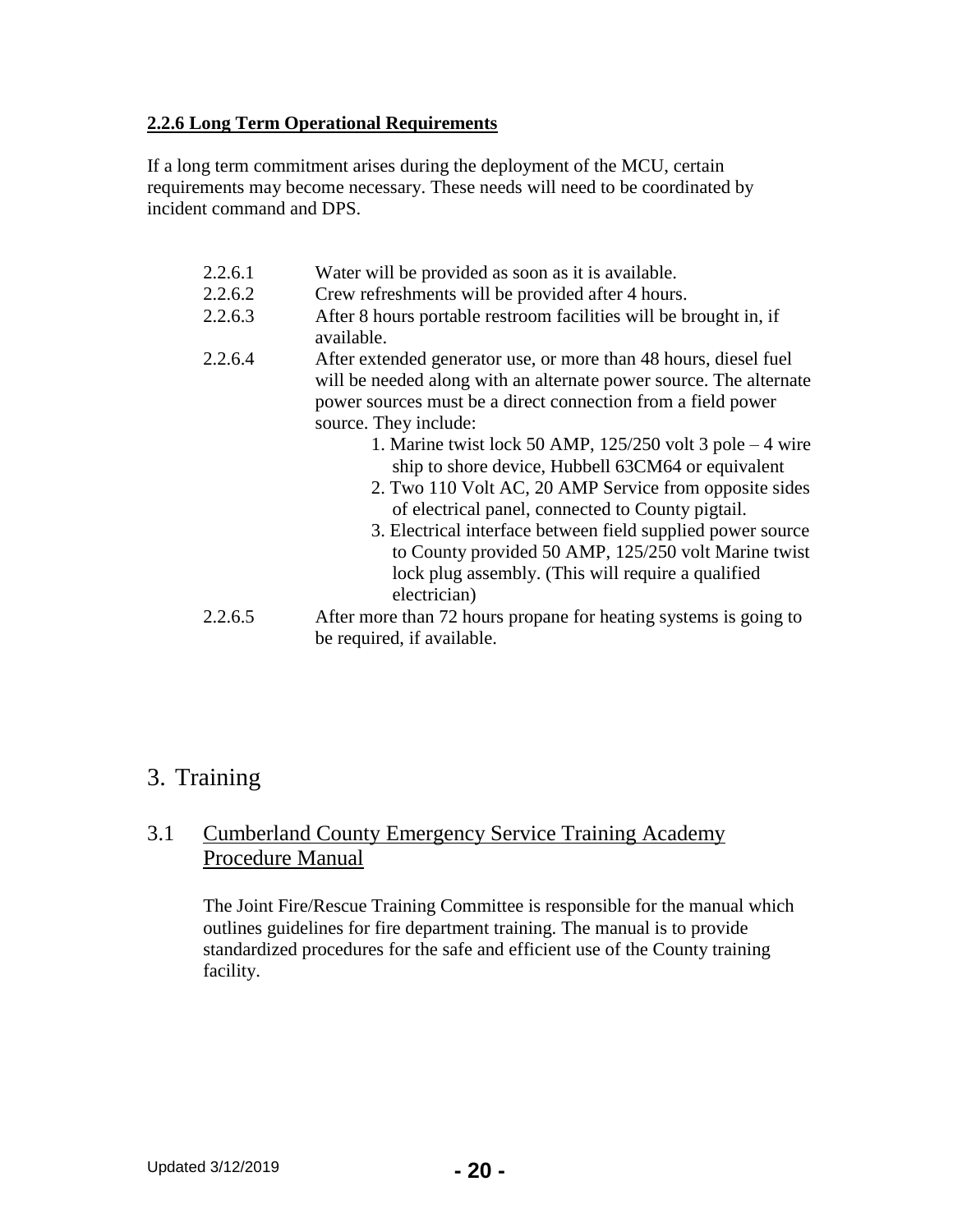## 3.2 Training Facility

The Cumberland County Emergency Services Training Academy is operated by the Cumberland County Volunteer Firefighters Association (CCVFA) with input from the Cumberland County Fire Chiefs Association created thru the Joint Fire/Rescue Training Committee (CCJFRTC). The purpose of the training facility is to provide to the volunteer and career emergency service organizations of the County local facilities that will assist them in conducting the training required to perform their duties in a safe and effective manner. The Training Academy is reserved for departments in good standing of the CCVFA. CCJFRTC is responsible for the administration of the Training Academy. The responsibilities are provided for informational purposes below. The Department of Public Safety is responsible for supporting the scheduling of the Training Academy, collecting and verifying basic information such as the name and qualifications of Safety Officers, and assisting in coordination for access to the grounds. The CCJFRTC responsibilities include but are not limited to:

- 3.2.1 Setting, publishing and enforcing policies and standards for using the Training Academy.
- 3.2.2 Developing and maintaining a site development plan for improving the facilities.
- 3.2.3 Developing and maintaining a list of maintenance requirements for the facilities.
- 3.2.4 Providing budget input through the Department of Public Safety to the County not later than the end of each July so the request can be included in the budget process.
- 3.2.5 Maintaining an inventory of all support equipment on the grounds and providing recommendations to the County for new or replacement items as part of the annual budget request process.

The Academy has the ability for firefighters to train on all aspects of firefighting with the exception of live structural fire training. Currently being developed by the County is a plan to build a new training burn building so that fire companies can train with live fire in a safe, controlled environment.

In order to use the training grounds a request form [Figure 1] must be completed and returned to the Emergency Management Resource Coordinator (EMRC).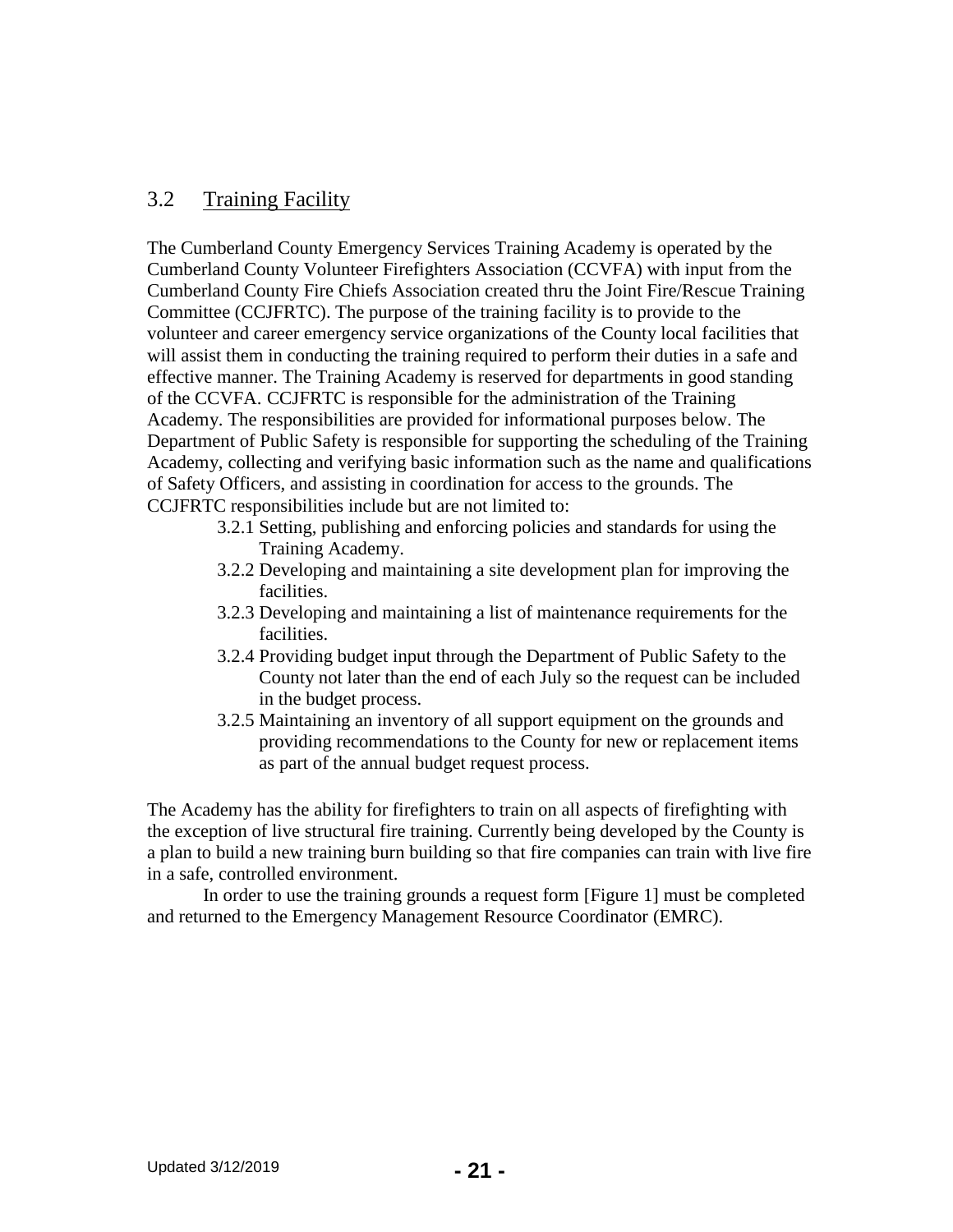[Figure 1]

|                                                                                                                                                                                                                                                                                     | REQUEST FOR USE OF CUMBERLAND COUNTY TRAINING ACADEMY                                                                                                                                                                                                                                                                                                                                                        |  |  |  |
|-------------------------------------------------------------------------------------------------------------------------------------------------------------------------------------------------------------------------------------------------------------------------------------|--------------------------------------------------------------------------------------------------------------------------------------------------------------------------------------------------------------------------------------------------------------------------------------------------------------------------------------------------------------------------------------------------------------|--|--|--|
| Part 1: DEPARTMENT / ORGANIZATION INFORMATION                                                                                                                                                                                                                                       |                                                                                                                                                                                                                                                                                                                                                                                                              |  |  |  |
|                                                                                                                                                                                                                                                                                     | Phone: $\frac{1}{\sqrt{1-\frac{1}{2}} \cdot \frac{1}{2}}$                                                                                                                                                                                                                                                                                                                                                    |  |  |  |
|                                                                                                                                                                                                                                                                                     |                                                                                                                                                                                                                                                                                                                                                                                                              |  |  |  |
|                                                                                                                                                                                                                                                                                     | Phone: $\frac{1}{\sqrt{1-\frac{1}{2}}\sqrt{1-\frac{1}{2}}\sqrt{1-\frac{1}{2}}\sqrt{1-\frac{1}{2}}\sqrt{1-\frac{1}{2}}\sqrt{1-\frac{1}{2}}\sqrt{1-\frac{1}{2}}\sqrt{1-\frac{1}{2}}\sqrt{1-\frac{1}{2}}\sqrt{1-\frac{1}{2}}\sqrt{1-\frac{1}{2}}\sqrt{1-\frac{1}{2}}\sqrt{1-\frac{1}{2}}\sqrt{1-\frac{1}{2}}\sqrt{1-\frac{1}{2}}\sqrt{1-\frac{1}{2}}\sqrt{1-\frac{1}{2}}\sqrt{1-\frac{1}{2}}\sqrt{1-\frac{1}{2$ |  |  |  |
|                                                                                                                                                                                                                                                                                     |                                                                                                                                                                                                                                                                                                                                                                                                              |  |  |  |
| Insurance Coverage On File: Yes __________ No _________                                                                                                                                                                                                                             |                                                                                                                                                                                                                                                                                                                                                                                                              |  |  |  |
| <b>Part 2: TRAINING INFORMATION</b>                                                                                                                                                                                                                                                 |                                                                                                                                                                                                                                                                                                                                                                                                              |  |  |  |
|                                                                                                                                                                                                                                                                                     |                                                                                                                                                                                                                                                                                                                                                                                                              |  |  |  |
|                                                                                                                                                                                                                                                                                     |                                                                                                                                                                                                                                                                                                                                                                                                              |  |  |  |
| <u> 1989 - Johann Barbara, martin amerikan basar dan berasal dalam basa dalam basar dalam basar dalam basa dalam</u>                                                                                                                                                                |                                                                                                                                                                                                                                                                                                                                                                                                              |  |  |  |
|                                                                                                                                                                                                                                                                                     |                                                                                                                                                                                                                                                                                                                                                                                                              |  |  |  |
|                                                                                                                                                                                                                                                                                     |                                                                                                                                                                                                                                                                                                                                                                                                              |  |  |  |
|                                                                                                                                                                                                                                                                                     |                                                                                                                                                                                                                                                                                                                                                                                                              |  |  |  |
|                                                                                                                                                                                                                                                                                     |                                                                                                                                                                                                                                                                                                                                                                                                              |  |  |  |
|                                                                                                                                                                                                                                                                                     |                                                                                                                                                                                                                                                                                                                                                                                                              |  |  |  |
|                                                                                                                                                                                                                                                                                     |                                                                                                                                                                                                                                                                                                                                                                                                              |  |  |  |
|                                                                                                                                                                                                                                                                                     |                                                                                                                                                                                                                                                                                                                                                                                                              |  |  |  |
|                                                                                                                                                                                                                                                                                     |                                                                                                                                                                                                                                                                                                                                                                                                              |  |  |  |
|                                                                                                                                                                                                                                                                                     |                                                                                                                                                                                                                                                                                                                                                                                                              |  |  |  |
|                                                                                                                                                                                                                                                                                     |                                                                                                                                                                                                                                                                                                                                                                                                              |  |  |  |
|                                                                                                                                                                                                                                                                                     | Other departments/organizations participating? Yes ___ No ___                                                                                                                                                                                                                                                                                                                                                |  |  |  |
|                                                                                                                                                                                                                                                                                     |                                                                                                                                                                                                                                                                                                                                                                                                              |  |  |  |
|                                                                                                                                                                                                                                                                                     |                                                                                                                                                                                                                                                                                                                                                                                                              |  |  |  |
|                                                                                                                                                                                                                                                                                     |                                                                                                                                                                                                                                                                                                                                                                                                              |  |  |  |
| IMPORTANT: Cumberland County is NOT liable for any accidents or injuries incurred during training<br>operations. However, ANY personnel damaging any part of the training grounds and/or buildings/structures at<br>the training grounds will be held responsible for said damages. |                                                                                                                                                                                                                                                                                                                                                                                                              |  |  |  |
| <b>Part 3: Requesting Department Authorization</b>                                                                                                                                                                                                                                  | Date: $\frac{1}{2}$                                                                                                                                                                                                                                                                                                                                                                                          |  |  |  |
|                                                                                                                                                                                                                                                                                     |                                                                                                                                                                                                                                                                                                                                                                                                              |  |  |  |
| <b>Part 4: Request Processing</b>                                                                                                                                                                                                                                                   |                                                                                                                                                                                                                                                                                                                                                                                                              |  |  |  |
|                                                                                                                                                                                                                                                                                     |                                                                                                                                                                                                                                                                                                                                                                                                              |  |  |  |
|                                                                                                                                                                                                                                                                                     |                                                                                                                                                                                                                                                                                                                                                                                                              |  |  |  |
|                                                                                                                                                                                                                                                                                     |                                                                                                                                                                                                                                                                                                                                                                                                              |  |  |  |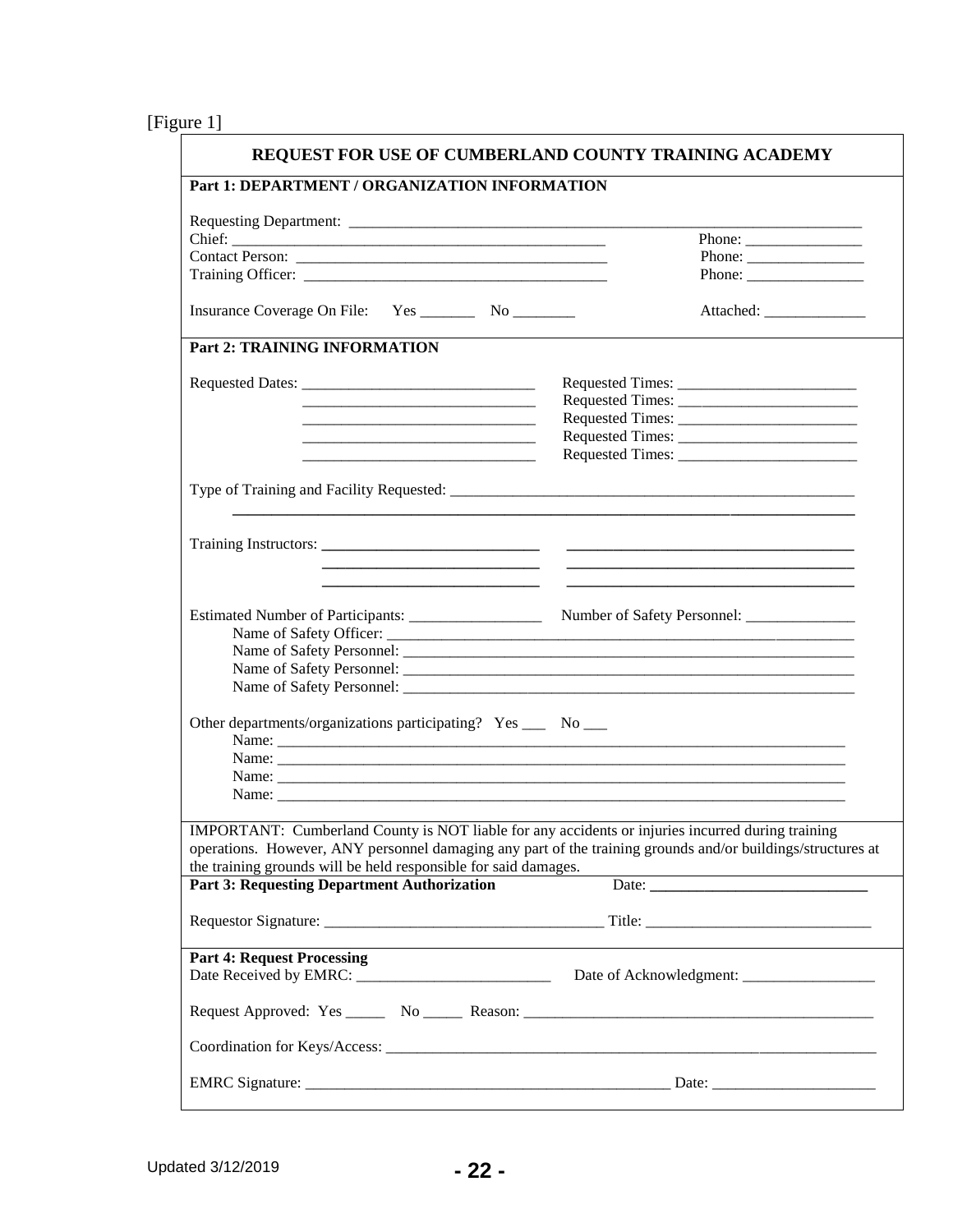## **B**. **Operational Procedures**

## 1. Staging Levels

This guideline will provide a standard system for initial placement for responding apparatus, personnel, and equipment prior to assignment at tactical incidents.

Effective utilization of this guideline will:

- 1. Prevent excessive apparatus congestion at the scene.
- 2. Allow time for Command to evaluate conditions prior to assigning companies
- 3. Place apparatus in an uncommitted location close to the immediate scene to facilitate more effective assignment by Command.
- 4. Produce more effective communications by virtue of reducing radio traffic during critical initial stages of fire operations.
- 5. Allow Command to formulate and implement a plan without confusion and pressure.

When arriving on scene, all command, chief and all personally owned vehicles shall not commit themselves to the staging area. These vehicles will be parked away from the incident and in a manner which will not restrict access routes.

## 1.1 Staging Level Assignments

The following are staging level assignments used in Cumberland County.

- 1.1.1 *LEVEL 1* First arriving engine and truck or squad type service unit will proceed to the scene depending upon local municipal procedures. Additional responding apparatus will stage at a suitable location near the scene awaiting assignment.
- 1.1.2 *LEVEL 2*  (used normally with second alarm response) All apparatus and manpower will report to a staging area designated by incident command and await further assignment.
- 1.1.3 *LEVEL 3*  Staging of units and manpower at a fire station or other building convenient to the fire scene as designated by incident command.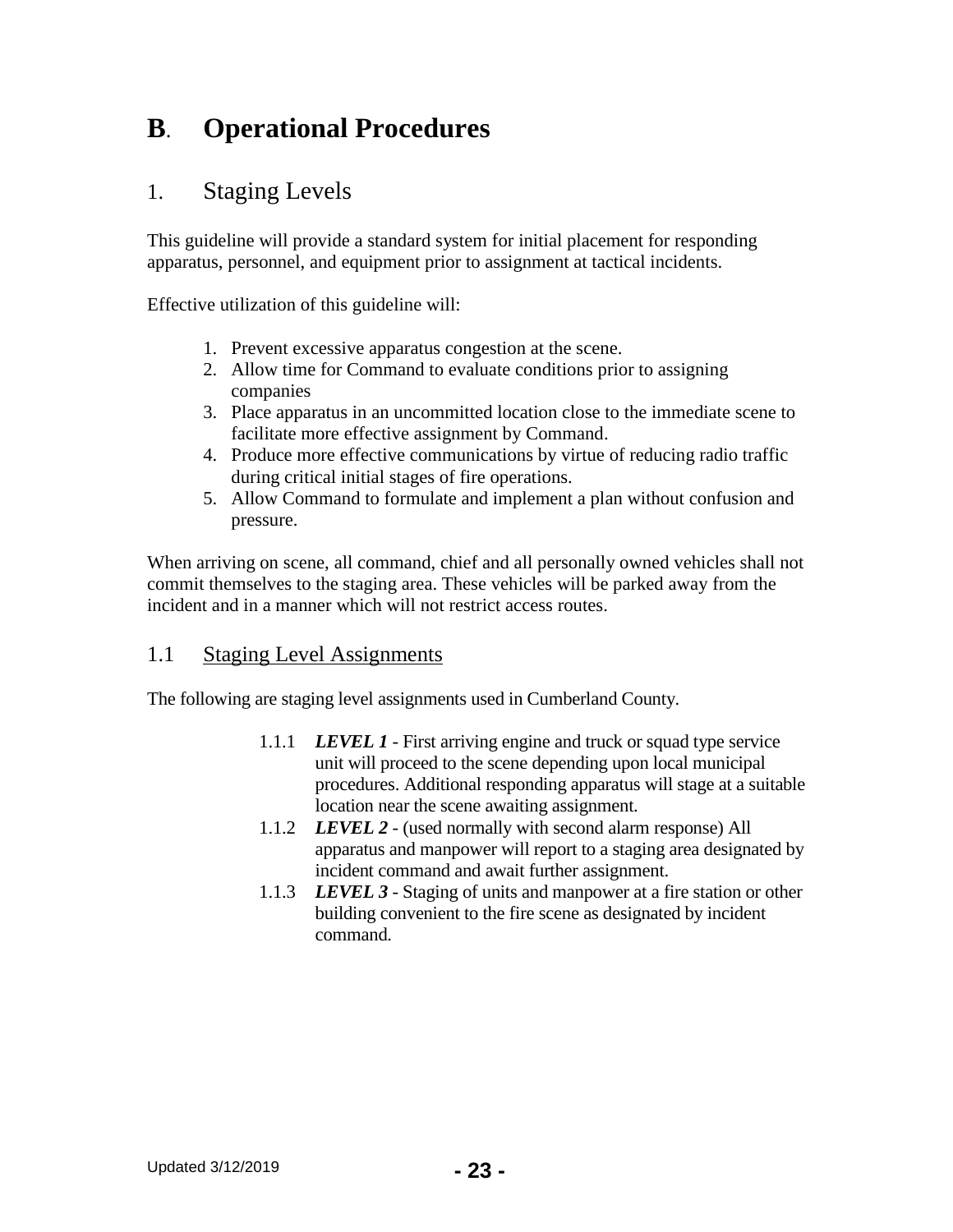## 1.2 Additional Alarm/Apparatus Requests

Any requests for additional apparatus shall come from command. Apparatus may request additional assistance if incident command has not already been established. All requests made by anyone other than the OIC will be cleared by the Communications Center through IC.

## 1.3 Transfer Requests

Requests for transfers will come from either the company OIC or incident command. The Communications Center will dispatch transfer assignments according to the Box assignment if listed as part of the alarm response.

## 1.4 Standardized Response Mode Announcements - Fire & EMS

- A. Non-Emergency will be assumed as responding with no audible or visual signals operating.
- B. Emergency will be assumed as responding with audible and visual signals operating and assuming that the driver *is* exercising those special privileges as needed and in a manner that insures due regard for the safety of all persons.
- C. Caution will be used to alert responding companies of an unusual or hazardous condition occurring which may affect responding units. An acknowledgment will be required by units affected if the Communications Center warrants it.
- D. Placed In-Service/Units Held The Communications Center will place in-service or hold units at the direction of the OIC. When units are placed in-service by the Communications Center, units that are still responding and not on-the-scene will be called and an acknowledgment will be given to the Communications Center.

Apparatus placed in-service which is on-the-scene will not be called individually, but will be collectively advised by Box Number without acknowledgment.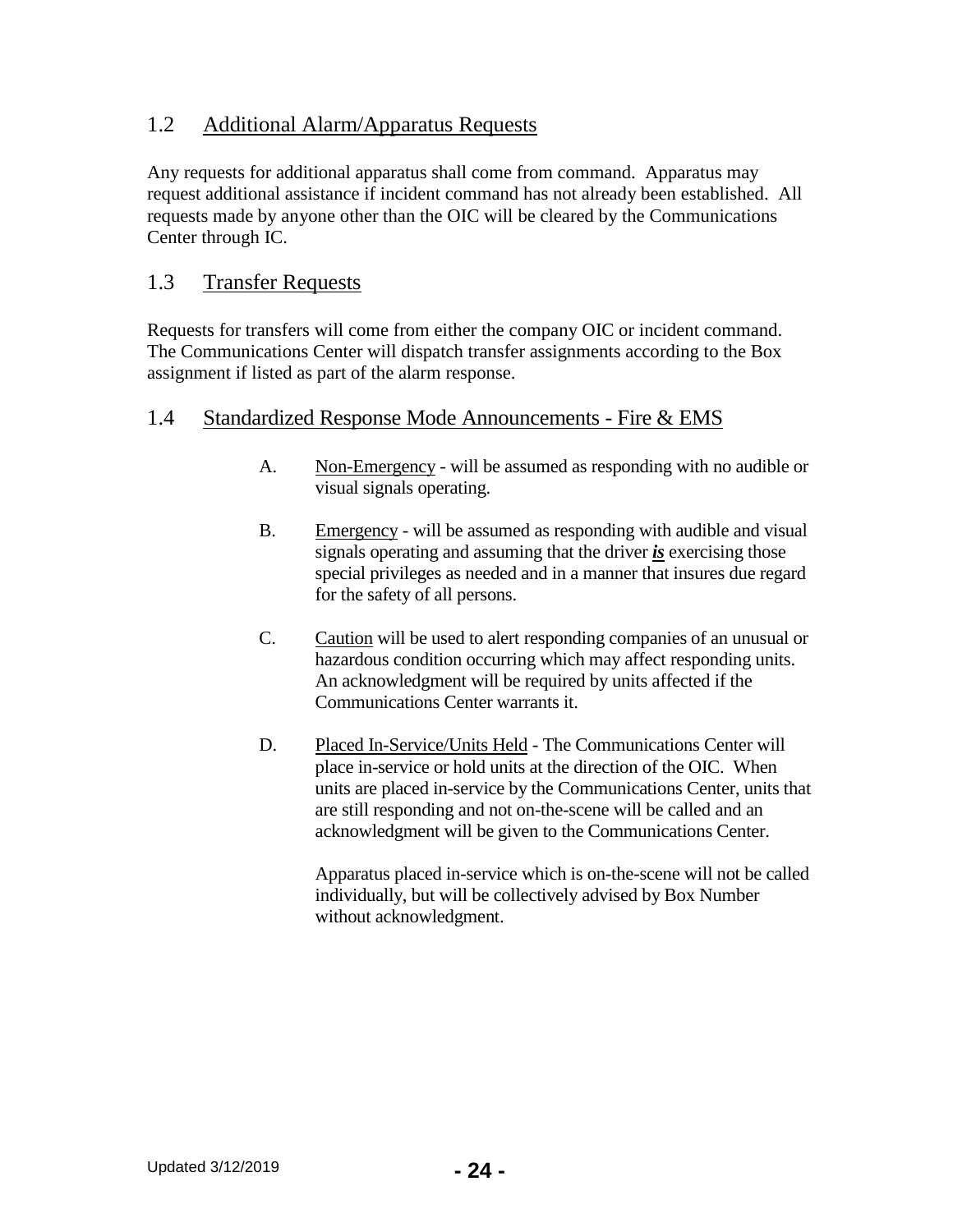## 1.5 EMS Response Modes

- A. "Class 3" BLS non emergency QRS - non – emergency
- A. "Class 2" BLS emergency QRS- emergency
- B. "Class  $1"$  ALS emergency BLS – emergency QRS – emergency

## 2. Incident Command

Incident command shall be established on all incidents. Incident command consists of procedures for controlling personnel, facilities, equipment, and communications. Incident command is identified in various standards and legislative acts including SARA (EPA), OSHA, NFPA 1500 and NIMS (National Incident Management System). A single communications point of contact between the Incident Commander and the Communications Center will be established. The requirements for establishing a radio command talkgroup can be found in section 2.2

## 2.1 Chain of Command

The following chain of command will be recognized until such time that Command is assumed by a responder if the local Chiefs fail to respond.

Various chain of command policies exist within the different municipalities. Coordination must occur among the municipalities so that the proper chain of command is followed when mutual aid responses occur.

- A. Municipal Chief, Municipal Assistant Chief, or Municipal Duty Chief for incidents occurring within their municipality.
- B. First due engine company officer or designated Duty Chief.
- C. Second or subsequent due engine company chief or their assistant chief
- D. Truck/Squad company chiefs or their assistant chiefs.
- E. First due company apparatus (excluding traffic units).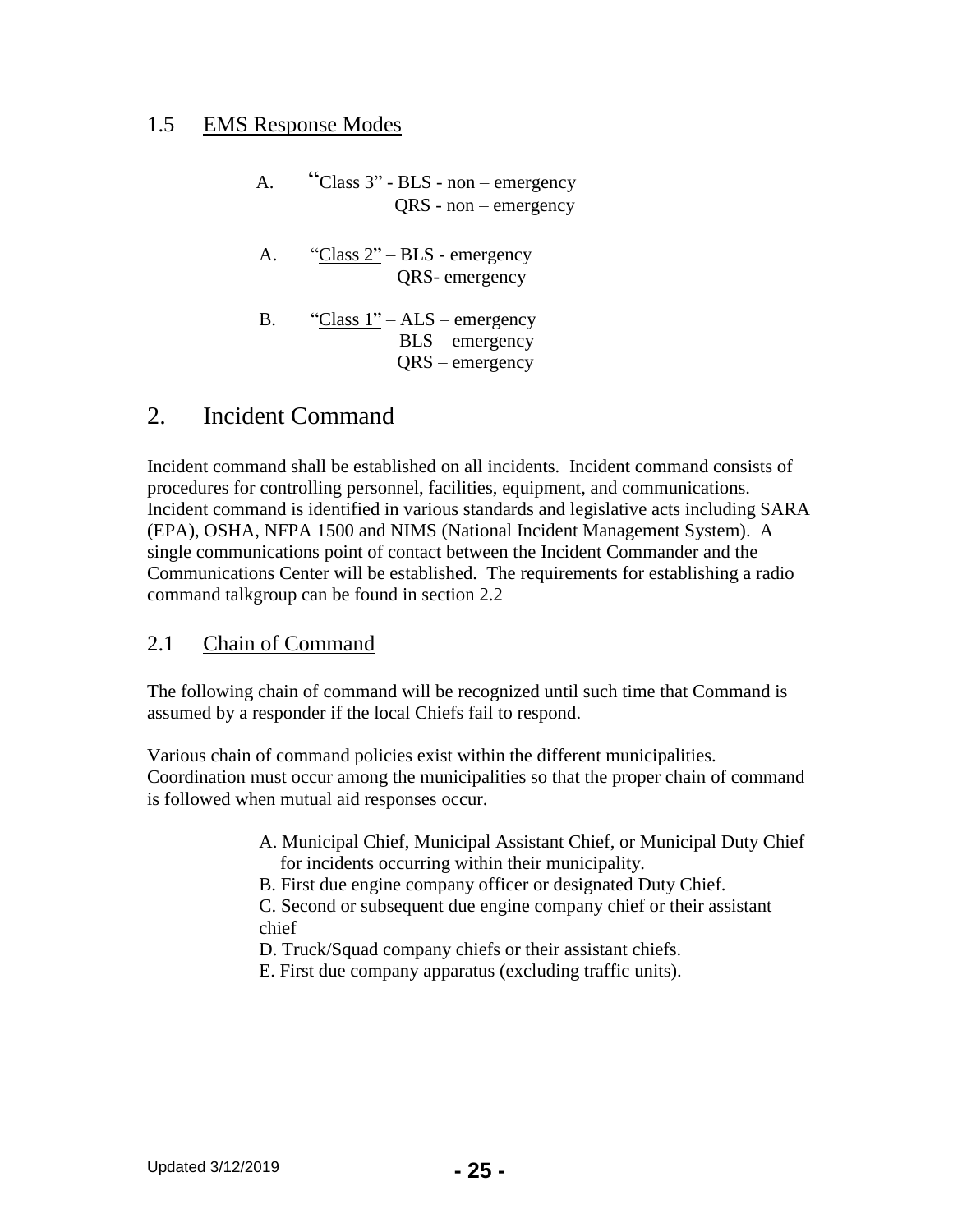## 2.2 Establishment of Command Talkgroups

A command talkgroup shall be designated by the Communications Center whenever it is essential to incident command communications. Incidents with a single company response and/or other non-consequential incidents in which minimal operations and radio traffic is involved do not warrant a command talkgroup. The Communications Center will maintain control at all times of talkgroup use.

All operations communications will be coordinated through incident command or OIC until command has been established. "Command" shall be assumed when a unit has been designated as such by an incident OIC. The designation will be derived from the Municipal Chief number if one is assigned to the municipality. If no municipal chief is designated, then the engine company number utilized in the box number will be used for the command designation. Example: Hampden Twp. Box 30-101 will be assigned Command 30.

Should another incident occur within a given municipality or box area in which a "Command" has already been designated, an additional "Command" can be designated. This "Command" will assume the same command number and be designated with an additional alphabetical letter. Example: First incident- "Command 30" Second incident- "Command 30A"

## 2.3 Assignment of Multiple Support Functions

On major incidents, divisions/groups may be established to effect good communications and effective span of control at the incident. Examples of these support functions might include- "Operations" "Water Supply" "EMS" "Staging" or "Manpower"

Division or Group Supervisors will communicate their needs to the established Incident Command. Incident Command is responsible to make all requests for needs to the Communications Center. The Communications Center will coordinate talkgroup usage for all operations on the incident.

## 2.4 Fireground Structure Identification System

Sides of buildings are designated by Letter/Phonetic Alphabet. Clockwise from the address side of the structure is Side or Exposure A-Alpha, then Side or Exposure B-Bravo, C-Charlie, D-Delta. Floor levels are designated as Divisions 1-2-3-4. The interior quads are clockwise designated Quadrants 1-2-3-4.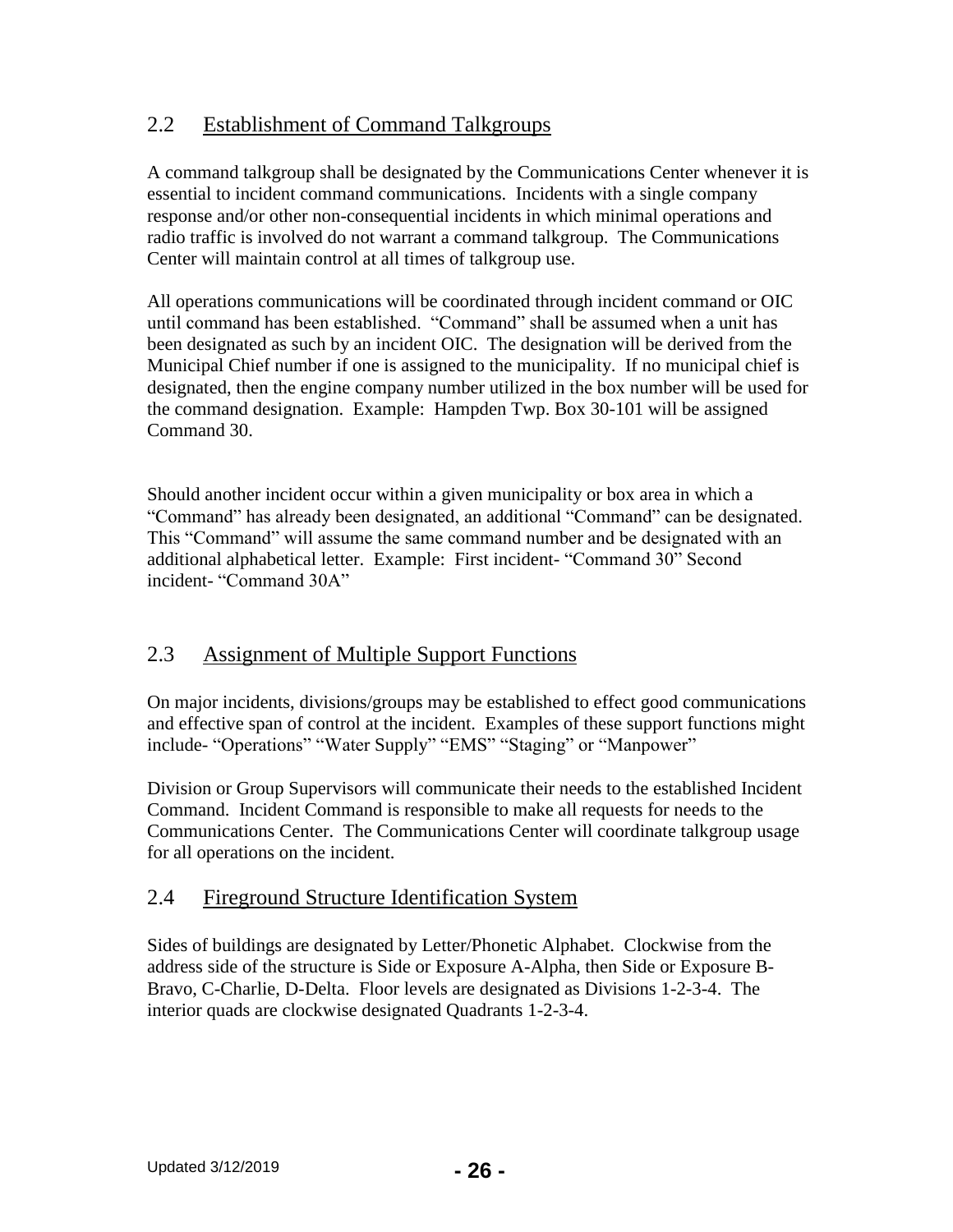The following area identification system is the standard within Cumberland County and will be utilized as such for apparatus assignments and fire ground reports:

|                 | QUADRANT      | QUADRANT      |
|-----------------|---------------|---------------|
| SIDE / EXPOSURE | 2             | 3             |
| B - Bravo       | QUADRANT<br>1 | QUADRANT<br>4 |
|                 |               |               |

SIDE / EXPOSURE C – Charlie

SIDE / EXPOSURE D – Delta

SIDE / EXPOSURE A – Alpha

*Front/ Address Side*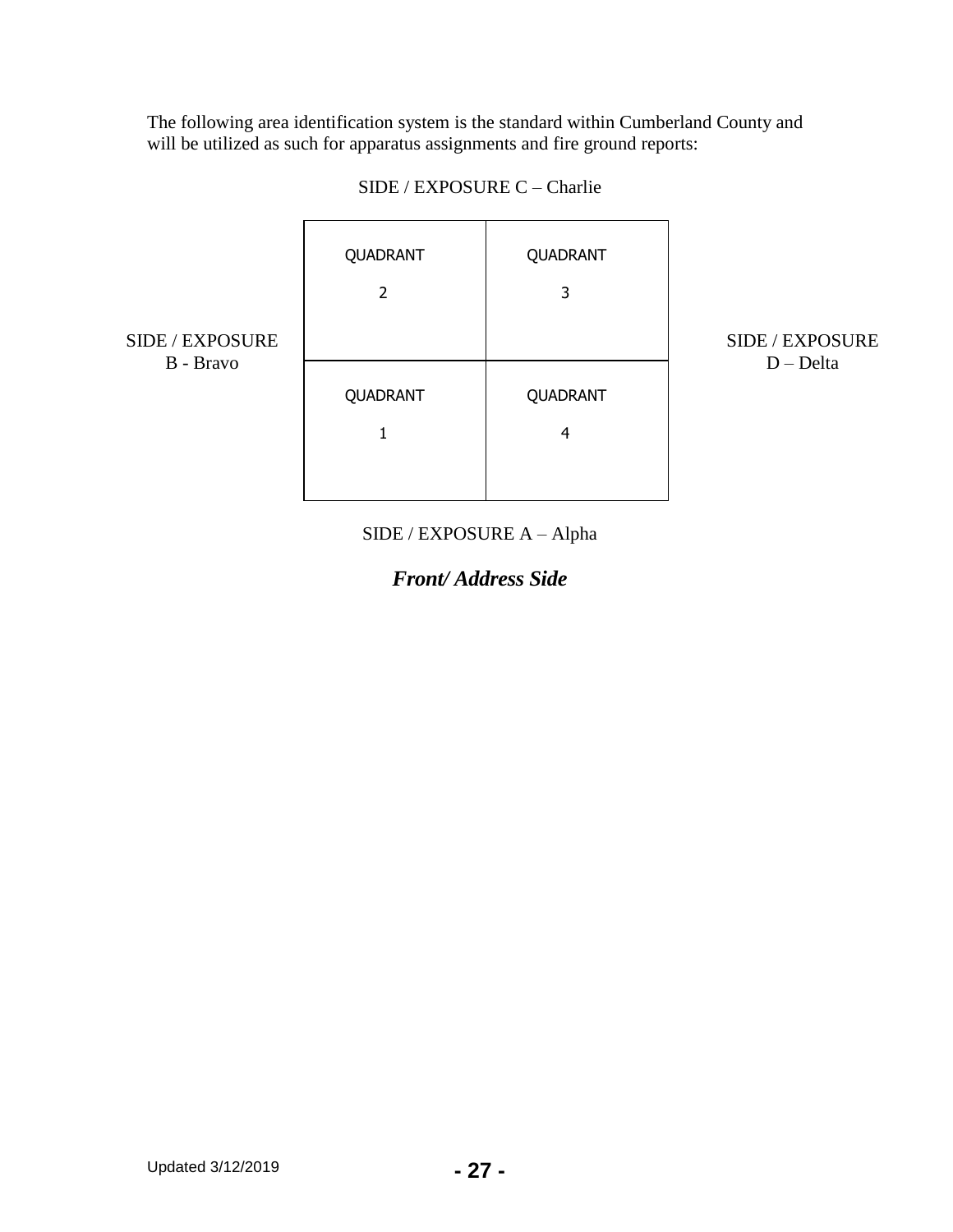## 3. Bomb Procedures

## 3.1 Bomb Threat Situations

Bomb threats, and other hostile threats, are a matter to be handled by the police department. When a report of such is received, the Communications Center will:

- 3.1.1 Dispatch a police unit to the scene
- 3.1.2 No fire or EMS apparatus will be dispatched except when an explosion has occurred, there is a fire, a rescue is apparent, or by request of the police or fire chiefs. The Communications Center will notify the appropriate first due fire and EMS chief of the incident.
- 3.1.3 If a threat is called in the use of bomb detecting dogs is permitted, however, once a suspicious package or device is located national protocol discourages the further use of bomb detecting dogs.
- 3.1.4 All personnel are to attempt to preserve the scene, as best as possible, for criminal investigation.
- 3.1.5 When dispatched, fire apparatus should utilize level 2 staging and await assignment.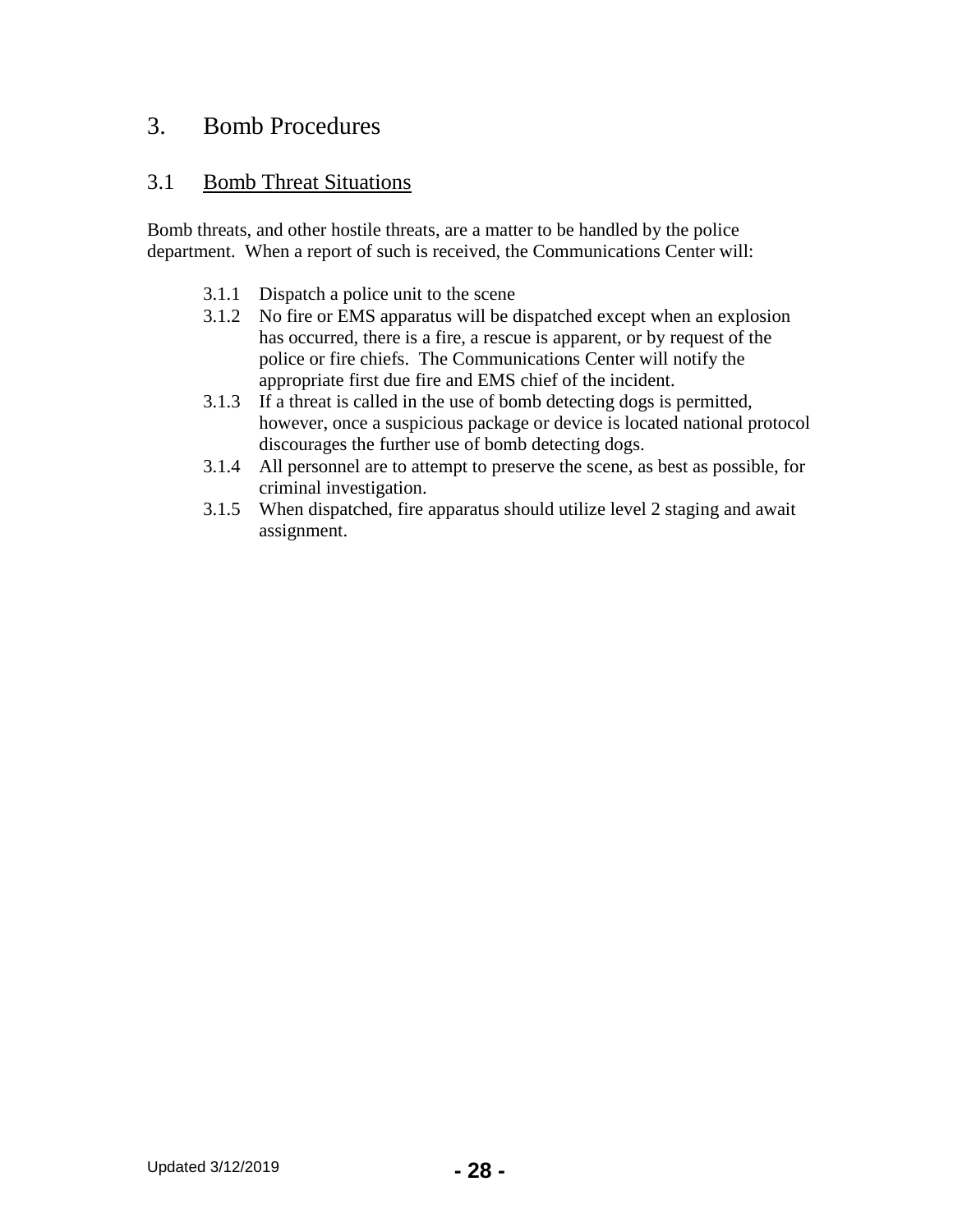## 4. Personnel Accountability Guidelines (PAR)

Accountability is directly related to supervision. It is the responsibility of all Company Officers, Division/Group Supervisors and Command to maintain a level of supervision that accounts for the location and function of all personnel at every incident.

## 4.1 Emergency Incident Accountability

- 4.1.1 This procedure will enhance the safety of firefighters operating on emergency incidents by providing the Incident Commander with a system for tracking the number of personnel along with the area where they are operating on incidents. In case of an emergency situation on the fire ground it is the IC's responsibility to know where units are operating along with how many firefighters make up the unit.
- 4.1.2 A Personnel Accountability System (PAS) shall be implemented when the first unit arrives on the scene and continue until the Incident Commander terminates the incident. Accountability responsibilities shall expand with the Incident Management System (IMS). During the course of an incident the Incident Commander shall be able to account for all personnel at any given time.
- 4.1.3 The Accountability System shall in no way reduce the company officer's primary responsibility to closely supervise crew members, provide for their safety, and maintain communication with command. The minimum crew operating in an atmosphere that is immediately dangerous to life and health (IDLH) shall be two firefighters with a portable radio and PASS devices.

## 4.2 General Guidelines

- 4.2.1 All personnel arriving in POV's (where permitted) must report to Command or the staging area if designated for assignment to apparatus. No one may immediately assume they are to report to the fire apparatus they are normally assigned to. Assignments shall be based on the needs of the specific incident, including personnel and apparatus availability.
- 4.2.2 A mechanism to quickly account for personnel must be available to the Incident Commander at any point during the incident. In order to ensure the effectiveness of this system and the safety of all personnel, accountability procedures shall be strictly followed at all times.
	- 4.2.2.1 I.D. tags (PAS tags) shall be considered an issued item of protective gear.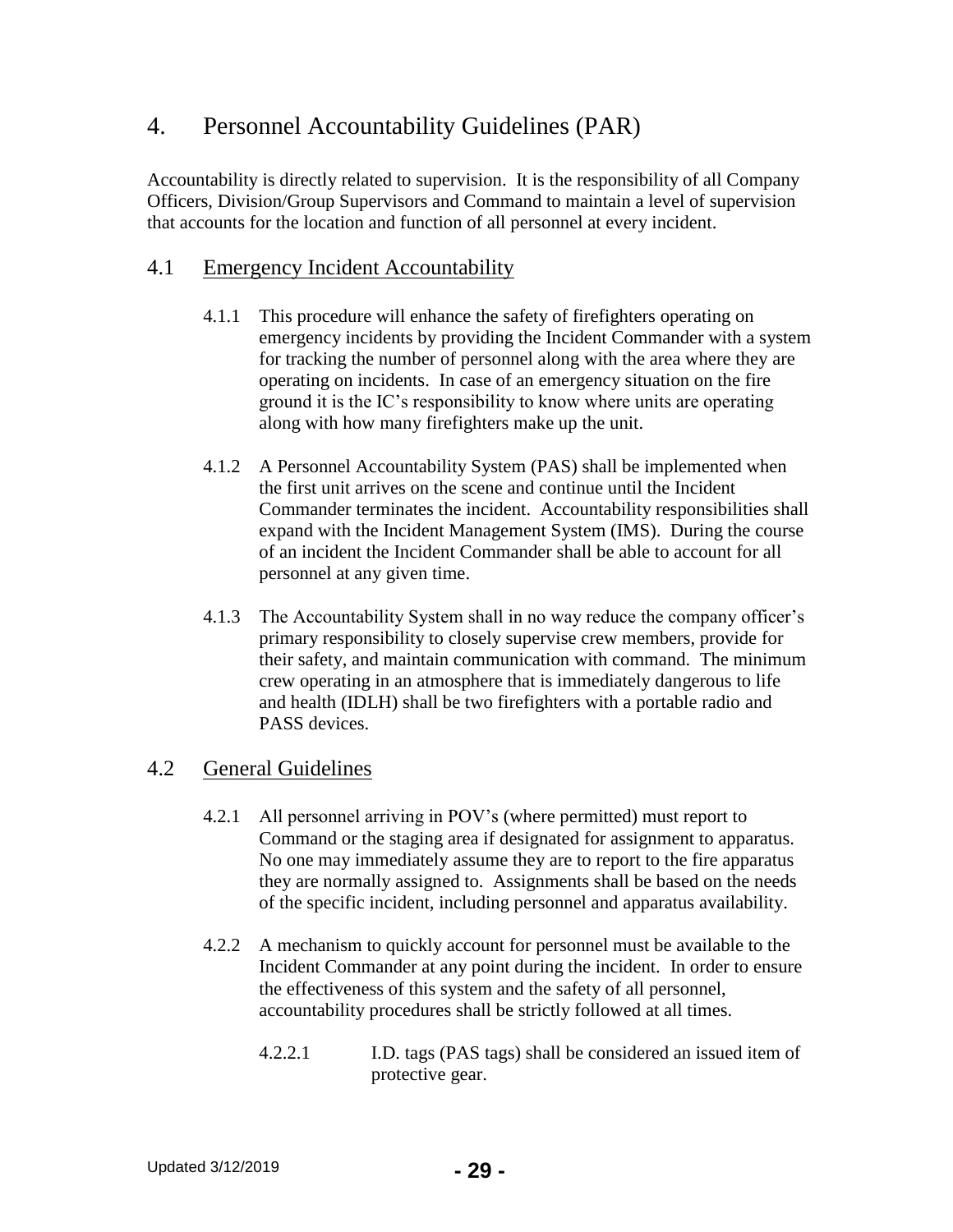- 4.2.2.2 Fire/Rescue department personnel shall always operate as a crew of at least two people, with a portable radio and PASS devices, when functioning in an IDLH environment.
- 4.2.2.3 No one shall operate alone in the hazard zone.
- 4.2.2.4 No crew shall operate without a portable radio.
- 4.2.2.5 Crews shall always go in and come out together.
- 4.2.2.6 Personnel operating as a crew shall be in contact with the crew "leader" by voice, touch or sight.
- 4.2.3 To effectively manage the activities and movement of personnel, company officers should advise Command when his/her personnel are moving between divisions/groups.
- 4.2.4 An Immediate Accountability Check will be conducted for:
	- 4.2.3.1 Any report of missing or trapped firefighters
	- 4.2.3.2 If the evacuation signal is sounded.
	- 4.2.3.3 Any change from offensive to defensive tactics.
	- 4.2.3.4 Any sudden hazard event such as flashover, back draft, or collapse.
- 4.2.5 Accountability Officers may be driver/operators, company officers or personnel specifically assigned to serve as Accountability Officers by Command. The Accountability Officer will assume that title and shall report to the Incident Commander. The Accountability Officer's duties and responsibilities are to maintain the Command Post Accountability Chart and verify each Personnel Accountability Report (PAR). They must also coordinate with Command to initiate PARs upon benchmarks, as needed.

## 4.3 Accountability Levels

4.3.1 Level I Accountability-

During response, each member shall attach his or her Personal Accountability tag to the responding unit collector ring. After arriving on the scene and when time permits, the driver/operator shall ensure that all personnel have attached their tags to the ring. The Company Officer or Senior Firefighter in charge will be responsible for all personnel riding on the apparatus.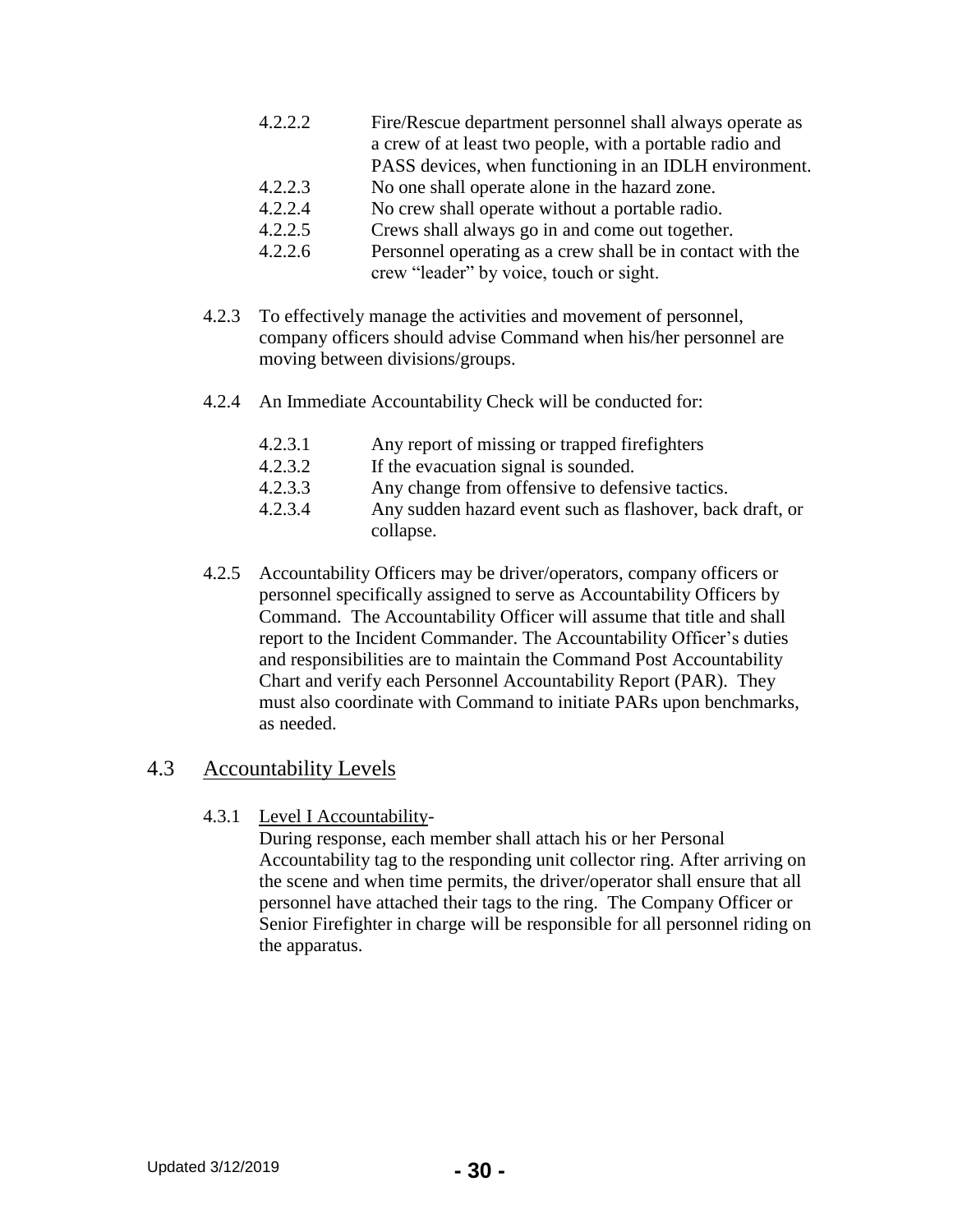#### 4.3.2 Level II Accountability-

- 4.3.2.1 Level II Accountability should be activated when conditions exist or may develop that pose a probable danger to operational personnel due to collapse, rapid expansion of fire, Haz-Mat incidents or separation due to complex configuration of the building or incident site.
- 4.3.2.2 When the Incident Commander indicates Level II Accountability, all collector rings shall be immediately removed from the apparatus, taken to the Incident Command Post, and arranged on the Accountability Board.
- 4.3.2.3 At any time during the course of the incident, the Incident Commander has the option of directing units to account for the number of personnel operating with that company by the means of tags and collector rings.
- 4.3.2.4 It shall be the responsibility of each member to ensure that their tag is removed from the collector ring at the completion of the incident or before leaving the incident scene. The company officer shall insure compliance.
	- 4.3.2.5 Each driver shall ensure that the collector ring is returned to his/her unit at the completion of the incident prior to leaving the incident scene.

## 4.3.3 Level III Accountability-

When the incident Commander determines that the incident requires more stringent accountability, he/she will implement Point of Entry Control.

4.3.3.1 To implement Point of Entry Control, the designated person/personnel will monitor all Points of Entry into the structure, confined space, or areas involved. These individuals will be referred to as "Entry Control." 4.3.3.2 Entry Control will ensure that each member's name, air supply, and time of entry is recorded as they pass through the Point of Entry. 4.3.3.3 Entry Control shall ensure that all members are relieved as necessary. 4.3.3.4 As members exit a Control Point, the time of exit shall be recorded. Members who must exit at a point remote from the Control Point shall inform the Entry Control personnel of their exit from the building/involved area. 4.3.3.5 When personnel are unaccounted for, Entry Control shall notify the Incident Commander and ensure search and rescue operations are initiated.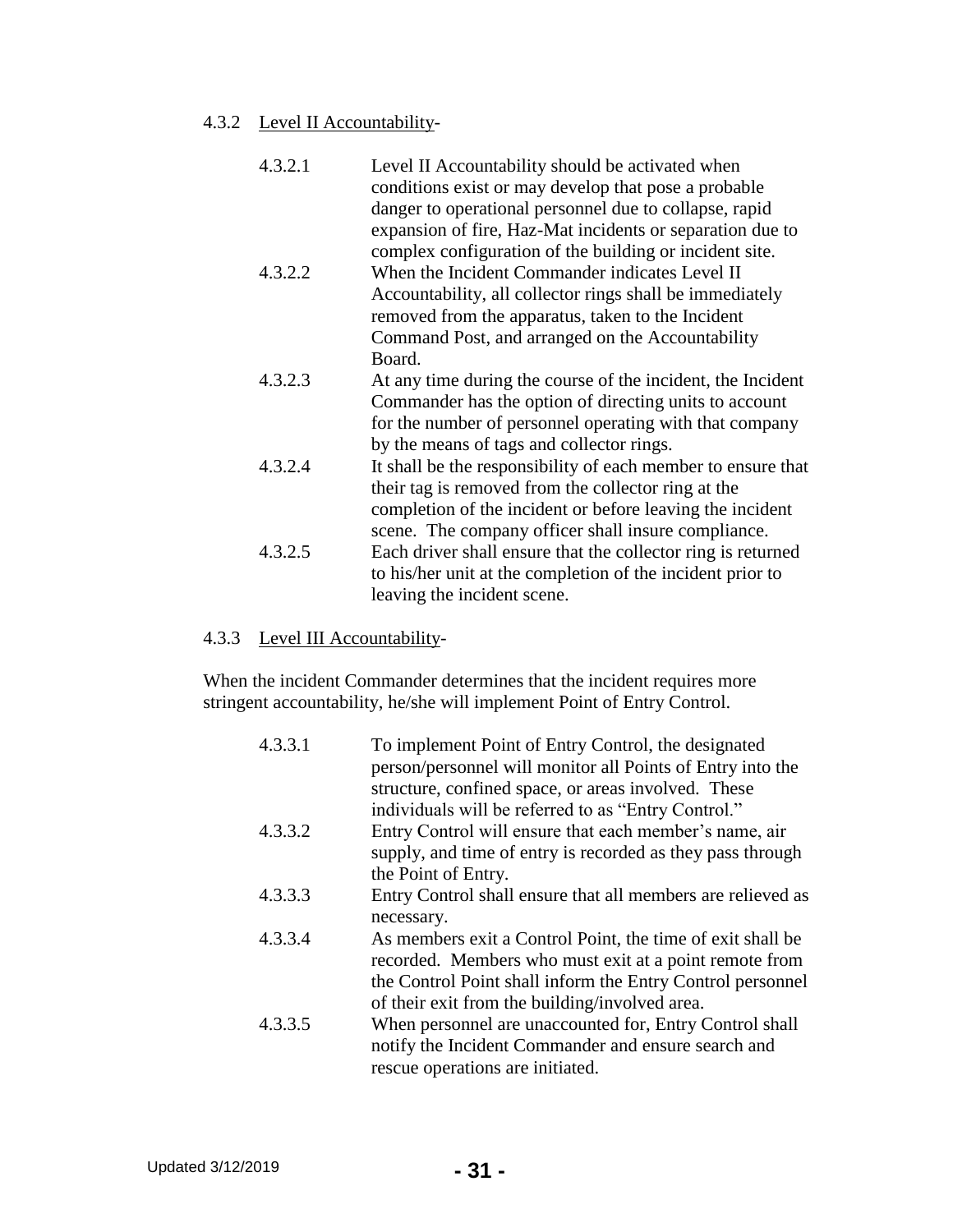## 4.4 Responsibilities

In order for the Personnel Accountability system to function, all personnel must follow these established procedures.

- 4.4.1 Personnel are forbidden to freelance. The Manpower Officer and your supervisor must know your location at all times. Keep officers informed of your position.
- 4.4.2 Once an assignment has been completed, personnel must report back to the manpower officer.
- 4.4.3 Officers must lead by example and follow the established policies. Officers must ensure that the PAS system is being utilized appropriately and that all personnel have tags.
- 4.4.4 Driver/Operators are responsible to collect tags as previously described.
- 4.4.5 Personnel are required to report lost, missing, or damaged tags to the Safety Officer or designee for replacement.
- 4.4.6 All personnel are required to carry their tags on the D ring of their helmets or on turnout gear between responses.
- 4.4.7 If a firefighter is transported to the hospital, a tag will be left with the manpower staging officer. The manpower staging officer shall make note of the firefighter's name, ID #, time of transport, reason for transport, and name of the medical facility.

## 4.5 Personnel Accountability Report (PAR) Communications Procedures

The Personnel Accountability Report (PAR) is a roll call of all personnel assigned to an incident. The roll call is designed to account for the safety of all personnel. PAR will be initiated as requested by the incident commander.

## **Initiation:**

Incident Command will advise the Com Center to initiate PAR. Incident Command should contact the Com Center by telephone (or radio as a last resort) if they need to verify the companies or units involved at the scene. The Com Center will activate a status timer in CAD for activation at 20 minutes and log that PAR has been initiated. A separate talk group should be considered for operations if the incident warrants PAR.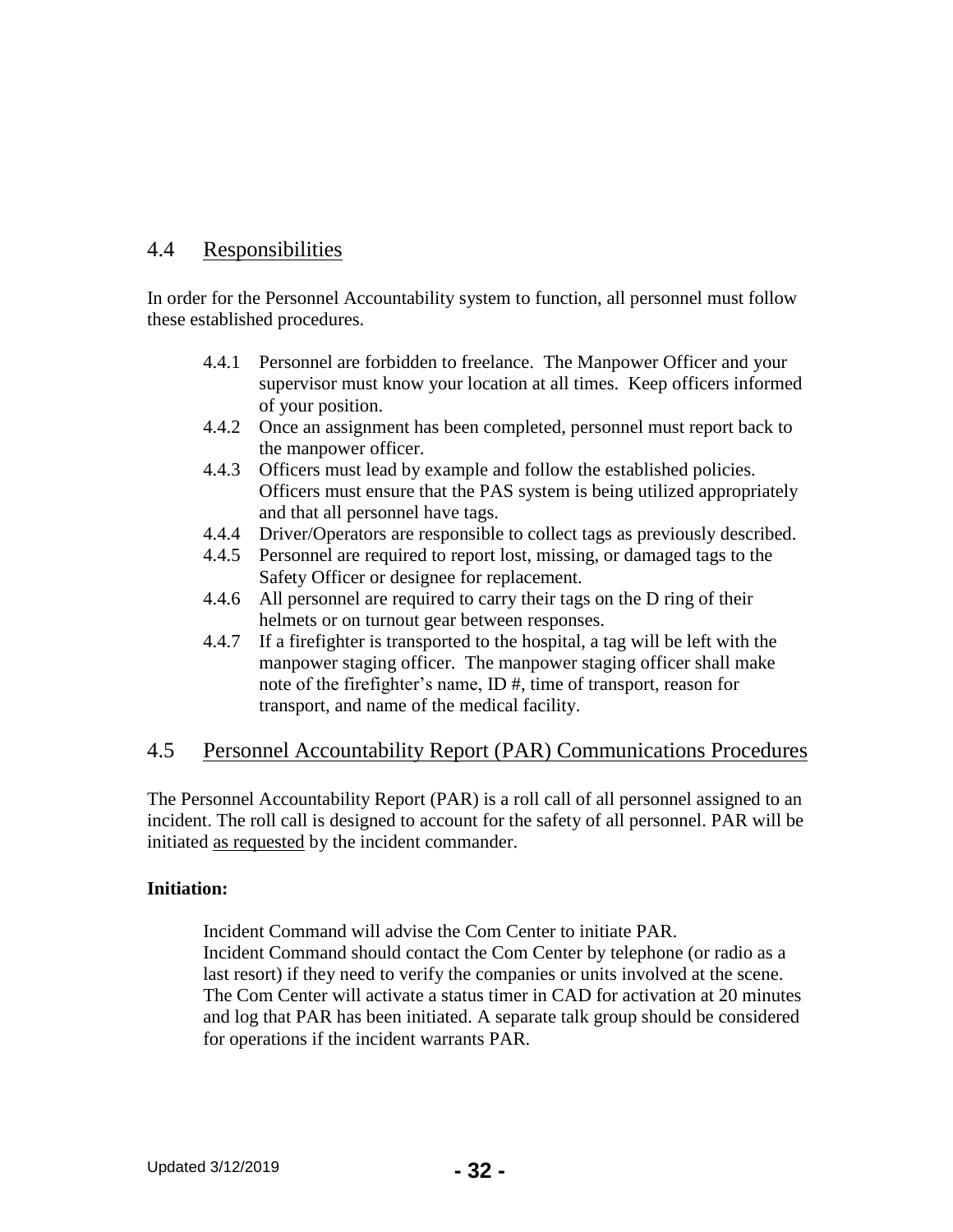#### **PAR Checks:**

In 20 minute intervals from the initiation of PAR, the Com Center will contact Incident Command and prompt them that PAR is due on the incident.

Incident Command or their designee(s) will either query each unit or company for PAR status or request all units to conduct PAR and report the results to Command. The Communication Centers responsibility is only to alert Command that it is time for a PAR check. Each unit or company will conduct a head count to assure all personnel are accounted for and report back to Incident Command.

Once PAR is completed, Incident Command will advise the Com Center of the PAR results for logging purposes. The Com Center will start the 20 minute timer again.

#### **Conclusion:**

Upon notification from Incident Command, the Com Center will deactivate the timer and log the conclusion of PAR.

#### **Example:**

#### **Initiation of PAR:**

Command – *"Headquarters from Command 65"*

Headquarters – *"Command 65"*

Command – *"Initiate PAR"*

Headquarters – *"Command 65 \_\_\_\_\_\_ (time)"*

#### **20 minutes from initiation time**

Headquarters – *"Command 65 from Headquarters"*

Command – *"Command 65 go ahead"*

Headquarters – *"Command 65, PAR Check Notification"*

Command – *"Command 65 copies"*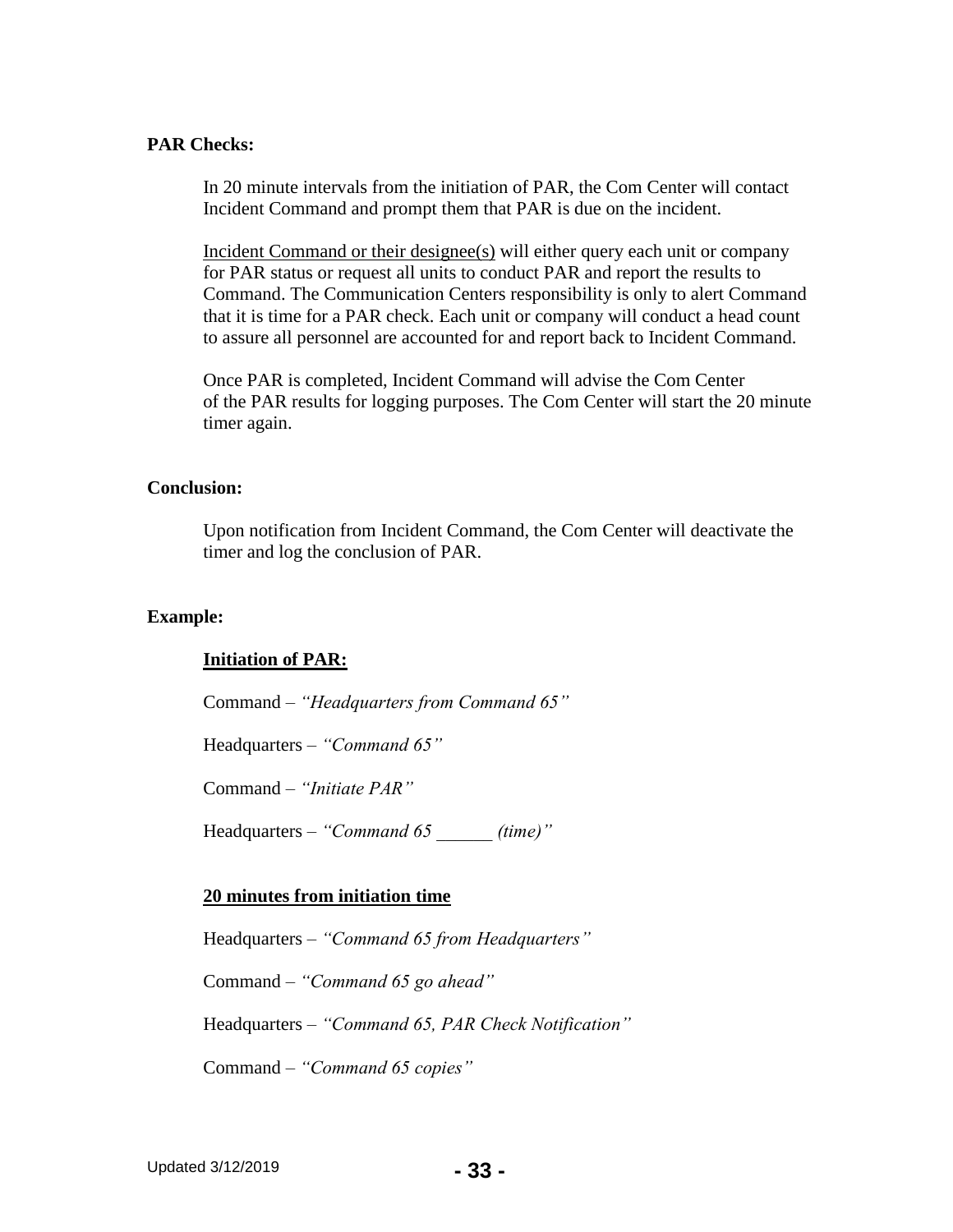## **Command will follow local PAR procedures.**

## **Upon completion of PAR**

Command – *"Headquarters from Command 65, PAR is complete"*

Headquarters – *"Command 65 \_\_\_\_\_\_\_\_ (time)"*

## **Upon determination by Command that PAR is no longer required.**

Command – *"Headquarters from Command 65, no need for further PAR checks."*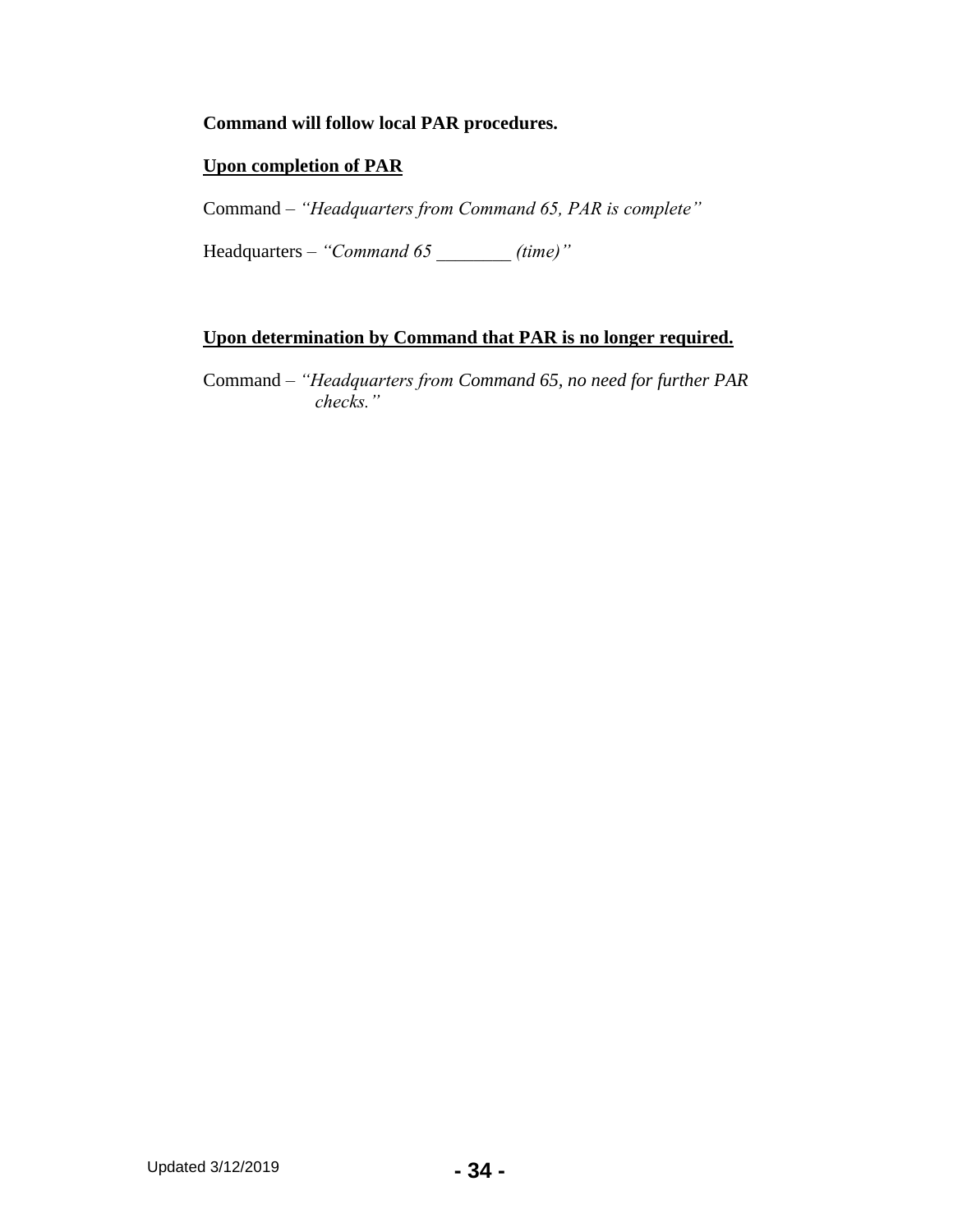## 5. MAY DAY Procedures

## 5.1 Alerting Personnel of Hazardous Situations

In events where operating situations become hazardous and evacuation of personnel becomes a necessity, the following procedure is to be followed:

Upon notification from incident command, the Communications Center (Headquarters) will activate the pager tones of the on-scene companies, the warble tone and then make the evacuation announcement on the appropriate frequencies/talkgroups.

EXAMPLE: (Pager tones) (warble tone) "Attention personnel operating in the structure at Box 30-08, 98 Irvin Street, all personnel are to evacuate the building immediately"

The use of this policy should be limited to critical situations where the lives and/or safety of personnel are immediately threatened.

If company procedures indicate the use of air horns to announce evacuation, wait until after the voice transmissions have occurred before using horns.

## 5.2 Terminology

- PRIORITY- Shall be used to identify an important communication being transmitted that warrants the talkgroup being cleared of all other communications.
- MAYDAY- Shall be the standard verbal radio transmission used by any firefighter in distress. Any emergency responder should declare a MAYDAY if he/she becomes trapped, disoriented, lost, injured, air emergency, or needs immediate assistance.
- URGENT- Shall be used to identify all other urgent messages for tactical considerations such as a rapid change in fire conditions, potential for collapse, etc.
- PAR- Refers to "Personnel Accountability Report" during which Command contacts crew leaders and ensures immediate accounting for their personnel.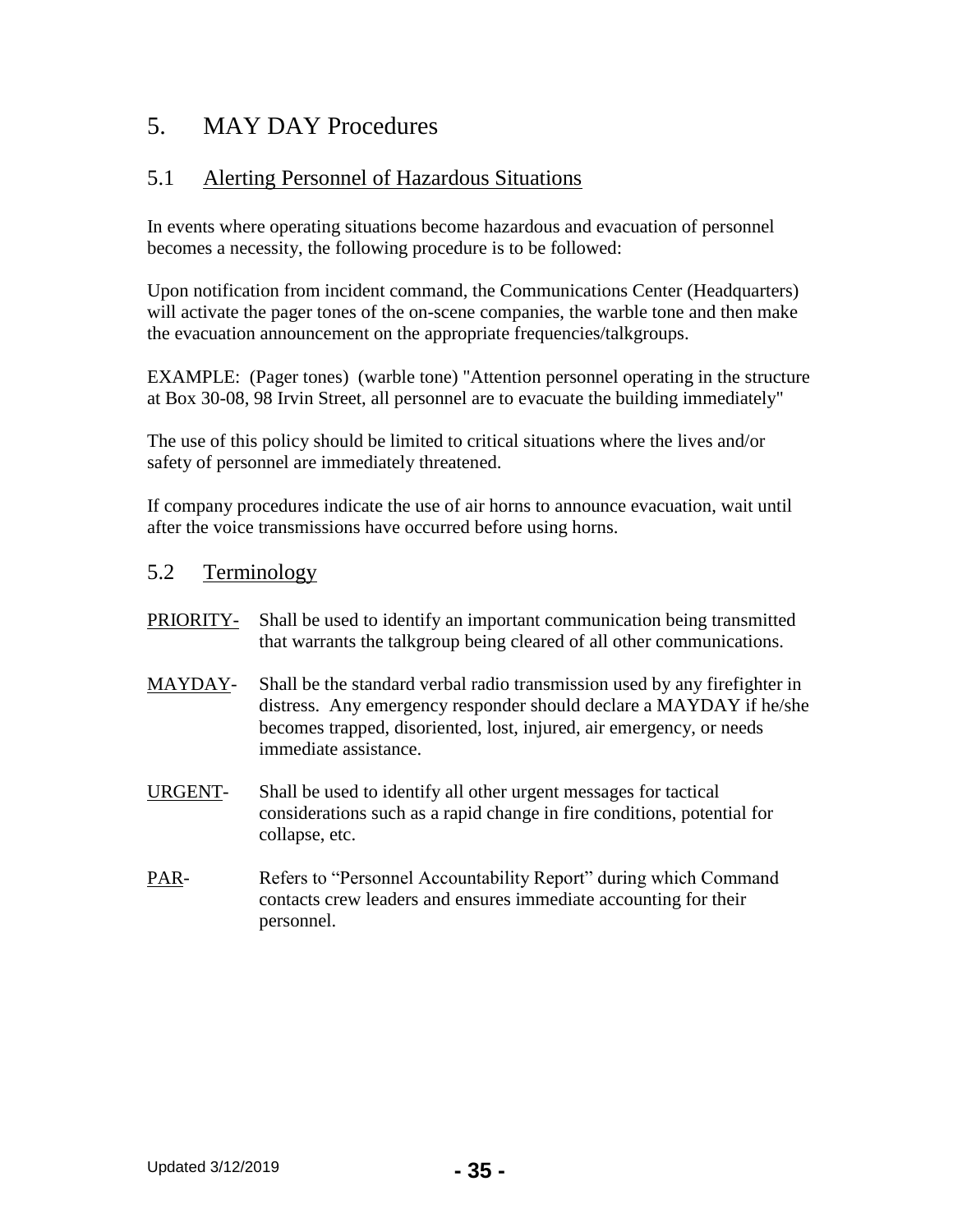## 5.3 Firefighter Down / Distress Communications Procedures

#### **A. General Information**

## **Emergency Button Functionality**

Depressing the emergency button on an emergency capable talk group will cause the following to occur within the radio system.

There is no "Hot Mic" (dedicated open mic after activation) for Fire Service radios. Upon activating the Emergency Button, fire fighters must depress the mic and transmit the appropriate information. There will be a 10 second "Hot Mic" for the EMS and Fire Police services.

Dispatchers will receive audible and visible notification of the emergency, including assigned radio ID.

**A second or subsequent emergency button activation on a talk group already in emergency status will only audibly alert on the radio declaring the emergency. Other radios on the incident and the communications center will not receive an audible alert.** *It is imperative a firefighter who is in a situation that deems emergency button activation on a talk group already in an emergency active state to verbally hail "Mayday-Mayday-Mayday" to capture attention of command and the communications center.* 

#### **Mobile Radio Functionality:**

Audible alert and visible indicator display will occur on the radio declaring the emergency, and all radios that contain the affected talk group in the profile loaded at the time. The talk group that the emergency is declared will display an asterisk at the end of the alpha/numeric name. If a mobile radio has the talk group in emergency in the loaded profile, but not selected, the audible and visual indicators will activate. To find and participate in the emergency, the user wishing to join must scroll through the talk groups to find the one displaying the asterisk.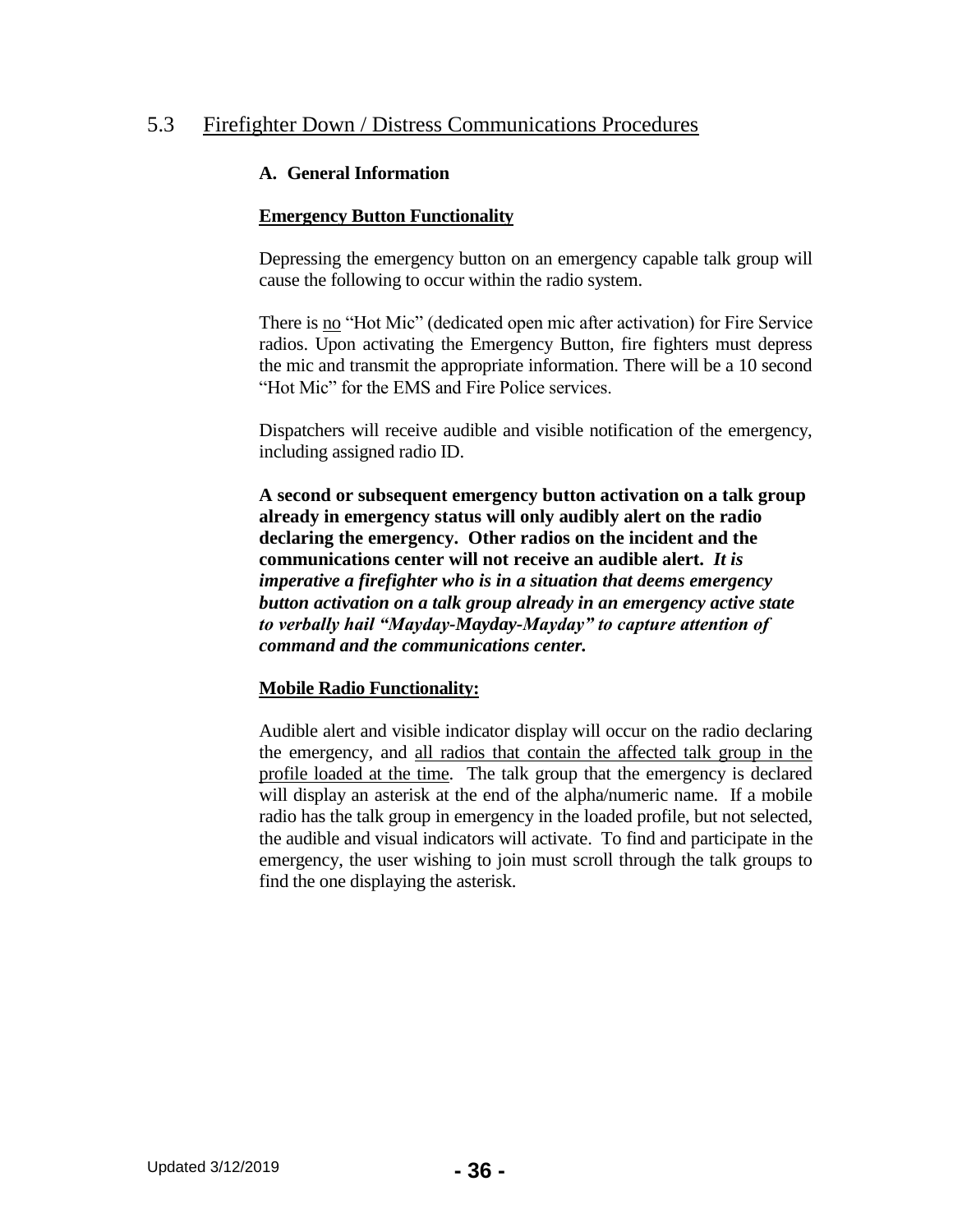## **Portable Radio:**

Audible alert and visible indicator display will occur on the radio declaring the emergency, and all radios that contain the affected talk group in the profile loaded at the time. The LED indicator blinking in orange will denote the talk group that the emergency is declared. If a portable radio has the talk group in emergency in the loaded profile, but not selected, the audible and visual indicators will activate. To find and participate in the emergency, the user wishing to join must scroll through the talk groups to find the one displaying the blinking orange indicator.

#### **Emergency Activation Talk Group Defaulting- Non Defaulting**

Any activation of the Emergency Button for the Fire Services will cause the radio to immediately default to the Fire-EMS Emergency default talk group which is talk group 16 in the radios. **The exception to this are the Ops talk groups two through seven (2-7) where the emergency will remain on that talk group.**

Any activation of the Emergency Button for EMS Services and the Fire Police will cause the radio to immediately default to their Emergency default talk group which is talk group 16 in the radios.

EMS will default to the Fire-EMS Emergency talk group and Fire Police to the Fire Police talk group.

#### **B. Incident Guidelines**

#### **Fire Incident Mayday Declaration**

If a fire fighter is in distress or in need of assistance due to a lifethreatening situation, the firefighter will activate the emergency button and transmit "Mayday-Mayday-Mayday" and provide a brief situational status report if possible using the following guidelines using the acronym LUNAR -

- $L L$  ocation
- $U -$ Unit
- $N Name$
- A Assignment at time of Mayday
- R Resources/Help needed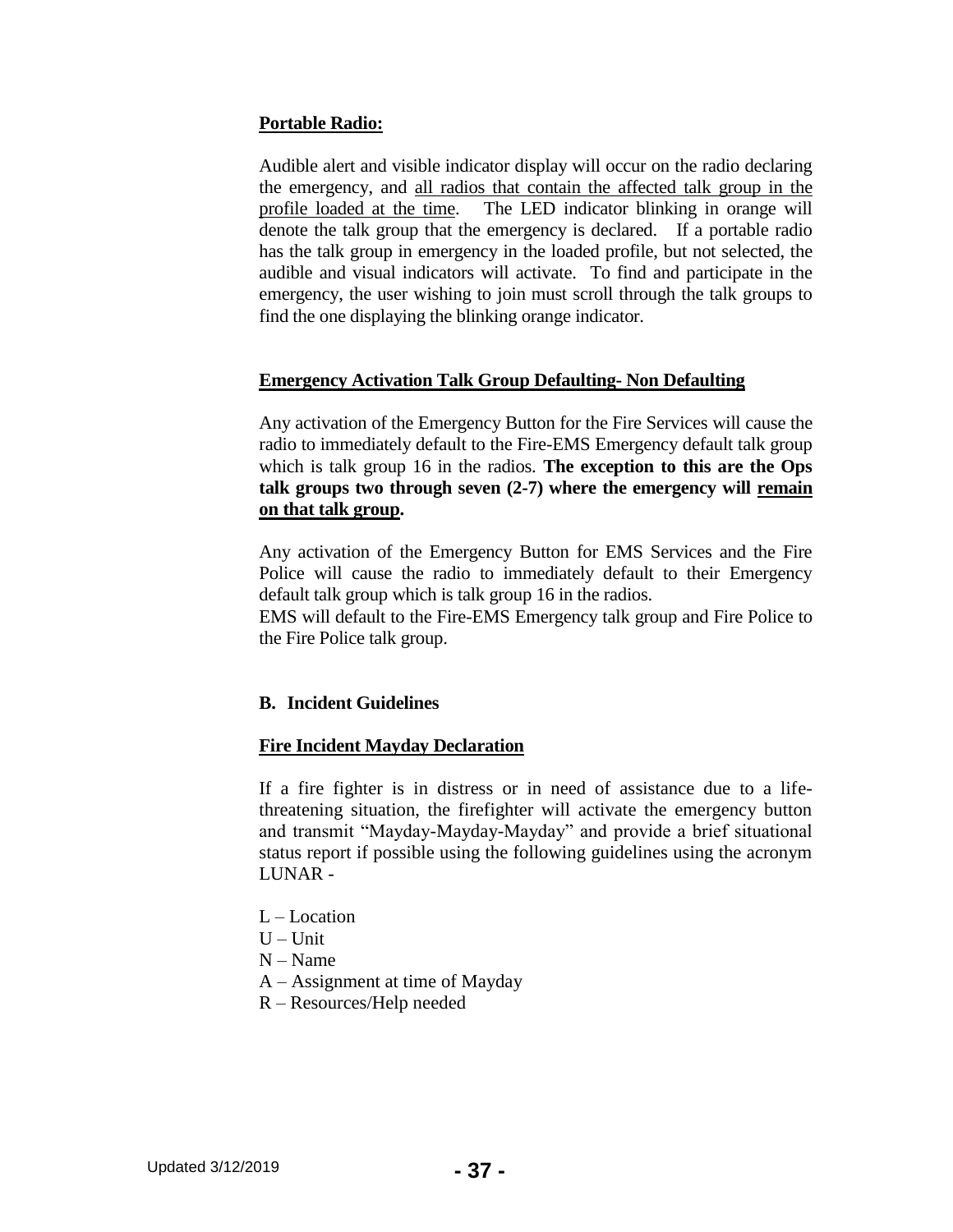The Emergency Responder shall then activate their Personal Alert Safety System device.

Headquarters will confirm with Command that they acknowledge the emergency and copied the information unless it is obvious Command has acknowledged the event and understands the message provided.

Incident Command will communicate with the firefighter and initiate necessary actions.

Units operating on the scene will immediately cease transmitting unless they have urgent traffic related to the distress call. Units will await instructions from Command.

If needed, Headquarters will intervene and announce

## **"Attention units operating on Box \_\_\_\_\_, clear the air for mayday transmissions".**

Specific rescue operations will remain on the assigned operational talk group. Additional talk groups may be requested if needed for

suppression activities to assure clear communications for any rescue operations. **Caution needs taken due to potential VTAC actions which may jeopardize the victims and rescue operations with regard to obtaining additional talk groups for non-Mayday operations. Portables which may be attached to a VTAC may lose connectivity if an associated VTAC is moved to another talk group.**

Upon conclusion of the situation, Command will notify Headquarters and advise of updated talk group requirements. At that time, Headquarters will clear the emergency from the system.

## **Fire Incident Activations that occur without a verbal transmission for help**

Activations during an incident that are not followed with a plea for help will be immediately checked by Headquarters.

"Unit Designation or Alias from Headquarters, verifying your emergency?"

If contact is made, verify if an emergency is occurring and respond appropriately as the conditions require by either clearing the emergency or verifying Command has copied if an actual emergency is occurring. If no contact is made, Incident Command will be contacted.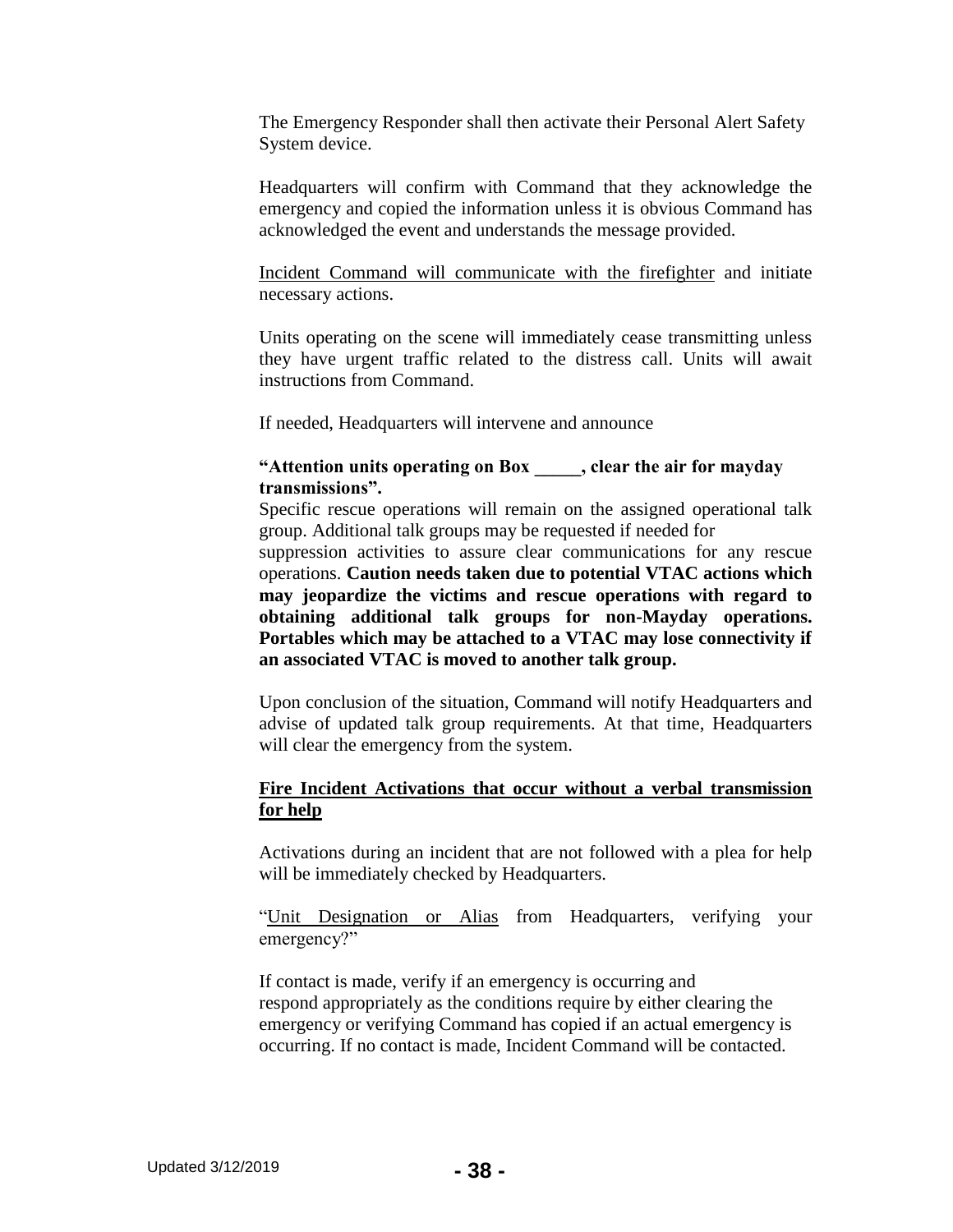## **EMS Only Incidents**

If a unit or portable activates the emergency button during an EMS event, the Com Center will do the following if an emergency message is not provided:

Make radio contact with the unit to confirm the emergency.

"Unit Designation or Alias from Cumberland Med, verifying your emergency?"

If contact is made, verify if an emergency is occurring and respond appropriately as the conditions require.

If no contact is made, the Com Center will page the unit.

If the unit fails to respond, the Chief of the unit will be paged and apprised of the activation. The local police will also be made aware of the situation and requested to respond to verify the safety of the unit.

#### **Accidental Incident Activations**

Should a responder accidentally activate the emergency button, the user must verbally advise that it was an accidental activation. Headquarters will clear the emergency from the system. The field user is capable of clearing the emergency after verification with Headquarters of their status. This is accomplished by pressing and holding the side lower button (button has bump sticking out) in and then pressing the emergency button at the same time until the emergency is reset.

## **C. Non Incident Related Fire and EMS Activations**

If a unit or portable activates the emergency button during a non dispatched event, the Com Center will do the following:

Make radio contact with the unit to confirm the emergency.

"Unit Designation or Alias from Headquarters/Cumberland Med, verifying your emergency?"

If contact is made, verify if an emergency is occurring and respond appropriately as the conditions require. If no contact is made, the Com Center will page the unit and Notify the Chief of the unit if no contact is made.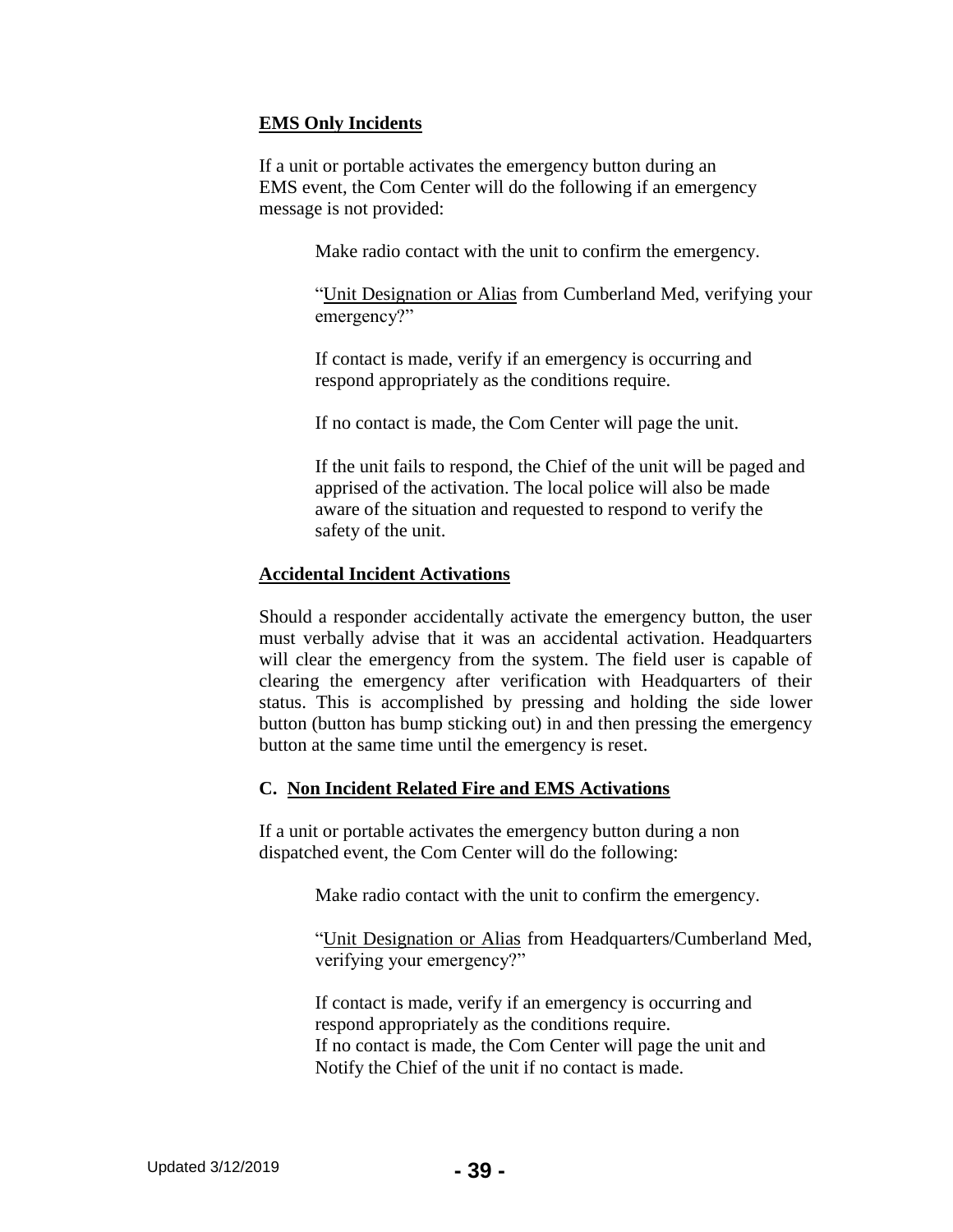## . **Fire Police**

## **Fire Police Activations**

All Fire Police radios will default to their Fire Police Emergency Talk Group for any activations of the emergency button. This Talk Group will only be monitored by the Communications Center during emergency activations.

## **Fire Police Incident Activations**

The same procedures will be followed for fire police operations as is followed for other users. Incident Command will be contacted if the emergency activation is legitimate or no acknowledgement is received when the unit is called for verification.

## .**Fire Police Non Incident Actions**

If a unit or portable activates the emergency button during a non dispatched event, the Com Center will do the following on the appropriate Emergency Fire Police Talk Group:

Make radio contact with the unit to confirm the emergency.

"Unit Designation or Alias from Headquarters, verifying your emergency?"

If contact is made, verify if an emergency is occurring and respond appropriately as the conditions require.

If no contact is made, the Com Center will contact the Fire Police Captain or other officer of the unit. The Com Center will accept further instructions at that time from the contact person.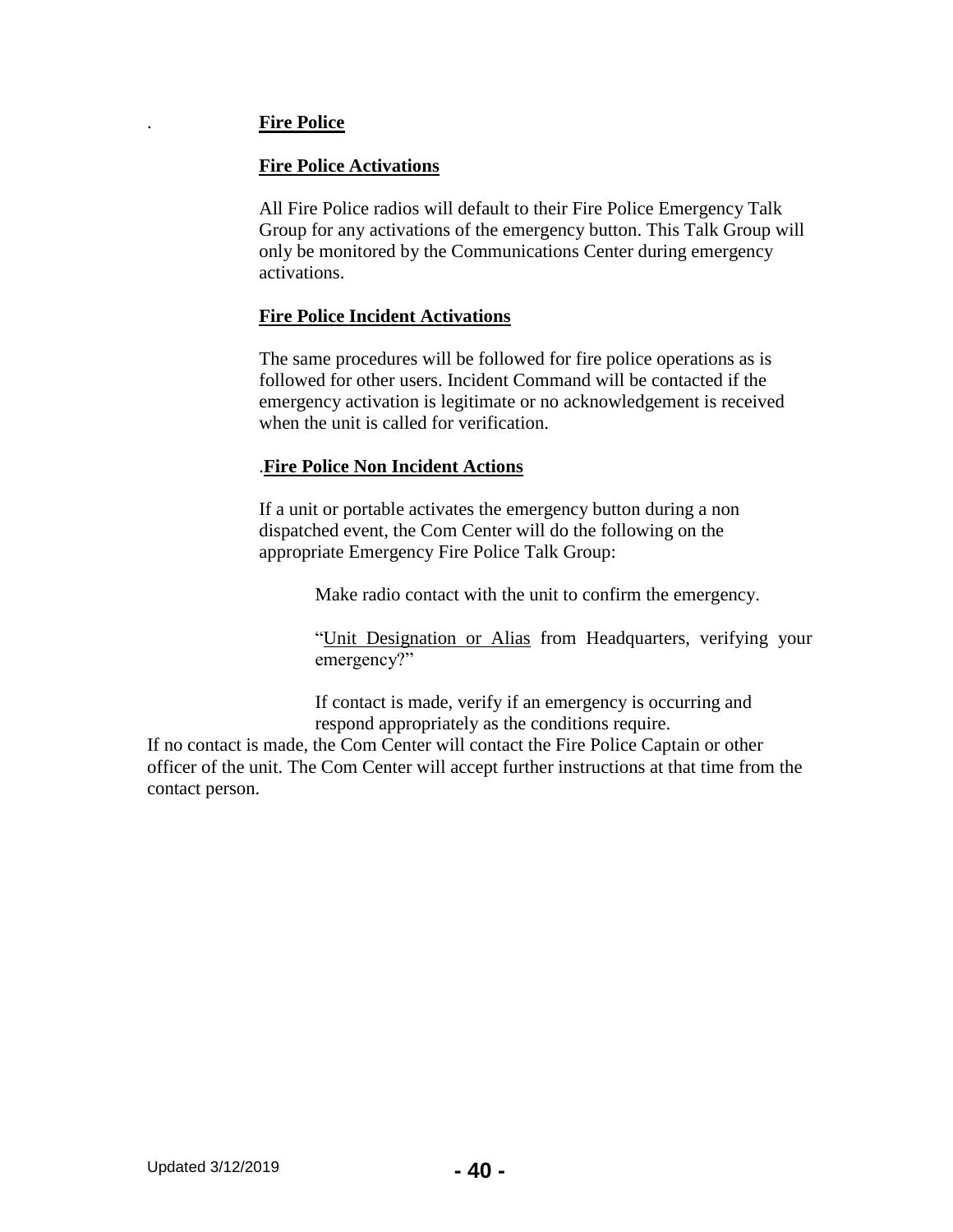# 6. Rapid Intervention Teams

This procedure describes the minimum steps and responsibilities necessary for maintaining Rapid Intervention Teams for all personnel operating at emergency incidents.

- 6.1 The Incident Commander shall provide personnel for the rescue of members at emergency incidents if the need arises.
- 6.2 The Rapid Intervention Team (RIT) shall consist of at least three fully qualified and fully equipped members and shall be available for rescue operations if the need arises. The team shall be provided with specialized rescue tools as the situation may dictate.
- 6.3 The composition and structure of RIT shall be permitted to be flexible based on the type of incident and the size and complexity of the operations. The Incident Commander shall evaluate the situation and risks to teams operating in the hazardous area, and shall provide one or more RIT adequate to the needs of the incident.
- 6.4 The RIT shall be either:
	- 1. On scene members designated as the RIT
	- 2. Incoming Engine, Rescue, or Truck Companies in their entirety.
- 6.5 Subsequent to appointment as the RIT, those members will not be involved in any suppression activities, and will be positioned in the appropriate locale as to effect an immediate rescue operation. The RIT leader will be identified by the Incident Commander with the Fire Ground designation "RIT Officer" and will be equipped with a portable radio. If a need exists to have more than one RIT, the appropriate designations shall be at the discretion of the Incident Commander.
- 6.6 The Accountability Officer shall record the makeup of the RIT and the time of establishment. The Incident Commander may rotate or provide relief to the current RIT, as they deem necessary. The new team shall consist of the same number of personnel with the same level of qualifications and be briefed by the previous RIT Officer.
- 6.7 As the situation de-escalates the Incident Commander shall have the authority to terminate or stand down the RIT. When standing down the team, they shall be assigned a fire ground function as a team, with the intention to be used as the RIT if the need arises. If the team is terminated, the Incident Commander shall announce that the RIT is no longer in place and appropriate safeguards shall be established for the safety of the personnel operating in the hazardous area.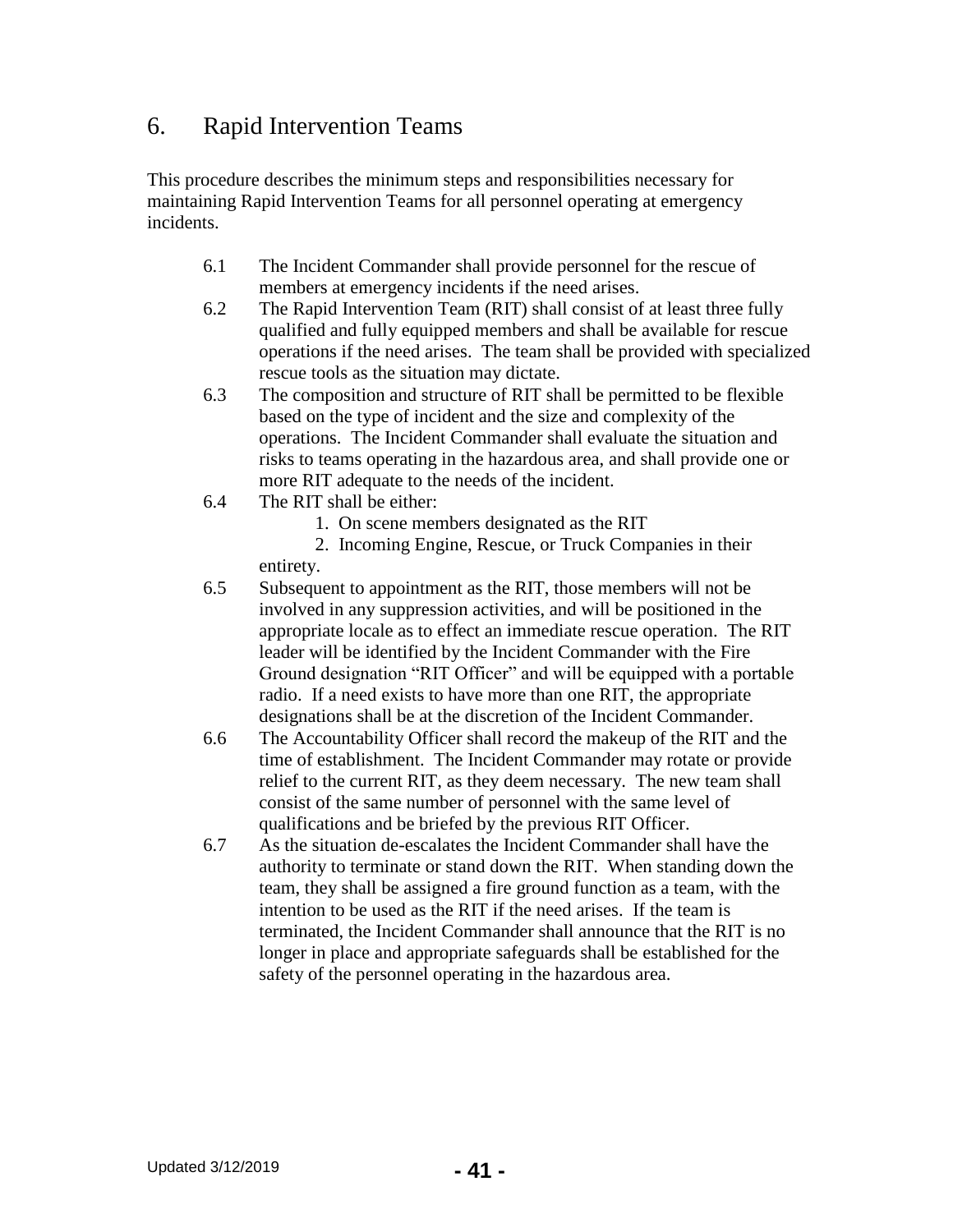# 7. Building Evacuation Procedures

The "Air Horn Evacuation System" will be used to alert all firefighters to exit a structure or area immediately. This alert system will be identified by an extended blast of air horns by equipment on the scene. Cumberland County Communications will announce, while using a warble tone on the fire ground talkgroup, all firefighters are to evacuate a building or other area immediately. As previously noted, the air horn alert should not be activated until the warble tones and voice notifications are complete.

When evacuating a situation under "emergency" conditions, the Company Officer will immediately collect all of their crew members, or other personnel assigned, and retreat as quickly as possible. Once in a safe area, the Company Officer will conduct an immediate roll call of all personnel under their supervision. The Company Officer will report the roll call results ("accounted for" or "firefighter missing") to there Supervisor.

The Incident Commander shall designate a specific communications talkgroup for communications between the Command Post and Divisions/Groups. All members operating on this talkgroup shall immediately cease communications upon the transmission of "MAY DAY" or "URGENT," or any other language indicating an emergency condition. Immediately following the "emergency" evacuation order, Command will confirm with each Supervisor that everybody copied the evacuation order.

Supervisors will contact each company within the hazard area to confirm that the company copied the order to evacuate and are indeed withdrawing.

Upon reaching a safe area, Supervisors will contact all Company Officers to confirm the roll call results. Each Supervisorr will advise Command of roll call results.

Command will be responsible for confirming that all personnel assigned to the incident are accounted for.

The Incident Commander will record the results of the "Roll Call" and status of any missing firefighters, and will immediately transmit an additional alarm for manpower upon receipt of "Firefighter Missing," and shall notify Communications to mark the time of such notification, and any further changes in the update of the missing firefighter (such as firefighter located, additional firefighters missing, firefighter removed, notify coroner, etc.).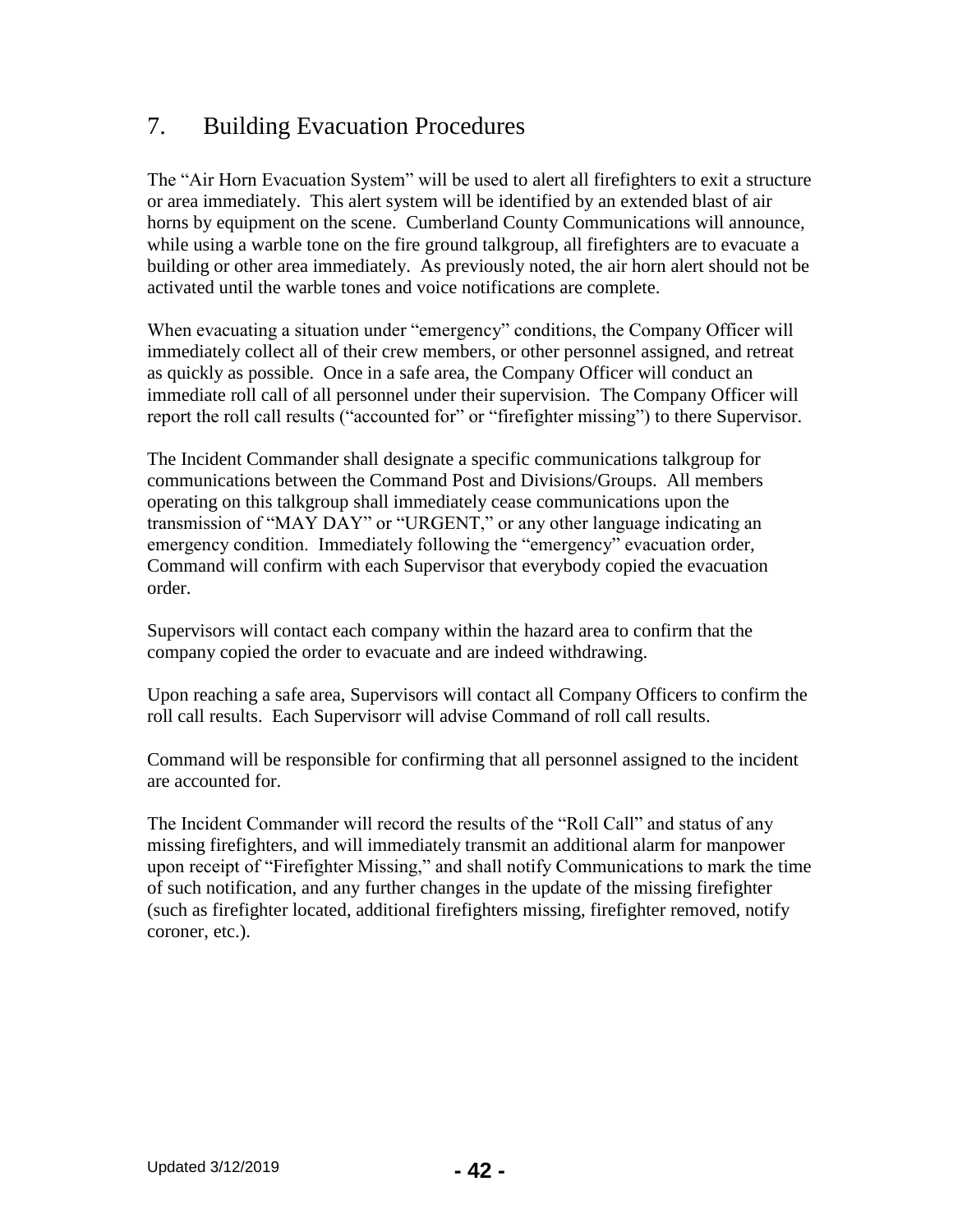# 8. General Notifications/Requests for Notification

The following are general notifications and procedures for notification requests at an incident.

8.1 Police Department Notification

The Communications Center will advise the Police of the affected municipality of all emergency calls to which apparatus is dispatched unless departmental procedure does not require this. EMS and fire personnel should always be on the alert for situations which may require police department involvement. Any police related information encountered during an incident must be relayed to the Communications Center for dispatch to the police.

8.2 Bomb Threat and Other Hostile Threat Situations

Bomb threats and other hostile threats are a matter to be handled by the police department. When a report of such is received, the Communications Center will:

- 1. Dispatch a police unit to the scene.
- 2. No fire or EMS apparatus will be dispatched except when an explosion

has occurred, there is a fire, a rescue is apparent, or by request of the fire or police chief. The Communications Center will notify the appropriate first due fire and EMS chief of the incident.

3. If the fire department is dispatched to the scene Level 1 staging should be used

## 8.3 Public Utility Requests

The Communications Center will notify the utility companies at the direction of the IC or command. The Communications Center should be advised of scene conditions, utility company name and any pertinent information which will aid the utility company in answering the incident. The Communications Center will immediately notify the utility companies when they receive information which causes them to believe that a situation is occurring which requires immediate notification of such.

## 8.4 Wrecker Service

Wrecker (recovery) service notification will be handled by the investigating police agency. Fire and EMS personnel shall only make wrecker requests for rescue purposes, disabled vehicles and incidents where police department investigation is not required (i.e. vehicle fires occurring while not being operated).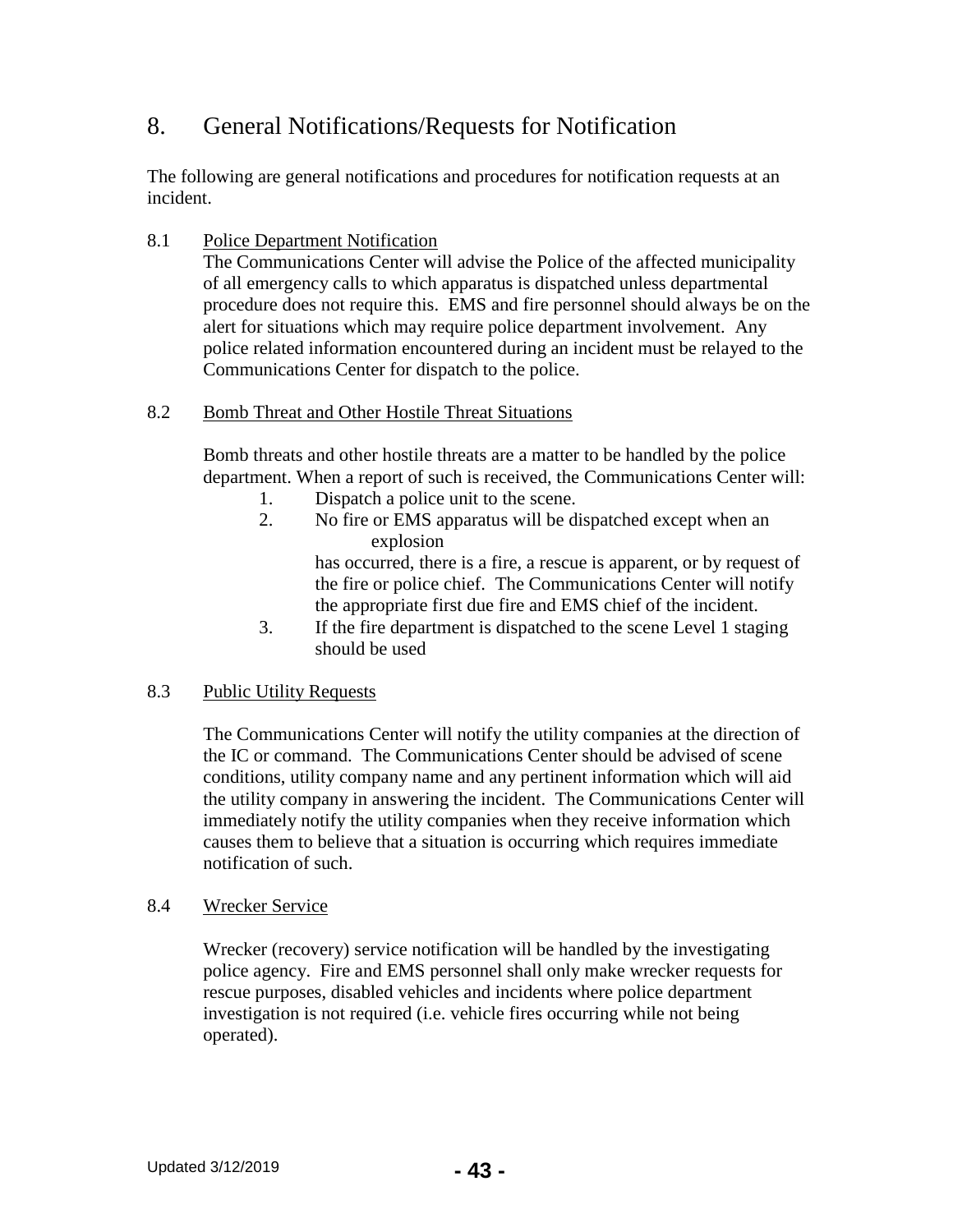#### 8.5 Department of Public Safety Notification

The Department of Public Safety staff will be notified of any significant event in accordance with the Pennsylvania Emergency Incident Reporting System (see PEIRS section).

#### 8.6 Helicopter/Aeromedical Requests

8.6.1 Aeromedical requests will be made in accordance to regional EMS procedures. In the event the primary aeromedical service is not available, the next or subsequent aeromedical service, as listed will be notified. Incident Command will be informed of service availability and flight times to the incident scene. When a landing zone location is designated, a talkgroup will be assigned for aeromedical coordination. A "Landing Zone" officer (known as "LZ") will be assigned and designated by the first due response area

> Example: Hampden Twp. Landing Zone "LZ 30"

8.6.2 State Police

State Police helicopters will be notified upon request of Incident Command for any incident other than aeromedical. State Police helicopters are not approved for aeromedical service. In the event of an immediate aeromedical need, medical command can be contacted to request authorization for State Police helicopter use.

#### 8.7 Special Police (Fire Police)

Special Police activation should be considered as "automatic" with the dispatch of Fire service units for public safety needs. The IC of the incident shall allow adequate and reasonable time for Special Police to respond and function at an incident. Only after the arrival of apparatus to the scene and the IC has determined that insufficient police resources have responded may the request for re-dispatch of the Special Police be considered. For incidents in which traffic control assistance is required by any of the county's law enforcement agencies or State Police and the Fire Services are not part of the incident event, Special Police will be activated by company pager(s). Announcements for Special Police will be done with an activation of the appropriate pager and 2 verbal announcements of the response.

#### 8.8 Hazardous Materials Incidents

- 8.8.1 The Communications Center will initiate notifications of appropriate County staff personnel immediately on all hazardous materials incidents.
- 8.8.2 The county's hazardous materials team will be alerted in accordance with the established Hazardous Materials Response Plan.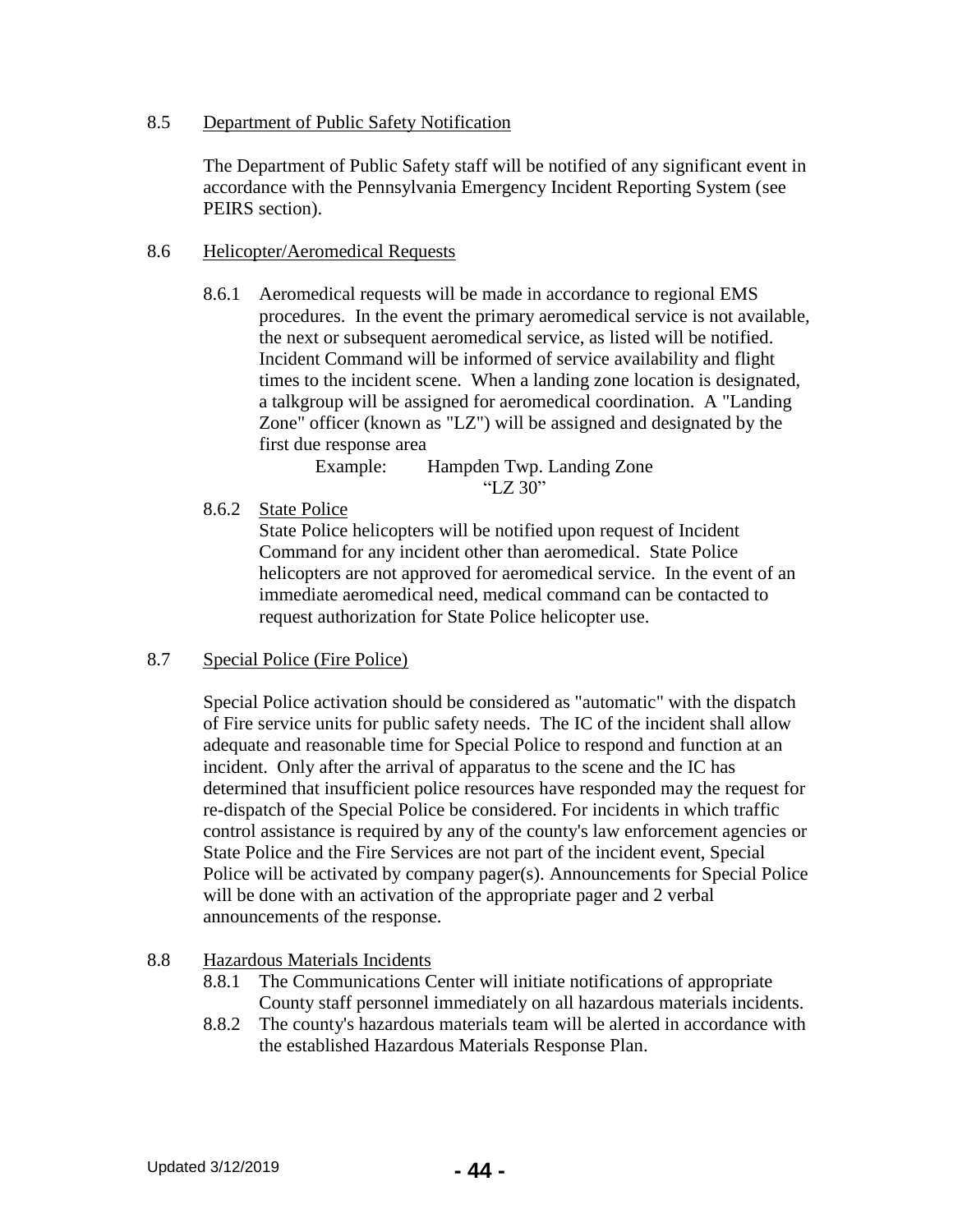8.8.3 Incident IC should advise the Communications Center of the situation at hand immediately upon their arrival to initiate further possible actions as required.

#### 8.9 Search Assistance

In the event the Communications Center receives a request for assistance in locating a lost or overdue person, or where a search operation is requested, the Communications Center will notify the search management group. The search management group has been established in accordance with the Cumberland County Emergency Operations Plan. Any needs related to search assistance will be through this group.

#### 8.10 Red Cross/Salvation Army Notification

- 8.10.1 The American Red Cross will be immediately notified by the Communications Center of any fire in which families or residents could be displaced. Incident Command should assess the situation at hand and inform the Communications Center of the type of need for Red Cross services.
- 8.10.2 Salvation Army Disaster Services will be contacted at the request of Incident Command to provide for food and drink needs for the agencies involved. The Salvation Army can also provide for emergency placement needs.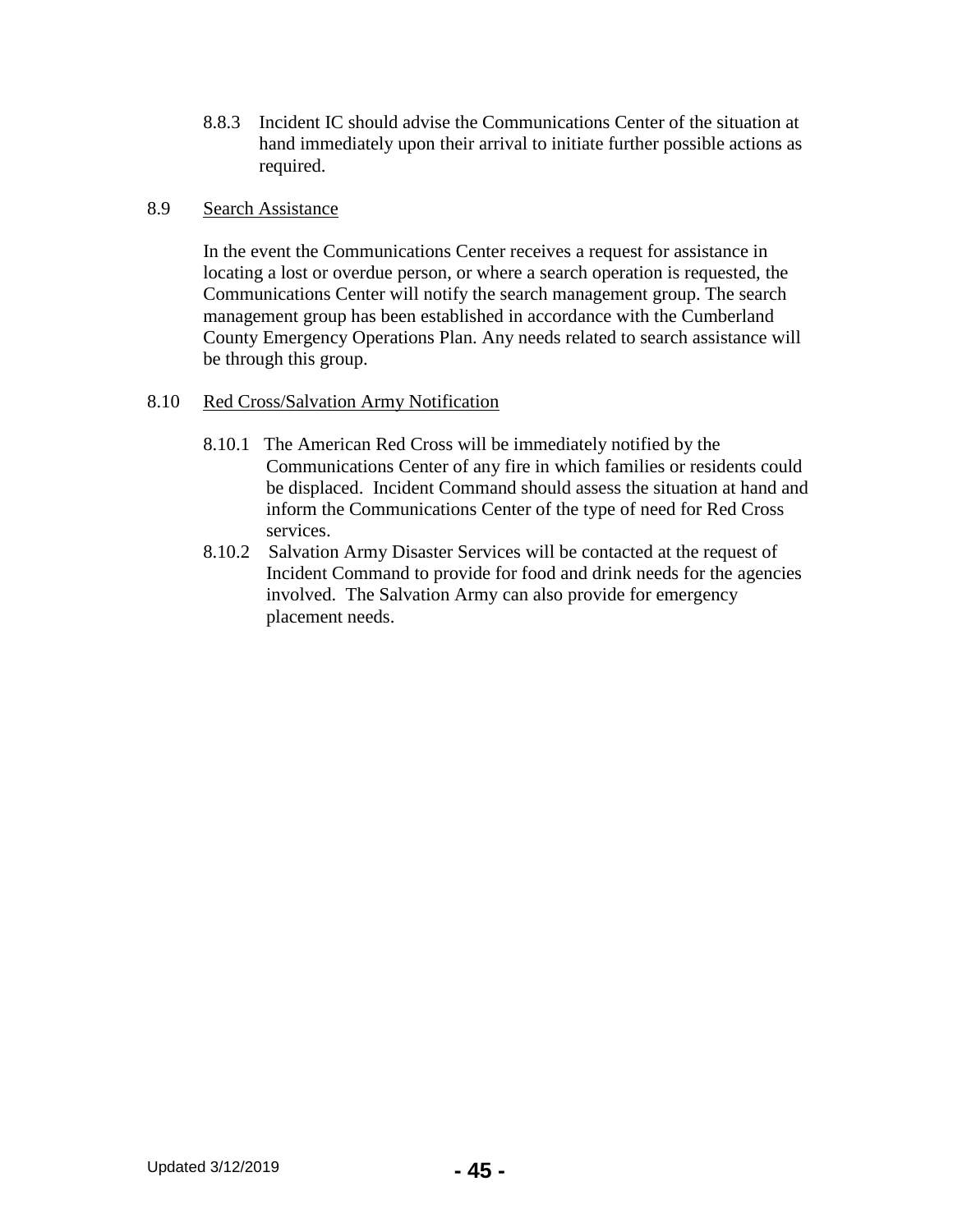# **C. Administrative Guidelines**

# 1. Municipal Response Plan (Box System)

Each municipality within Cumberland County will be required to submit and utilize pre planned Fire and EMS Responses, commonly referred to as a "box" system, for dispatching.

EMS Chiefs, Fire Chiefs and other appropriate municipal officials should mutually involve themselves with the formulation of the predetermined response plan. This planning process will ensure mutually agreeable responses.

The Box Cards utilized will be standard throughout Cumberland County and will be completed as required by this manual. All alarms must be completed as the department wishes. EMS listings shall be coordinated through the official(s) responsible for medical response within the municipality. The EMS listing in this reference area will be used by the Communications Center to determine response for medical emergencies. The apparatus reference will be located on the bottom of the card and must meet the following minimal individual unit listings:

# 1.1 Numbering System

The numbering system used in the Cumberland County Box System is intended to provide a uniform coding for both property hazard type and first due command responsibility.

Example - Box 30-01 (XX - ##)

XX - Denotes the first due referenced engine company where this response area is their primary first due area. For those municipalities in which a municipal designated chief has not been appointed and a fire company's chief officers are considered as having primary command responsibility but the fire company is not first due, this number can be used to reflect this command authority. In these situations, this number should be the Engine Company number of the chief having authority.

If a company responds "1st due" in multiple municipalities, their company number will be prefixed with a 1, 2, 3, etc., depending upon the number of municipalities involved.

Example:

1st due in their home municipality"30-01" 1st due in another municipality"130-01" 1st due in another municipality"230-01"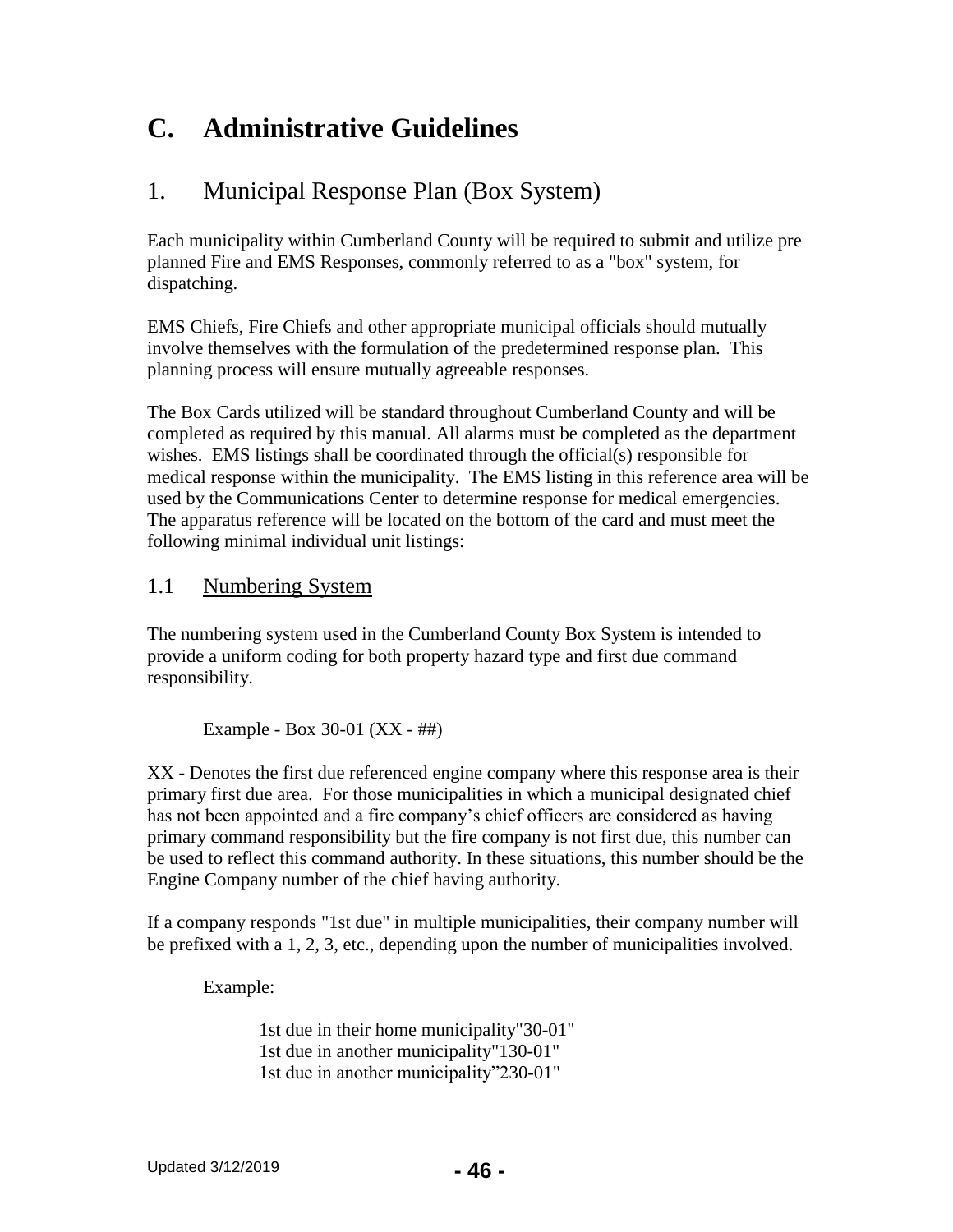Box Numbering is as follows:

- 1.1.1 Boxes XX-01 through XX-10, area boxes
- 1.1.2 Boxes XX-11 through XX-20, apartment complexes, hotels, and motels.
- 1.1.3 Boxes XX-21 through XX-30, institutional property, hospitals, nursing homes, correctional institutions.
- 1.1.4 Boxes XX-31 through XX-40, educational property, schools, colleges.
- 1.1.5 Boxes XX-41 through XX-50, churches.
- 1.1.6 Boxes XX-51 through XX-55, social organizations, clubs.
- 1.1.7 Boxes XX-56 through XX-70, manufacturing, factories.
- 1.1.8 Boxes XX-71 through XX-75, utilities, communications, defense facilities.
- 1.1.9 Boxes XX-76 through XX-85, businesses.
- 1.1.10 Boxes XX-86 through XX-90, shopping centers.
- 1.1.11 Boxes XX-91 through XX-95, storage property.
- 1.1.12 Boxes XX-96 through XX-100, special unoccupied property, railroads, highways (major), lumber yards, etc.

Note - if the number of box responses for a specific box classification for a given 1st due area are depleted (i.e. 13 area boxes, versus 10 available area box numbers) these classification numbers may be prefixed numerically. Example - XX-101.

## 1.2 Submitting Procedures

- 1.2.1 All response plans submitted shall also include an up-to-date list of all streets/roads showing divisions of same with corresponding phantom box numbers. Those streets which are subdivided into different phantom boxes must be divided at an established landmark, i.e. street, address, stream, etc. Specific house numbering must be submitted for each box division. Municipal Street Address Guide (MSAG) shall be included with the response plan submission. The MSAG shall show complete range of addresses for all thoroughfares in the municipality.
- 1.2.2 It will be the municipalities' responsibility to update their street listings as needed and notify the appropriate County municipal street address coordinators.
- 1.2.3 All streets will be listed in alphabetical order when submitted.
- 1.2.4 All special phantom boxes shall be submitted in a separate list form in alphabetical order with appropriate addresses included.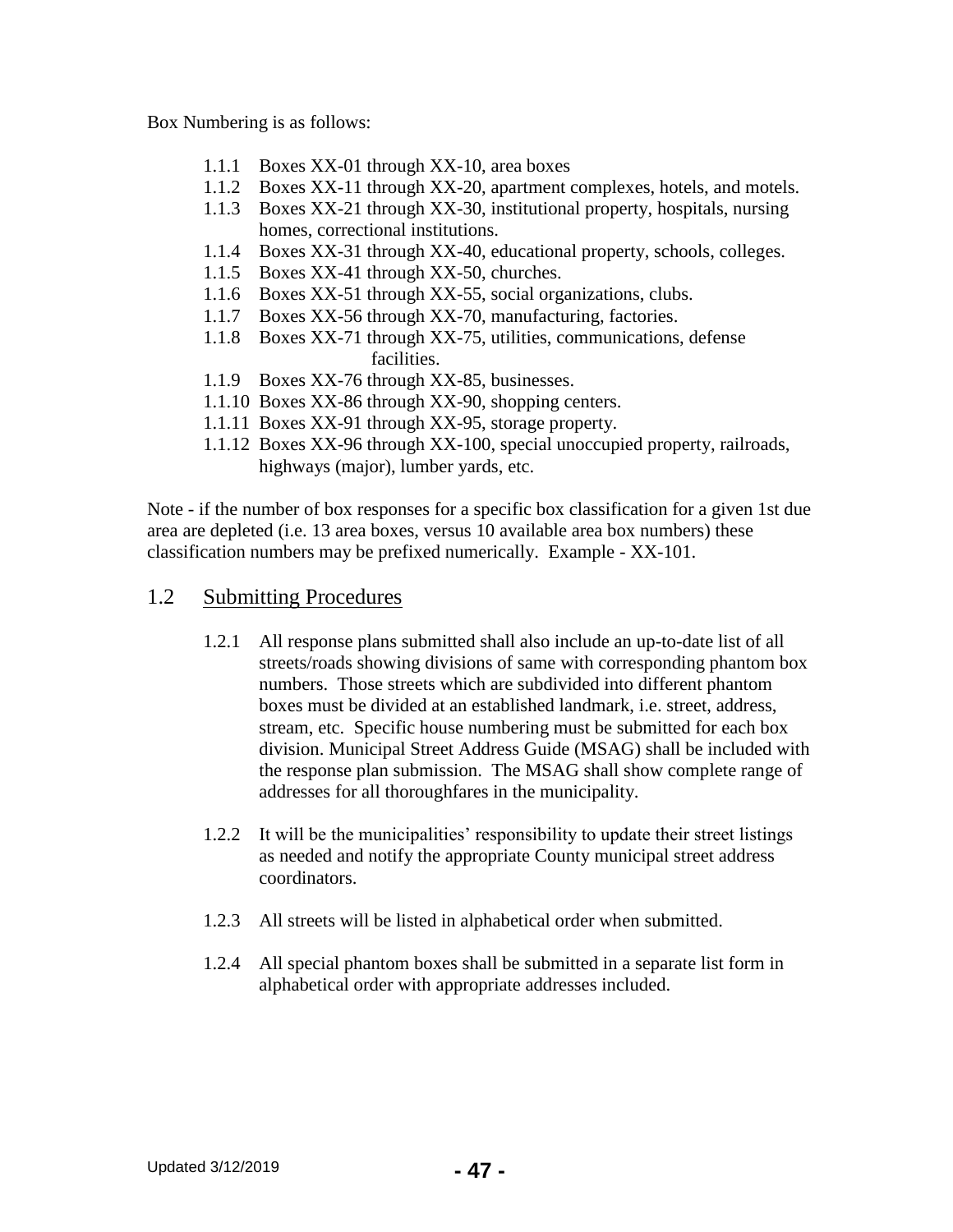- 1.2.5 It is required that the least amount of area/special boxes needed to identify different response areas be submitted. Duplicate boxes (boxes with the same responses, but different box numbers applied) create a significant burden with data management and will not be accepted since they serve no purpose with regard to emergency dispatch.
- 1.2.6 Major changes in your pre-plan response system must be mailed to the 9-1-1 Operations Manager and may require municipal sign off. Minor changes may be telephoned or e-mailed by the responsible municipal representative.
- 1.2.7 All pre-plan response systems must be received a minimum of 60 days prior to their effective date to allow sufficient time for preparation. Should problems be found in the information sent, this time may be extended by the 9-1-1 Operations Manager. The changing or modification of box boundary areas may increase the implementation time. All proposed pre-planned response systems should be reviewed by the 9-1-1 Operations Manager. This review should occur prior to obtaining official municipal authorization to implement and prior to distribution to other agencies.
- 1.2.8 A letter to authorize implementation must accompany the pre-planned response system. Authorization must come by signature of the municipal officials: i.e. Supervisors, Commissioners or Council. The letter must also indicate those persons authorized to make modifications or changes. The pre-planned response system will not be initiated unless a letter of authorization has been received.
- 1.2.9 Mutual Aid Coordination The letter of municipal authorization and the pre-planned response system are appropriately construed to represent published mutual aid between the services designated to provide the response and those municipal officials recognize the pre-planned response system as their municipal emergency response plan, MERP.
- 1.2.10 Fire Chiefs should make every effort to be involved with their municipal planning process. The municipalities of Cumberland County rely upon the Master Street Address Guide, MSAG, to maintain a list of streets, roads and thoroughfares and the address ranges assigned by and for each municipality. The National Emergency Number Association, NENA, standard requires that duplicate road names and street addresses be eliminated within each MSAG that is submitted by the municipality to the GIS Department which in turn maintains the MSAG and map sets used by the 9-1-1 Center of the Department of Public Safety.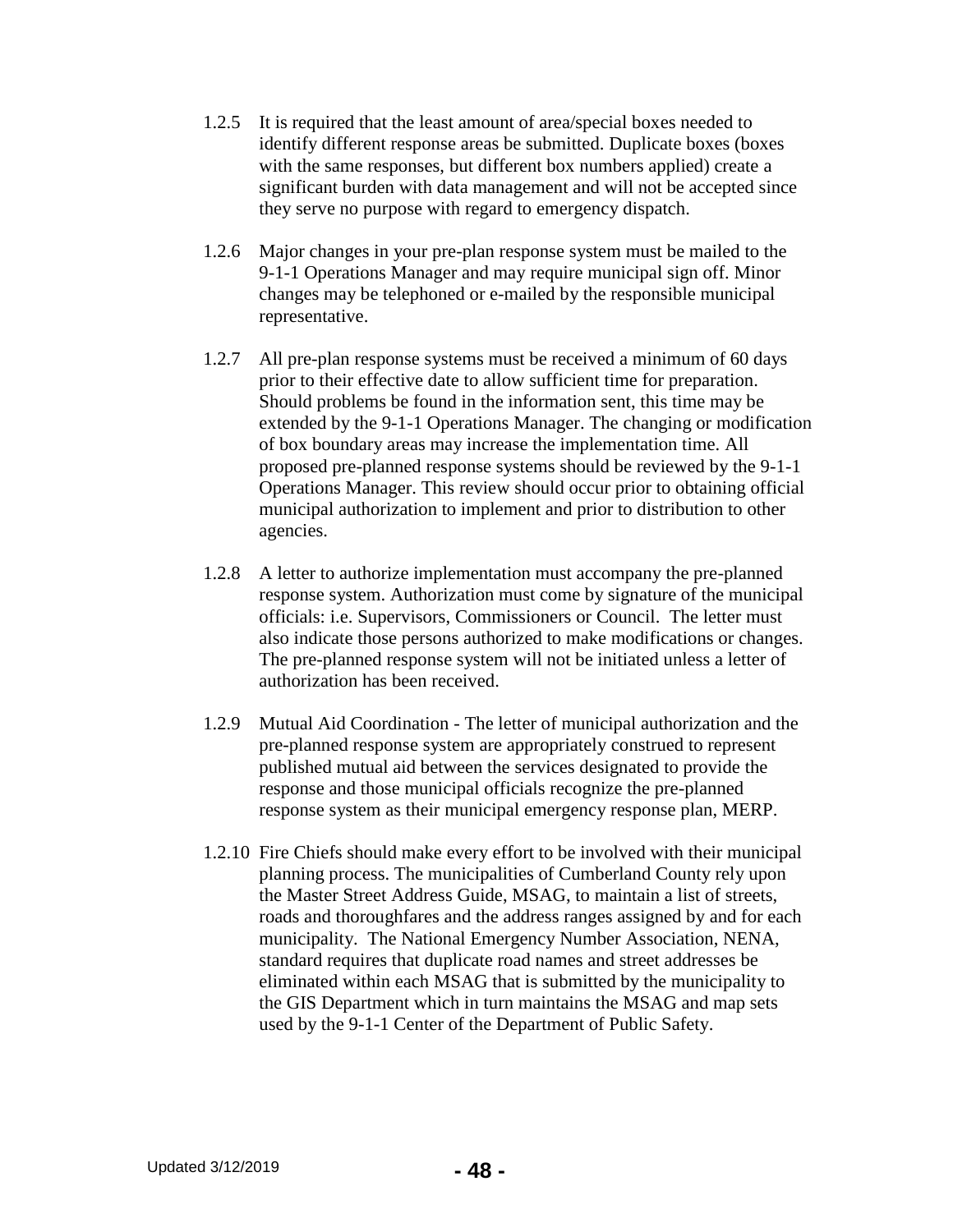## 1.3 Definitions of Incidents

## **Structure Fire -**

Any fire involving, within, impinging or endangering a structure. Also included is gas leaks, smoke odors, or any other condition which indicates a fire or hazard which can potentially affect a structure. This criterion shall solicit a minimum of a first alarm response on the Box Card.

## **Investigation Inside Structure** -

Any call that is first party (occupant) reported of an odor from inside a single family structure that warrants immediate examination by the fire service. The Communications Center will interrogate the caller for potential conditions and, if there are no additional conditions, this alarm level will be dispatched. If relevant conditions exist, (smoke, fire and/or related medical conditions), or the structure is multi-family or commercial, the Communications Center will dispatch the appropriate alarm assignment.

#### **Automatic Fire Alarm -**

Any automatic fire alarm detection device or system (smoke, heat, sprinkler or other fire suppression system) which is connected to an alarm monitoring agency, or any other report of alarm system activation which is not defined under "Reduced Automatic Alarm."

#### **Reduced Automatic Alarm –**

Any single family residential alarm detection device (smoke, heat or carbon monoxide) which is first party (occupant) reported, in which no relevant conditions are evident. The Communications Center will interrogate the caller for potential conditions and, if none exist, this alarm level will be dispatched. If relevant conditions exist (smoke, fire and/or related medical conditions), or the structure is multi-family or commercial, the Communications Center will dispatch the appropriate alarm assignment.

#### **Barn -**

Any building which stores farm products, farm animals and/or farm machinery.

#### **Vehicle Fire - Automobile –**

Any fire involving an automobile, motorcycle, small truck or any other automotive vehicle designed for passenger transportation.

## **Vehicle Fire - Truck or Other Large Vehicle –**

Any fire involving medium to large truck which is not thought to be carrying a hazardous material. This would include commercial use vehicles designed for hauling or construction, mass transportation vehicles, motor homes and camping trailers.

#### **Aircraft Fire –**

Any fire, crash or spill involving an aircraft or any other incident involving an aircraft.

## **Accident - Motor Vehicle –**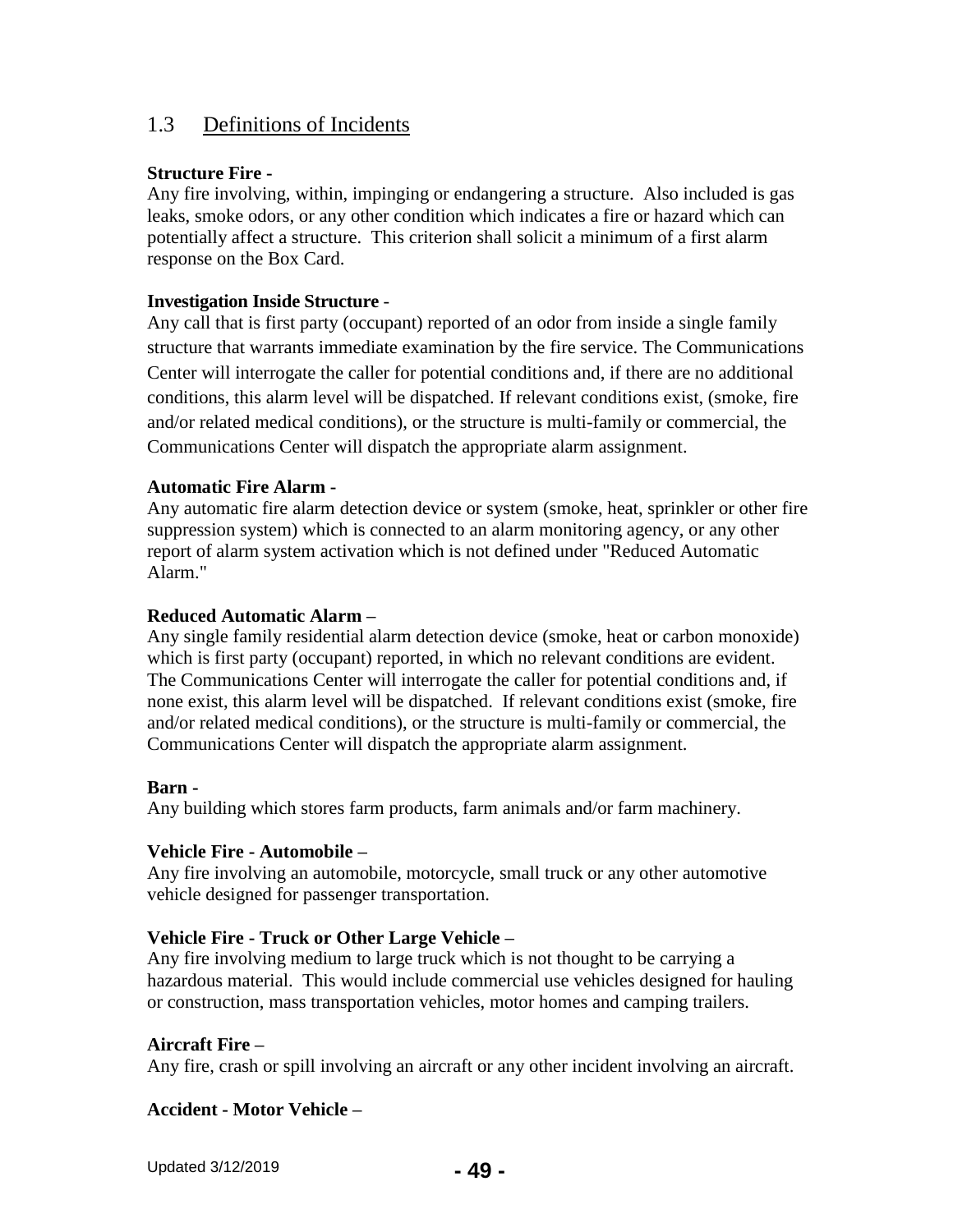Any transportation accident involving a motor vehicle, but not including mass transportation vehicles.

#### **Accident – Unknown Injuries –**

Any transportation accident involving a motor vehicle in which all callers are reporting unknown injuries.

#### **Accident - Motor Vehicle with Entrapment –**

Any transportation accident in which the victim is either entrapped or confined.

#### **Accident – Involving Fire –**

Any transportation accident involving a motor vehicle that is reported to be on fire.

#### **Accident - Motor Vehicle with Entrapment and Fire –**

Any transportation accident in which a victim is entrapped or confined and a vehicle is reported on fire.

#### **Accident – Involving Hazardous Materials –**

Any transportation accident involving a motor vehicle that is reportedly carrying hazardous materials.

#### **Accident – Vehicle into Structure with Fire –**

Any transportation accident involving a motor vehicle that is reported to be on fire and into a structure.

#### **Accident – Vehicle into Structure with Fire and Entrapment –**

Any transportation accident involving a motor vehicle that is reported to be on fire and into a structure with a victim entrapped or confined.

#### **Accident – Other Rescue –**

Any call in which an individual is entrapped or in a position in which special equipment is required to remove the victim to safety.

#### **Accident - Pedestrian/Bicyclist –**

Any transportation incident in which a pedestrian or bicyclist has been injured by a motor vehicle. This category should only be completed if Fire/Rescue support would be required to mitigate the incident.

#### **Accident - Mass Transportation –**

Transportation incidents involving buses, aircraft or other modes of transportation in which there is a potential of injury to seven or more victims. This category may also be used by the Communications Center for any reported incident with multiple injured victims.

#### **Land Rescue** –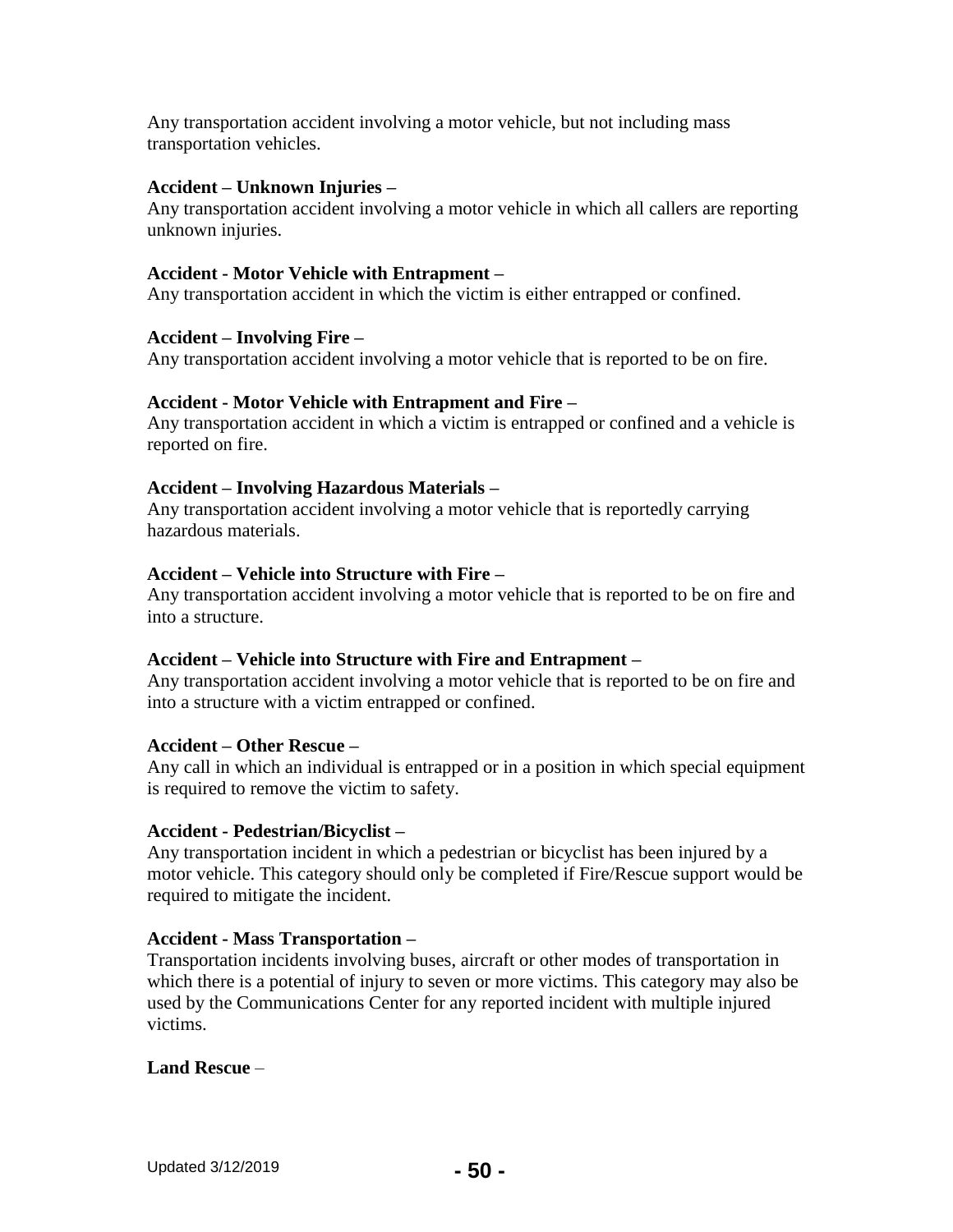Any call indicating the need for assistance in removing or locating a subject due to mental/physical health or trauma related injuries from an area that is considered to be "inaccessible terrain" and where access to the subject shall be accomplished by specialized vehicles (UTV, snowmobiles, etc.) or on foot.

#### **Water Rescue –**

Any call indicating a drowning or potential drowning in which the victim has not been moved to safety or where circumstances are unknown.

## **Wildfire –**

Any fire involving brush, grass, leaves, foliage or any mountain fire.

## **Wildfire Involving a Vehicle or Equipment –**

Any fire involving brush, grass, leaves, foliage or any mountain fire in which a vehicle or piece of machinery is on fire.

## **Wildfire Involving a Structure –**

Any fire involving brush, grass, leaves, foliage or any mountain fire in which a structure is endangered or involved.

## **Haz Mat Fire - Non-Structure –**

Any hazardous materials fire which is not endangering a structure.

#### **Haz Mat Fire - Structure –**

Any hazardous materials fire which involves or endangers a structure.

## **Haz Mat Investigation - Outside –**

Any non-fire hazardous materials release which is not endangering a structure.

#### **Haz Mat Investigation - Inside –**

Any non-fire hazardous materials release which occurs inside a structure.

#### **Investigation Outside Structure –**

Any call which indicates potential of an unknown source because of an unusual accumulation of odors or a smoke condition that warrants immediate examination by the fire service.

#### **Miscellaneous –**

Any fire not defined above. Example: Trash, wires, service call.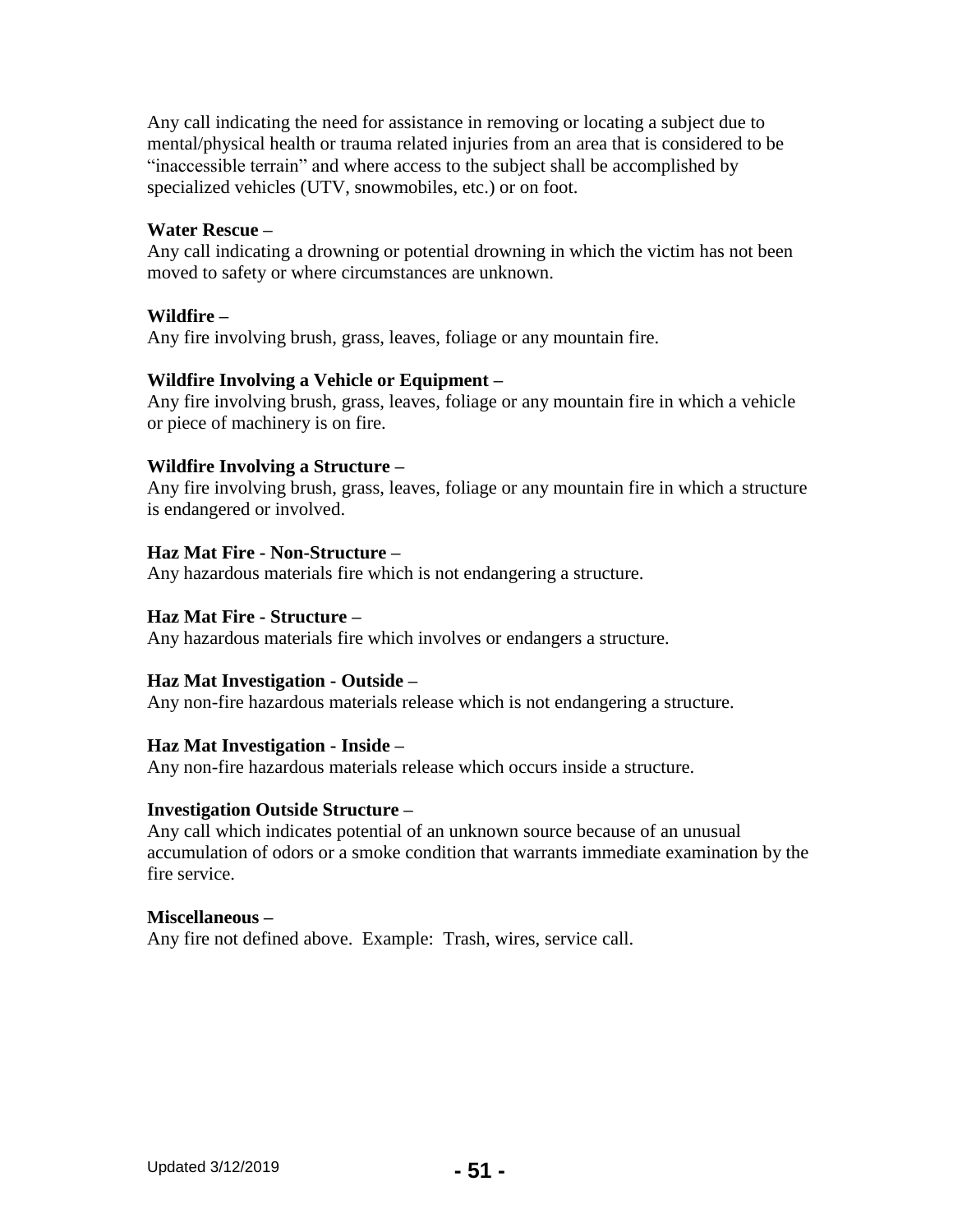# 2. KNOX Guidelines

The County Communications Center can provide the Knox Company Sentralok encoding capability for Cumberland County municipalities that have approved Knox box installations for commercial and other at-risk properties. Use of the Knox Sentralok encoder function is subject to the following requirements.

- 1. The municipality shall approve the Knox Sentralok System for use by the Fire and EMS providers serving the municipality. Written approval must be forwarded to the county by the municipality.
- 2. Companies that serve more than one municipality using the Knox Sentralok System shall coordinate any common key issues with the KNOX vendor and involved municipalities.
- 3. Knox Sentralok encoding will only be done through the 800 Radio System via a data burst which is not talk group dependant. Any activation via the 800 Radio System will require that the target radio be in quiet talk group where no voice transmissions may interfere with the data being sent.
- 4. It will be the Fire or EMS company's responsibility to coordinate the Knox Sentralok decoder installs with the Department of Public Safety.
- 5. The Knox Sentralok encoder tone will only be activated under the following conditions:
	- a. During an incident dispatched by the Communications Center.
	- b. Request of a bonafide radio service technician doing maintenance work on the Knox System. The Communications Center Supervisor/Shift Leader may request further verification of the service need and can deny activation if verification is not provided.
	- c. Any release requests involving KNOX Box maintenance, testing, or installation must be initially coordinated by telephone with the communications center. These requests must be from an officer or other official from the Fire Company or municipality.

# 3. County Insurance Coverage

Cumberland County Department of Public Safety (DPS) has established an insurance program for volunteers that participate in the following DPS teams and programs. These teams and programs include:

- Public Safety Information Team
- Safety Officers (for training programs at the Cumberland County Emergency Services Training Academy)
- Technical Rescue Operations Team
- Search and Rescue Team
- Mass Casualty Incident Response Team
- County Animal Response Team
- Special Police Emergency Response Team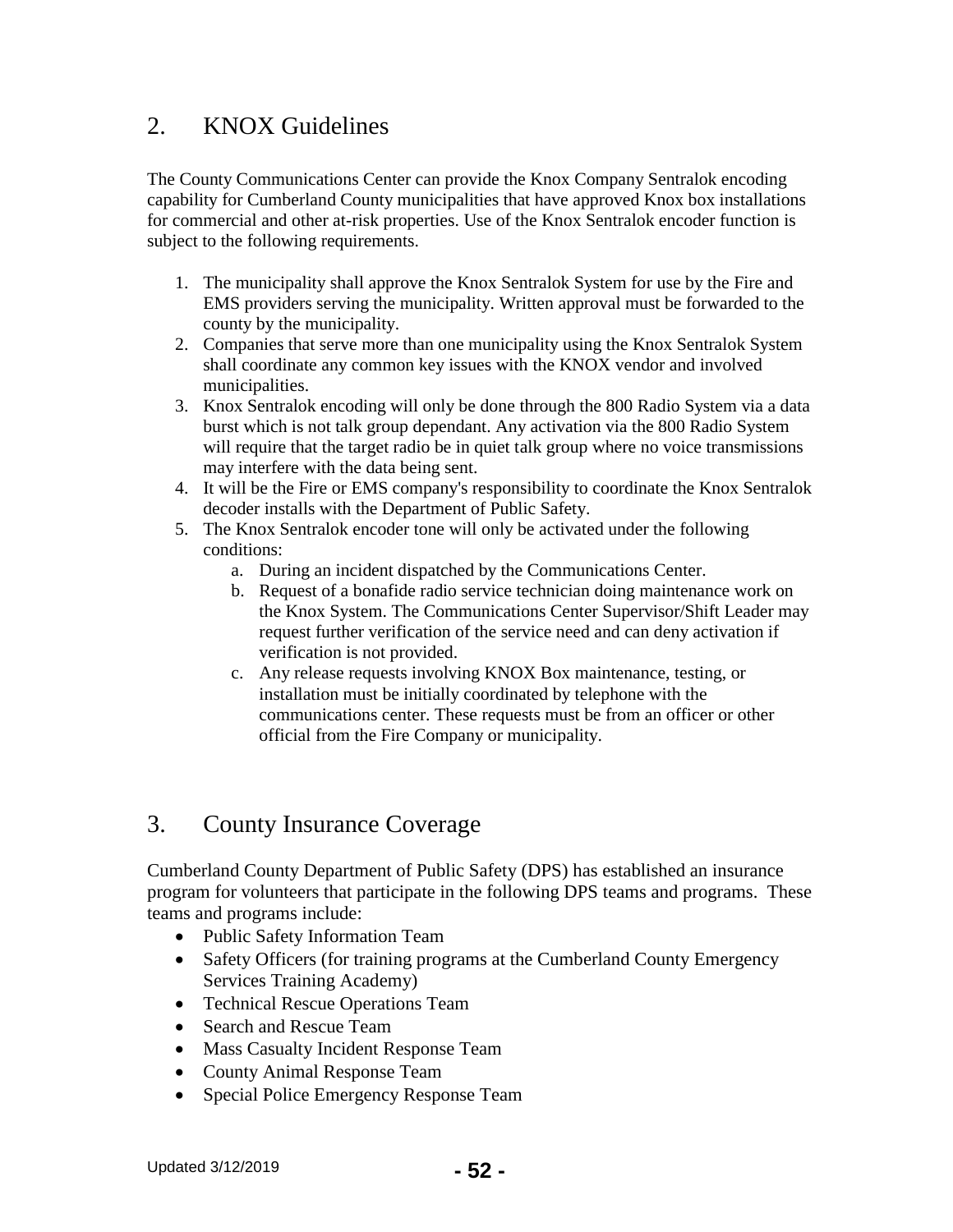- Volunteer Support to the DPS
- Special Hazards Operations Team
- Cumberland County Volunteer Firefighters Association (CCVFA) Officers, Board of Trustees and Committee Members.

The coverage provided by the DPS program is designed to be secondary to any applicable workers compensation or health insurance coverage you may have. If you are participating in one of the above listed volunteer programs in an official capacity and with permission of your fire company, then any injury sustained while volunteering will be covered by your fire company's workers compensation insurance. If you are not volunteering in an official capacity and without permission from your fire company, or do not belong to a fire company, then your health insurance (if applicable) will cover your medical bills. If you are not covered by workers compensation or applicable health insurance then the DPS program will cover your injuries and loss of wages in accordance with policy limits.

The DPS volunteer insurance program provides the following benefits:

| <b>Benefit</b>                     | <b>Description</b>                                                                                                              | <b>Amount of</b><br><b>Insurance</b> |
|------------------------------------|---------------------------------------------------------------------------------------------------------------------------------|--------------------------------------|
| <b>Accidental Death</b><br>Benefit | Provides life insurance if you are killed<br>during the course of your DPS<br>volunteer efforts.                                | \$250,000                            |
| Seat Belt Benefit<br>Amount        | Additional amount paid if you are<br>killed in an auto accident and are<br>wearing your seat belt.                              | \$62,500                             |
| Illness Loss of Life               | Provides life insurance if you die from<br>an illness you obtained during the<br>course of your DPS volunteer efforts.          | \$250,000                            |
| Dependent Benefit<br>Amount        | Amount paid to each dependent child if<br>you are killed during the course of your<br>DPS volunteer efforts.                    | \$10,000                             |
| <b>Spousal Support</b><br>Benefit  | Amount paid to your surviving legal<br>spouse in the event of your death<br>during the course of<br>your DPS volunteer efforts. | \$5,000                              |
| <b>Memorial Benefit</b>            | Amount paid towards your funeral<br>service if you are killed during the<br>course of your DPS volunteer efforts.               | \$2,000                              |

## **LOSS OF LIFE BENEFITS**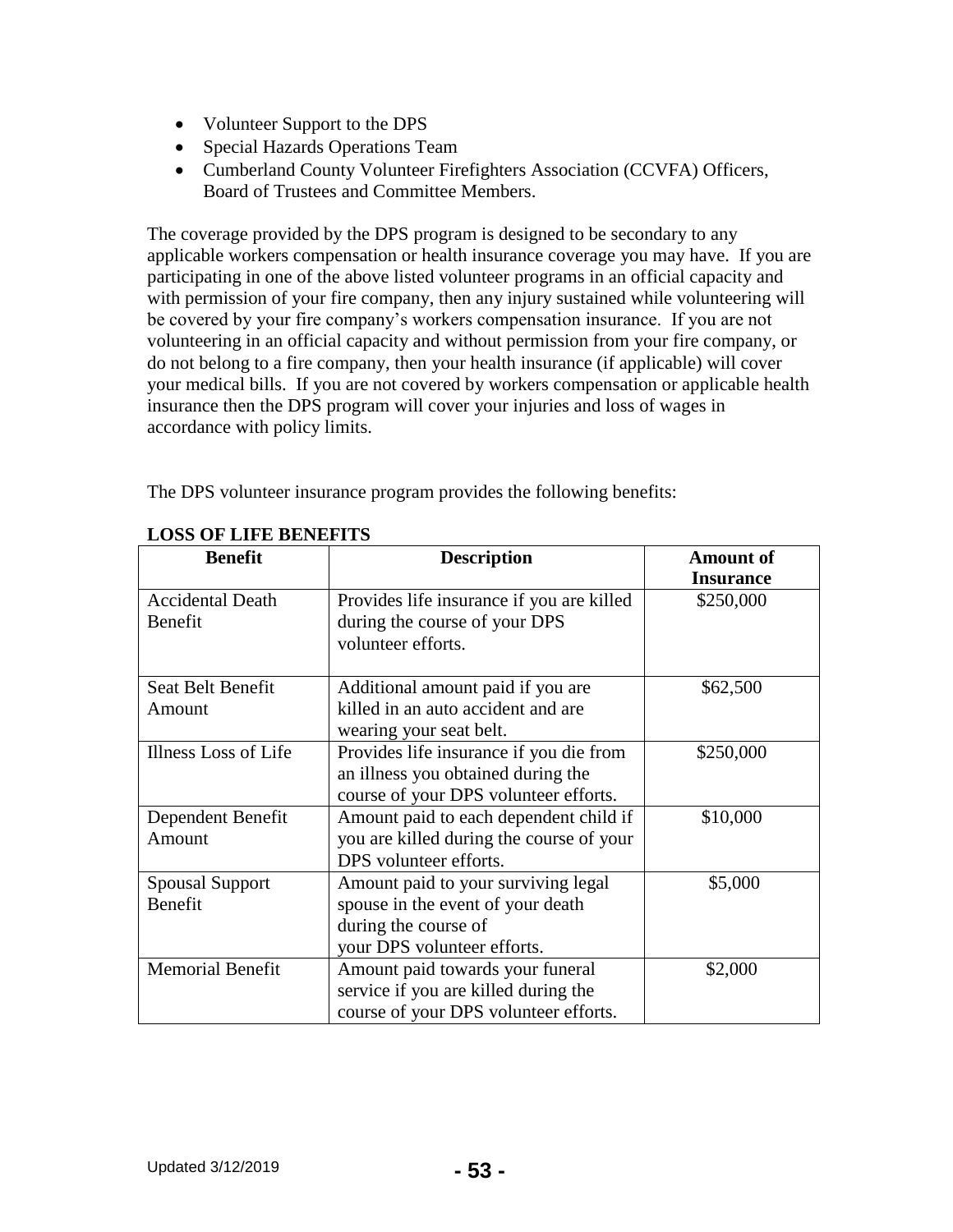| Accidental                  | Provides a lump sum payment if you        | \$250,000 |
|-----------------------------|-------------------------------------------|-----------|
|                             |                                           |           |
| Dismemberment               | loose a limb in the course of your DPS    |           |
|                             | volunteer efforts.                        |           |
| Vision Impairment           | Provides a lump sum payment if you        | \$250,000 |
|                             | loose the vision in your $eye(s)$ in the  |           |
|                             | course of your DPS volunteer efforts.     |           |
| <b>Permanent Physical</b>   | Provides a lump sum payment if you are    | \$250,000 |
| Impairment                  | permanently physically impaired due to    |           |
|                             | an injury in the course of your DPS       |           |
|                             | volunteer efforts.                        |           |
| Cosmetic                    | Provides a lump sum payment if you are    | \$250,000 |
| Disfigurement               | disfigured due to a burn in the course of |           |
| <b>Resulting from Burns</b> | your DPS volunteer efforts.               |           |
| <b>HIV Positive Benefit</b> | Provides a lump sum payment if you        | \$250,000 |
|                             | acquire and test positive for HIV in the  |           |
|                             | course of your DPS volunteer efforts.     |           |

## **LUMP SUM LIVING BENEFITS**

## **WEEKLY INCOME BENEFITS**

| <b>Total Disability</b>   | Amount paid to you each week for your      | \$450/week |
|---------------------------|--------------------------------------------|------------|
| Maximum Weekly            | loss wages if you are injured in the       |            |
| Income Benefit            | course of your DPS volunteer efforts and   |            |
|                           | are unable to work.                        |            |
| <b>Total Disability</b>   | Minimum amount paid to you each week       | \$113/week |
| Minimum Weekly            | for your loss wages if you are injured in  |            |
| Income Benefit            | the course of your DPS volunteer efforts   |            |
|                           | and are unable to work.                    |            |
| <b>Partial Disability</b> | Amount paid to you each week for your      | \$225/week |
| Maximum Weekly            | partial loss wages if you are injured in   |            |
| Income Benefit            | the course of your DPS volunteer efforts   |            |
|                           | and are only able to work limited hours at |            |
|                           | your job.                                  |            |
| <b>Partial Disability</b> | Minimum amount paid to you each week       | \$57/week  |
| Minimum Weekly            | for your partial loss wages if you are     |            |
| Income Benefit            | injured in the course of your DPS          |            |
|                           | volunteer efforts and are only able to     |            |
|                           | work limited hours at your job.            |            |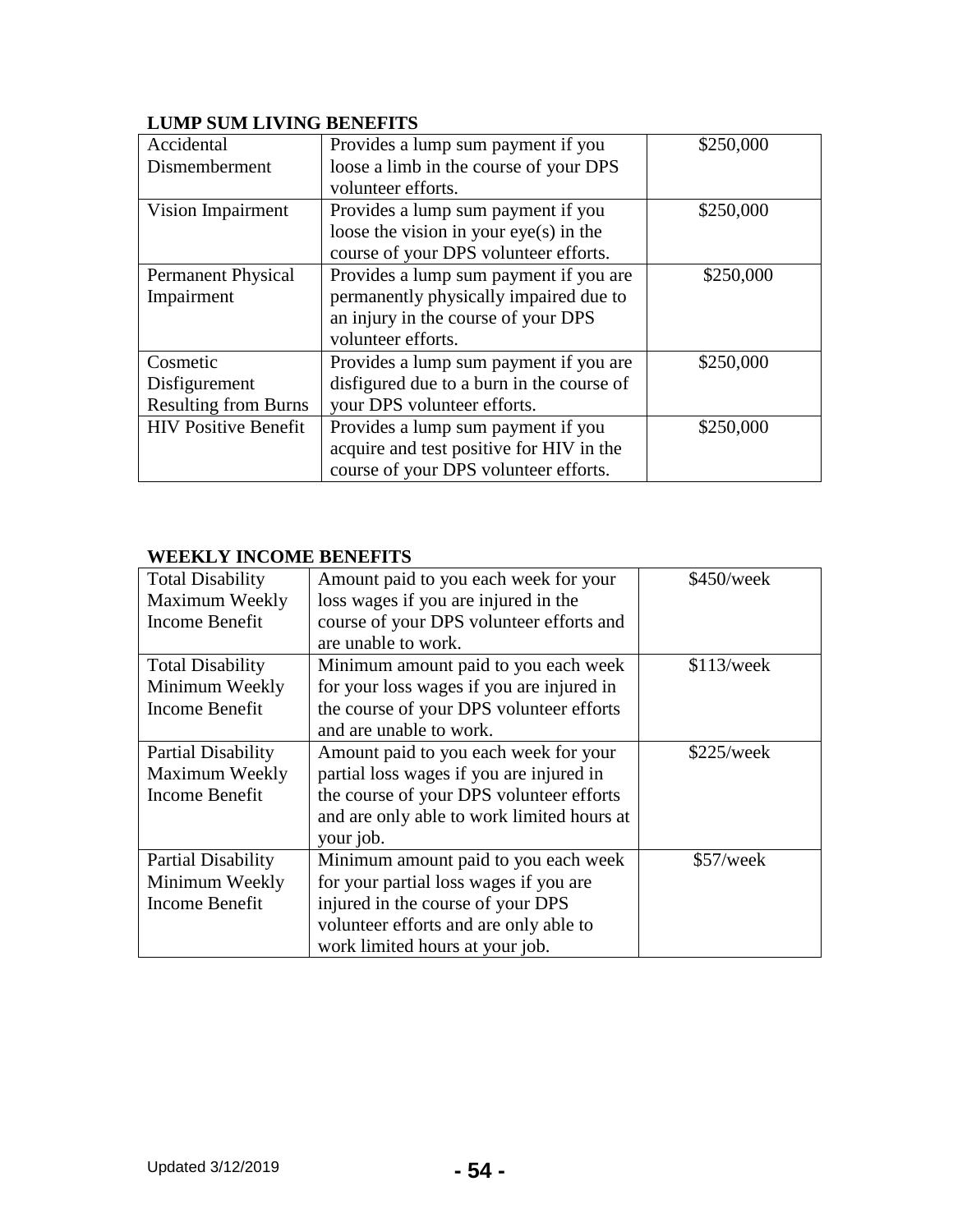# **OCCUPATIONAL RETRAINING BENEFIT**

| Occupational              | If you are injured in the course of your | \$20,000 |
|---------------------------|------------------------------------------|----------|
| <b>Retraining Benefit</b> | <b>DPS</b> volunteer efforts and are     |          |
| Maximum                   | permanently totally disabled, you may be |          |
|                           | eligible to receive training in order to |          |
|                           | begin a new career.                      |          |

## **MEDICAL EXPENSE BENEFITS**

| <b>Medical Expense</b>       | If you are injured in the course of your    | \$100,000 |
|------------------------------|---------------------------------------------|-----------|
| Maximum                      | DPS volunteer efforts your medical bills    |           |
|                              | will be covered up to the listed            |           |
|                              | maximum.                                    |           |
| Cosmetic/Plastic             | If you are injured in the course of your    | \$10,000  |
| Surgery Maximum              | DPS volunteer efforts and need              |           |
|                              | cosmetic/plastic surgery, the bills will be |           |
|                              | covered up to the listed maximum.           |           |
| <b>Post Traumatic Stress</b> | If you are injured in the course of your    | \$10,000  |
| Disorder Maximum             | DPS volunteer efforts and require post      |           |
|                              | traumatic stress counseling, these bills    |           |
|                              | will be covered up to the listed maximum    |           |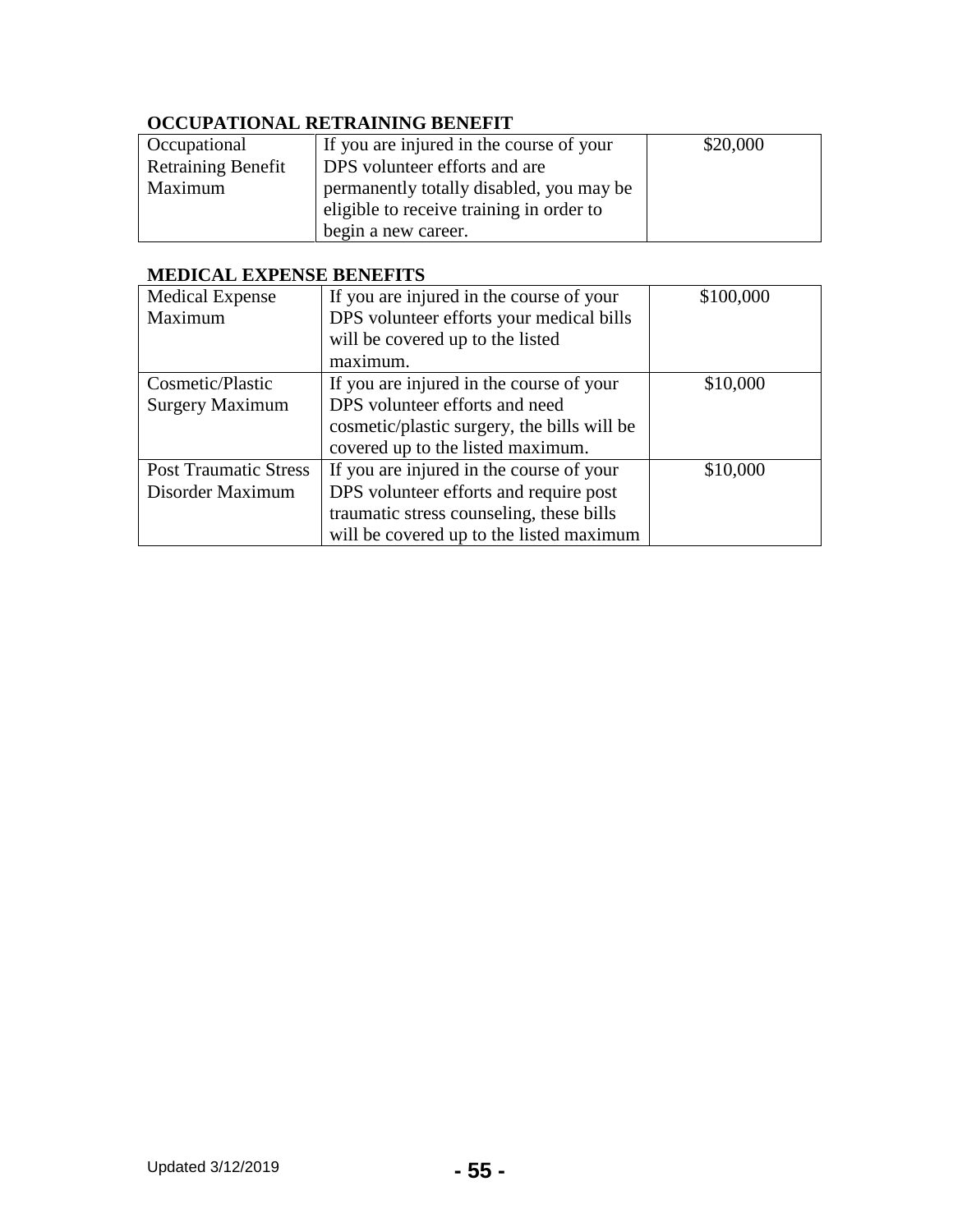# **D. PEIRS/PennFIRS Reporting**

## 1. PEIRS

## 1.1 Purpose

The Pennsylvania Emergency Incident Reporting System (PEIRS) establishes standard criteria for reporting incidents to the Pennsylvania Emergency Management Agency (PEMA) that affect the safety, health and welfare of the citizens of the Commonwealth.

In Cumberland County, the 9-1-1 Communications Center is responsible for filling out all necessary paperwork and submitting it to PEMA. However, as the OIC at an incident, it is your responsibility to inform the 9-1-1 Communications Center if your incident is a possible PEIRS incident.

## 1.2 Reporting Incidents

- 1.2.1 Provide your name, organization, and a call back telephone number.
- 1.2.2 Describe the incident:
	- 1. What occurred?
	- 2. Why did it occur (cause if known)?
	- 3. When did it occur?
	- 4. Where did it occur? (address, county, city, borough/township)
	- 5. Who and/or what was affected? (people, roads, streams, etc.)
	- 6. What is the current situation? (who is on scene, who is en route, who has been notified, what actions have been taken)
	- 7. What future actions are planned?
	- 8. What assistance is needed?

#### **Do not delay reporting an incident to gather all the details!**

## 1.3 PEIRS Reportable Incidents

## 1.3.1 HAZMAT

Report any spilling, releasing or disposal of hazardous materials into the environment. This includes the illegal dumping of any container used to store or transport such substances. The following is a list of reportable HAZMAT incidents:

- 1. Chemical releases or spills
- 2. Bio-hazardous waste
- 3. Corrosive materials
- 4. Explosions
- 5. Flammable liquid and solids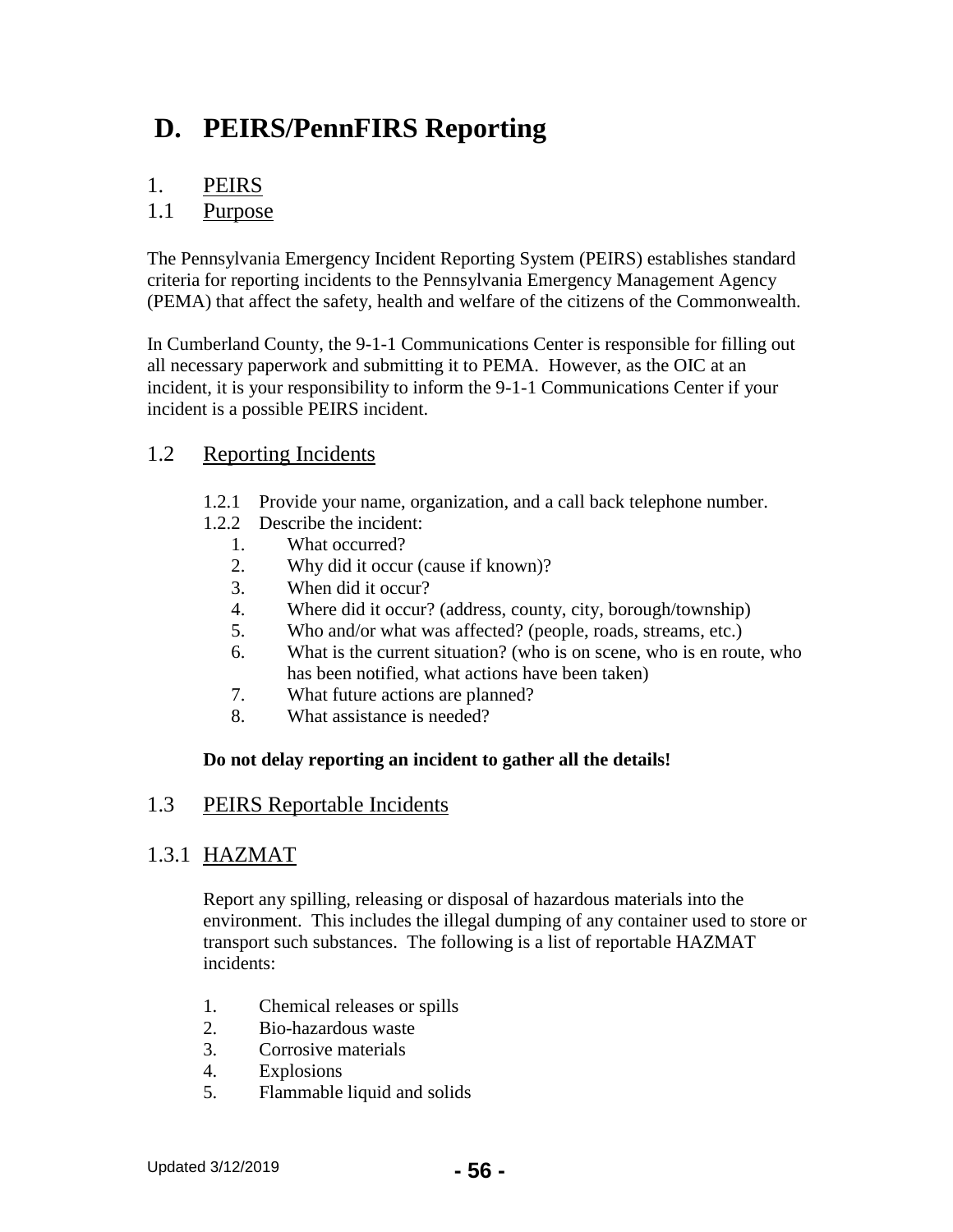- 6. Natural Gas releases
- 7. Mine drainage/discharges
- 8. Mine blowouts
- 9. Pesticide releases
- 10. Chemical pipeline break or leak
- 11. Chemical tank leaks or spills
- 12. Toxic/infectious substances
- 13. Hazardous waste materials

Note: for fuel or oil spills see Petroleum Products and for Radioactive releases see Nuclear/Radiological categories

## 1.3.2 Petroleum Products

Report any quantity of discharge (release or spill) of the substances listed below. The only exception is petroleum product spills of less then 55 gallons that DOES NOT impact the environment such as waterways or soil.

- 1. Diesel fuel
- 2. Gasoline
- 3. Heating oil
- 4. Kerosene
- 5. Motor or hydraulic oil
- 6. Crude oil
- 7. Gas well release or spill
- 8. Non-hazardous wastes
- 9. Oil sheen or slick
- 10. Pipeline break or leak
- 11. Storage tank leak or spill

# 1.3.3 Fire

1.3.3.1 Structure Fires-

Report all fires or explosions that cause, or have the potential to cause, hazardous materials spills or releases and major property damage. Major damage should be interpreted to mean, damage to any combination of 25 or more homes, apartments, or businesses. Major damage also includes fires that involve at least five businesses within a single or multiple building that have been destroyed.

1.3.3.2 Religious Organizations-

Report all fires involving threats of arson or bombs affecting property owned, leased, or rented by religious organizations.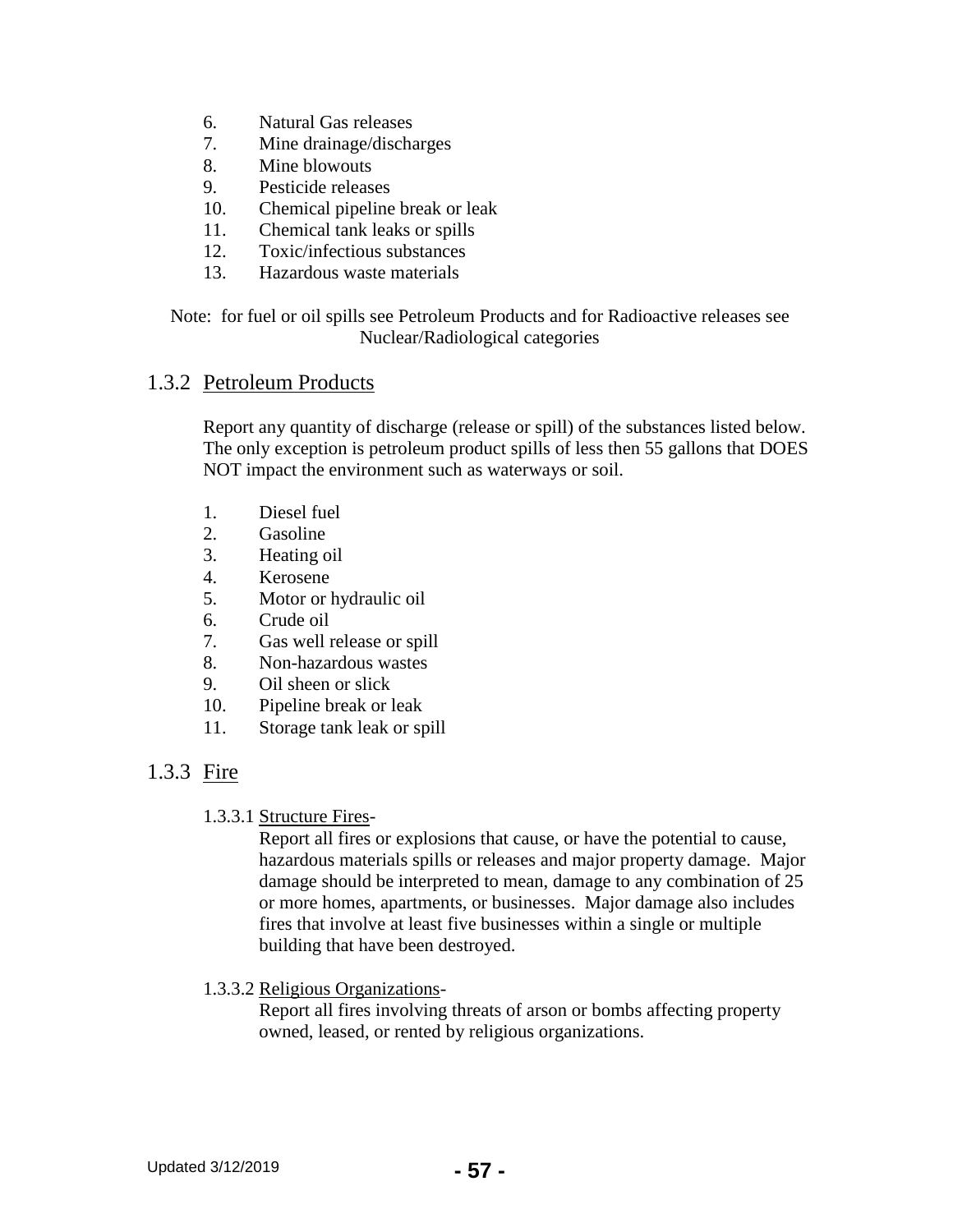1.3.3.3 Smoke Condition-

Report heavy or dense smoke conditions that cause fatal accidents or road closures. Also report smoke conditions that result in evacuations of nursing homes, prisons, schools, hospitals and any other public or commercial building.

1.3.3.4 Firefighter Deaths-

All deaths of firefighters or fire police, suffered in the line of duty, must be reported.

- 1.3.3.5 Other Reportable Fire Incidents
	- 1. Gas well/oil well fires
	- 2. Mine fires
	- 3. Refinery fires
	- 4. School fires
	- 5. Tire fires
	- 6. Tunnel fires
	- 7. Wild and forest fires

## 1.3.4 Adverse Weather

1.3.4.1 Floods/Flash Floods-

Report all flooding that causes:

- 1. Evacuation of 25 or more homes and/or businesses
- 2. Property loss to homes, businesses, industry, state, county, or local government
- 3. Loss of life
- 4. Primary and secondary road closures that last in excess of one hour
- 5. Loss of transportation systems such as airports, rail networks, and navigable waterways
- 6. Destruction of five or more businesses
- 7. Failure of water and/or wastewater treatment plants
- 1.3.4.2 Heavy Snow/Blizzards/Ice Storms-

Report snow storms that close major roadways or cause major power outages or other utility or fuel disruptions.

1.3.4.3 High Winds/Hurricanes-

Report sustained winds of more than 40 mph and wind gusts of more than 73 mph.

1.3.4.5 Ice Jams-

Report ice jams that have the potential for causing damage or flooding to bridges and structures.

1.3.4.6 Severe Thunderstorms-

Report thunderstorms that cause loss of life and/or moderate and major property damage.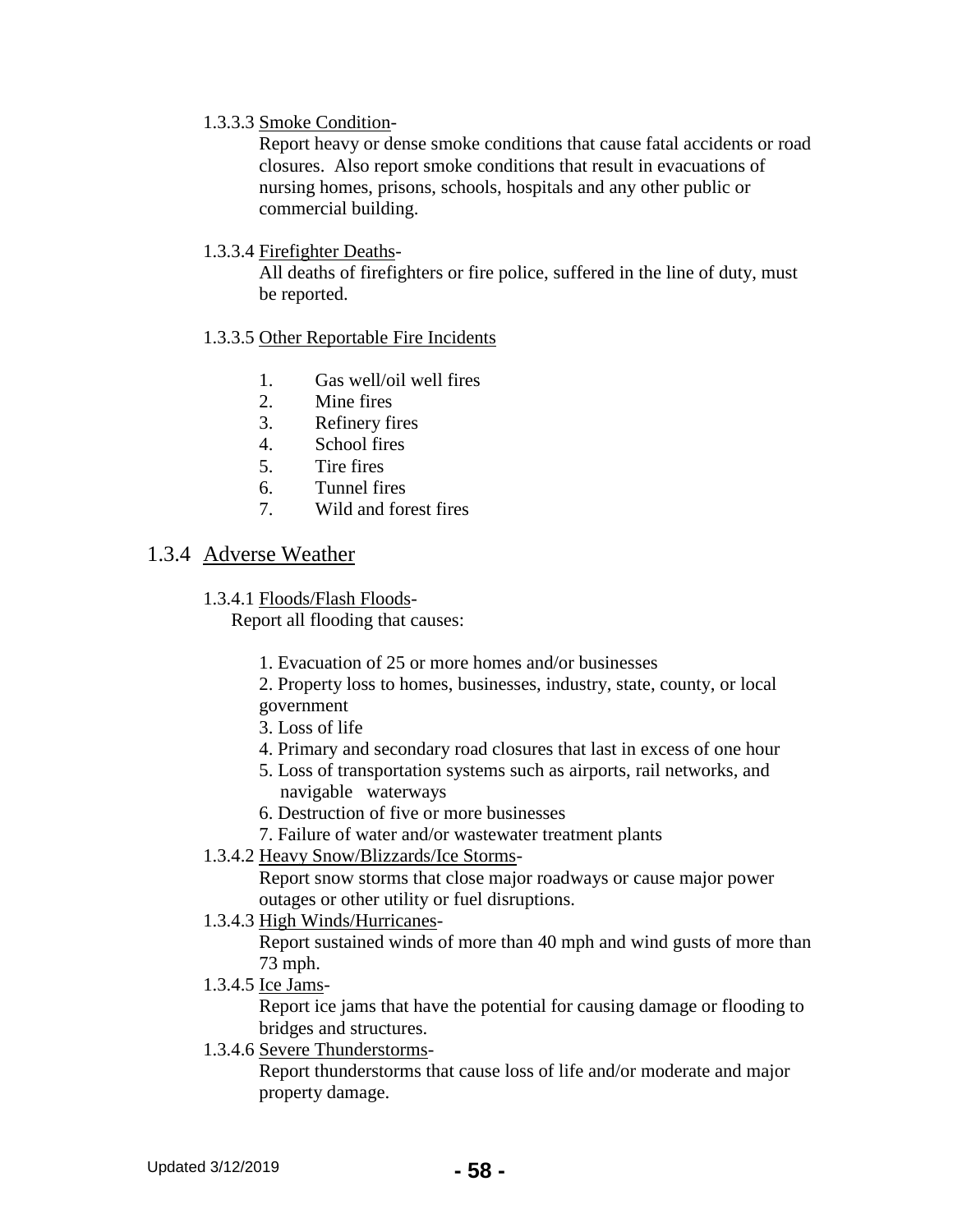## 1.3.4.7 Tornados-

Report tornado funnel clouds and actual tornado touchdowns.

## 1.3.5 Geological Emergency

Report land movement that causes loss of life and/or extensive property damage or road/railway closures or affects a community water supply. The following is a list of reportable Geological Emergency incidents:

- 1. Earthquake
- 2. Ground subsidence
- 3. Landslide or mudslide
- 4. Mine subsidence
- 5. Rock slide
- 6. Sinkhole

## 1.3.6 Nuclear/Radiological

All Events of Potential Public Interest (EPPI) that may trigger media inquiries about the investigation and enforcement of safety regulations at a nuclear power plant will be reported to the state EOC by the plant. Also, all events that may trigger citizen calls to the extent that 911 or dispatch center phone lines may become overloaded should be reported.

Any incident at a nuclear power plant for which Pennsylvania is within the plume (10-mile) pathway emergency planning zone that results in the declaration of an emergency classification level by the plant will be reported by the plant to the SEOC and affected risk counties (Note: The Borough of New Cumberland and Lower Allen Township are the only County Municipalities that are within the 10-mile zone for Three Mile Island). The state EOC will also receive notifications from nuclear power plants located in states where Pennsylvania is within the ingestion (50-mile) pathway emergency planning zone. The federally recognized classification levels are: Unusual Event, Alert, Site Area Emergency and General Emergency.

Other reportable nuclear/radiological incidents:

- 1. Radiological transportation accident
- 2. Radiological waste spill
- 3. Receipt of radiological transport notices
- 4. Theft or loss of any state or federally-licensed radiological source
- 5. Fire at a Nuclear Regulatory Commission or State licensed radiological materials facility.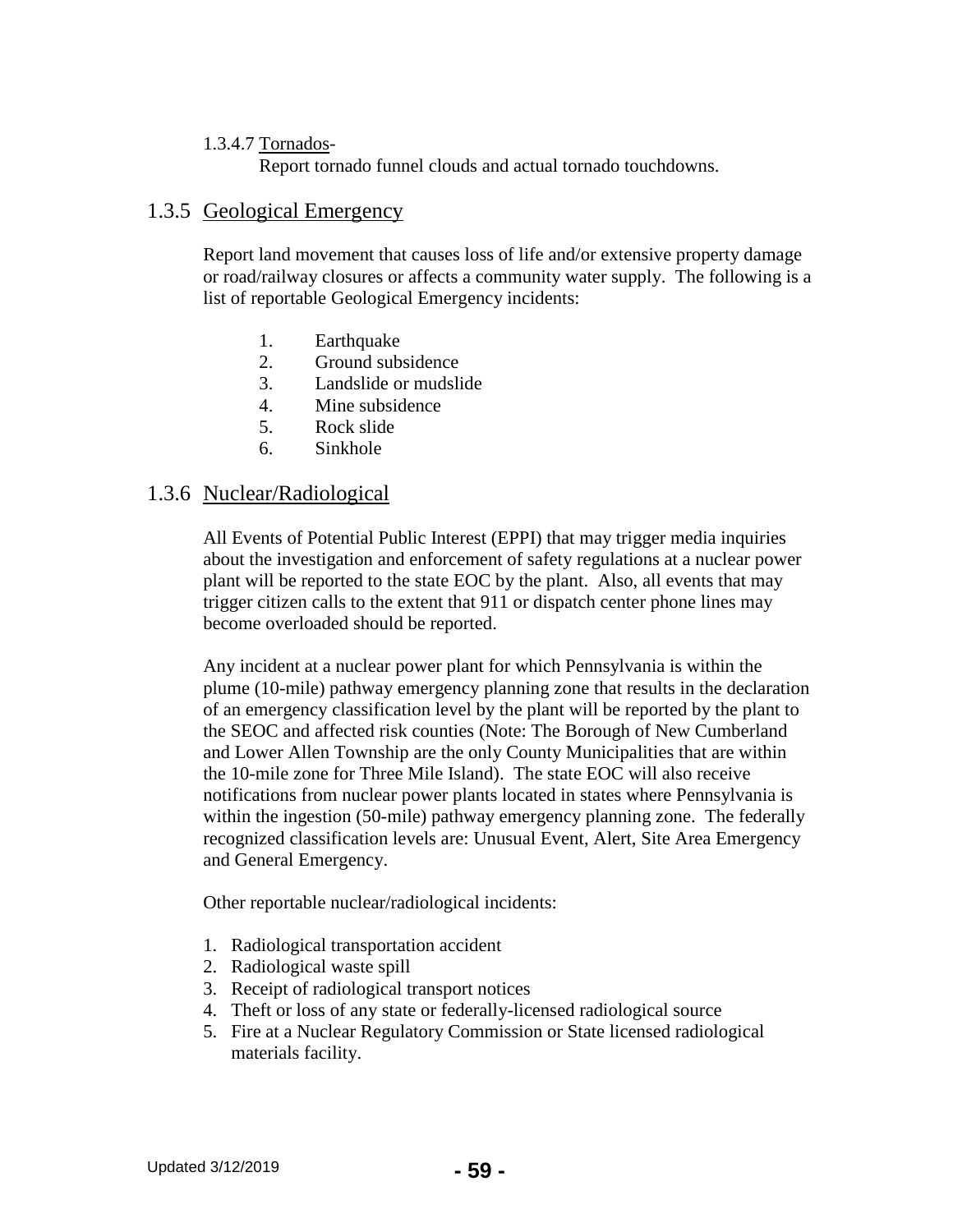## 1.3.7 Utility Emergency

1.3.7.1 Injury or Death-

Report any incident involving death or injury resulting from public utility operations

1.3.7.2 Unusual Event-

Report any unusual event or incident surrounding electric, gas, steam heat, telephone, water, and wastewater treatment plants that will impact on the continuous service of the utility.

1.3.7.3 Power Outages-

Report electrical outages that exceed six hours and affect the health and safety of 25 percent of the community.

1.3.7.4 Telephone Outages-

Report telephone outages that last longer than 1 hour and affect 5 percent of the community.

1.3.7.5 Energy Shortages-

Report all energy shortages or excessive energy demands regardless of the cause. (Examples include: coal, gas, electrical, kerosene, oil, and propane)

- 1.3.7.6 Additional Reportable Utility Emergency Incidents-
	- 1.3.7.6.1 Dam failure
	- 1.3.7.6.2 Water main break
	- 1.3.7.6.3 Well contamination
	- 1.3.7.6.4 Water supply contamination
	- 1.3.7.6.5 Nuclear plant, unplanned outage
	- 1.3.7.6.6 Damage to underground utility lines

## 1.3.8 Transportation Emergency

1.3.8.1 HAZMAT-

Report all vehicle accidents involving spills or releases of hazardous materials

1.3.8.2 Buses-

Report all commercial passenger or school bus accidents involving serious injuries or fatalities.

1.3.8.3 Construction Zones-

Report all accidents that occur in a construction or maintenance zone that involve injuries or fatalities.

1.8.3.4 Public Safety Personnel-

Report all accidents involving public safety personnel (i.e. police, firefighters, EMS, federal, state or local employees) that occur in the line of duty.

1.8.3.5 Major Road Closures-

Report all incidents that close pre-designated evacuation routes or interstate highways (including the Turnpike) that last longer than one hour.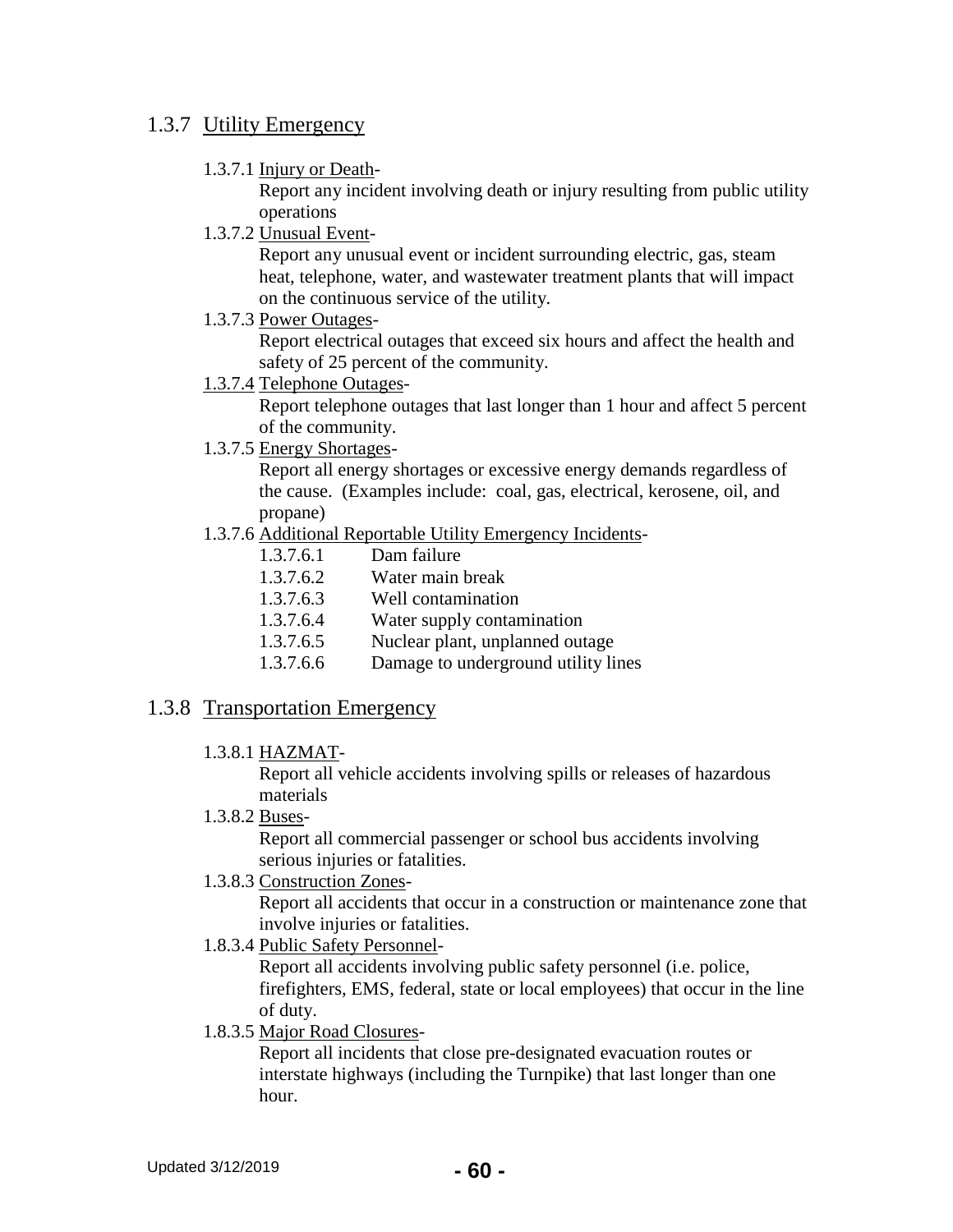#### 1.8.3.6 Aircraft Accidents-

Report all commercial or private aircraft accidents that occur during landing, takeoff or from a mid-air collision or explosion that cause injuries, fatalities and/or property damage. Searches for missing aircraft and incidents that close public airports should be reported.

1.8.3.7 Other Reportable Transportation Emergency Incidents-

| <b>Railroad Crossing Accidents</b> |
|------------------------------------|
|                                    |

- 1.8.3.7.2 Ship/Barge Accidents
- 1.8.3.7.3 Train Derailments
- 1.8.3.7.4 Train vs. Pedestrian Accidents

## 1.3.9 Civil Disorder

Report all incidents where the imminent threat or existence of civil disorder requires the mobilization of the state police and/or National Guard, state supporting agencies or federal assistance.

#### 1.3.9.1 Riots-

Report any spontaneous uprising (riots) that threatens the lives of citizens; reduces the availability of emergency services; has the potential to require the use of state services and/or equipment; or could cause the implementation of a "resource center" as defined by the prison safety appendix of the Law Enforcement Annex of the County Emergency Operations Plan.

#### 1.3.9.2 Protests and Demonstrations-

Report protests and demonstrations involving government facilities that could result in violence or the blocking of traffic to and from the facility.

#### 1.3.9.3 Prisons/Jail Disturbances and Escapes-

Report all prison/jail disturbances and escapes involving juvenile detention centers and county, state, and federal prisons/jails.

## 1.3.10 Terrorism

"The Unlawful use of force or violence committed by a group or individual against persons or property to Intimidate or Coerce a government, the civilian population or any segment thereof, in furtherance of Political or Social objectives"

#### 1.3.10.1 Bomb Threats-

Report any bomb threat that causes the evacuation of public facilities that are licensed, permitted or state-inspected such as schools, hospitals, daycare centers, nursing home, government buildings and religious institutions.

#### 1.3.10.2 Hostage Situations-

Report hostage situations that threaten the public or require additional resources beyond the capabilities of local authorities.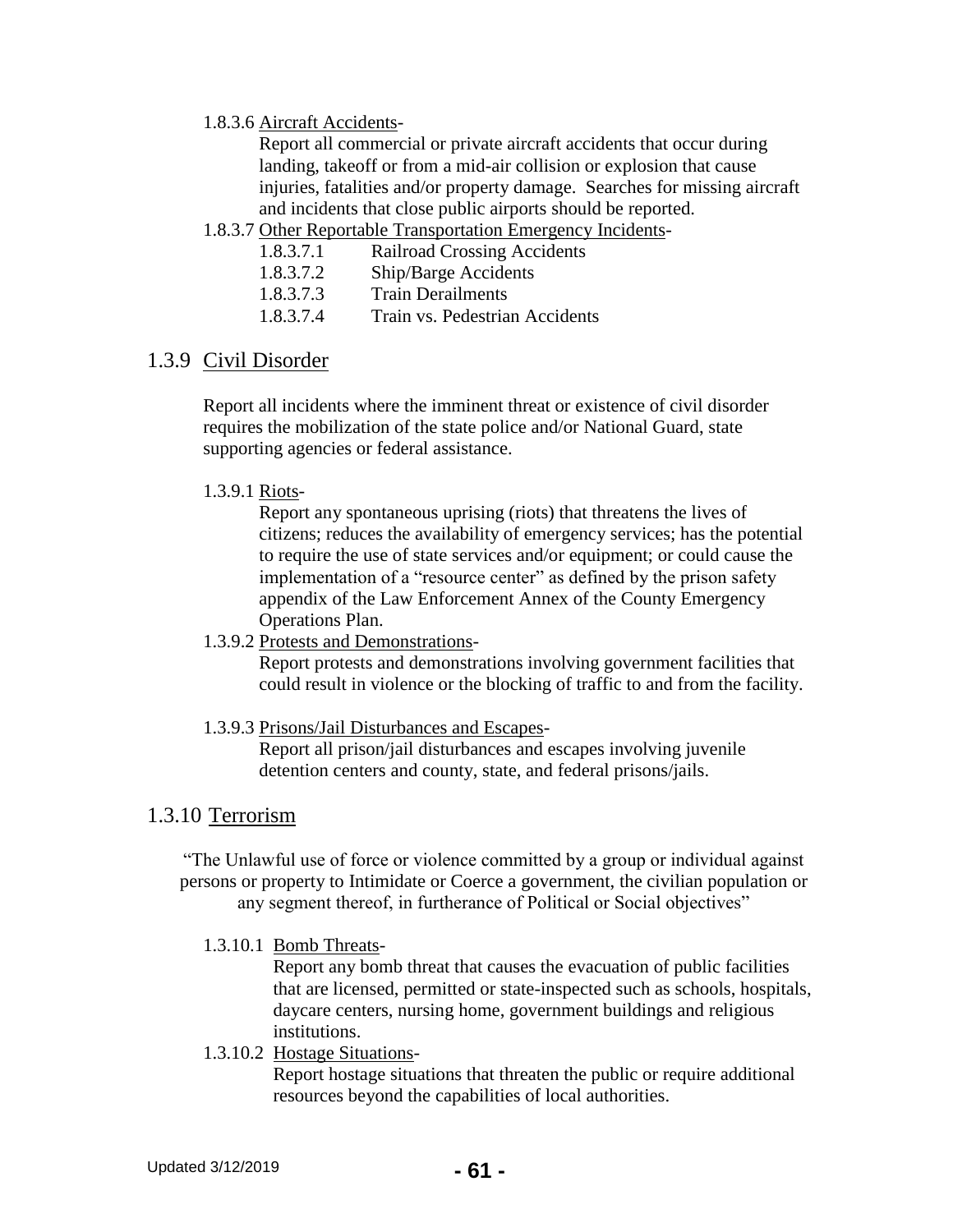1.3.10.3 Bombs/Homemade Devices Found-

Report the finding or actual detonation of bombs or homemade devices.

- 1.3.10.4 Other Reportable Terrorist Activity Incidents-
	- 1.3.10.4.1 Chemical/biological/radiological materials threats
	- 1.3.10.4.2 Computer system/cyber attacks
	- 1.3.10.4.3 Sabotage
	- 1.3.10.4.4 Suspected terrorist activity.

## 1.3.11 Search and Rescue

Report the following search and rescue activities. Early reporting will expedite timely fulfilling of any unmet needs.

- 1. Cave, well and confined space rescues
- 2. Collapsed building and Urban SAR
- 3. Missing aircraft searches
- 4. Missing persons searches, wilderness SAR
- 5. Water rescues
- 6. Trench rescues

Requests for PA Task Force 1 should go through the county to the State Emergency Operations Center

## 1.3.12 Explosive

Report the loss, theft, or discovery of any of the following:

- 1. Blasting caps
- 2. Commercial explosives
- 3. Dynamite
- 4. Military Ordnance

Report all responses by an Explosive Ordnance Disposal (EOD) Unit

## 1.3.13 Medical Service Emergency

Report any emergency that significantly interrupts or alters services or threatens the health and safety of patients at hospitals, nursing homes or ambulatory surgical facilities. (This includes evacuations of any critical care facility.)

#### 1.3.13.1 Disease and Epidemic Outbreak-

Report any suspected or confirmed outbreak of unusual diseases, or any group of persons believed to be suffering from the same illness such as food poisoning.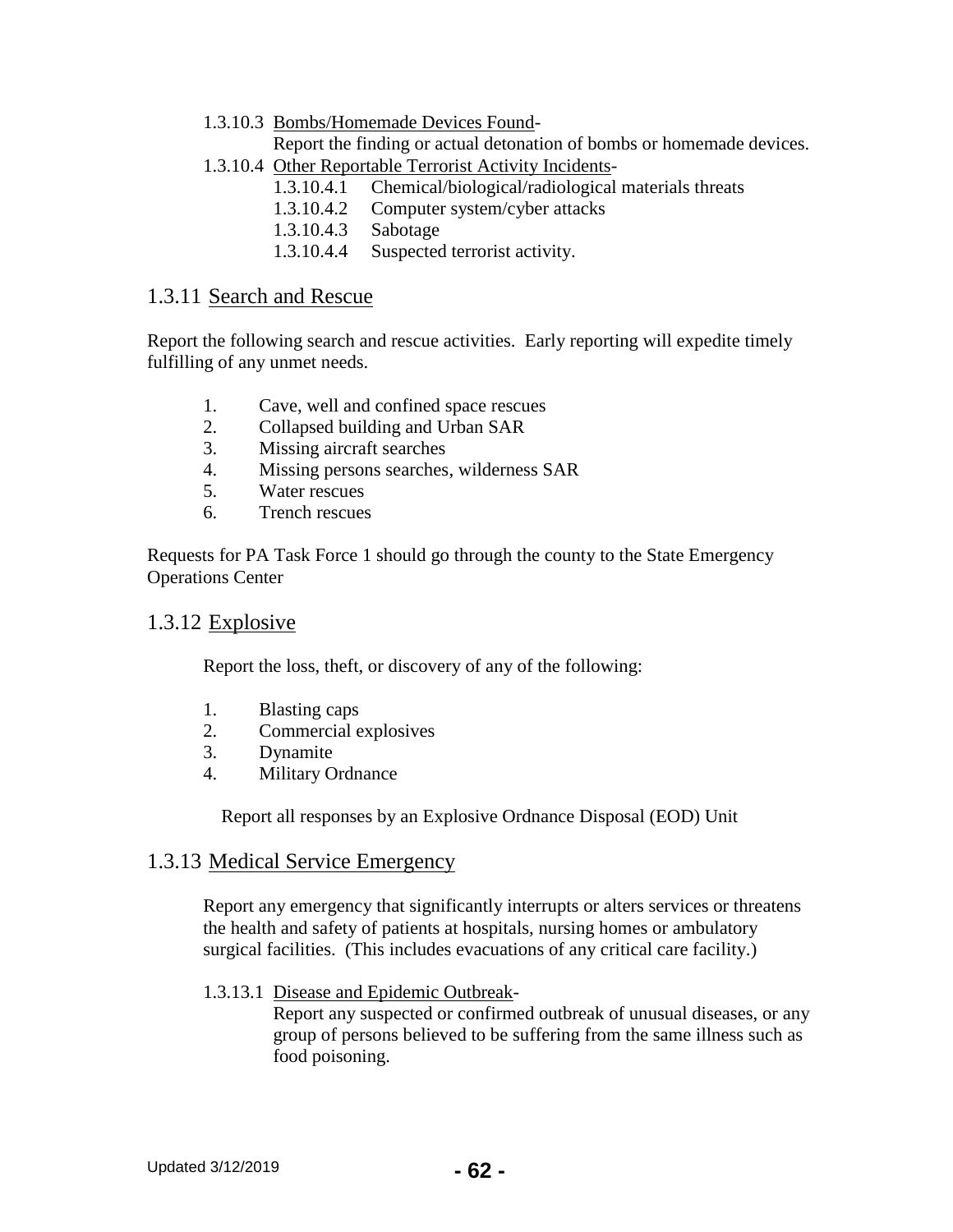1.3.13.2 Public Safety Personnel and Equipment-

Report any incident involving the loss of emergency medical service (EMS) personnel or equipment (e.g. Aeromedical crash or ambulance crash)

- 1.3.13.3 Mass Casualty Incidents
- 1.3.13.4 Strike of Health Care Personnel

Report any emergency situation that may require a facility or service to be inspected by a state agency prior to reentry.

## 1.3.14 Other Events and Special Procedures

Examples of events or incidents that could fall under this category include:

- 1. All large public gatherings or incidents that threaten or exceed local security and support capabilities.
- 2. Any planned activity or event that will place 10,000 or more actual or estimated participants in a defined area. The sponsor of the planned activity may have to prepare an Emergency Medical Services Plan for approval by PEMA prior to the event.
- 3. Rallies, protests and marches where the lives or property of the citizens are endangered (i.e. group meetings, free-speech activities, activist causes, etc.)
- 4. VIP related events and pre-event planning.
- 5. Unidentified flying object (UFO) sightings
- 6. Implementation of a mutual aid request by one county to another that exceeds the mutual aid agreements.
- 7. Requests for the implementation/allocation of National Guard personnel or resources.
- 8. Major media attention- a public safety emergency that captures major media attention.

## 1.3.15 Resource Requests

If a resource is needed to support an on-going incident is neither available locally nor available within the county the request should be directed through the DPS to the State EOC. The State EOC can expedite locating the requested resource if the following information is included:

- 1. Name/Organization/Call-Back Number of Person Making Request
- 2. Description of Resource Requested
- 3. Point of Contact Name/Number (e.g. cell phone, pager, radio at the Scene)
- 4. Directions to the Scene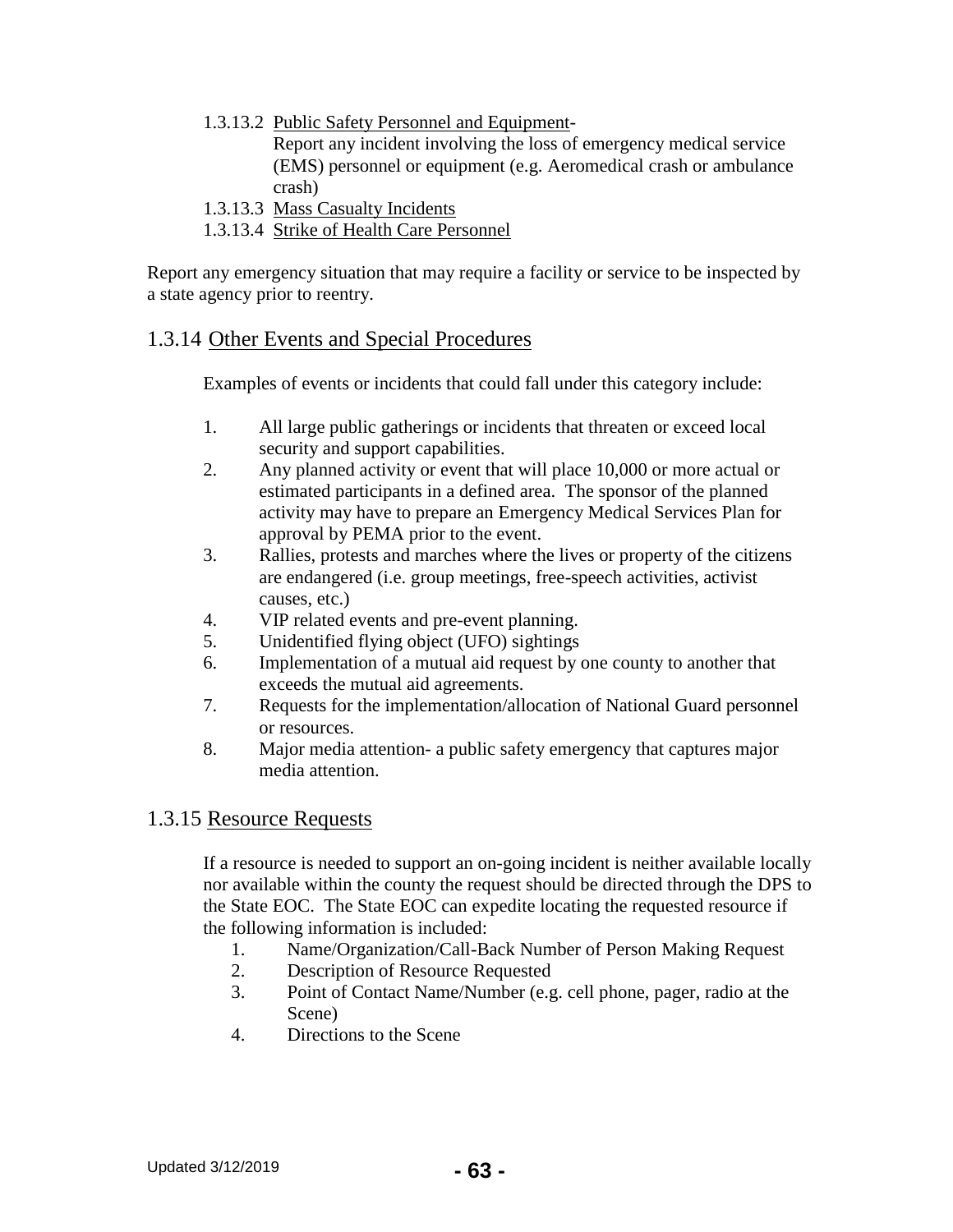#### Examples of Resource Requests

- 1. 24-hour State/Federal Agency Contacts/Resources
- 2. Airspace Restrictions
- 3. Bomb Squads/EOD Teams/Bomb Dogs
- 4. Civil Air Patrol (Aircraft/Ground Search/Crash Site Security)
- 5. Critical Incident Stress Teams
- 6. Disaster Mortuary Operational Response (D-MORT) Teams
- 7. National Guard Resources
- 8. Pa. Dental Identification (PADIT) Teams
- 9. Pumps/Generators
- 10. Sandbag Suppliers
- 11. Search and Rescue Resources/Dive Teams/Search Dogs
- 12. State Police Helicopters
- 13. Water Trailers

## 1.3.16 Public Safety Officer Death Report

The following information is needed when reporting the death of a public safety officer:

- 1. Name and age of deceased
- 2. Time and date of incident
- 3. Location of incident
- 4. Description of incident
- 5. Deceased's involvement in the incident
- 6. Name and municipality of the department they represented
- 7. Contact person for department or person (name, position, telephone number)

The County should make notification to the state EOC, within the same workday, of all firefighter line-of-duty deaths.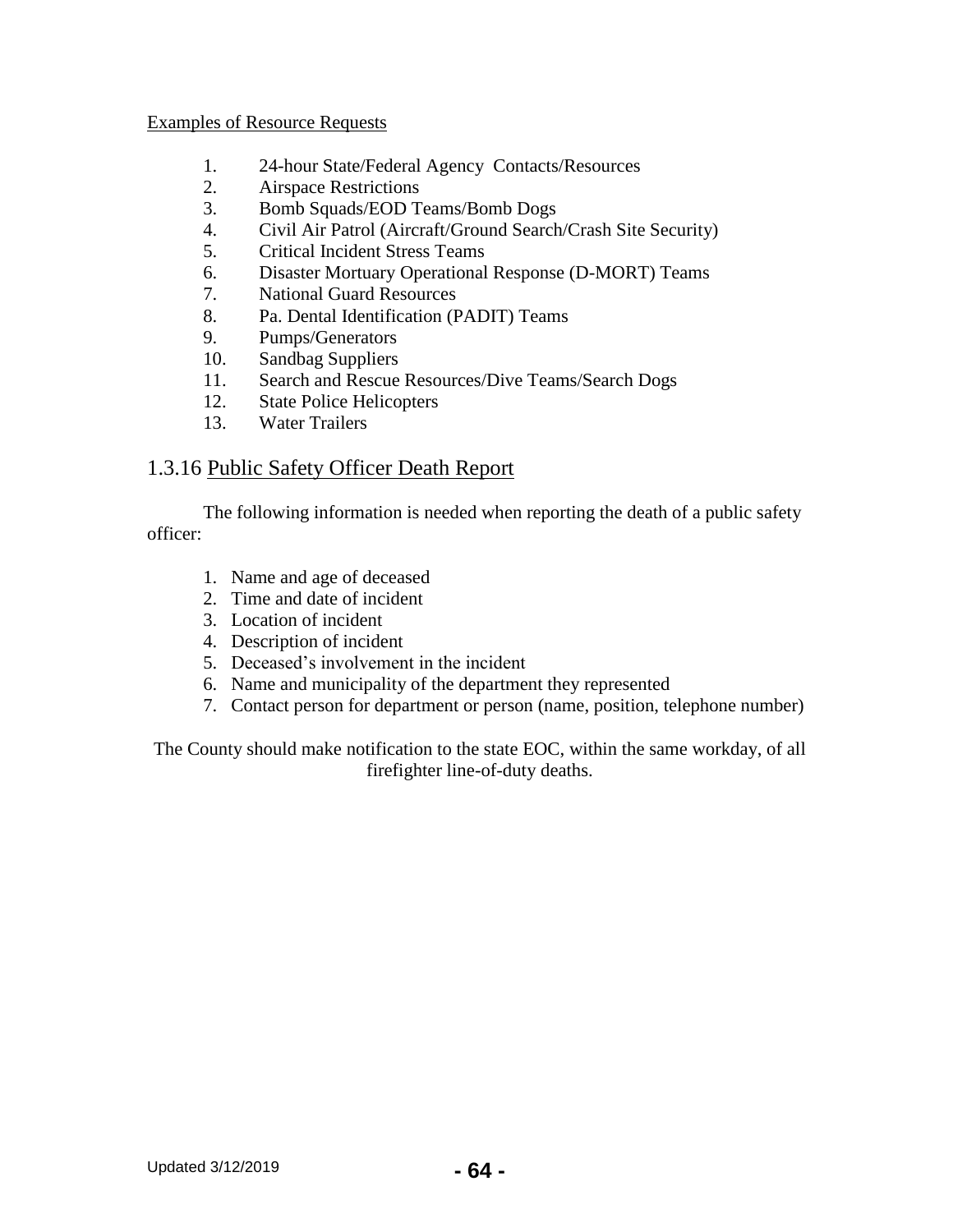# 2. Pennsylvania Fire Information Reporting System (PennFIRS)

## 2.1 Purpose

For the past several years the PennFIRS Task Force, an extremely capable and knowledgeable group, has been assisting the Office of The State Fire Commissioner (OSFC) with development of this statewide fire information reporting system. The Task Force worked very hard to make sure that the PennFIRS system would provide everyone, beginning with local fire departments, with the information the departments needed to operate safer and smarter.

The wait has been worth it. For the first time ever "NEW NFIRS":

- Provides a standard for the collection and exchange of information on the full range of fire department activity
- Allows users to quickly and easily access the information. they need to better manage their operations
- Holds the potential of providing real-time information exchange among all users

We are looking forward to working with each fire company in Cumberland County to establish data collection networks and be a center to facilitate the flow of information.

While there is no requirement for Cumberland County DPS to get involved in the PennFIRS program we have agreed to be the data collection site for Cumberland County. We believe the data available through PennFIRS will be beneficial and become an important resource for all agencies and organizations that participate in the system. This will hopefully make the information collection system work smoothly, efficiently and reliably as possible.

With a minimal amount of time and effort, we believe the PennFIRS data will:

- Provide valuable information to the County's Fire Departments
- Position Cumberland County DPS to assist County Fire Departments to see the entire spectrum in which they operate as they plan for improving services in the future
- Also to assist the OSFC in providing meaningful assistance to the state's fire service organizations and information to the citizens of the Commonwealth about fire safety and community fire protection.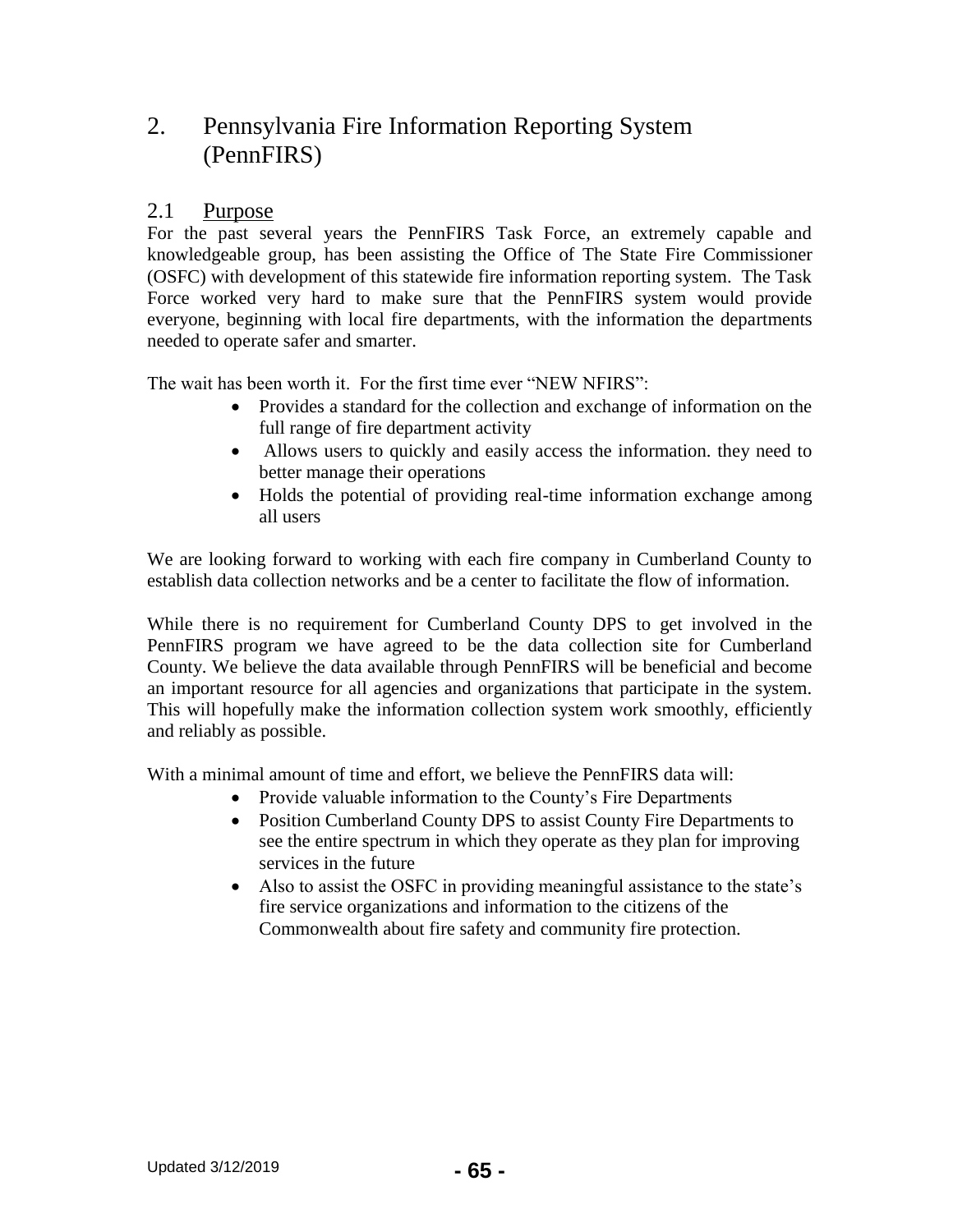# 2.2 Submitting your Export to CCDPS

# 2.2.1 Via E-Mail

CCDPS has setup a specific E-Mail address for you to submit reports. The E-Mail address – penntific  $@ccpa.net$  is for report submission only. Any other E-Mails sent to this address will not be answered.

Using your E-Mail client (Outlook, Outlook Express, AOL, etc), compose a new E-Mail to [pennfirs@ccpa.net](mailto:pennfirs@ccpa.net)

## 2.2.1.1 Department Information File

When sending your Department Information, make the subject of your message "Department Information".

Attach your PA<FDID>.DEP file to the E-Mail. Remember, this will be located in the C:\PennFIRS\PennFIRS Sent folder.

## 2.2.1.2 Incident Transaction File

When sending your Incident Transaction file, make the subject of your message "PennFIRS Reports".

Attach your INC file to the E-Mail. Remember this will be located in the C:\PennFIRS\PennFIRS sent folder

\*\*\**Please note: If you do not include the required specific subjects of* **Department Information** *or* **PennFIRS Reports***, your department information and reports may not be processed.* 

If we encounter any problems with your Department Information or Incident Transactions, we will contact you.

# 2.2.2 Via Postal Mail or Hand Delivery

If you do not have access to E-Mail or CCDPS identifies problems with your submissions via E-Mail, you may submit your exports via postal mail or hand delivery

We will accept your exports on CD or floppy disk.

Copy the necessary export files from C:\PennFIRS\PennFIRS Sent to a CD or floppy disk, label the disk "PennFIRS Reports", your department FDID number and which quarter of reports your are submitting.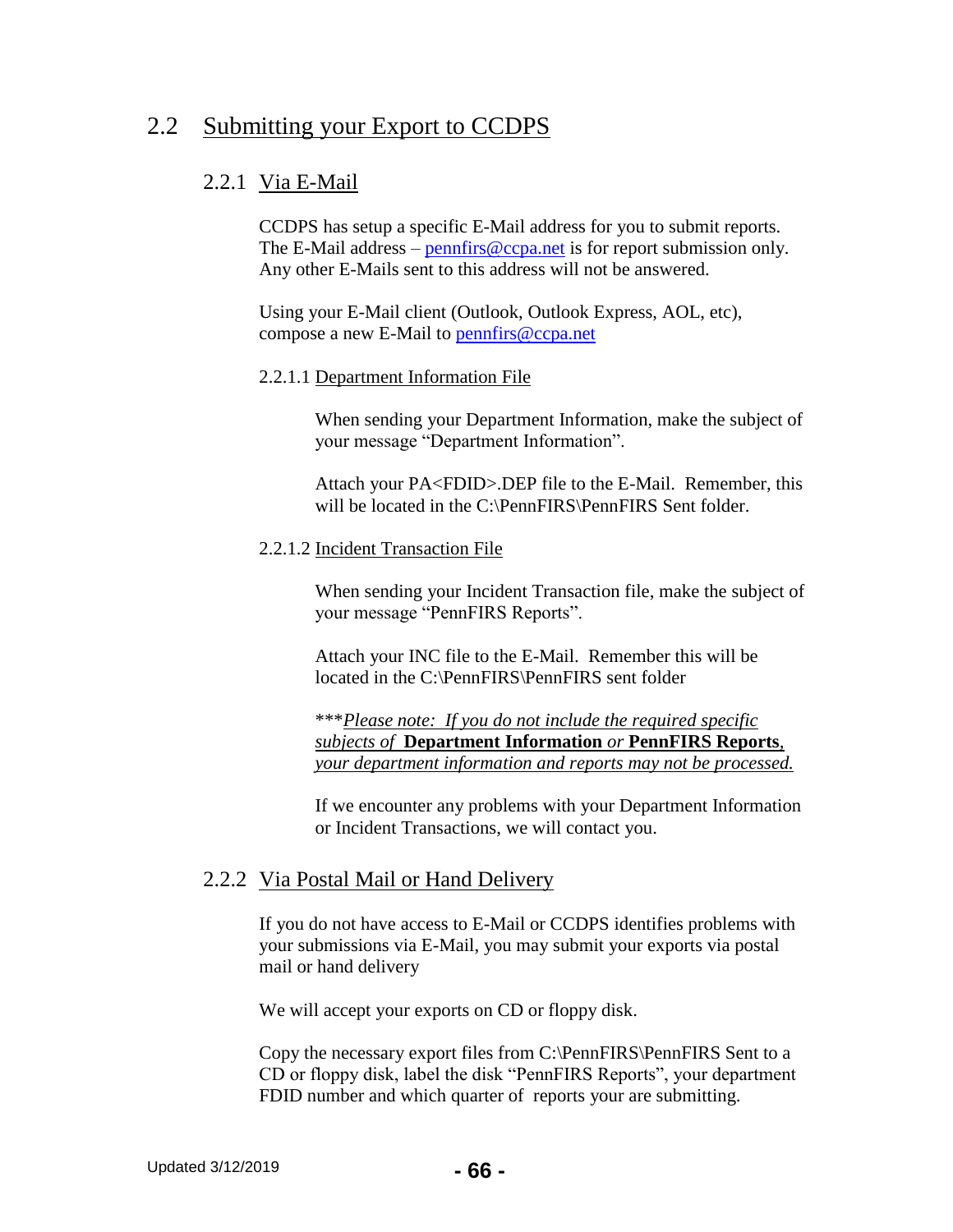For example – If Lower Allen Fire Company were to submit their first quarter 2008 reports on CD, they would label it like this:

> PennFIRS Reports 21012 Quarter 1- 2008

If you will be mailing your exports to CCDPS, be sure to package the disk well enough to make it through the US Postal Service system.

CCDPS shall not be held responsible for damage that occurred prior to receipt at CCDPS.

If your disk is deemed damaged and unreadable, CCDPS will contact you to request another disk.

Mail or Hand Deliver the disk to: *PennFIRS Reports Cumberland County DPS 1 Public Safety Drive Carlisle PA 17013-7300*

## 2.2.3 Lookup Tables

Lookup codes are stored in tables within Firehouse Software. CCDPS initially provided lookup tables to supplement information you may have needed but did not have the time for data entry.

CCDPS will continue to provide lookup tables to supplement your FHS installation. We will provide the lookup tables twice a year: January and July.

The lookup tables provided by CCDPS may include, but are not limited to, any of the following:

- 1. Incident Report Codes
- a. 911 Used Codes
- b. Aid Given or Received
- c. Alarm Types
- d. Departments and Investigating Agencies
- e. Incident Authorization Types
- f. Response Codes
- 2. Staff Activity and Training Codes
- a. Staff Activity Positions
- b. Staff Activity Types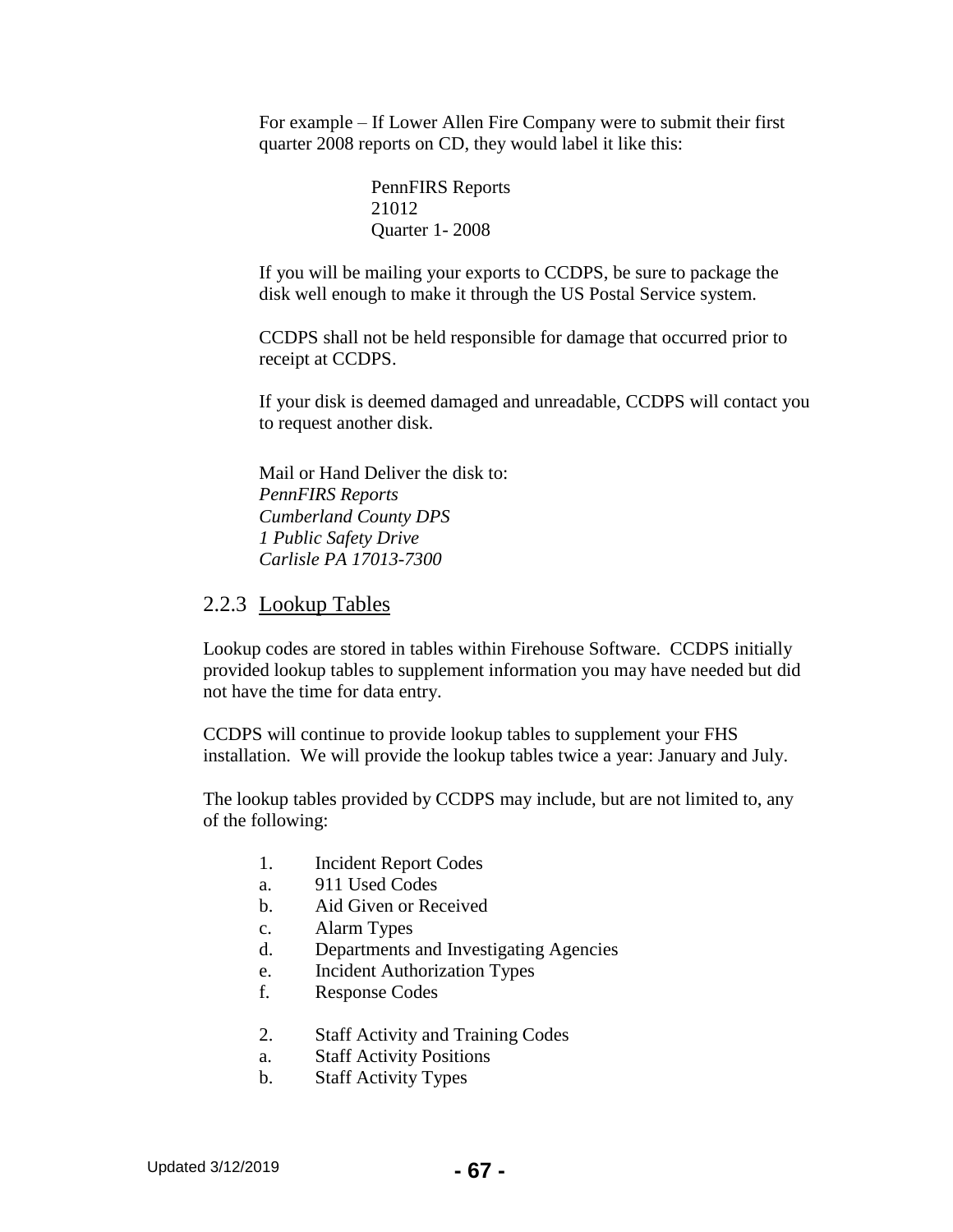- 3. System-Wide Codes
- a. Counties
- b. Districts
- c. FDID Numbers
- d. Stations
- e. Townships
- f. Zones
- g. Cities, States and ZIP Codes
- h. Street Names
- i. Street Prefix or Street Suffix
- j. Street type

## 2.2.4 Pseudo Incident Numbering

A ccCAD incident number is comprised of nine digits. The first two digits being the current year the incident was created. The rest of the digits are accumulated per incident. For the New Year the first incident number would be 080000001, and next increased by one and so on. Just as a note anything put into CAD gets an incident number assigned, that doesn't mean all incident numbers were actually dispatched over Police, Fire or EMS. Administrative calls also get an incident number assigned.

In conjunction with using PennFIRS the field users will take the CAD report that is generated and faxed to them and use the County incident number that was applied. In the event that the Communications Center does not dispatch a call by phone or dispatch a call by radio there will not be an incident number created. In these cases we have developed what we call "pseudo incident numbers" that will comply with the formats being used in Firehouse Software. The pseudo incident number is a nine digit number and has the following break down…

## **08(year) - \*\*(FD Number) – 00001 – 99999(range of numbers available to be applied)**

**Example of an incident for Company 10 – 08-1000001.** This would be the first incident they would use for a non County dispatched incident.

These numbers will be unique to each department and will in no way ever be duplicated in our CAD system unless we get that busy to have 1 million incidents. Each individual department will be responsible for keeping track of which pseudo numbers they have used previously in that respective year.

In the event a company is sent to an out of county transfer, it will be up to that department to immediately call by phone or radio to Cumberland County 9-1-1 to let them know of their response to an incident other than the one that caused them to transfer. If they go to the incident that caused them to transfer that is considered the same incident. Otherwise those companies will have to use the pseudo numbering format.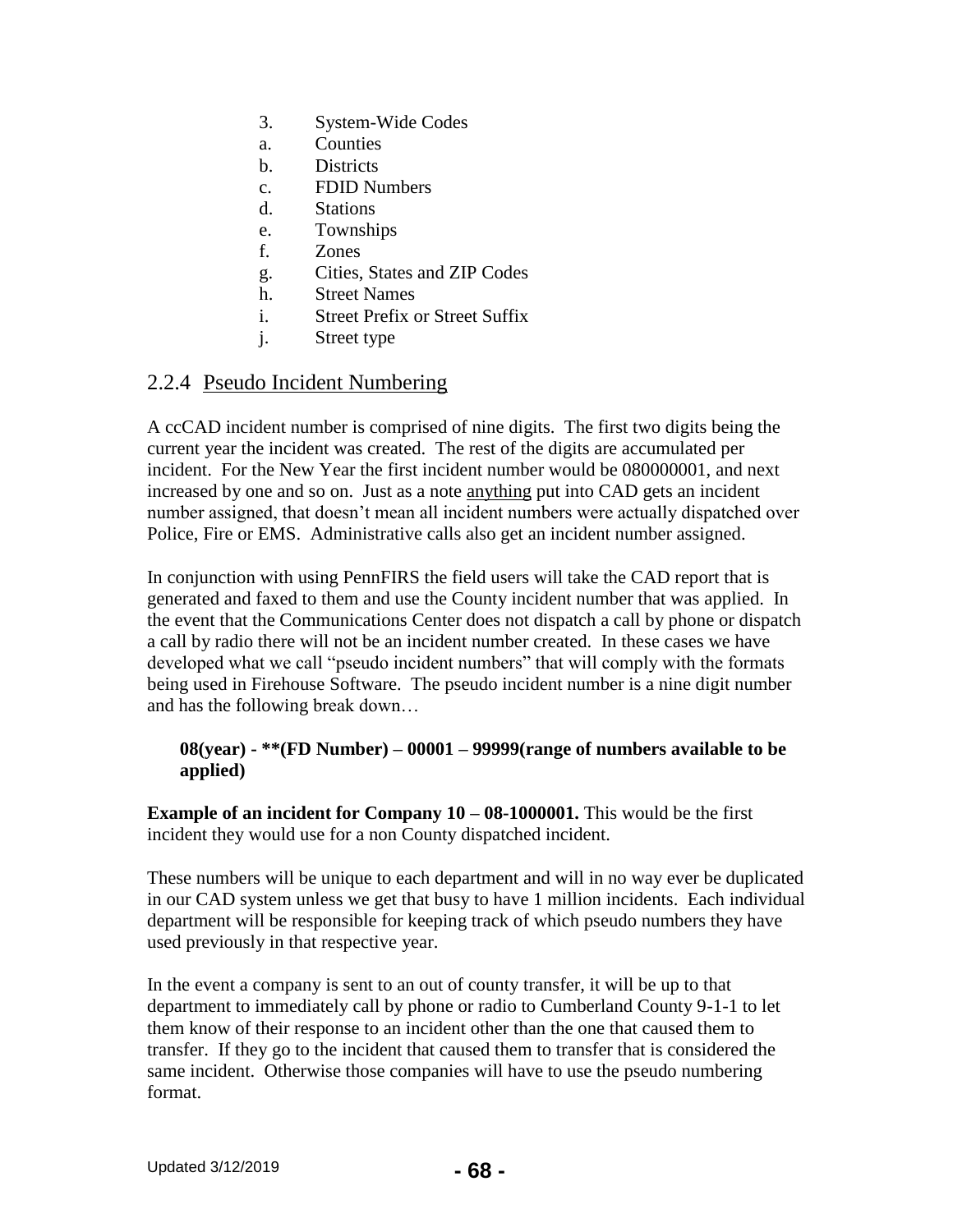# **County-wide non CAD Incident Numbering System**

| $10 - 08 - 1000001$ | $33 - 08 - 3300001$  |
|---------------------|----------------------|
| $12 - 08 - 1200001$ | $36 - 08 - 3600001$  |
| $13 - 08 - 1300001$ | $37 - 08 - 3700001$  |
| $14 - 08 - 1400001$ | $38 - 08 - 3800001$  |
| $16 - 08 - 1600001$ | $39 - 08 - 3900001$  |
| $17 - 08 - 1700001$ | $41 - 08 - 4100001$  |
| $20 - 08 - 2000001$ | $45 - 08 - 4500001$  |
| $21 - 08 - 2100001$ | $46 - 08 - 4600001$  |
| $22 - 08 - 2200001$ | $47 - 08 - 4700001$  |
| $23 - 08 - 2300001$ | $48 - 08 - 4800001$  |
| $24 - 08 - 2400001$ | $49 - 08 - 4900001$  |
| $25 - 08 - 2500001$ | $50 - 08 - 5000001$  |
| $27 - 08 - 2700001$ | $51 - 08 - 5100001$  |
| $28 - 08 - 2800001$ | $52 - 08 - 5200001$  |
| $30 - 08 - 3000001$ | $53 - 08 - 5300001$  |
| $31 - 08 - 3100001$ | $100 - 08 - 990001*$ |

\*Co.100 has to be this way since 08-0000001 is a valid CAD incident number.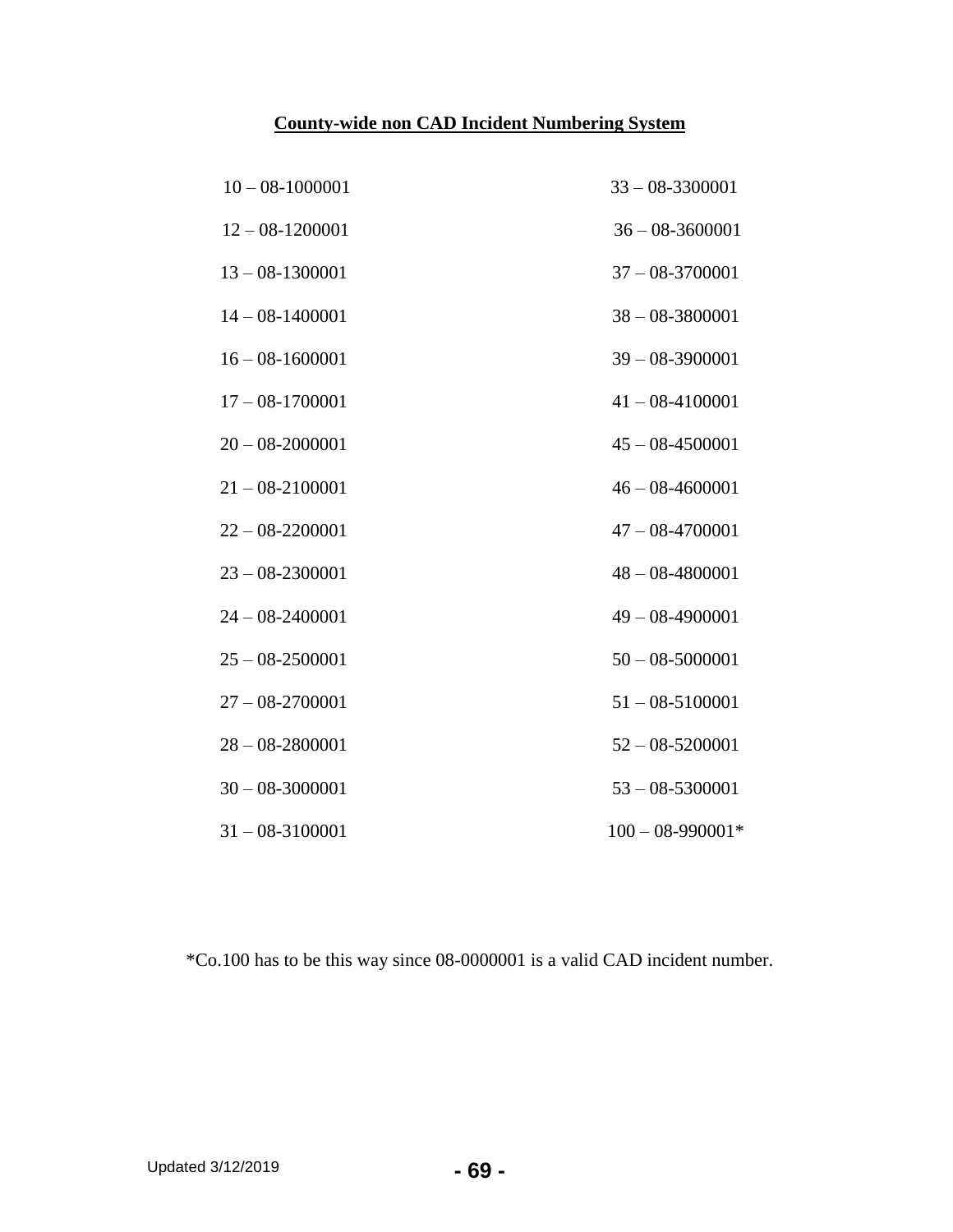# **E. Internal Operations & Policies**

# 1. Mission Statement

All companies should have a mission statement outlining the roles, responsibilities, and duties of the company.

# 2. Rules of Engagement for Structural Firefighting

All structural firefighting operations involve an inherent level of risk to firefighters. All feasible measures shall be taken to limit or avoid these risks through risk assessment, constant vigilance and the conscientious application of safety policies and procedures.

# 3. Insurance

Insurance should be provided for all company personnel, equipment, apparatus, and facilities. In addition, Workman's Compensation should be provided by the authority having jurisdiction over the company. It is the company's responsibility to document when a member can file a workman's compensation claim and how to properly do so.

# 4. Infection Control Program

All companies should have a policy in place with regards as to how to handle, clean, or dispose of infected and contaminated personnel or equipment. Training and guidance should be provided by the authority having jurisdiction.

# 5. Sexual Harassment & Discrimination

All companies MUST have a policy in place for Sexual Harassment and Discrimination. This policy must include proper ways to report harassment and discrimination along with means of discipline for those who violate the policy. Sexual Harassment and Discrimination are illegal.

# 6. Junior Firefighter Program

Companies with a Junior Firefighter Program must comply with all laws regarding child labor and all regulations set forth by the Office of the State Fire Commissioner. Companies must provide all juniors with a copy of the applicable child labor laws.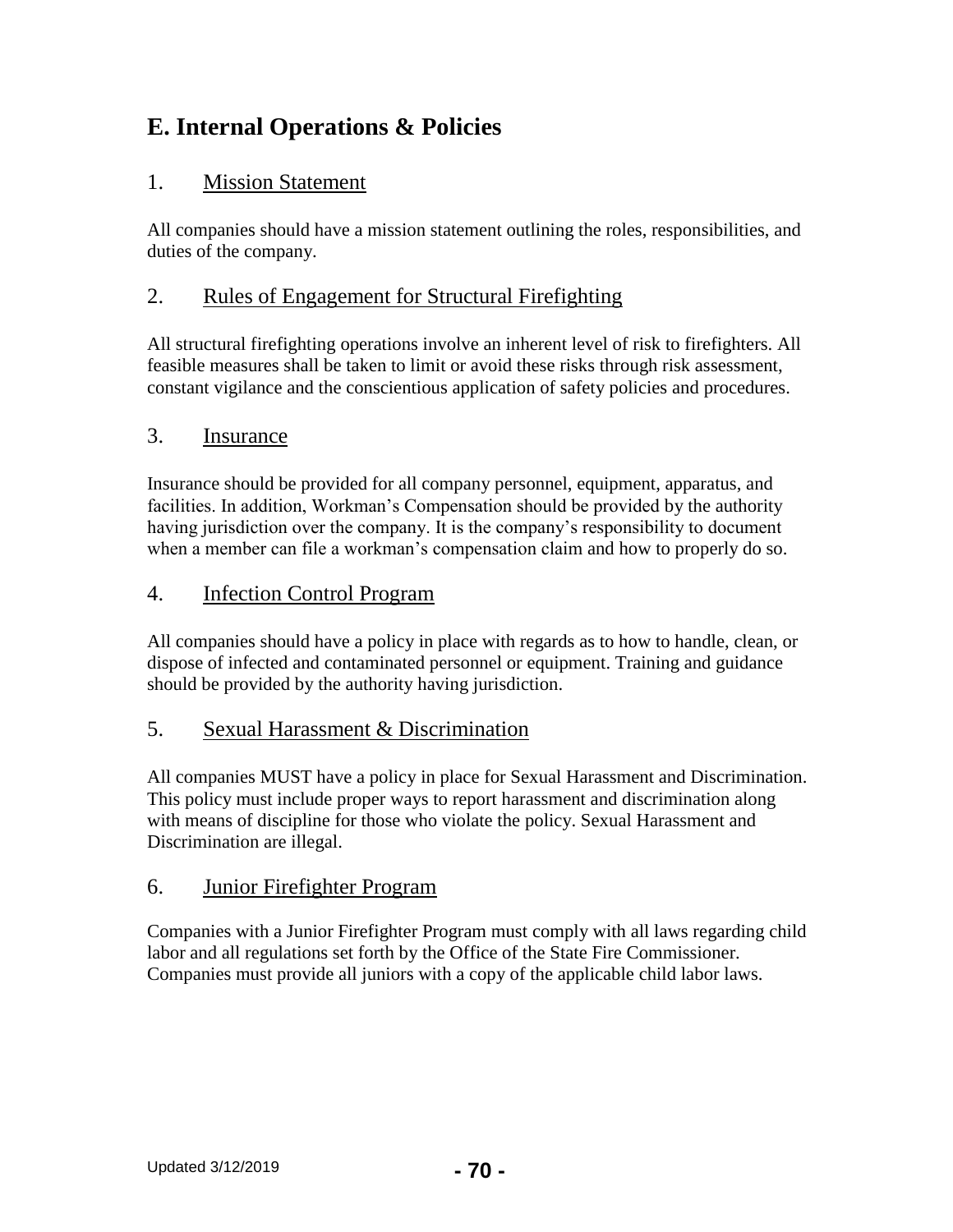## 7. Mentor Program

Although not required, it is advisable that all companies provide all new members a mentor. This mentor will help to familiarize a new member to the SOGs and rules associated with the company along with helping them grow into a better firefighter through sharing their knowledge.

## 8. Personal Protective Equipment Policy

All gear issued MUST be compliant with the current NFPA 1971 standard. Proper care for the gear should be taken, including frequent inspections and proper washing. It is the responsibility of each company to determine when and how often inspections of gear should take place as well as when gear must be worn. It is also up to the individual companies to establish a facial hair policy.

# 9. Disciplinary Policy

All companies must create their own policies along with appropriate forms of discipline in an attempt to create accountability for members actions, both within the company and when dealing with the public

# 10. Accountability Policy

In order to ensure member's safety, all companies must devise a method to create an accountability system for dealings at emergency incidents and make sure that the method(s) are used and enforced

## 11. Alcohol & Drug Policy

By no means shall Cumberland County tolerate the usage of illicit drugs by members of the county's emergency services, whether it is Fire, Police, or EMS. These drugs are illegal, and it is expected that companies will ensure that drugs are not used by any of its members. Individuals who choose to consume alcoholic beverages should not be allowed to respond to a call within eight hours of the last drink, however, it remains the responsibility of the individual companies to create a policy with regards to alcohol.

# 12. Firefighter Qualifications

Firefighters should not be allowed to perform any duty that is beyond their abilities according to their training. The individual companies are responsible for ensuring that no firefighter is tasked with a duty that they are not qualified to do. It also remains their responsibility to make sure that firefighters get the training necessary and follow up on their certifications.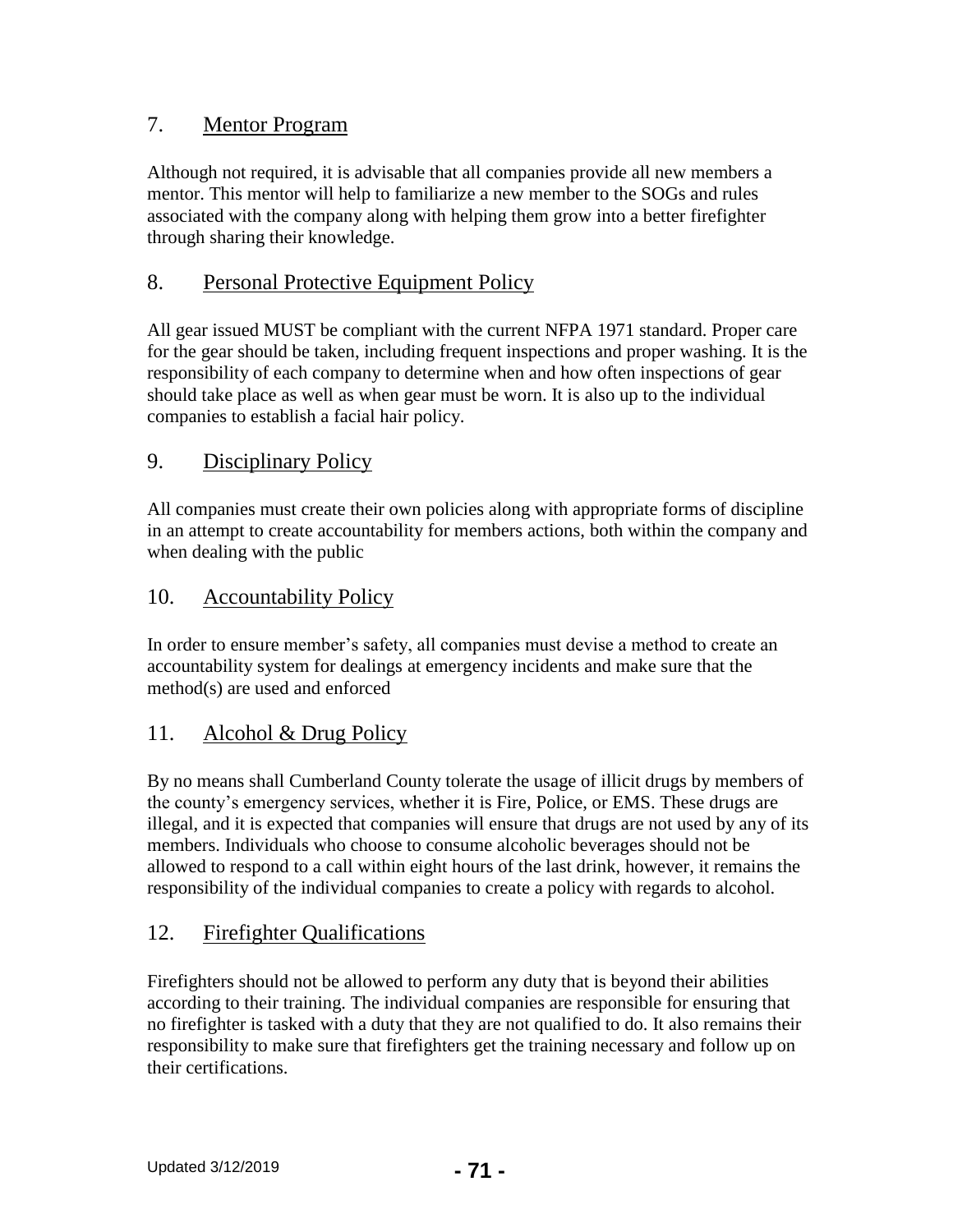# 13. Driver/Operator Qualifications

Driver qualifications will vary for each company. It is each company's responsibility to document the training and qualifications for a member to become certified as a driver. The training, qualifications and certifications should be documented in the members personnel file. All qualified drivers who do not hold a CDL license for the weight class vehicle should carry a "Certificate Of Authorization to operate Fire Department Vehicles"

## 14. Press and News Release

If an incident warrants, a PIO from Team 900 will be dispatched to handle all questions and concerns from the media. Department members should refrain from providing news releases and interviews unless authorized by the department. If the chief of the department having jurisdiction feels the need to release additional information then it will be his/her responsibility to do so.

## 15. P.O.V. Policy

It is each company's responsibility to devise a policy regarding members who choose to arrive at an incident in a personally owned vehicle. If a member does arrive by POV they must park their vehicle clear of the incident, clear of apparatus, and so that it is not blocking any lanes of travel.

# 16. Red and Blue Light Policy

If a company or municipality allows the use of blue and/or red lights on POVs, it is the chief's responsibility to record the use and report the individual's name and vehicle to the local PSP Fire Marshall annually. All vehicles that utilize blue or red lights must adhere to the regulations set forth in the Commonwealth of Pennsylvania Motor Vehicle Code.

## 17. Standard Operation Guidelines

All companies must create a written set of SOGs that each individual member must adhere to when applicable.

## 18. Uniform Policy

Departments should create a dress and station uniform policy so all members are aware of the proper attire for various events. The various classes of uniform should be defined in this policy.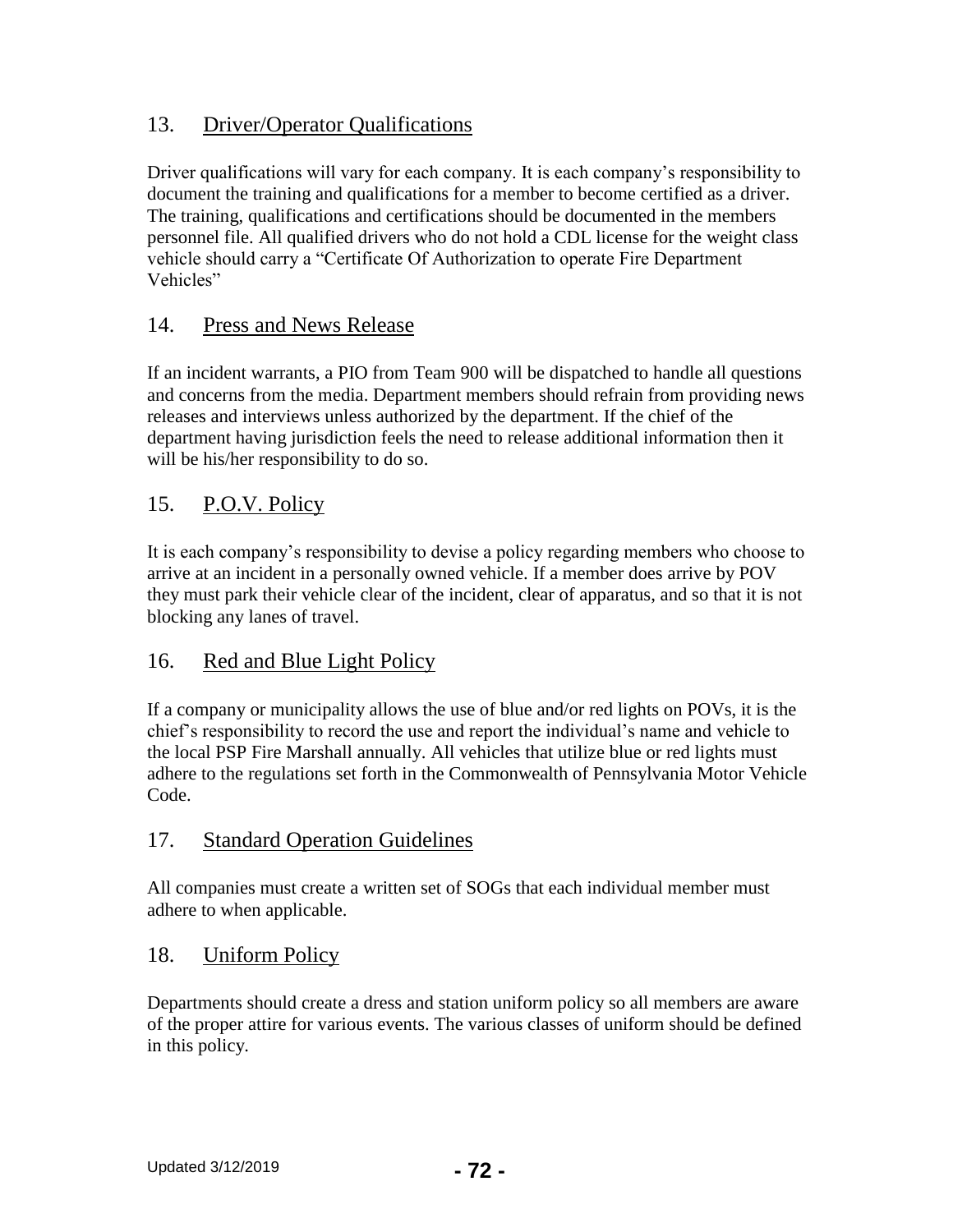# 19. L.O.D.D. Policy

Departments should develop a guideline for use in the event of a Line Of Duty Death. For a sample policy and more information go to: [http://www.nvfc.org/pdf/funeral\\_procedures.pdf](http://www.nvfc.org/pdf/funeral_procedures.pdf) *and/or* [http://www.portal.state.pa.us/portal/server.pt/community/line\\_of\\_duty\\_death/5995](http://www.portal.state.pa.us/portal/server.pt/community/line_of_duty_death/5995)

# **F. Cumberland County's Incident Management Plan**

# **EXECUTIVE SUMMARY**

This Incident Management Plan (IMP) will accomplish four important objectives. It:

- I. Provides an Incident Management System (IMS) which is applicable to all municipalities and emergency services in the County;
- II. Allows for efficient utilization of resources for every incident regardless of its nature, size or complexity;
- III. Provides guidelines, which comply with applicable Federal and Commonwealth laws and procedures;
- IV. Provides a framework for which emergency response agencies can develop individual NIMS Standard Operating Guidelines.

## **SITUATION**

The incident management system can provide a uniform, consistent management structure to emergency situations ranging from single jurisdictional/single agency response to those multi-jurisdictional/multi-agency events that will tax any management program.

Organizational management structure must be adaptable to any emergency and be expandable to maintain a concept of mobility. This flexibility insures the effective and efficient management of resources to a given situation, regardless of size complexity or involvement.

For an effective management program to be workable and functional, it must be utilized routinely in actual situations, it must be part of the standard operations of emergency services responses and it must be an integral part of the training program of the personnel responsible to perform and implement incident management.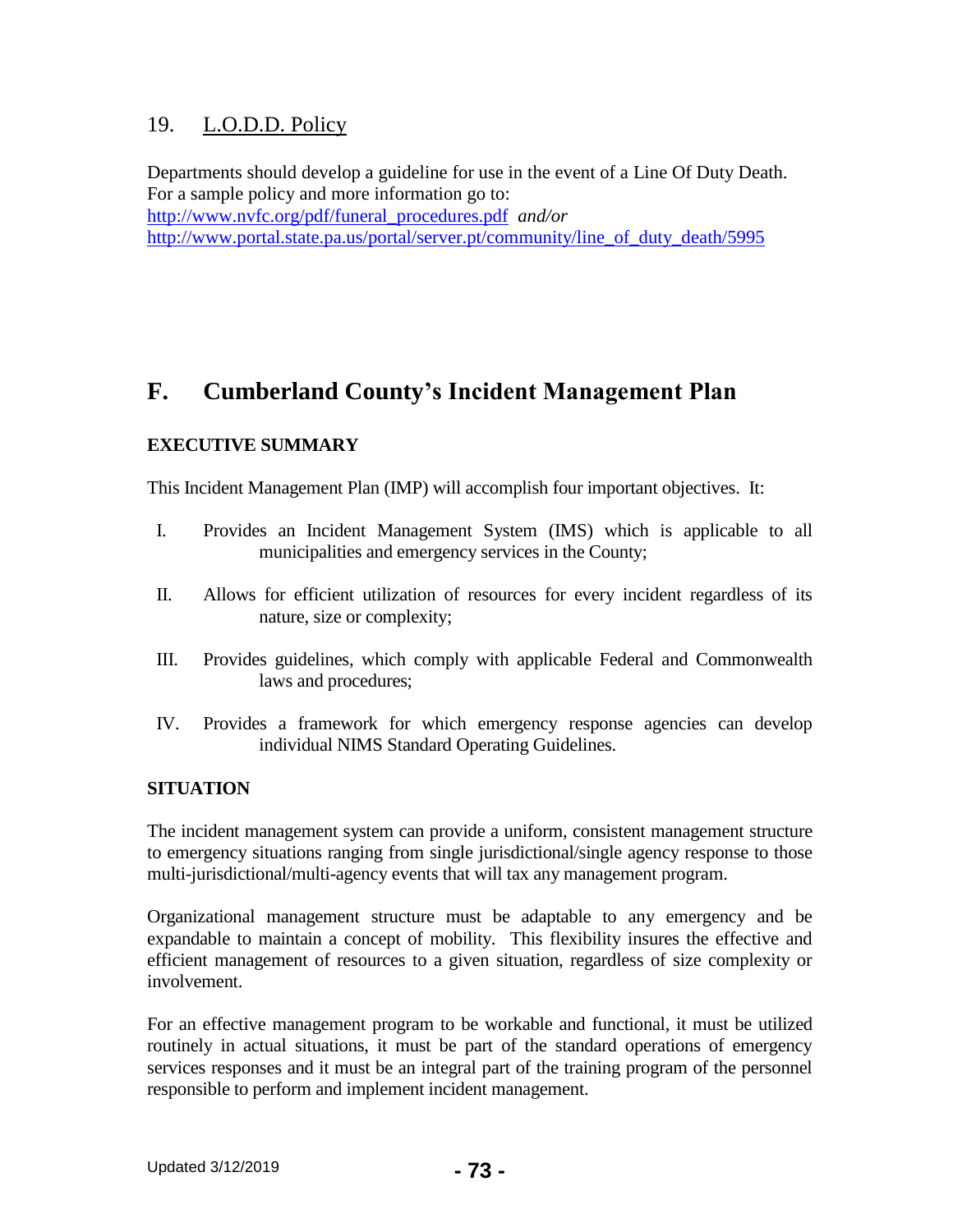#### **GLOSSARY OF TERMS**

**Action Plan** - A written document or a prescribed course of action, depending on the size and magnitude of the incident that identifies the incident priorities, the strategic goals and the tactical objectives of the incident. This plan is formulated by the IC or is delegated to the operations chief.

**Branch** – The organizational level having functional or geographical responsibility for major aspects of incident operations. A branch is organizationally situated between the section and the division or group in an Operations Section and between the section and units in the Logistics Section. Branches are identified by the use of Roman numerals or by functional area.

**Chief-** NIMS title for individuals responsible for Section. Chiefs report to Command

**Command** - A radio designation assigned to the incident command or its radio command post. Command shall be assumed when a unit has been designated as such by an IC. The designation will incorporate either the first due company number or municipal chief designation number. When more than one incident is occurring within a given municipality or box area, command will be designated with the same designation number with an additional alpha-letter to differentiate the commands.

**Command Staff** – The Command staff consists of Commander, the Information Officer, Safety Officer, and Liaison Officer, who report directly to the Incident Commander.

**Command Post (CP)** - The designated location, facility or vehicle that provides a central, stationary location to assist the IC in incident command and control. It should be isolated from incident noise and confusion but accessible. It needs status boards, supplies (i.e. maps, plans, technical material), must have effective integrated communications capability and its location announced to all appropriate personnel. The CP will normally be staffed with the commander, his command staff and liaison personnel. It usually will be physically identified by a flashing green light. In some instances, a forward operational command post may be utilized.

**Director** – NIMS title for individuals responsible for a Branch. Directors report to Section Chiefs

**Division** – That organization level having responsibility for operations within a defined geographic area or with functional responsibility. The division level is organizationally between the single resource and branch.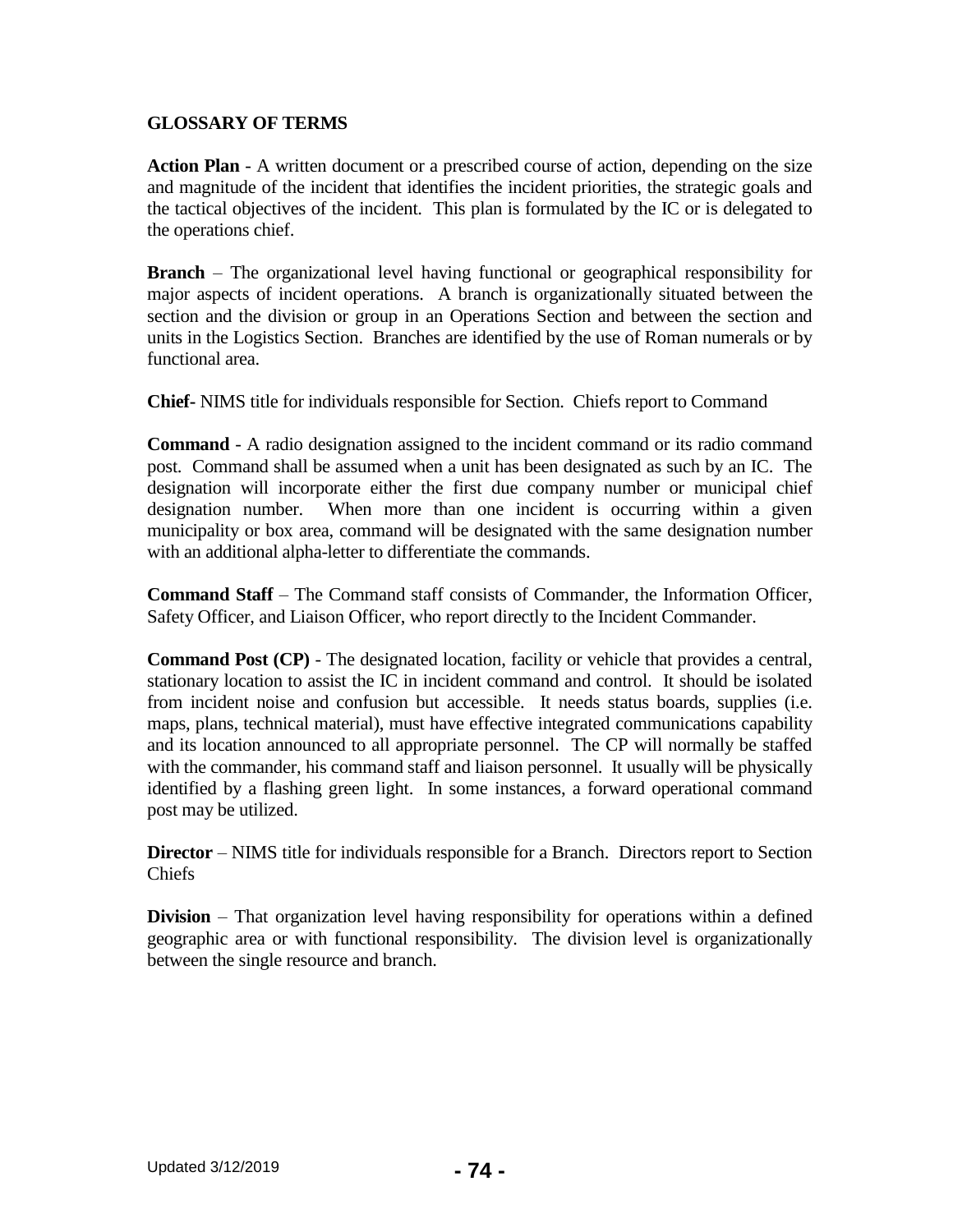**Emergency Operations Center (EOC)** - The facility at which elected officials, emergency management staff and agency representatives can meet and make decisions based on the information received. The executive head of government, emergency service representatives and contact for the news media are the main work force of the EOC. This centralizes information about emergency conditions, coordinates disaster control activities and communicates necessary public information. It does not conflict with field command activity. It augments the strategic level of incident management.

**Evacuation** -The planned or spontaneous relocation of citizens from a predetermined area of risk. This action should be considered as a last resort for public protection when the IC is formulating the incident action plan; An alternate defensive tactic to remove all personnel from a threatened area such as a fire building or endangered area. The standard evacuation signal is the sounding of audible warning systems from apparatus, as well as a specified announcement on the appropriate radio talk groups assigned to the incident.

First Due - The term used to identify the company that has the initial response within a municipality or designated box area.

**First Responder** - Any emergency service agency that could arrive on the scene of an incident that would, by happenstance, be obligated to initiate the incident management system.

**General Staff** – The group of incident management personnel comprised of the Incident Commander, Operations Section Chief, Planning Section Chief, Logistics Section Chief and Finance/Administrative Section Chief

**Goals** - Any objective which we can state so specifically, so concretely, and so unambiguously that virtually anyone will be able to know when it is achieved. Goals in the NIMS context will be of a strategic nature. Strategic goals are the overall plans that will be used to control an incident. Strategic goals are broad in nature and are achieved by the completion of tactical objectives.

**Group** - That organization level having responsibility for operations with a defined functional responsibility. The division level is organizationally between the single resource and branch.

**Incident Command System** - A management system that utilizes the application of the benefits of common terminology, modular organization, integrated communications, unified command structure, consolidated action plans, manageable span of control, designated incident facilities and comprehensive resource management.

**Incident Commander (IC)** - The individual who has the responsibility for the overall management of the incident. It is the responsibility of the IC to assess the incident priorities, determine the strategic goals and tactical objectives, develop an action plan, develop a command structure, allocate resources, and coordinate all incident activities.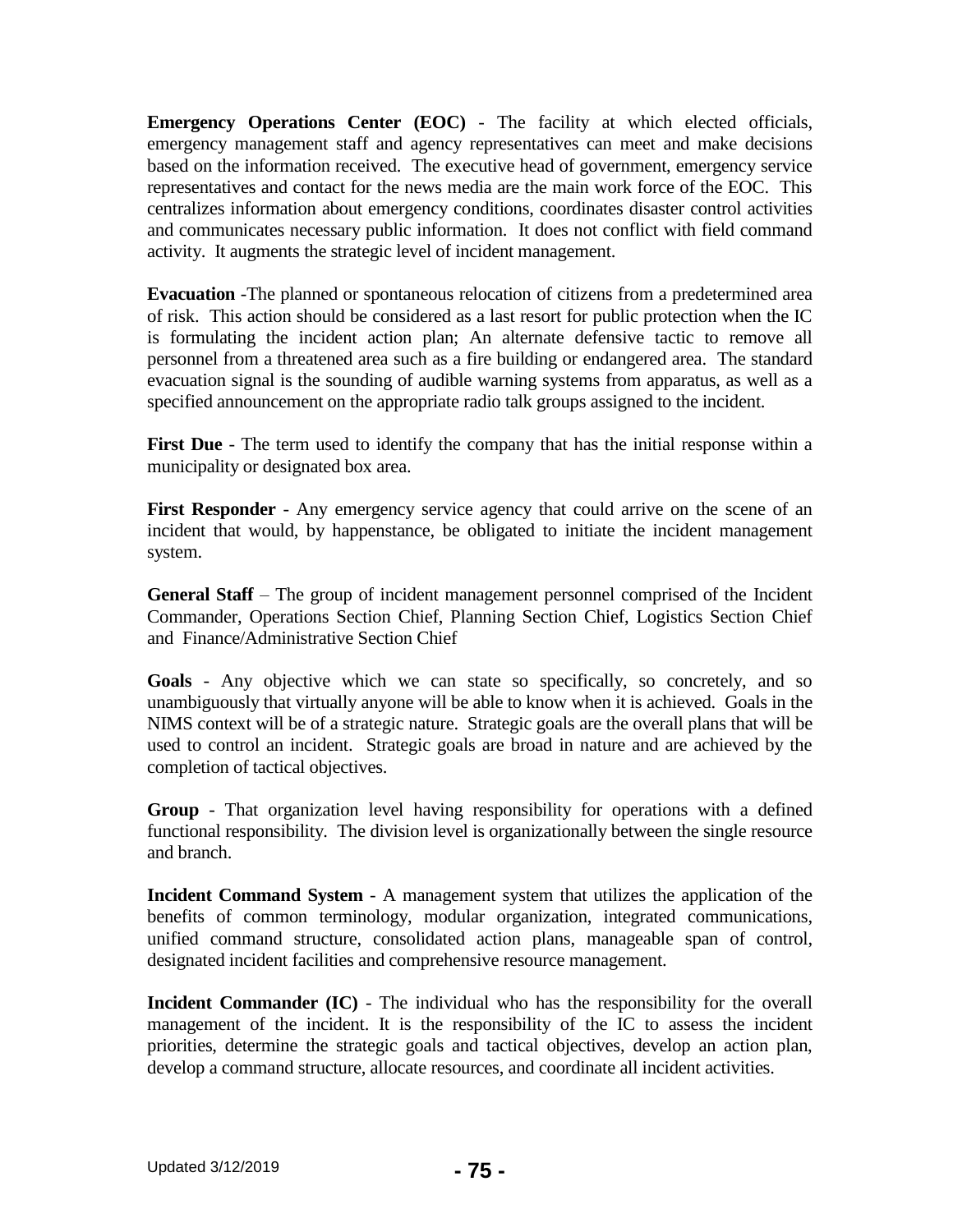**Incident Conditions:** A brief radio report of the initial observations of the first unit arriving on-the-scene of an incident. Listed is the standard terminology commonly used.

**On-the-Scene (Investigating)** - A report of on-the-scene with nothing clearly evident at arrival. All responding units should stage at Level I.

**Fire Showing** - A report indicating that fire is evident. Incoming units should prepare to implement their standard operating procedures for operations. Command should be established.

**On-the-Scene (with Entrapment)** - A report indicating that persons are trapped either in an auto, industrial or building incident. SOP's should be implemented. Additional resources may be required. Command should be established.

**Leader** - NIMS title for individuals responsible for assigned activities of individuals and their mission. Leaders report to Division/Group Supervisors

Liaison - The active role of cooperating agencies or services that will have direct responsibility to provide assistance to the incident commander or the management system.

**Objectives** - Any kind of desired end condition, however vaguely or specifically we can state it. We can designate an objective from a broadly stated want to a very specific measurable performance target. Objectives in the IMS context will be of a tactical nature. Tactical objectives are the specific operations that must be accomplished to achieve strategic goals. These objectives must be both specific and measurable.

**Officer** - An individual who holds rank within the emergency response agency.

**Priority** - A radio designation identifying a message for highest consideration. Use of the **PRIORITY** category will be restricted to the type of emergency where life or personal injury is at stake or critical situations requiring immediate additional assistance.

**Rescue** - The tactical objective to physically remove a victim from a hazardous situation.

**Resources** - All personnel and major items of equipment available, or potentially available, for assignment to incident tasks on which status is maintained.

**Allocated Resource** - Personnel or equipment that is allocated to an incident but has not been assigned a task.

**Assigned Resource** - Personnel or equipment that has been assigned from the allocated resources and reported as committed to the incident commander.

**Single Resource** – An individual Company, Crew or a specific piece of equipment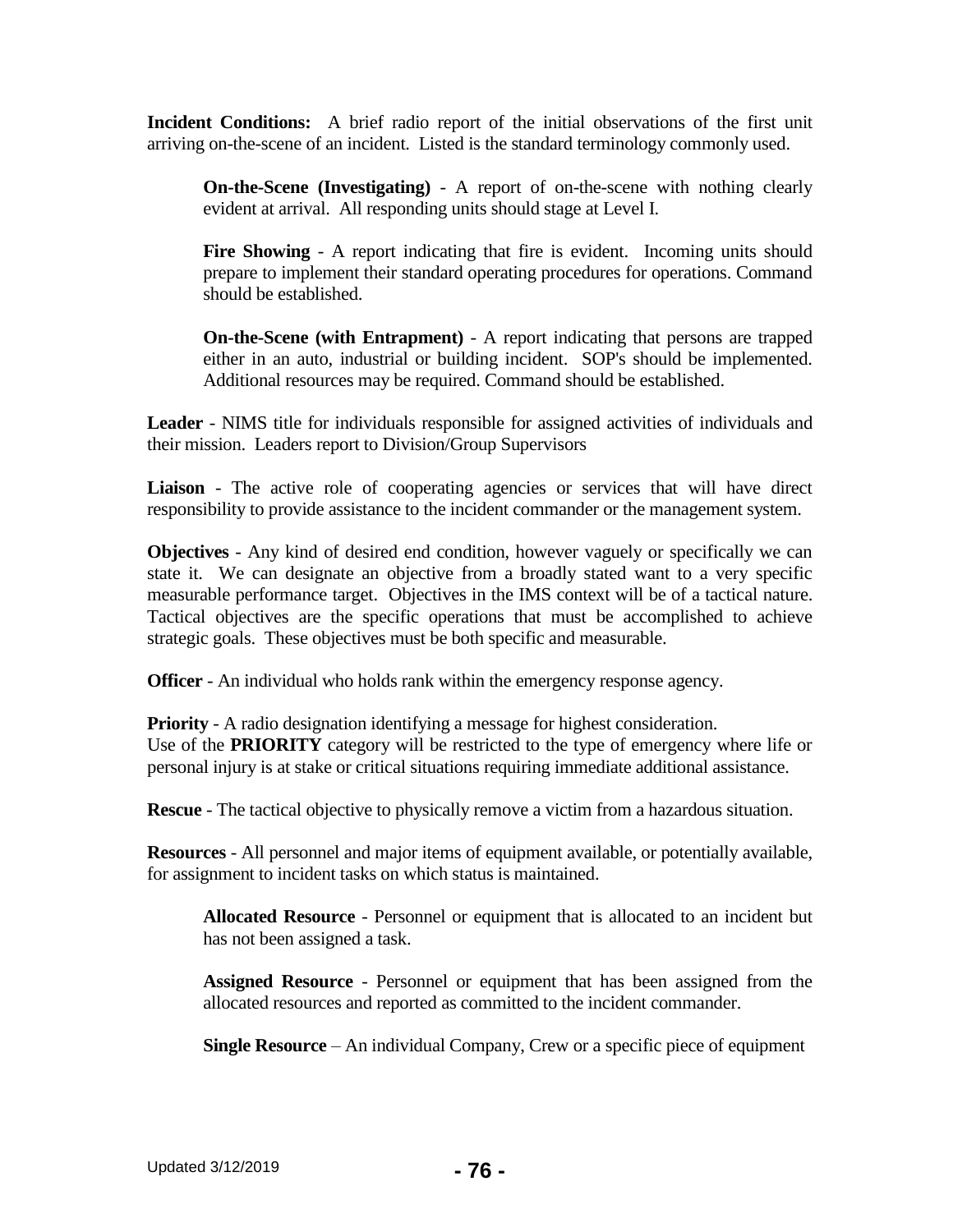**Search** - The tactical objective to initiate the task of locating victims who are lost or otherwise not accounted for.

**Primary** - The term associated with an initial tactical action of attempting to locate victims who may be in immediate danger.

**Secondary** - The term associated with a second more orderly process of locating victims who may be in danger but not necessarily immediately threatened.

**Search Mission** - An assigned task to a group or specialized team to organize and develop a specific management plan or the implementation of standard operating procedures for specialized search and rescue teams.

**Senior Official** - NIMS title to the individual who is the most senior, in terms of responsibility, for incident command and the success of the incident management system.

**Span of Control** - The number of subordinates' one supervisor can manage effectively. Guidelines for the desirable range from three to seven persons; the optimum number is five subordinates to one supervisor.

**Staging** - The establishment of a designated area so that all allocated resources committed to an incident can be accounted for and assigned in an orderly fashion.

**Staging Area** - A resource marshalling area where equipment and personnel report while waiting for a specific assignment. This designated area provides safety and accountability for available resources by organizing incoming resources. It prevents the premature deployment and free-lancing of resources by providing an organized deployment and reporting system to the CP.

**Strike Team** – Five (5) of the same find and type of resources with common communications and a leader.

**Supervisor -** NIMS title for individuals responsible for Divisions/Groups. Supervisors report to Branch Directors or Command.

**Task Force –** A group of any type and kind of resources with common communications and a leader, temporarily assembled for a specific mission (not to exceed 5 resources)

**Unified Command** - A command concept that all involved agencies contribute to the command process. Overall goals, planning tactical objectives, conducting integrated operations and maximizing resources are decided jointly.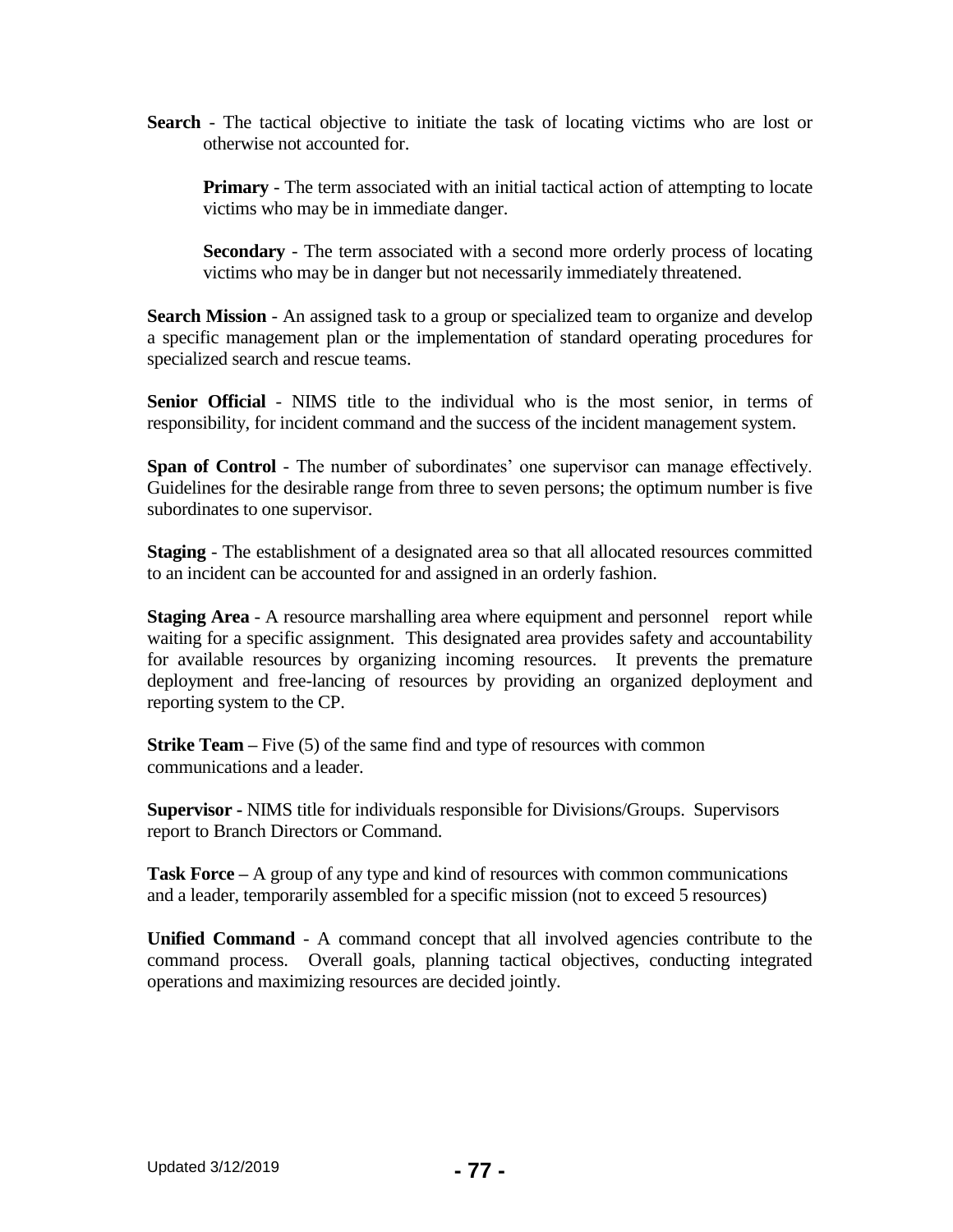#### **INCIDENT MANAGEMENT**

#### **STANDARD OPERATING GUIDELINES**

#### **I. ASSUMPTION OF COMMAND**

- A. Command shall be established at all incidents.
- B. The individual responsible for the first arriving response agency shall assume command. When multiple resources will be committed to the incident, command shall be formally established by transmitting a brief report containing the following information to the Communications Center:
	- 1. Identity of agency or senior official assuming command and the specific location at the incident.
	- 2. Actual location of the incident.
	- 3. Brief description of the incident and report conditions.
	- 4. Designation of the individual assuming command.
	- 5. Request the Communications Center assign an operational talk group for the duration of the incident and broadcast that information to all allocated resources when responding.
- C. The established *CHAIN OF COMMAND* is as follows:
	- 1. Municipal Chief, Assistants or designated Duty Chief.
	- 2. First due Engine Company Chief, Assistant Chief or designated Duty Chief.
	- 3. Second or subsequently due Engine Company Chief or Assistant Chief.
	- 4. Truck or Squad Company Chiefs or Assistant Chiefs.
	- 5. First due Company response (excluding traffic units).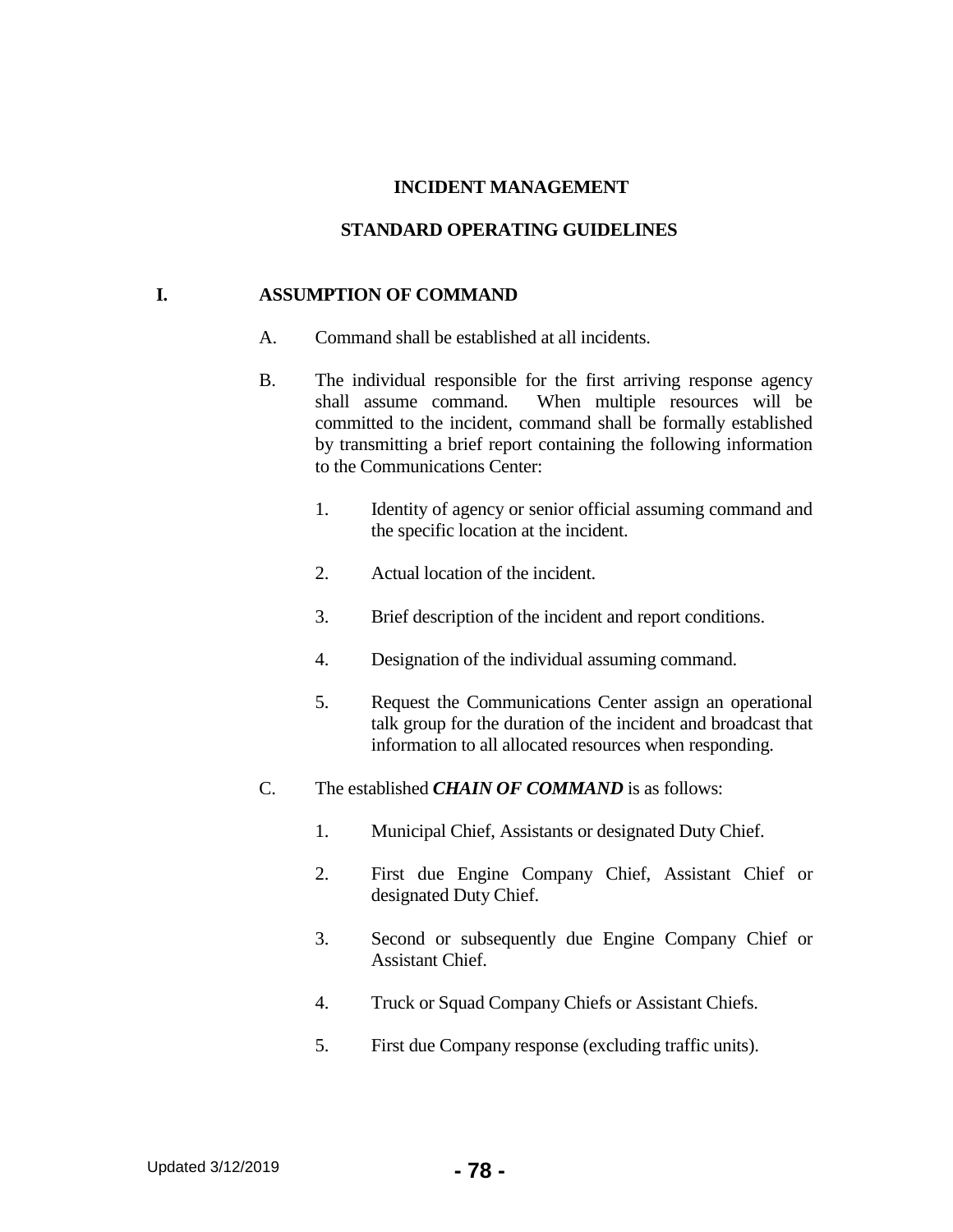#### **II. COMMUNICATIONS**

## A. All communications procedures will be in accordance with the *CUMBERLAND COUNTY COMMUNICATIONS SYSTEMS OPERATIONS MANUALS*.

- B. All radio communications shall be in clear text, brief and concise to the incident.
- C. All incident operations should be conducted on assigned or authorized talk groups
- D. All communications will be coordinated through the Incident Command or OIC until "Command" is established or assumed when an individual or unit has been designated.

## **III. SELECTION OF COMMAND MODE**

- A. The incident commander must determine if initial command activity will be conducted from a fixed position or if it will be conducted simultaneously with the tactical operations of the first arriving company. Command from a fixed position is preferred, particularly when an incident is complex or rapidly escalating.
- B. The initial incident commander must answer the following two questions:
	- 1. Will the initial operations of the first arriving company have a significant impact on the eventual outcome of the incident?
	- 2. Will the personal efforts of the first responders in the performance of their tactical activity have significant impact of the ability of the company to achieve their assigned tactical objective(s)?

If the answer to these two questions is *"NO,"* command from a fixed position should be established.

- C. If there is a need for immediate tactical activity and company staffing necessitates that the company commander be an integral part of the tactical operations, command in the offensive mode should be initiated.
- D. Command in the offensive mode should only be performed until command can be transferred.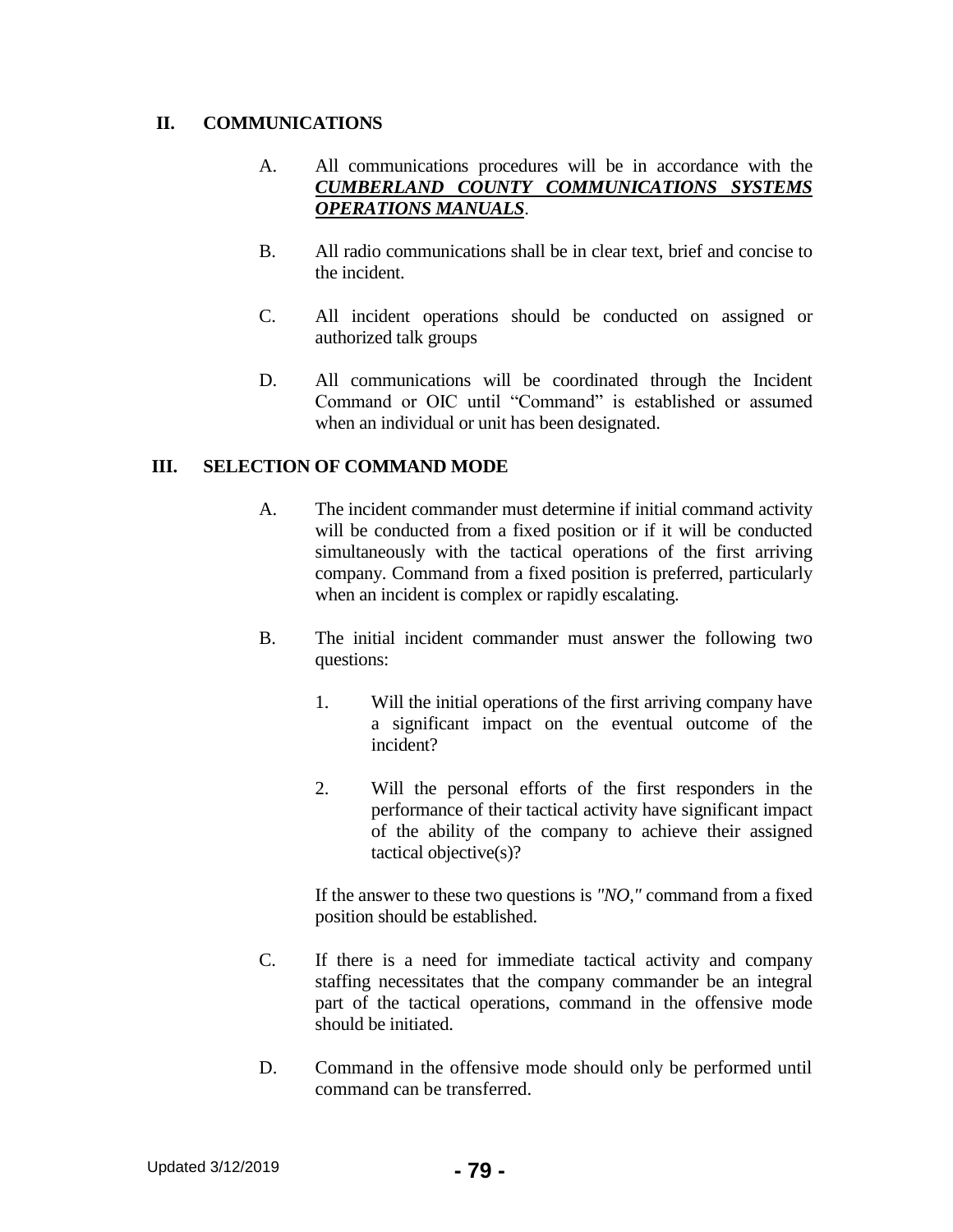## **IV. RESPONSIBILITIES OF INCIDENT COMMANDER**

- A. The incident commander of any incident shall be responsible for the following:
	- **1. CONDUCT ASSESSMENT** of the incident priorities.

Incident priorities provide a framework for command decision making. Tactical activity may address more than one incident priority simultaneously.

*LIFE SAFETY* (first) *INCIDENT STABILIZATION* (second) *ENVIRONMENTAL AND PROPERTY CONSERVATION* (third)

# **2. PERFORM SIZE-UP**

The incident commander must perform an initial assessment of the situation, incident potential and resource status. The assessment must address the following three questions:

- a. What do I have?
- b. Where is it going?
- c. What do I need to control it?

Size-Up is an ongoing process and must be continued throughout the duration of the incident.

## **3. SELECT THE STRATEGIC MODE**

A critical decision having an impact on the safety of personnel and the effectiveness of tactical operations is the selection of strategic mode. Operations may be conducted in either an *OFFENSIVE, DEFENSIVE* or *NO INTERVENTION MODE.* This decision is based on the answers to the following two questions:

- a. Is it safe to conduct offensive operations?
- b. Is resource capability (present or projected) adequate for offensive operations to control the incident?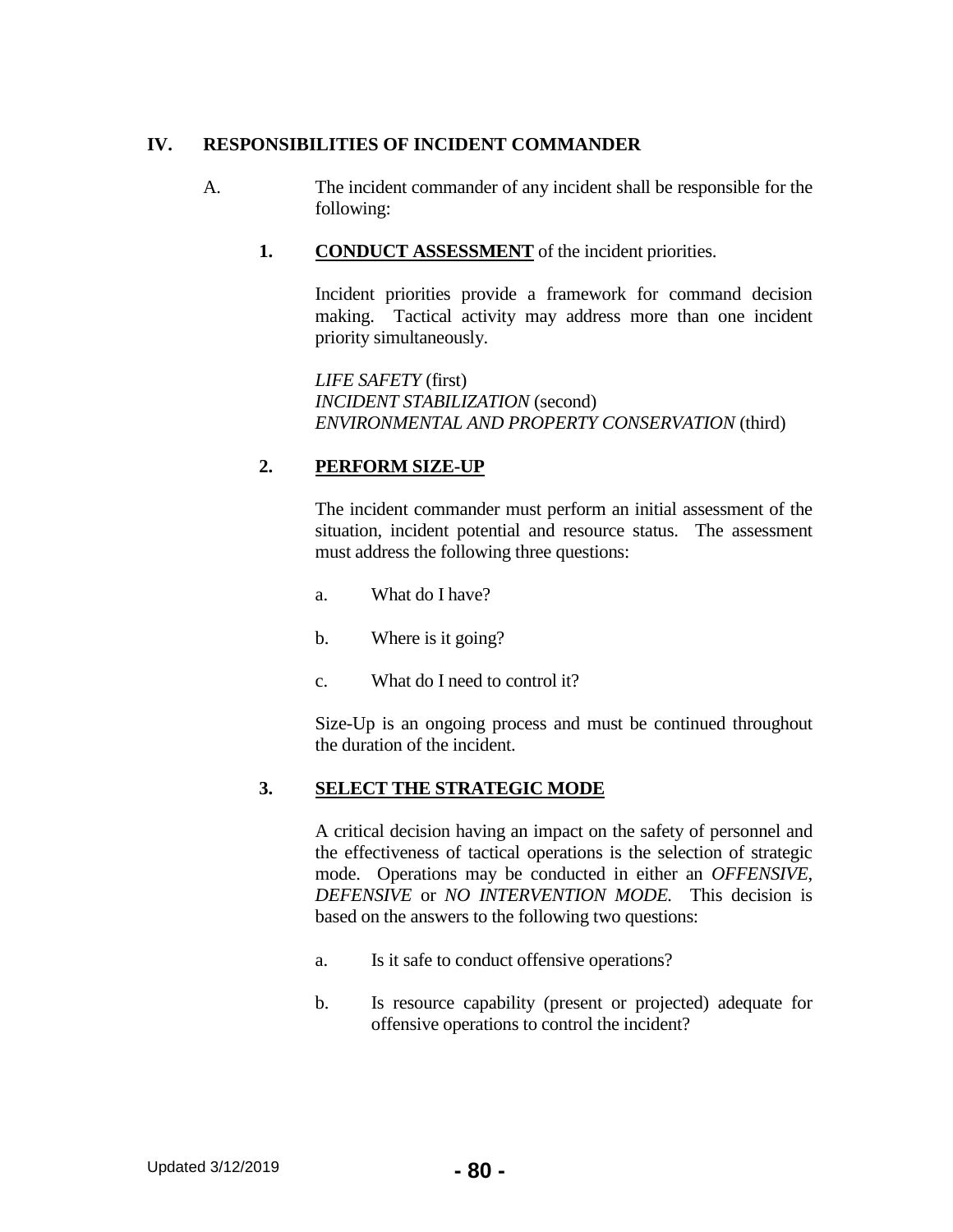#### **4. DEFINE STRATEGIC GOALS**

Strategic goals define the overall plan that will be used to control the incident. Strategic goals are broad in nature and are achieved by the completion of tactical objectives. Strategic goals are generally focused in the following areas:

- a. Protection or removal of exposed persons.
- b. Confinement and control of the hazards.
- c. Minimize loss to involved or exposed property.

# **5. ESTABLISH TACTICAL OBJECTIVES**

Tactical objectives are the specific operations that must be accomplished to achieve strategic goals. Tactical objectives must be both specific and measurable defining:

- a. Assignment of resources.
- b. Establish and staff divisions/groups as required.
- c. Nature of the tactical activity.
- d. Location in which the tactical activity must be performed.
- e. If the tactical action must be performed in sequence or coordinated with any other tactical action.

## 6**. IMPLEMENT THE ACTION PLAN**

Implementation of the incident action plan requires that the incident commander establish an appropriate organization structure to manage the required resources and communicate the tactical objectives. The incident action plan may be communicated by standard operating procedure, assigning tactical objectives or by assigning task activity.

Tactical standard operating procedures may define common components of the incident action plan such as water supply, standard apparatus placement and the methods used for basic tactical evolutions. Such procedures are encouraged to be utilized routinely.

Orders from the incident commander may specify tactical objectives assigned to subordinate positions within the incident management structure or to a specific resource.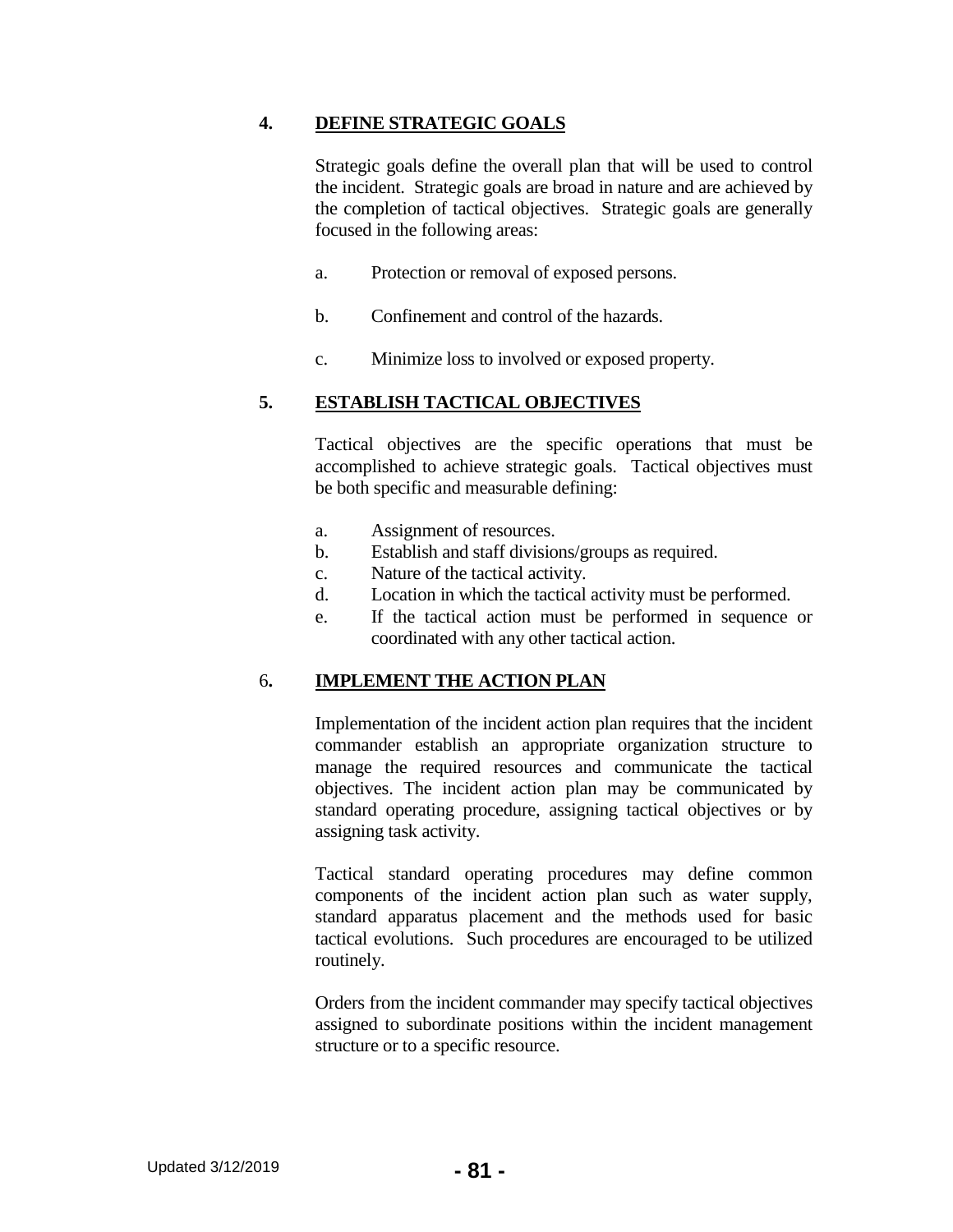## **V. STANDARD GEOGRAPHIC DESIGNATION SYSTEM**

- A. Each exterior side of a structure shall be given a Letter/Phonetic designation. The side of the structure facing the street (typically the address side) shall be designated Side A (Alpha). The remaining sides shall be designated B (Bravo), C (Charlie) and D (Delta) in a clockwise manner. Exposures shall be designated in a like manner as shown below.
- B. The interior quads are designated Quadrants 1-2-3-4. Floor levels are designated as Division 1-2-3-4 etc.



#### **SIDE / EXPOSURE C - Charlie**

# **SIDE / EXPOSURE A - Alpha**

# *Front/ Address Side*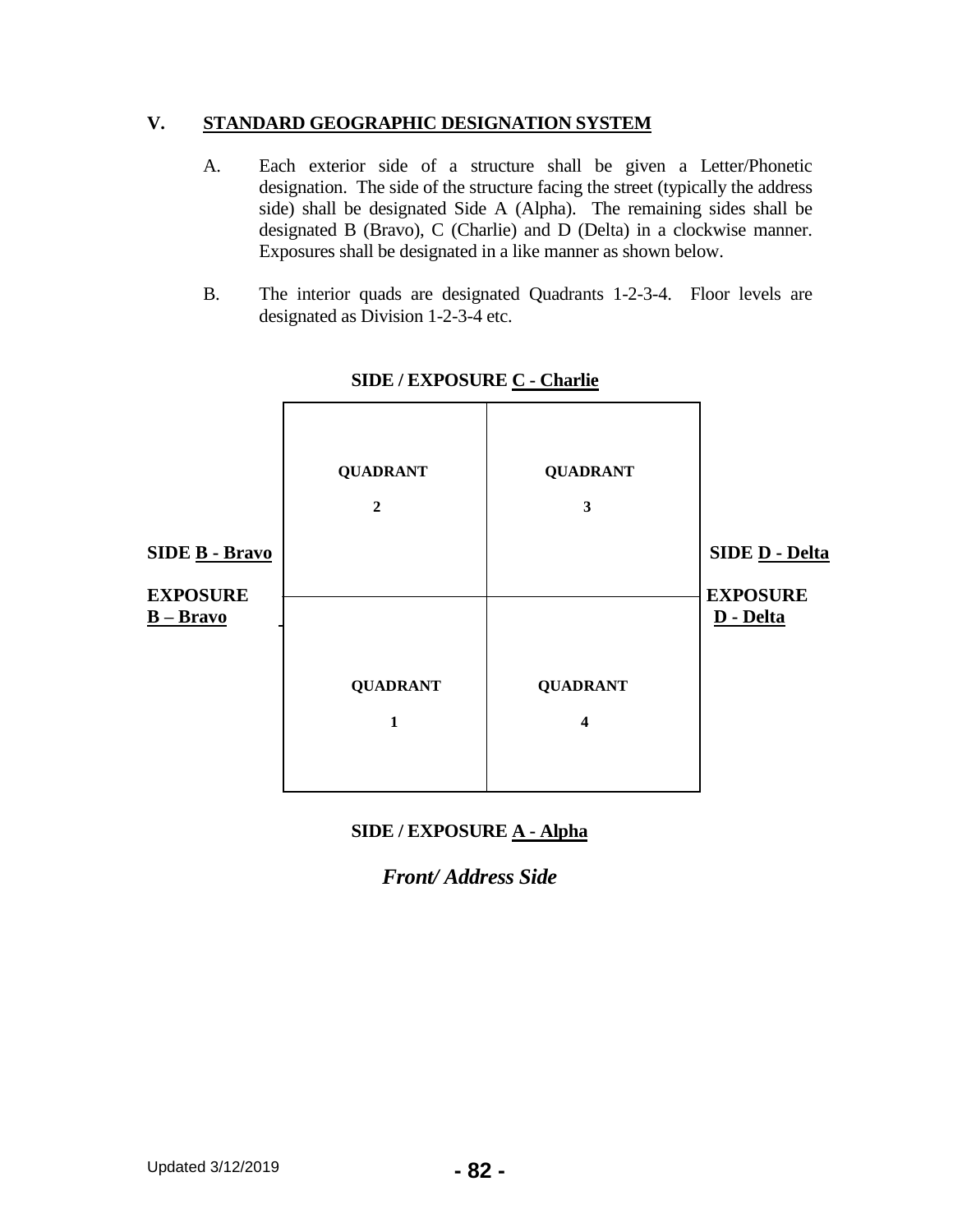#### **VI. NIMS ORGANIZATIONAL STRUCTURE FOR INITIAL OPERATIONS**

- A. The Incident Management System, IMS, shall be used to maintain an effective span of control and work load for all supervisory personnel.
- B. The staff designation can be labeled, as the incident commander deems appropriate to the incident. It is critical that all personnel involved are advised of the designations used and the radio identification procedures that will be utilized throughout the incident. This maintains common terminology and provides coordination and control of each specific tactical operation

#### **VII. STAGING**

- A. When command has not defined the assignment for on-scene or responding resources, staging shall be established at *Level 1.*
- B. When an incident is escalating or has not yet been stabilized, sufficient resources to meet potential incident development should be available in staging until the incident has been stabilized.
- C. Command shall establish staging by defining its location and communicating this information to the Communications Center. The Communications Center shall inform all responding resources of the location of staging.
- D. If responsibility is specifically assigned, the commander of the first agency to arrive in staging shall assume the function of Staging Area Manager.
- E. Resources in staging shall retain integrity (remain with their agency) and be available for immediate assignment and deployment.
- F. The Staging Area Manager shall keep command advised of resource availability in staging whenever resource status changes.
- G. Command shall request on-scene resources through the Staging Area Manager and shall specify where and to whom those resources shall report.
- H. Radio communications with Staging Area Manager shall use the radio designation *"staging."*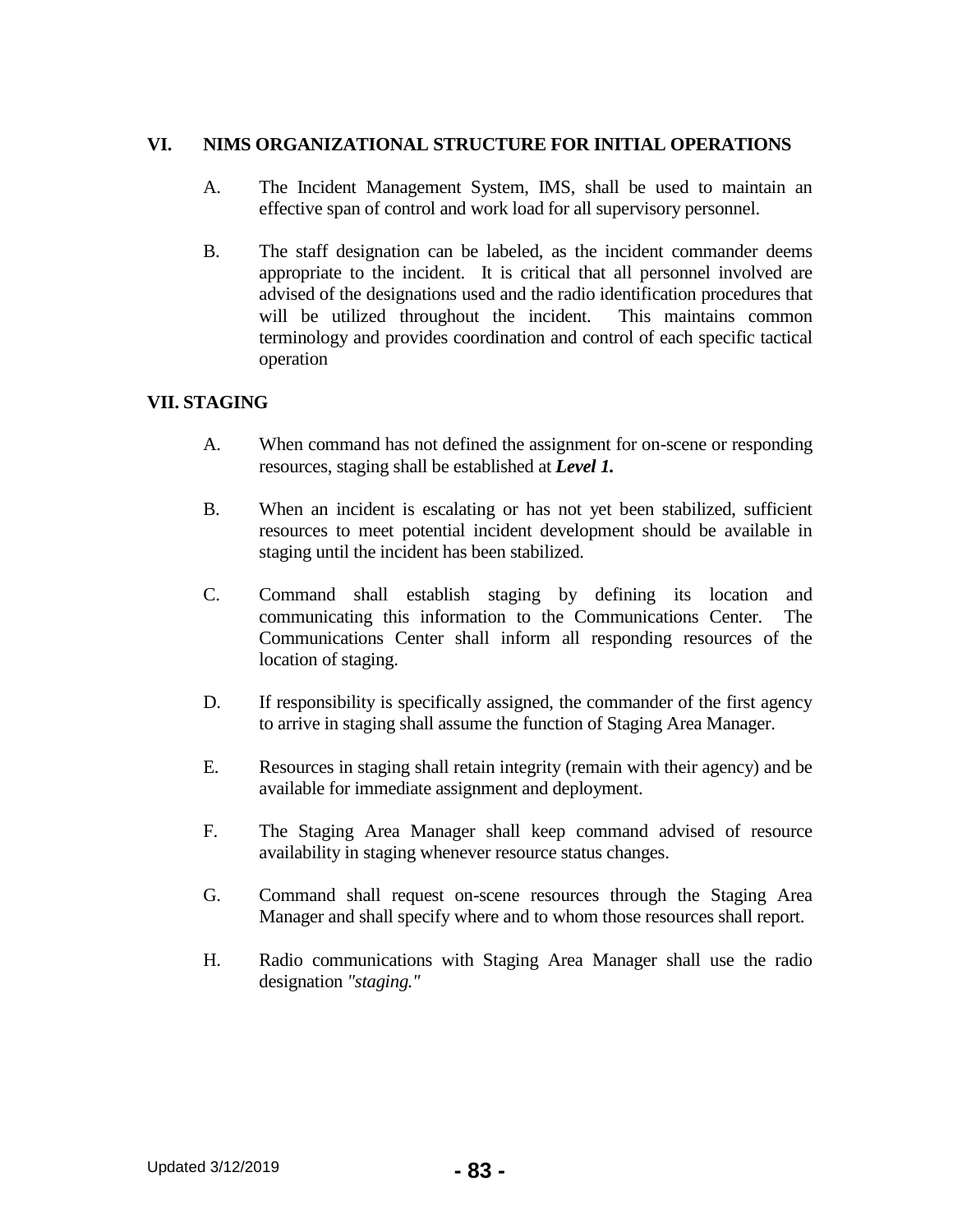I. Staging levels have been established as follows:

**LEVEL I** - First arriving engine and truck or squad type service unit will proceed to the scene depending upon local municipal procedures. Additional responding apparatus will stage at a suitable location near the scene awaiting assignment.

*LEVEL II -* (used normally with second alarm response) All apparatus and manpower will report to a staging area designated by incident command and await further assignment.

*LEVEL III -* Staging of units and manpower at a fire station or other building convenient to the fire scene as designated by incident command.

#### **VIII. NIMS ORGANIZATION FOR LARGER INCIDENTS**

- A. IMS organizational structure should be based on the management needs of the incident and should be developed on a pro-active basis. Incident resource and management needs must be projected adequately ahead for the reflex time of responding resources.
- B. The incident commander and other supervisory personnel should anticipate span of control problems. Subordinate management positions should be staffed to maintain an acceptable span of control and workload. This may necessitate requesting additional command officers to fill these functional positions.
- C. Whenever the planning, logistical or financial functional responsibilities become a significant workload for the incident commander, the appropriate divisions should be staffed. This will prevent over-extension of the incident span of control

#### **IX. NIMS ORGANIZATION OF SPECIALIZED INCIDENTS**

Specialized incidents (i.e. Mass Casualty, Hazardous Materials incidents and other similar incidents) require customized and/or modified staffing patterns and organizational charts. These charts have been included as an integral part of this plan to insure consistency and continuity of the Incident Management System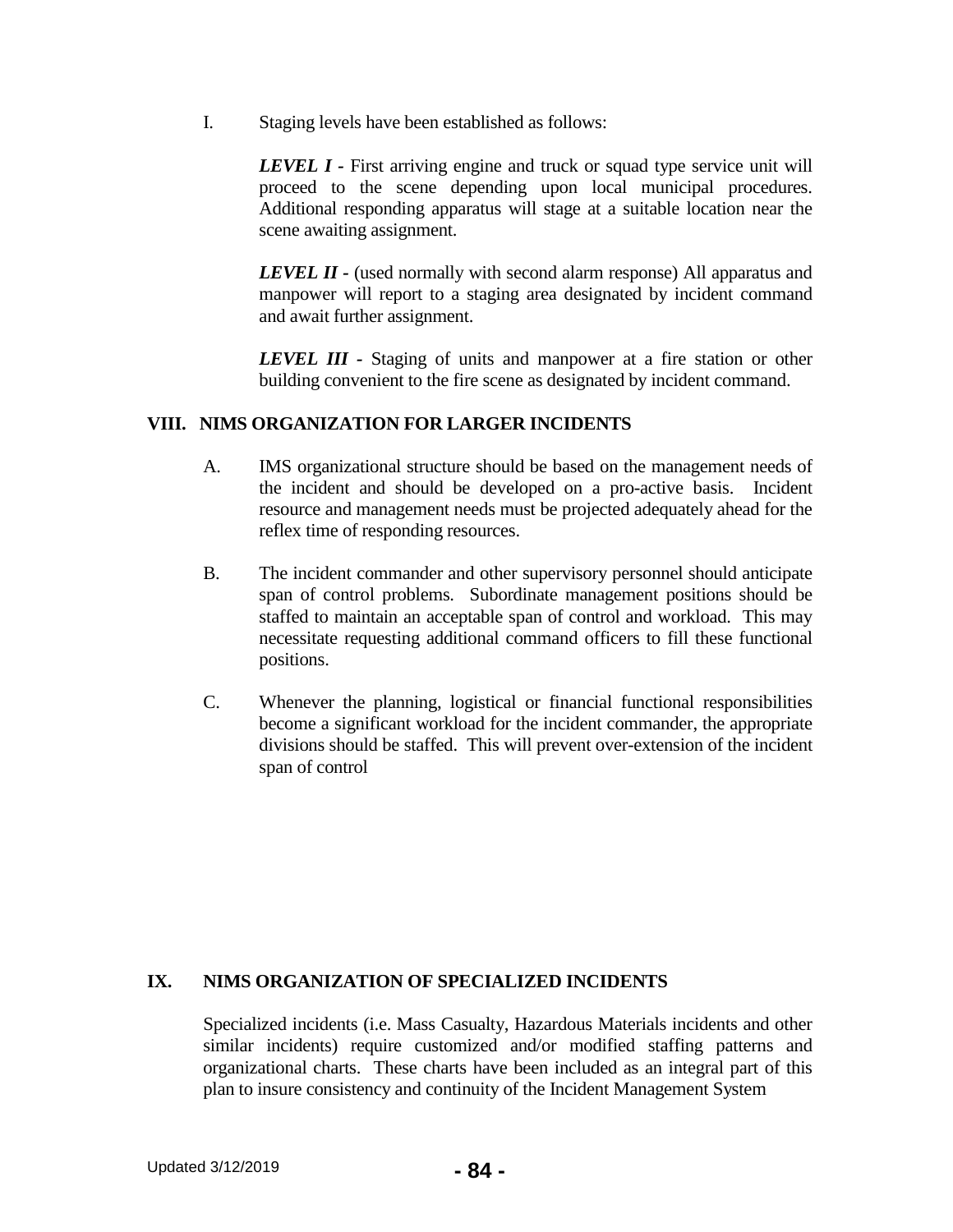# **X. TRANSFER OF COMMAND**

- A. Command may be transferred from the initial incident commander (often a company officer) to a later arriving or senior officer. Transfer of command shall take place on a face-to-face basis whenever possible to facilitate effective communications and feedback. If face-to-face communication is not possible, transfer of command by radio may be conducted.
- B. If command has been established by a first responder, command shall be transferred to the first arriving officer. Command shall be transferred to the first arriving senior officer at that officer's discretion (the senior officer may choose to allow the company's officer to continue as incident commander). Transfer of command to higher-ranking senior officers is also discretionary. When a senior officer decides a lower ranking officer is to retain command, this does not remove the responsibility of the incident from the higherranking individual.
- C. Transfer of command shall include a briefing providing verbal or written communication of the following:
	- 1. The status of the current situation.
	- 2. Resources committed to the incident and responding, as well as the present incident organizational structure.
	- 3. Assessment of the current effect of tactical operations.
	- 4. General radio broadcast announcement of individual vested with command authority.
- D. Following transfer of command, the incident commander may return the previous incident commander to his company (if a company officer) or specify assignment to a subordinate management position within the IMS organizational structure.